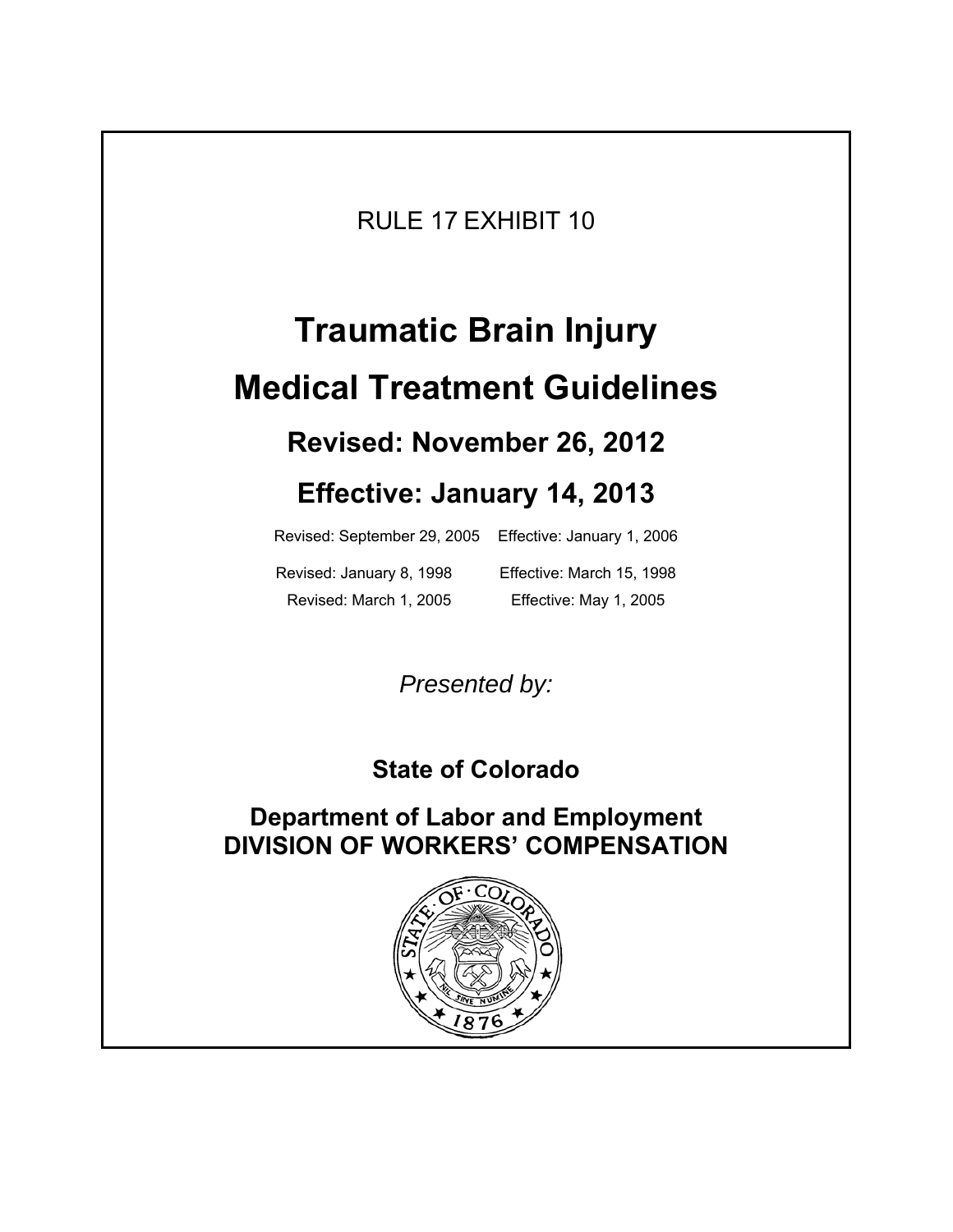#### **TABLE OF CONTENTS**

| <b>SECTION</b> |                  | <b>DESCRIPTION</b>                                                         |    |
|----------------|------------------|----------------------------------------------------------------------------|----|
| А.             |                  |                                                                            |    |
| В.             |                  |                                                                            |    |
|                | 1.               |                                                                            |    |
|                | 2.               |                                                                            |    |
|                | 3.               |                                                                            |    |
|                | 4.               |                                                                            |    |
|                | 5.               |                                                                            |    |
|                | 6.               |                                                                            |    |
|                | 7.               | RE-EVALUATE TREATMENT EVERY THREE TO FOUR WEEKS                            |    |
|                | 8.               |                                                                            |    |
|                | 9.               |                                                                            |    |
|                | 10.              |                                                                            |    |
|                | 11.              | GUIDELINE RECOMMENDATIONS AND INCLUSION OF MEDICAL EVIDENCE  3             |    |
|                | 12.              |                                                                            |    |
| $\mathbf{C}$ . |                  | INTRODUCTION TO TRAUMATIC BRAIN INJURY AND PHILOSOPHY OF CARE  5           |    |
|                | 1.               |                                                                            |    |
|                |                  | а.                                                                         |    |
|                |                  | b.                                                                         |    |
|                |                  | C.                                                                         |    |
|                | 2.               |                                                                            |    |
|                | 3.               |                                                                            |    |
|                | $\overline{4}$ . |                                                                            |    |
|                | 5.               |                                                                            |    |
|                | 6.               |                                                                            |    |
|                |                  | a.                                                                         |    |
|                |                  | b.                                                                         |    |
|                | 7.               |                                                                            |    |
|                | 8.               |                                                                            |    |
|                |                  | a.                                                                         |    |
|                |                  | Comprehensive Integrated Inpatient Rehabilitation Hospital or "Acute<br>b. |    |
|                |                  | с.                                                                         |    |
|                |                  | Sub-Acute Skilled Nursing Facility (SNF) Rehabilitation Programs 11<br>d.  |    |
|                |                  | е.                                                                         |    |
|                |                  |                                                                            | 12 |
|                | 9.               |                                                                            |    |
|                |                  | a.                                                                         |    |
|                |                  | b.                                                                         |    |
|                |                  | c.                                                                         |    |
|                |                  | d.                                                                         |    |
|                |                  | е.                                                                         |    |
|                |                  | f.                                                                         |    |
|                |                  | g.                                                                         |    |
|                |                  | h.                                                                         |    |
|                |                  | i.                                                                         |    |
|                |                  |                                                                            |    |
|                |                  | k.                                                                         |    |
|                |                  | ı.                                                                         |    |
|                |                  | m.                                                                         |    |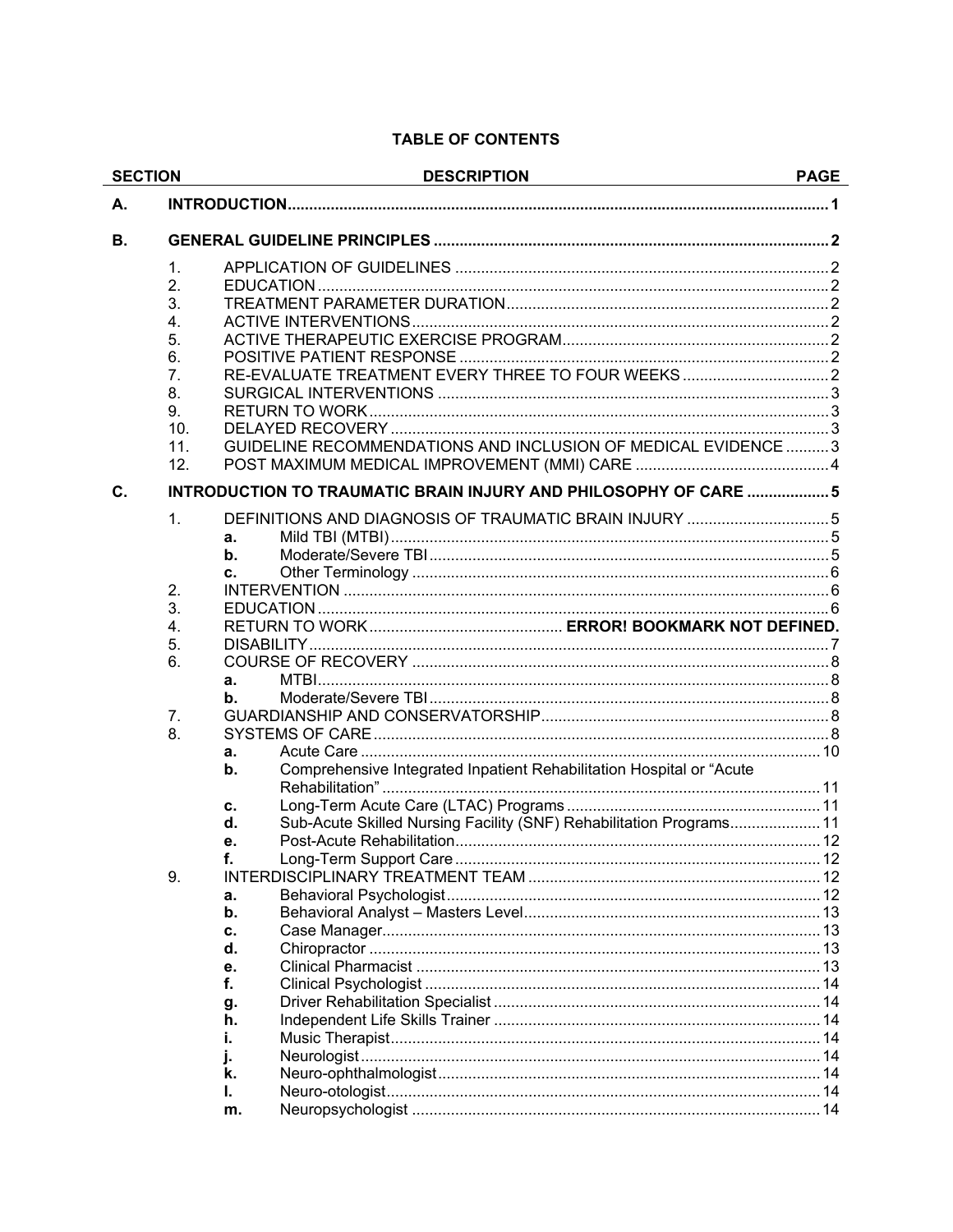|    |                  | n.  |                                                                        |  |
|----|------------------|-----|------------------------------------------------------------------------|--|
|    |                  | ο.  |                                                                        |  |
|    |                  | р.  |                                                                        |  |
|    |                  | q.  |                                                                        |  |
|    |                  | r.  |                                                                        |  |
|    |                  | s.  |                                                                        |  |
|    |                  | t.  |                                                                        |  |
|    |                  | u.  |                                                                        |  |
|    |                  |     |                                                                        |  |
|    |                  | ۷.  |                                                                        |  |
|    |                  | W.  |                                                                        |  |
|    |                  | x.  |                                                                        |  |
|    |                  | у.  |                                                                        |  |
|    |                  | z.  |                                                                        |  |
|    |                  | aa. |                                                                        |  |
|    |                  | bb. |                                                                        |  |
|    |                  | CC. |                                                                        |  |
|    | 10.              |     |                                                                        |  |
|    |                  | а.  |                                                                        |  |
|    |                  | b.  |                                                                        |  |
|    |                  | c.  |                                                                        |  |
|    |                  |     |                                                                        |  |
| D. |                  |     |                                                                        |  |
|    | $\mathbf{1}$ .   |     |                                                                        |  |
|    |                  | a.  |                                                                        |  |
|    |                  |     |                                                                        |  |
|    |                  | b.  |                                                                        |  |
|    |                  | c.  |                                                                        |  |
|    |                  | d.  |                                                                        |  |
|    |                  | е.  |                                                                        |  |
|    |                  | f.  |                                                                        |  |
|    |                  | g.  |                                                                        |  |
|    |                  | h.  |                                                                        |  |
|    |                  | i.  |                                                                        |  |
|    |                  |     |                                                                        |  |
|    |                  | k.  |                                                                        |  |
|    | 2.               |     |                                                                        |  |
|    | 3.               |     |                                                                        |  |
|    | $\overline{4}$ . |     |                                                                        |  |
|    |                  | а.  |                                                                        |  |
|    |                  | b.  | Initial Neuropsychological Assessment - Moderate/Severe TBI  23        |  |
|    |                  | c.  |                                                                        |  |
|    | 5.               |     |                                                                        |  |
|    |                  |     |                                                                        |  |
|    |                  | a.  |                                                                        |  |
|    |                  | b.  |                                                                        |  |
|    |                  | c.  |                                                                        |  |
|    | 6.               |     |                                                                        |  |
|    |                  | а.  |                                                                        |  |
|    |                  | b.  |                                                                        |  |
|    |                  | c.  |                                                                        |  |
|    |                  | d.  |                                                                        |  |
|    |                  | е.  | Magnetic Resonance Angiography (Magnetic Resonance Arteriography (MRA) |  |
|    |                  |     |                                                                        |  |
|    |                  | f.  |                                                                        |  |
|    | 7.               |     |                                                                        |  |
|    |                  |     |                                                                        |  |
| Е. |                  |     |                                                                        |  |
|    | 1.               |     |                                                                        |  |
|    |                  |     |                                                                        |  |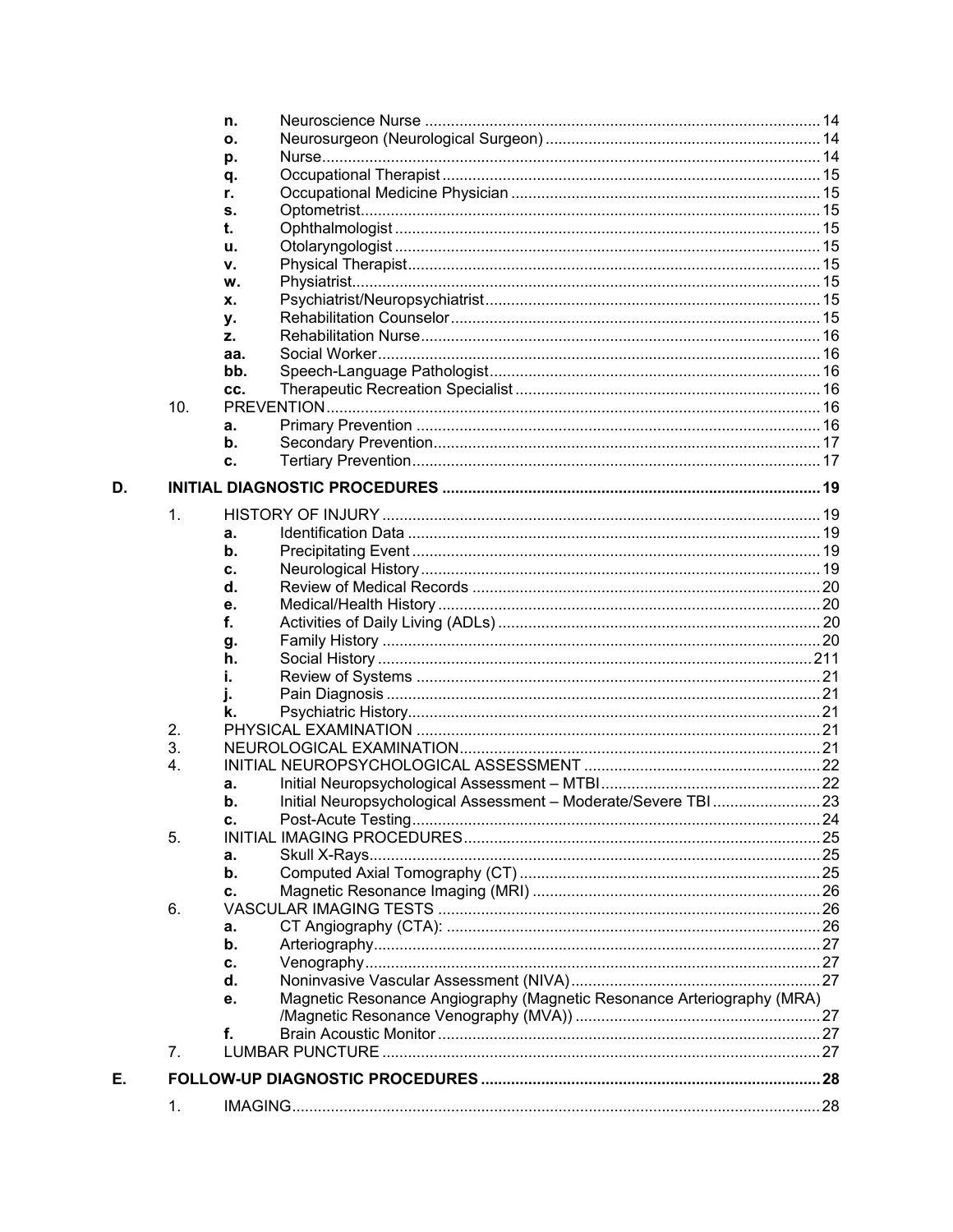|                      | a.                  |                                                                           |  |
|----------------------|---------------------|---------------------------------------------------------------------------|--|
|                      | b.                  |                                                                           |  |
| 2.                   |                     |                                                                           |  |
|                      | a.                  |                                                                           |  |
|                      | $\mathbf b$ .       |                                                                           |  |
|                      | c.                  | Diffusion Tensor Imaging, Susceptibility - Weighted Imaging, and Magnetic |  |
|                      |                     |                                                                           |  |
| 3.                   |                     |                                                                           |  |
|                      | a.                  |                                                                           |  |
|                      | b.                  |                                                                           |  |
| 4.                   |                     | PERSONALITY/PSYCHOLOGICAL/PSYCHOSOCIAL EVALUATIONS31                      |  |
|                      | a.                  |                                                                           |  |
|                      | b.                  |                                                                           |  |
|                      | c.                  |                                                                           |  |
| 5.                   |                     |                                                                           |  |
|                      | a.<br>$\mathbf b$ . | Quantified Electroencephalography (QEEG) (Computerized EEG)  35           |  |
|                      |                     |                                                                           |  |
| 6.                   |                     |                                                                           |  |
|                      | a.<br>b.            | Electromyography (EMG) and Nerve Conduction Studies 35                    |  |
|                      |                     |                                                                           |  |
|                      | c.<br>d.            |                                                                           |  |
| 7.                   |                     |                                                                           |  |
| 8.                   |                     |                                                                           |  |
| 9.                   |                     |                                                                           |  |
|                      | a.                  |                                                                           |  |
|                      | b.                  |                                                                           |  |
|                      | c.                  |                                                                           |  |
|                      | d.                  |                                                                           |  |
|                      | е.                  |                                                                           |  |
|                      | f.                  |                                                                           |  |
|                      | g.                  |                                                                           |  |
| 10.                  |                     |                                                                           |  |
|                      | a.                  |                                                                           |  |
|                      | b.                  |                                                                           |  |
|                      | c.                  |                                                                           |  |
| 11.                  |                     |                                                                           |  |
|                      | a.                  |                                                                           |  |
|                      | b.                  |                                                                           |  |
| 12.                  |                     |                                                                           |  |
|                      | a.                  |                                                                           |  |
|                      | b.                  |                                                                           |  |
|                      |                     |                                                                           |  |
|                      |                     |                                                                           |  |
| $\mathbf{1}$ .       |                     |                                                                           |  |
| 2.                   |                     | INTRACRANIAL PRESSURE (ICP) AND CEREBRAL PERFUSION PRESSURE (CPP)         |  |
|                      |                     |                                                                           |  |
| 3.                   |                     |                                                                           |  |
| 4.                   |                     |                                                                           |  |
| 5.                   |                     |                                                                           |  |
| 6.<br>7 <sub>1</sub> |                     |                                                                           |  |
|                      |                     |                                                                           |  |
|                      |                     | NONOPERATIVE THERAPEUTIC PROCEDURES - INITIAL TREATMENT CONSIDERATIONS    |  |
|                      |                     |                                                                           |  |
| 1.                   |                     |                                                                           |  |
|                      |                     |                                                                           |  |

F.

G.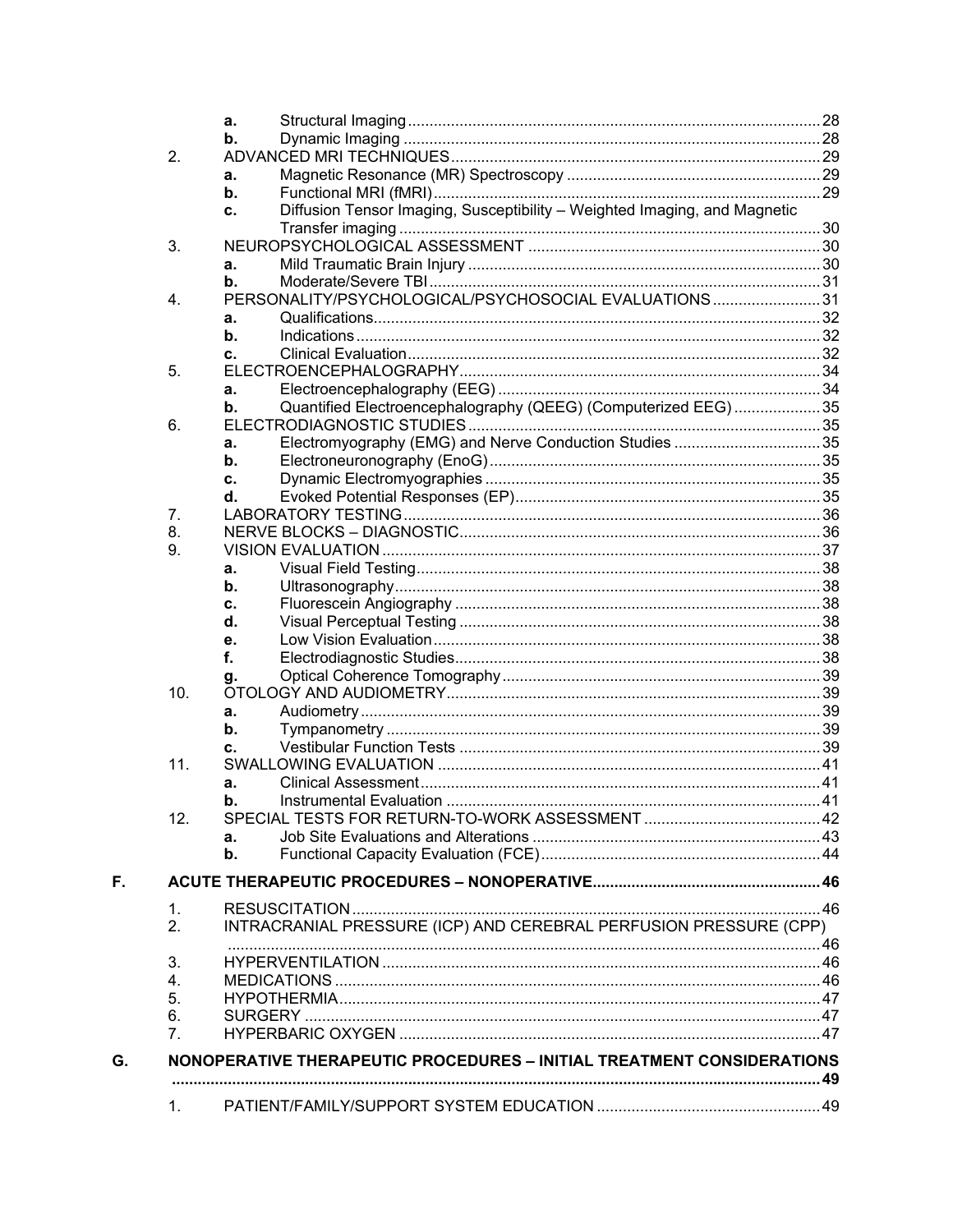|    |                | a.             |                                                                                |  |
|----|----------------|----------------|--------------------------------------------------------------------------------|--|
|    |                | b.             |                                                                                |  |
|    | 2.             |                |                                                                                |  |
|    | 3.             |                |                                                                                |  |
|    |                | a.             |                                                                                |  |
|    |                | b.             |                                                                                |  |
|    |                | c.             |                                                                                |  |
|    |                | d.             |                                                                                |  |
|    |                |                |                                                                                |  |
|    | 4.             |                |                                                                                |  |
|    |                | a.             |                                                                                |  |
|    |                | b.             | Problem-Specific Referrals During the First Three Months Following MTBI 55     |  |
|    |                | c.             |                                                                                |  |
|    |                | $\mathbf{d}$ . |                                                                                |  |
|    | 5.             |                | PSYCHOLOGICAL INTERVENTIONS - MODERATE/SEVERE TBI  56                          |  |
|    |                | a.             |                                                                                |  |
|    |                | b.             |                                                                                |  |
|    |                | c.             |                                                                                |  |
|    |                | d.             |                                                                                |  |
|    | 6.             |                |                                                                                |  |
|    |                | a.             |                                                                                |  |
|    |                | b.             |                                                                                |  |
|    |                |                |                                                                                |  |
|    |                | c.             |                                                                                |  |
|    |                | d.             |                                                                                |  |
|    |                | е.             |                                                                                |  |
|    |                | f.             |                                                                                |  |
|    |                | g.             |                                                                                |  |
|    | 7 <sub>1</sub> |                |                                                                                |  |
|    |                | a.             |                                                                                |  |
|    |                | b.             |                                                                                |  |
|    | 8.             |                |                                                                                |  |
|    | 9.             |                |                                                                                |  |
|    |                |                |                                                                                |  |
| Η. |                |                | NONOPERATIVE THERAPEUTIC PROCEDURES - NEUROMEDICAL CONDITIONS IN               |  |
|    |                |                |                                                                                |  |
|    | 1.             |                |                                                                                |  |
|    | 2.             |                | POST-TRAUMATIC SEIZURES/POST-TRAUMATIC EPILEPSY (PTE)73                        |  |
|    | 3.             |                |                                                                                |  |
|    |                |                |                                                                                |  |
|    |                | a.             |                                                                                |  |
|    |                | b.             |                                                                                |  |
|    | 4.             |                |                                                                                |  |
|    | 5.             |                |                                                                                |  |
|    |                | a.             |                                                                                |  |
|    |                | b.             |                                                                                |  |
|    | 6.             |                |                                                                                |  |
|    | 7.             |                |                                                                                |  |
|    | 8.             |                |                                                                                |  |
|    | 9.             |                |                                                                                |  |
|    | 10.            |                |                                                                                |  |
|    | 11.            |                |                                                                                |  |
|    |                |                |                                                                                |  |
| L. |                |                | NONOPERATIVE THERAPEUTIC PROCEDURES - REHABILITATION 77                        |  |
|    | 1.             |                |                                                                                |  |
|    |                | a.             |                                                                                |  |
|    |                | b.             | Comprehensive Integrated Inpatient Interdisciplinary Rehabilitation Programs79 |  |
|    |                |                |                                                                                |  |
|    |                | c.             |                                                                                |  |
|    |                | d.             |                                                                                |  |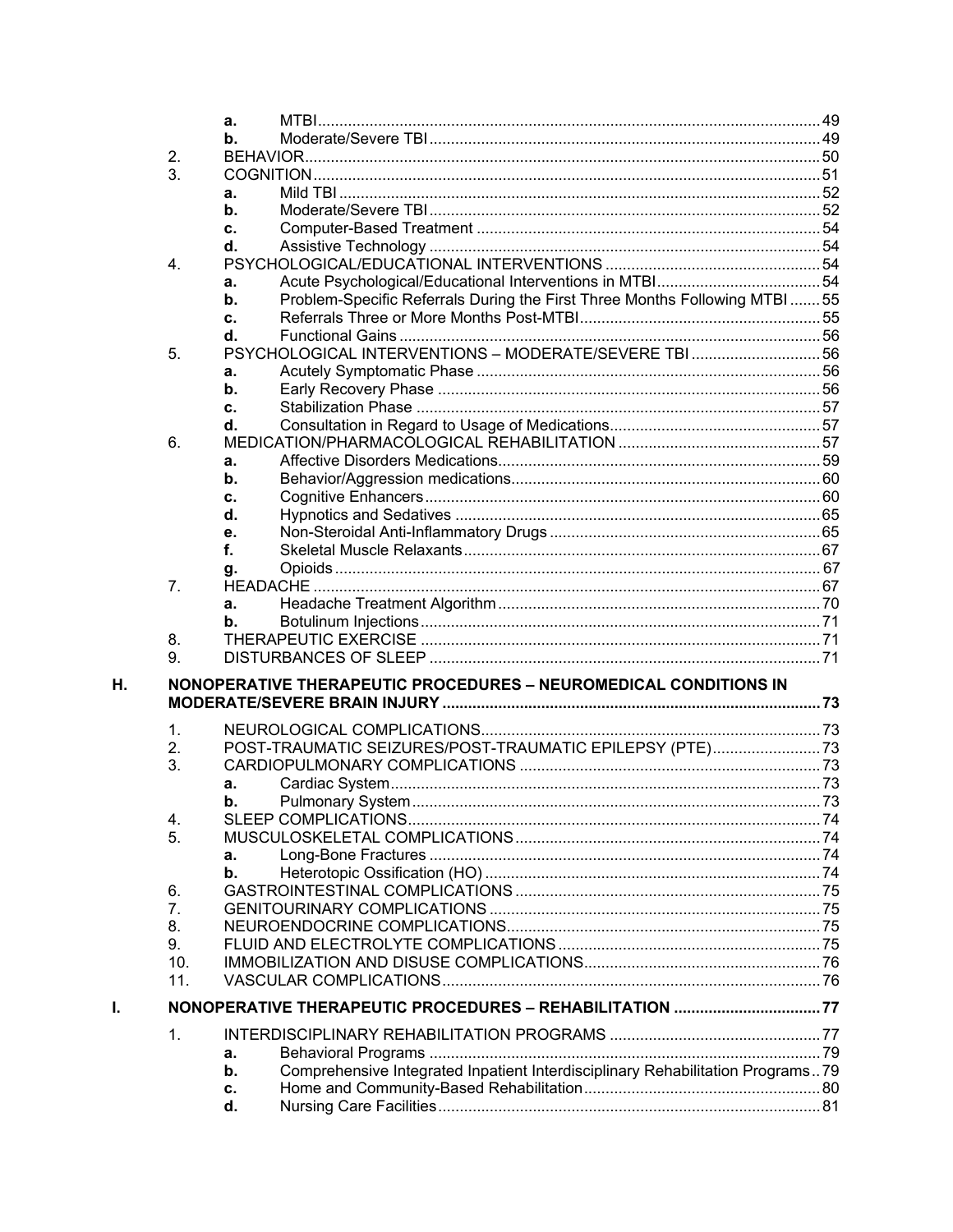|    |    | е.            |                                                                            |  |
|----|----|---------------|----------------------------------------------------------------------------|--|
|    |    | f.            |                                                                            |  |
|    |    | g.            |                                                                            |  |
|    |    | h.            |                                                                            |  |
|    |    | i.            | Supported Living Programs (SLP) or Long-Term Care Residential Services  82 |  |
|    | 2. |               |                                                                            |  |
|    |    | a.            |                                                                            |  |
|    |    | b.            |                                                                            |  |
|    | 3. |               |                                                                            |  |
|    |    | а.            |                                                                            |  |
|    |    | b.            |                                                                            |  |
|    | 4. |               |                                                                            |  |
|    | 5. |               |                                                                            |  |
|    |    | а.            |                                                                            |  |
|    |    | $\mathbf b$ . |                                                                            |  |
|    | 6. |               |                                                                            |  |
|    | 7. |               |                                                                            |  |
|    |    |               | MUSCLE TONE AND JOINT RESTRICTION MANAGEMENT, INCLUDING SPASTICITY         |  |
|    | 8. |               |                                                                            |  |
|    |    | a.            |                                                                            |  |
|    |    | b.            |                                                                            |  |
|    |    | c.            |                                                                            |  |
|    |    | d.            |                                                                            |  |
|    |    | е.            |                                                                            |  |
|    |    | f.            |                                                                            |  |
|    |    | g.            |                                                                            |  |
|    | 1. |               |                                                                            |  |
|    |    | a.            |                                                                            |  |
|    |    | b.            | Disorders Involving Ocular Motor Control and Ocular Alignment 94           |  |
|    |    | c.            |                                                                            |  |
|    |    | d.            |                                                                            |  |
|    |    |               |                                                                            |  |
|    | 2. | е.            |                                                                            |  |
|    |    | a.            |                                                                            |  |
|    |    | b.            |                                                                            |  |
|    |    | с.            |                                                                            |  |
|    |    | d.            |                                                                            |  |
|    |    | е.            |                                                                            |  |
|    |    | f.            |                                                                            |  |
|    | 3. |               |                                                                            |  |
|    |    |               |                                                                            |  |
|    |    | a.            |                                                                            |  |
|    |    | b.            |                                                                            |  |
|    | 4. |               |                                                                            |  |
|    |    | a.            |                                                                            |  |
|    |    | b.            |                                                                            |  |
|    |    | c.            |                                                                            |  |
|    |    | d.            |                                                                            |  |
| Κ. |    |               | NONOPERATIVE THERAPEUTIC PROCEDURES - RETURN TO WORK, DRIVING & OTHER      |  |
|    |    |               |                                                                            |  |
|    |    |               |                                                                            |  |
|    | 1. |               |                                                                            |  |
|    | 2. | а.            |                                                                            |  |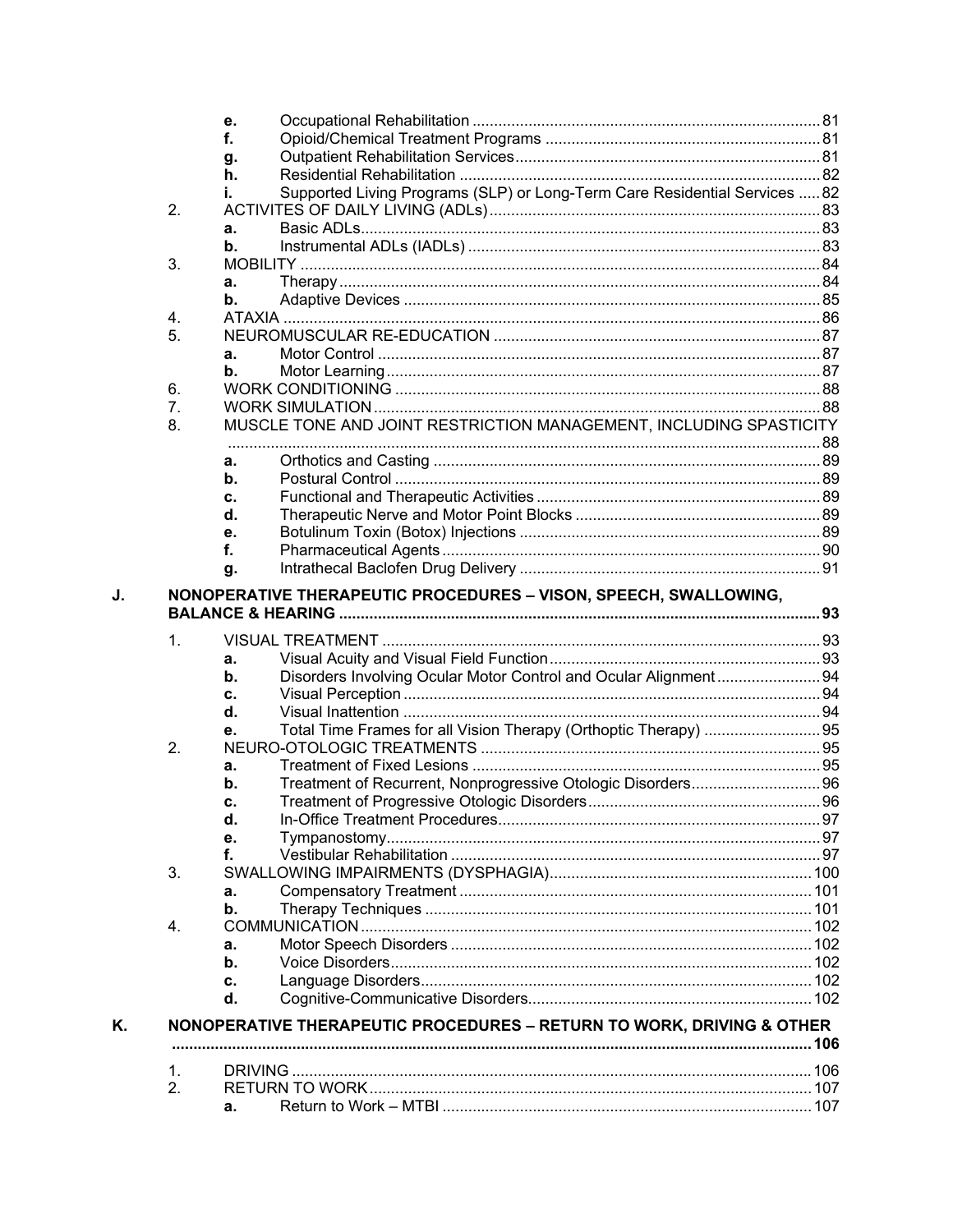|    |                 | b.<br>The Following Should be Considered when Attempting to Return an Injured<br>c.                                          |  |
|----|-----------------|------------------------------------------------------------------------------------------------------------------------------|--|
|    |                 |                                                                                                                              |  |
|    | 3.              |                                                                                                                              |  |
|    | 4.              |                                                                                                                              |  |
|    | 5.              |                                                                                                                              |  |
|    |                 | a.                                                                                                                           |  |
|    |                 | b.                                                                                                                           |  |
|    |                 | C.                                                                                                                           |  |
| L. |                 |                                                                                                                              |  |
|    | 1.              |                                                                                                                              |  |
|    | 2.              |                                                                                                                              |  |
|    | 3.              |                                                                                                                              |  |
|    | 4.              |                                                                                                                              |  |
|    | 5.              |                                                                                                                              |  |
|    |                 | a.                                                                                                                           |  |
|    |                 | b.                                                                                                                           |  |
|    |                 | c.                                                                                                                           |  |
|    | 6.<br>7.        |                                                                                                                              |  |
|    |                 | a.                                                                                                                           |  |
|    |                 | b.                                                                                                                           |  |
|    |                 | c.                                                                                                                           |  |
|    |                 | d.                                                                                                                           |  |
|    | 8.              |                                                                                                                              |  |
|    | 9.              |                                                                                                                              |  |
|    | 10 <sub>1</sub> |                                                                                                                              |  |
|    | 11.             |                                                                                                                              |  |
|    | 12 <sub>1</sub> |                                                                                                                              |  |
|    | 13 <sub>1</sub> |                                                                                                                              |  |
| М. |                 |                                                                                                                              |  |
|    | 1.              |                                                                                                                              |  |
|    | 2.              | COGNITIVE/BEHAVIORAL/PSYCHOLOGICAL MANAGEMENT  118                                                                           |  |
|    | 3.              |                                                                                                                              |  |
|    | 4.              | HOME EXERCISE PROGRAMS AND EXERCISE EQUIPMENT  119                                                                           |  |
|    | 5.              |                                                                                                                              |  |
|    | 6.              |                                                                                                                              |  |
|    | 7.              |                                                                                                                              |  |
|    | 8.              |                                                                                                                              |  |
|    | 9.              |                                                                                                                              |  |
|    | 10.<br>11.      | PHYSICAL, OCCUPATIONAL, AND SPEECH LANGUAGE THERAPY 121<br>PURCHASE, RENTAL, AND MAINTENANCE OF DURABLE MEDICAL EQUIPMENT121 |  |
|    |                 |                                                                                                                              |  |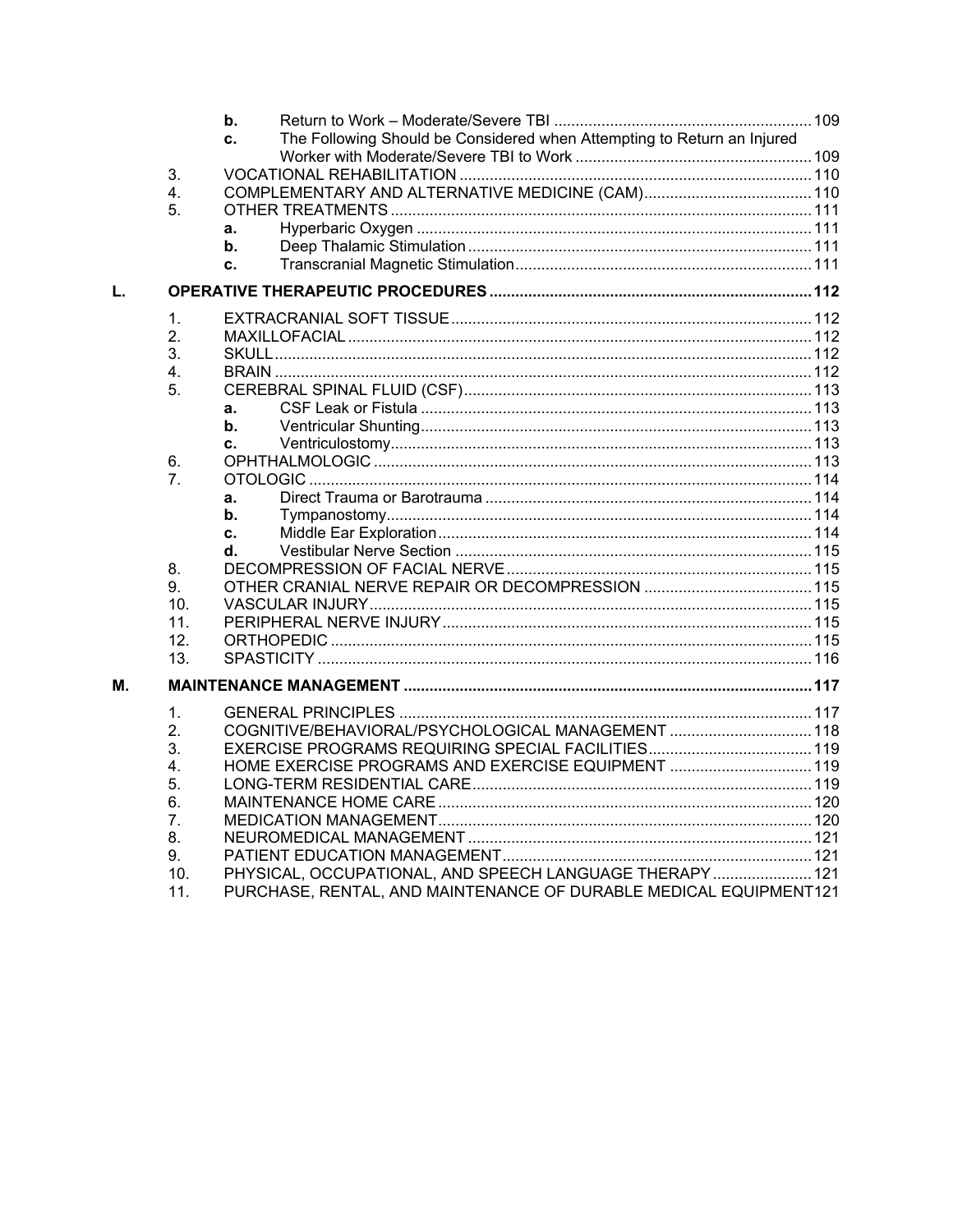### **DEPARTMENT OF LABOR AND EMPLOYMENT**

### **Division of Workers' Compensation CCR 1101-3 RULE 17 EXHIBIT 10**

#### **TRAUMATIC BRAIN INJURY MEDICAL TREATMENT GUIDELINES**

#### **A. INTRODUCTION**

This document has been prepared by the Colorado Department of Labor and Employment, Division of Workers' Compensation (Division) and should be interpreted within the context of guidelines for physicians/providers treating individuals who qualify as injured workers with traumatic brain injury (TBI) under the Colorado Workers' Compensation Act.

Although the primary purposes of this document for practitioners are advisory and educational, this guideline is enforceable under the Workers' Compensation Rules of Procedure, 7 CCR 1101-3. The Division recognizes that acceptable medical practice may include deviations from this guideline, as individual cases dictate. Therefore, this guideline is not relevant as evidence of a provider's legal standard of professional care.

To properly utilize this document, the reader should not skip or overlook any sections.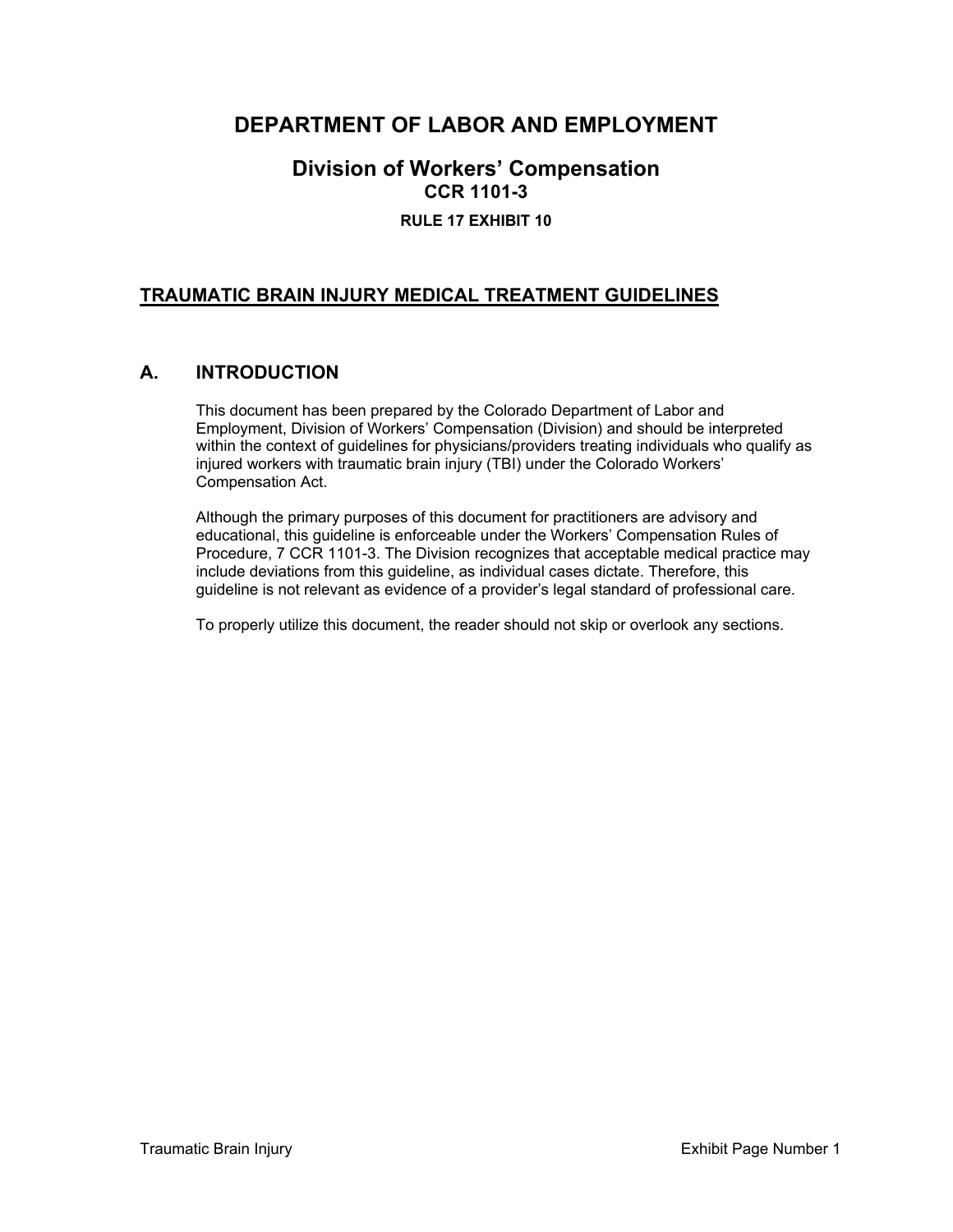#### **B. GENERAL GUIDELINE PRINCIPLES**

The principles summarized in this section are key to the intended implementation of this guideline and are critical to the reader's application of the guidelines in this document.

- **1. APPLICATION OF GUIDELINES**: The Division provides procedures to implement medical treatment guidelines and to foster communication to resolve disputes among the provider, payer, and patient through the Workers' Compensation Rules of Procedure. In lieu of more costly litigation, parties may wish to seek administrative dispute resolution services through the Division or the Office of Administrative Courts.
- **2. EDUCATION:** Education of the individual and family and/or support system, as well as the employer, insurer, policy makers, and the community should be the primary emphasis in the treatment of TBI and disability. Practitioners often think of education last, after medications, manual therapy, and surgery. Practitioners should develop and implement an effective strategy and skills to educate individuals with TBI, employers, insurance systems, policy makers, and the community as a whole. An education-based paradigm should always start with inexpensive communication providing reassuring information to the individual with TBI. More in-depth education currently exists within a treatment regimen employing functional restoration and rehabilitation. No treatment plan is complete without addressing issues of individual and family and/or support system education as a means of facilitating self-management of symptoms and prevention.
- **3. TREATMENT PARAMETER DURATION**: Time frames for specific interventions commence once treatments have been initiated, not on the date of injury. Obviously, duration will be impacted by the individual's compliance, as well as availability of services. Clinical judgment may substantiate the need to accelerate or decelerate the time frames discussed in this document.
- **4. ACTIVE INTERVENTIONS**: Emphasizing personal responsibility, such as therapeutic exercise and/or functional treatment, are used predominantly over passive modalities, especially as treatment progresses. Generally, passive and palliative interventions are viewed as a means to facilitate progress in an active rehabilitation program with concomitant attainment of objective functional gains.
- **5. ACTIVE THERAPEUTIC EXERCISE PROGRAM:** Goals should incorporate strength, endurance, flexibility, coordination, and education. This includes functional application in vocational or community settings.
- **6. POSITIVE PATIENT RESPONSE**: Results are defined primarily as functional gains which may be objectively measured. Objective functional gains include, but are not limited to, positional tolerances, range of motion (ROM), strength and endurance, activities of daily living (ADLs), cognition, psychological behavior, and efficiency/velocity measures that may be quantified. Subjective reports of pain and function should be considered and given relative weight when the pain has anatomic and physiologic correlation. Anatomic correlation should be based upon objective findings.
- **7. RE-EVALUATE TREATMENT EVERY THREE TO FOUR WEEKS**: If a given treatment or modality is not producing positive results within three to four weeks, the treatment should be either modified or discontinued. Reconsideration of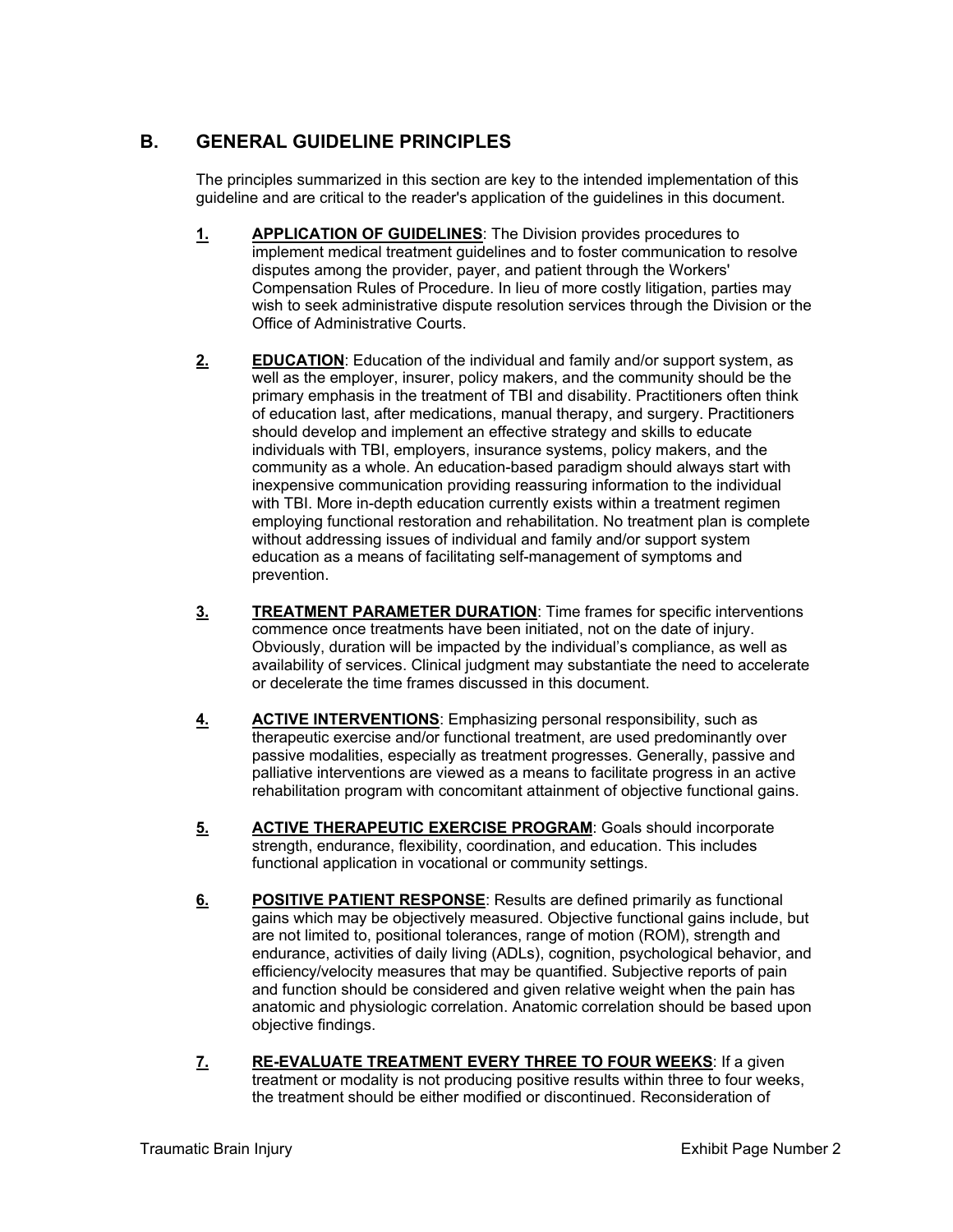diagnosis should also occur in the event of poor response to a seemingly rational intervention.

- **8. SURGICAL INTERVENTIONS**: Should be considered within the context of expected functional outcome and not solely for the purpose of pain relief. The concept of "cure" with respect to surgical treatment by itself is generally a misnomer. Clinical findings, clinical course, and diagnostic tests must be consistent to justify operative interventions. A comprehensive assimilation of these factors must lead to a specific diagnosis with positive identification of pathologic condition(s).
- **9. RETURN TO WORK:** Following TBI involves a skillful match between the individual's abilities (physical, cognitive, emotional, and behavioral) and the work requirements.

The practitioner must write detailed restrictions when returning an individual with TBI to limited duty. An individual with TBI should never be released to "sedentary or light duty" without specific physical or cognitive limitations. The practitioner must understand all of the physical, visual, cognitive, emotional and behavioral demands of the individual's job position before returning him/her to full duty and should request clarification of job duties. Clarification should be obtained from the employer or others if necessary, including but not limited to: an occupational health nurse, occupational therapist, physical therapist, speech therapist, vocational rehabilitation specialist, case manager, industrial hygienist, or other appropriately trained professional.

**10. DELAYED RECOVERY**: All individuals with moderate/severe TBI will require an integrated system of care. For individuals with mild TBI (MTBI), strongly consider requesting a neuropsychological evaluation, if not previously provided. Interdisciplinary rehabilitation treatment and vocational goal setting may need to be initiated for those who are failing to make expected progress 6 to 12 weeks after an injury. In individuals with MTBI, neurological recovery is generally achieved within a range of weeks/months up to one year post-injury, but functional improvements may be made beyond one year. Neurological recovery following moderate/severe TBI is greatest in the first 12 months post-injury, but may occur for up to two years post-injury, with further functional improvements beyond two years. The Division recognizes that 3–10% of all industrially injured individuals will not recover within the timelines outlined in this document despite optimal care. Such individuals may require treatment beyond the limits discussed within this document, but such treatment will require clear documentation by the authorized treating practitioner focusing on objective functional gains afforded by further treatment. Moderate/severe TBI may have a prolonged recovery and frequently requires continuing treatment as addressed in the post-MMI care section.

#### **11. GUIDELINE RECOMMENDATIONS AND INCLUSION OF MEDICAL EVIDENCE**: Guideline recommendations are based on available evidence and/or consensus recommendations. When possible, guideline recommendations will note the level of evidence supporting the treatment recommendation. When interpreting medical evidence statements in the guideline, the following apply:

● "Some" means the recommendation considered at least one adequate scientific study, which reported that a treatment was effective.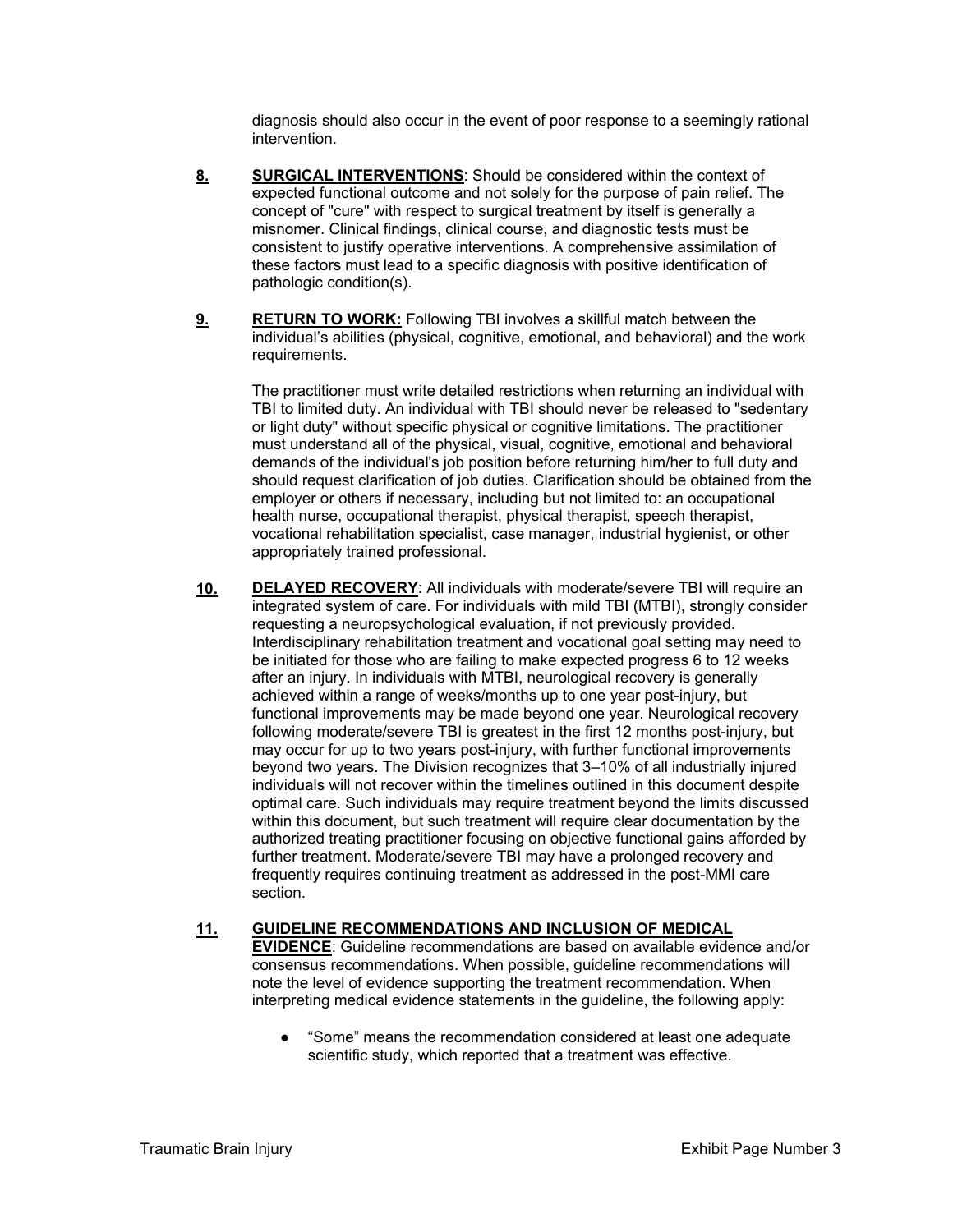- "Good" means the recommendation considered the availability of multiple adequate scientific studies or at least one relevant high-quality scientific study, which reported that a treatment was effective.
- "Strong" means the recommendation considered the availability of multiple relevant and high quality scientific studies, which arrived at similar conclusions about the effectiveness of a treatment.
- Consensus means the opinion of experienced professionals based on general medical principles. Consensus recommendations are designated in the guideline as "generally well-accepted," "generally accepted," "acceptable," or "well-established."

There is limited and varied literature on TBI. Therefore, many of the studies cited focus on athletes, the military or treatment for strokes.

All recommendations in this guideline are considered to represent reasonable care in appropriately selected cases, regardless of the level of evidence attached to them. Those procedures considered inappropriate, unreasonable, or unnecessary, are designated in the guideline as "not recommended."

The remainder of this document should be interpreted within the parameters of this guideline principles that may lead to more optimal medical and functional outcomes for injured workers.

**12. POST MAXIMUM MEDICAL IMPROVEMENT (MMI) CARE**: This document includes recommendations for post-MMI care in appropriate cases. (refer to Section M. Maintenance Management).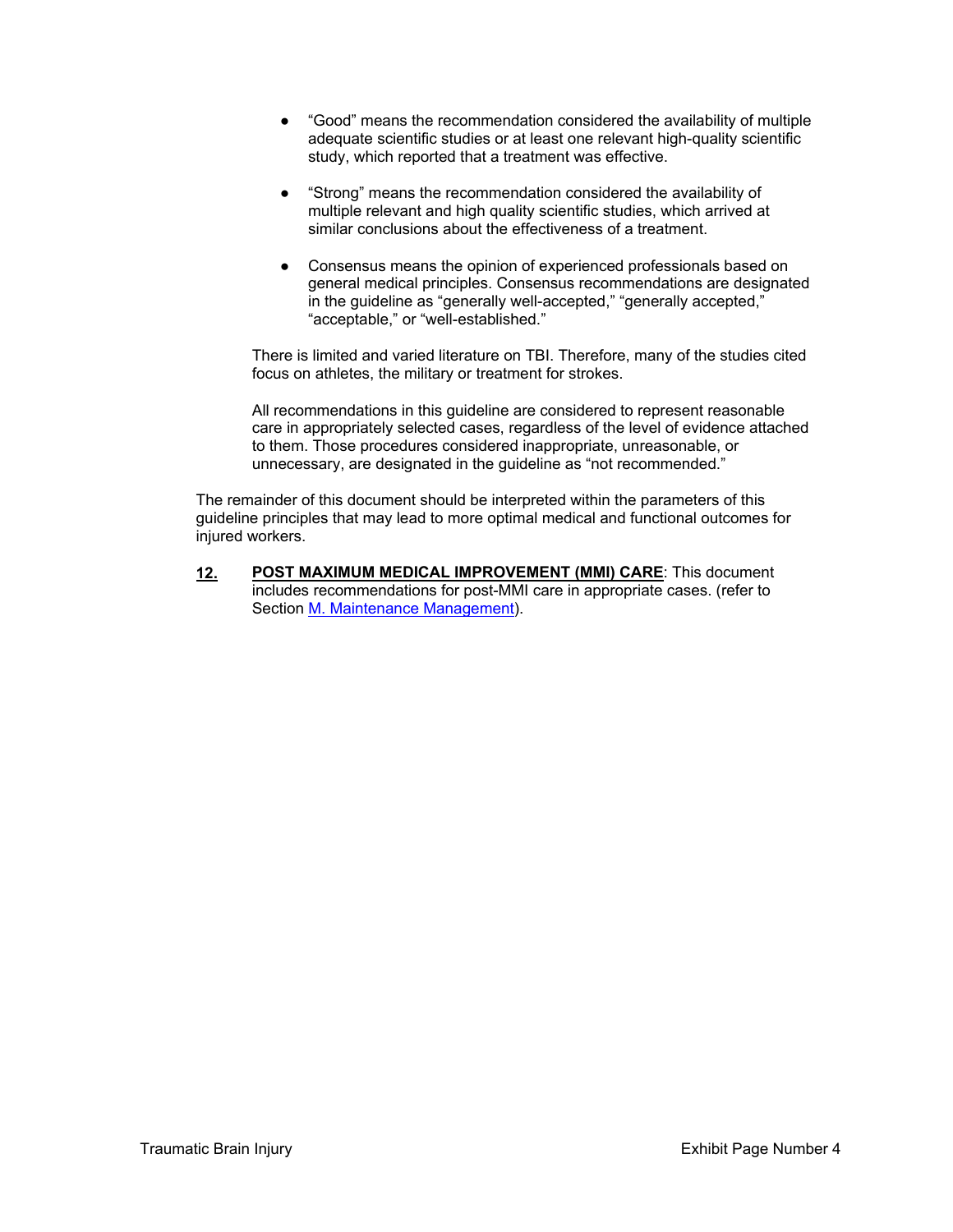#### **C. INTRODUCTION TO TRAUMATIC BRAIN INJURY AND PHILOSOPHY OF CARE**

- **1. DEFINITIONS AND DIAGNOSIS OF TRAUMATIC BRAIN INJURY**: Before a diagnosis of TBI is made, the physician should assess the level of trauma to which the individual was exposed using available objective evidence. According to the Institute of Medicine of the National Academies, TBI is an injury to the head or brain caused by externally inflicted trauma. The Department of Defense defines TBI as a "traumatically induced structural injury and/or physiological disruption of brain functions as a result of an external force." TBI may be caused by a bump, blow, or jolt to the head, by acceleration or deceleration forces without impact, or by blast injury or penetration to the head that disrupts the normal function of the brain. A diagnosis of TBI is based on acute injury parameters and should be determined by the criteria listed below. Severity of initial impairment following TBI is subdivided into two major categories, mild TBI and moderate/severe TBI. These definitions apply to the initial severity of impairment, and do not necessarily define or describe the degree of subsequent impairment or disability.
	- **a. Mild TBI (MTBI)**: A traumatically induced physiological disruption of brain function, as manifested by at least one of the following, documented within 24 to 72 hours of an injury:
		- i. Any loss of consciousness.
		- ii. Any loss of memory for events immediately before or after the injury.
		- iii. Any alteration of mental status at the time of the injury (e.g. feeling dazed, disoriented, or confused).
		- iv. Focal neurological deficit(s) that may or may not be transient; but where the severity of the injury does not exceed the following:
			- A) Loss of consciousness for approximately 30 minutes or less,
			- B) At 30 minutes, a Glasgow Coma Scale (GCS) of 13–15, and
			- C) Post-traumatic amnesia (PTA) not greater than 24 hours.
	- **b.** Moderate/Severe TBI: A traumatically induced physiological disruption of brain function as manifested by at least one of the following:
		- i. Loss of consciousness for greater than 30 minutes
		- ii. After 30 minutes, an initial GCS of 12 or less, and
		- iii. PTA greater than 24 hours.
	- **c.** Other Terminology: Once a patient has met the definitions above, the treatment patterns and diagnostic tools of this guideline apply.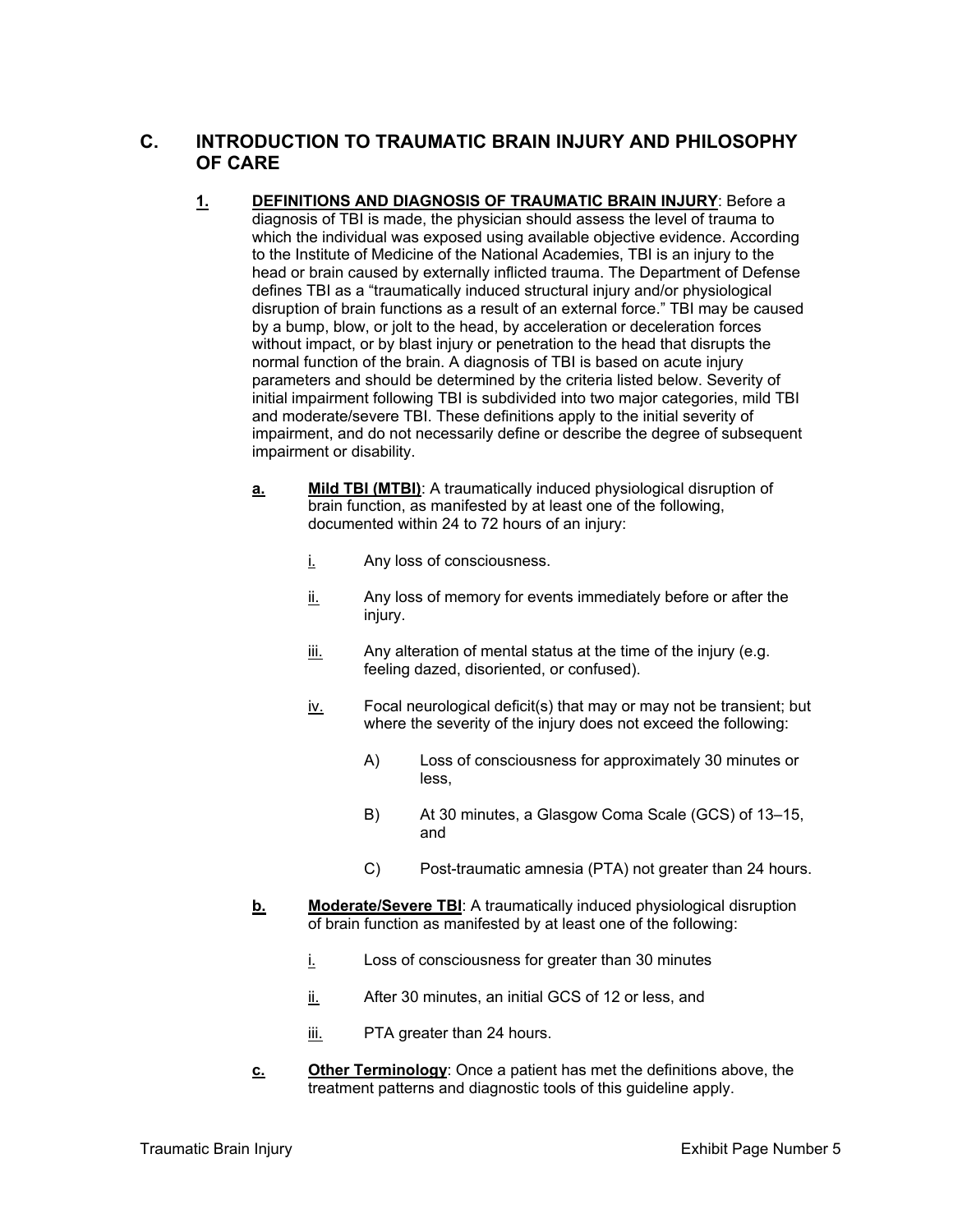- i. Concussion: There is some disagreement in the literature regarding definitions and terminology. Concussion is used synonymously with MTBI in many papers and is only referenced in this guideline when describing studies using the terminology.
- ii. Post-Concussive Syndrome (PCS): An accepted diagnosis which generally is determined by the number of symptoms present after a TBI. Unfortunately the symptoms used to determine the presence of PCS are frequently present in those without MTBI. In this guideline, once a person has been diagnosed with MTBI, any of the treatments for continuing symptoms may be used. Thus, the diagnostic category of PCS is not necessary and should not be used in isolation to access the treatments in this guideline.
- iii. Complicated Mild Traumatic Brain Injury: A MTBI accompanied by structural brain damage visualized on acute neuroimaging. More patients in this group have slow or incomplete recovery as compared to patients without this finding; however, the finding does not fully predict the clinical course of an individual with MTBI. The term is not used further in this guideline, but it should be understood that complicated MTBI cases will frequently require more extensive treatment than that described under MTBI and may be given access to care listed under moderate/severe as appropriate for the individual.
- **2. INTERVENTION:** Early identification and early intervention by providers with specialty training and experience is critical in the diagnosis, treatment, and management of individuals with moderate/severe TBI. Brain injury treatment may also require immediate interdisciplinary evaluation and treatment. The treatment and ultimate functional outcome of individuals with TBI depends upon a complex, interacting set of pre-injury, injury, and post-injury factors. Treatment programs should: be specialized; based on a comprehensive data set; include both functional goals and outcome-oriented goals; and be delivered in the least restrictive setting(s) possible. Treatment settings may include acute care settings, hospitals, rehabilitation hospitals, outpatient settings, residential and behavioral settings, home, and community settings. Treatment should be wellmanaged and time-appropriate, based on progress.

The provision of on-site case managers familiar with TBI rehabilitation treatment protocols is well-accepted and recommended for all moderate/severe TBI cases, and for select MTBI cases, based on complexity and need.

**3. EDUCATION:** Outcome following TBI is often dependent on the health, education, and resources of the individual's family and/or support system. Therefore, education of the individual and family and/or support system, insurer, case manager, and employer should be a primary emphasis in the treatment and management of individuals with TBI. Providers should develop and implement effective strategies and forums to include family and/or support system members with the interdisciplinary treatment team. Education for individuals and their family and/or support system should include, but is not limited to: communication of basic information about the brain and the effects of TBI on behavior, cognition, communication, physical function, and emotional function; appropriate family and/or support system interventions; and possible short-term and long-term outcomes. Written information and material and referral to credible internet resources may be helpful as the individual and their family and or support system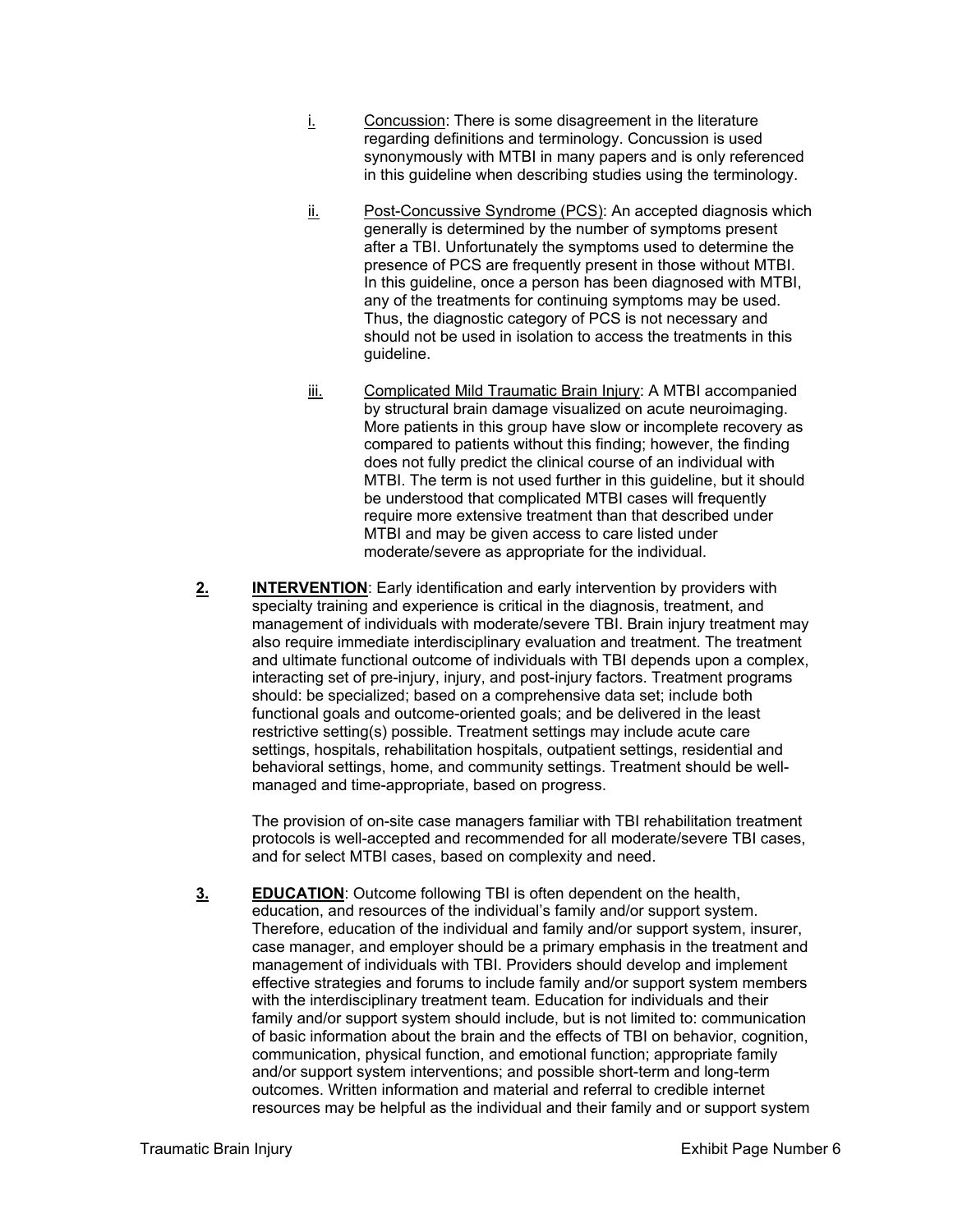may not be able to remember the often vast amount of information provided to them. For similar reasons, they may need to be provided repeated or ongoing information. Insurance carriers, case managers, and treatment providers are highly encouraged to provide hands-on personal consultations, education (written, verbal, internet), and support services to families in order to maximize treatment outcomes and the durability of those outcomes. For moderate/severe cases, long-term life planning may be discussed. Further in-depth education may be required to maximize the individual's potential for functional living. Treatment plans should include individual and group education as a means of facilitating self-awareness, self-management and prevention of secondary disability (refer to Section G.1 Patient/Family/Support System Education for further details).

**4. RETURN TO WORK**: This involves a skillful match between the individual's physical, cognitive, emotional, and behavioral abilities; the physical, cognitive, emotional, and behavioral requirements of the work; and the ability of the work environment to meet this match. Successful return-to-work activities often include vocational evaluation, job analysis, supervisor and coworker education, on-thejob trials, monitored and skillful increase of job duties and demands, job coaching, and follow-up maintenance support services.

Caution should be used in returning an individual to work and other activities during the first 3–14 days after MTBI. Both physical and cognitive duties should generally be non-stressful initially, with a gradual increase in activity based on improvement and/or resolution of symptoms. The individual should be competent in most basic ADLs before return to work is considered. Return to full duty depends on the rate of decrease of symptoms. Generally, if symptoms recur during increasing job duties or exertion, duties should be decreased accordingly (refer to Section K.2 Return to Work).

**5. DISABILITY:** The World Health Organization (WHO) conceives of disability as the interaction among health conditions and environmental factors, such as social and legal structures, personal factors, including age, education and coping styles.

For the purposes of this guideline, we are adopting the International Classification of Functioning, Disability and Health (ICF) of disablement.

The model recognizes the interaction between the health condition and three major components: body functions and structures, activity, and participation. These in turn are influenced by environmental and personal issues. The following definitions are used:

- Body Functions: Physiological functions of body systems, including psychological functions.
- Activity Limitations: Difficulties an individual may have in executing activities.
- Participation Restrictions: Problems an individual may experience in involvement in life situations.
- Disability: Activity limitations and/or participation restrictions in an individual with a health condition, disorder, or disease.

Because of the nature of TBI and the nature of learning and memory, functional skills often cannot be generalized across working environments. Therefore, the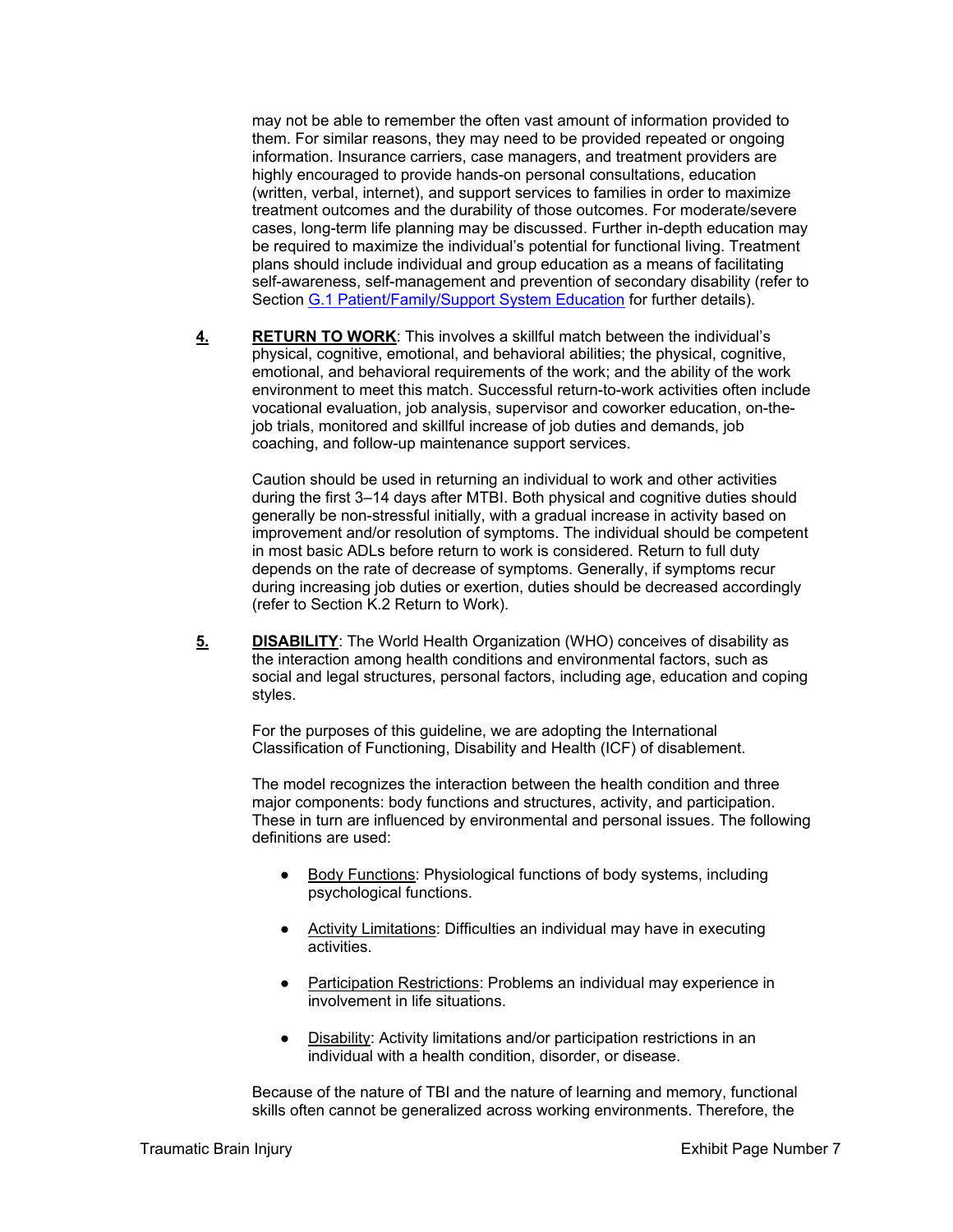assessment of function, evaluation, and treatment should not only consider the injured worker, but also include evaluations of the individual's "real world" environment, conducted by qualified practitioners.

#### **6. COURSE OF RECOVERY**:

**a. MTBI**: In general, 80–90% of MTBI fully recover in less than 90 days. Another 10–20% of persons with MTBI do not recover within 90 days and may have post-concussive symptoms. This group may continue to report symptoms for several months or years.

> A number of acute and chronic symptoms are associated with mild TBI. Headache and confusion or disorientation are the most common followed by visual disturbances, dizziness or feeling unsteady, light sensitivity, amnesia, fatigue or feeling "foggy," alteration of consciousness, sleep disturbance, and nausea. In individuals with MTBI, neurological recovery is generally achieved at one year post-injury or sooner, but functional changes may be made beyond one year. In the absence of secondary or tertiary complications like hydrocephalus, seizures, or extra-axial fluid collections (e.g., subdural or epidural fluid collections), ongoing improvement with eventual stability of symptoms is the general expectation after mild TBI. Deterioration over time after mild TBI is uncommon, and in situations where patients have worsening complaints after mild TBI, other issues such as psychological or social stressors should be considered in the differential or other unidentified diagnosis.

**b. Moderate/Severe TBI:** Neurological recovery following moderate/severe TBI is greatest in the first 12 months post-injury, but may occur for up to two years post-injury, with further functional improvements beyond two years. Due to the variable and dynamic nature of disability secondary to TBI, individuals with moderate/severe TBI may either improve or deteriorate over time. In most cases of moderate/severe TBI, and in some unusual circumstances of MTBI, impairment will be life-long, and will require a life-long maintenance plan of services. Complications may warrant periods of active treatment in addition to the maintenance plan.

> In at least 40% of cases, TBI is accompanied by other substantial trauma (e.g. internal, endocrine, orthopedic injuries) which may involve dysfunction in other bodily systems. Psychological issues also occur frequently and are discussed in this guideline. Users of these TBI Guidelines are encouraged to employ appropriate guidelines for other disorders and dysfunction as the need arises.

- **7. GUARDIANSHIP AND CONSERVATORSHIP**: Individuals with TBI, usually moderate/severe TBI, may clinically be determined to lack capacity to make competent informed decisions concerning their medical care, housing, and/or finances. Health care providers, insurance carriers, and case managers should become familiar with Colorado laws regarding incompetency, guardianship, conservatorship, medical and durable power of attorney, advanced directives, living wills, etc., in order to provide family and/or support system members with the appropriate education and/or resources concerning these issues when clinically indicated.
- 8. SYSTEMS OF CARE: Integration of systems of care has the goal of assisting individuals with TBI in progressing along a continuum of care toward achieving optimal clinical outcomes as efficiently and as cost-effectively as possible (Figure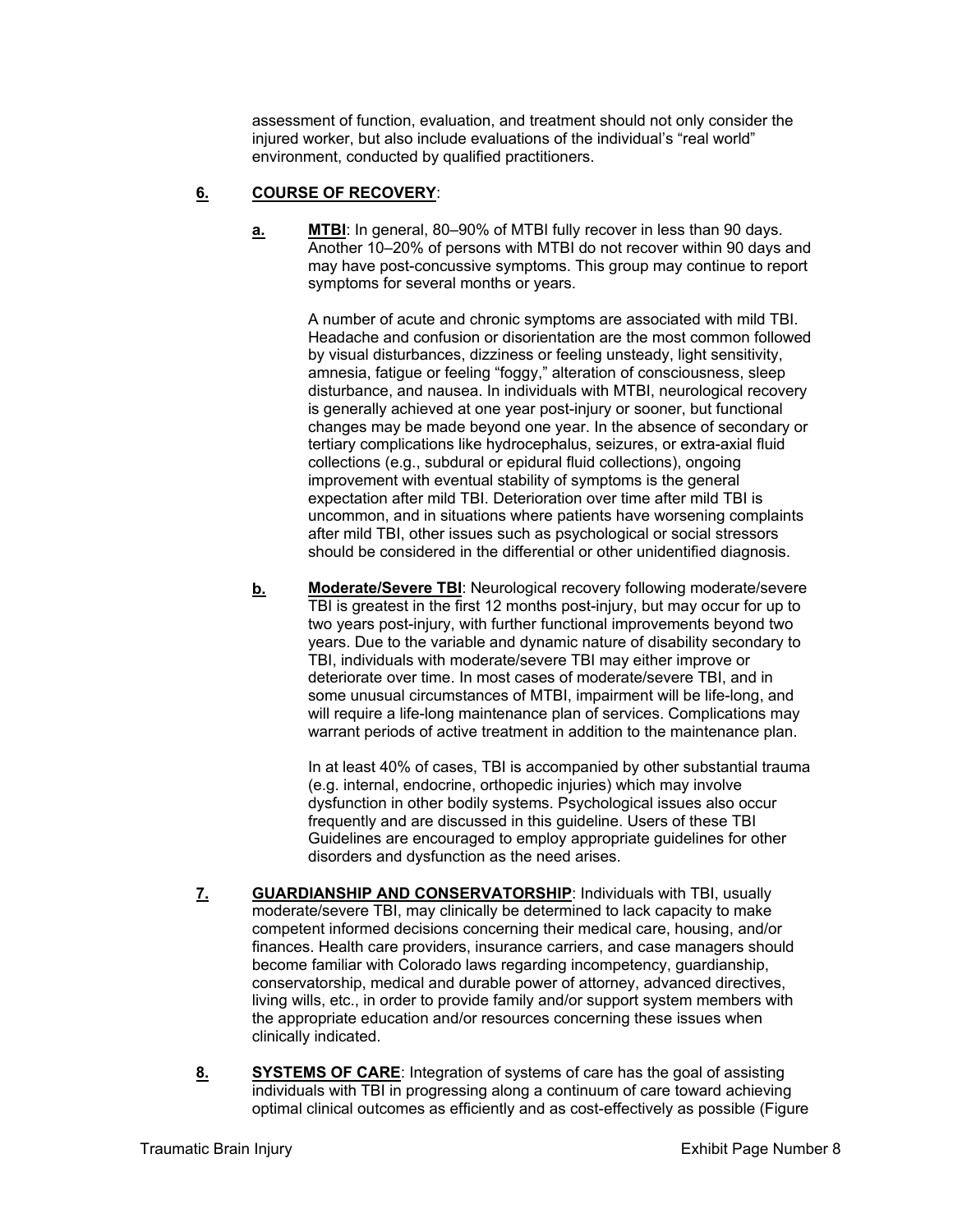1). Long-term outcome and "value" are recognized as superior to short-term, price-driven management. (Please go to the next page).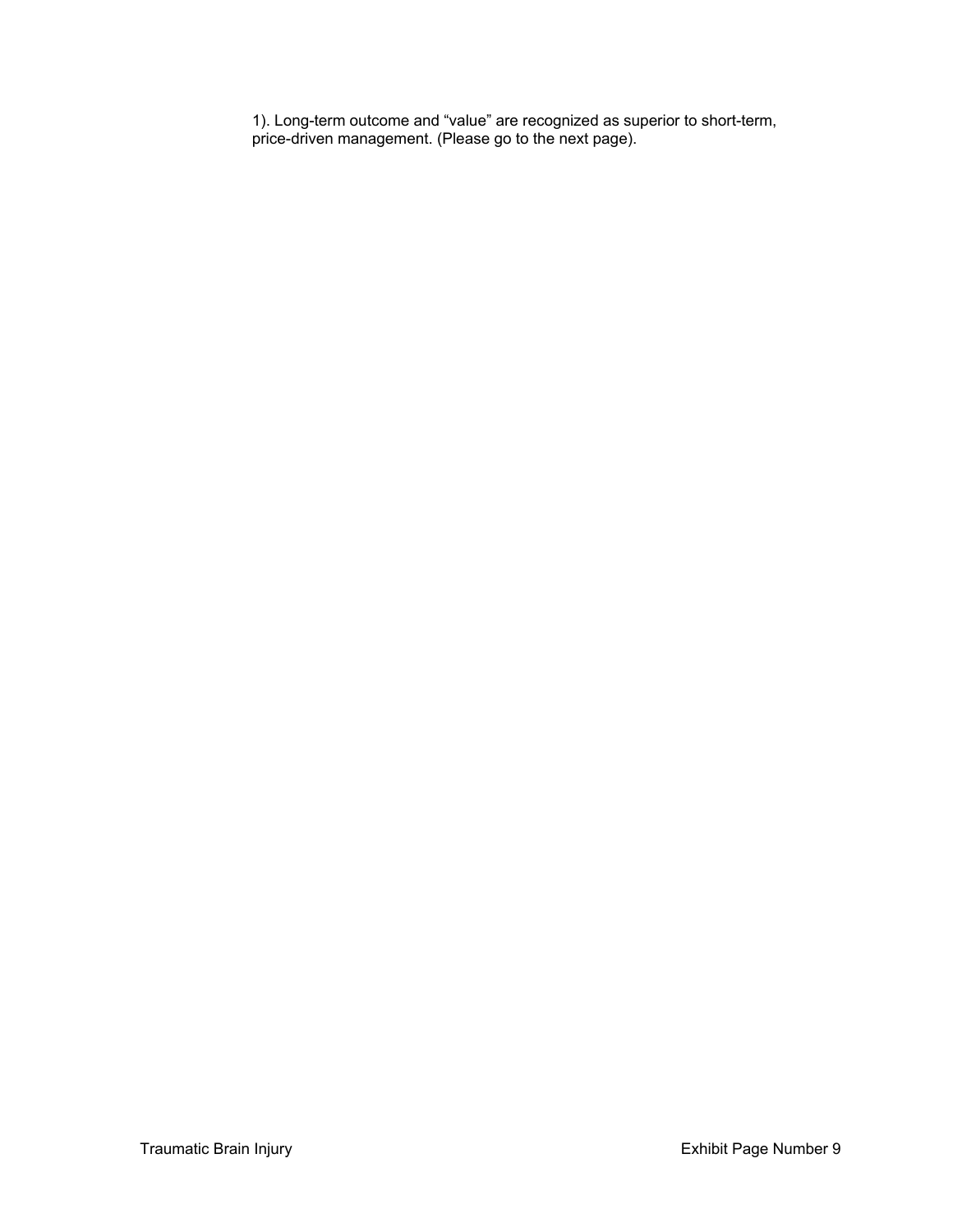# Model Systems Continuum of Care for Individuals with Moderate/Severe TBI



Figure 1: Continuum of Care (adapted from the Rocky Mountain Regional Brain Injury System, 1991)

Figure 1 shows a schematic depicting an organized continuum of care for individuals with moderate/severe TBI. The system is not a lock-step progression, but a spectrum of TBI programs and services based on the individual's unique condition and needs.

"The term rehabilitative and habilitative services includes items and services used to restore functional capacity, minimize limitations on physical and cognitive function, and maintain or prevent deterioration of functioning as a result of an illness, injury, disorder or other health condition. Such services also include training of individuals with mental and physical disabilities to enhance functional development."

The type, amount, frequency and duration of medical, rehabilitation, and longterm services are determined by the individual's condition and needs, degree of functional improvement within specific time frames, as well as the individual's potential to achieve additional, measurable functional improvements with continued provision of services. Decisions concerning treatment within the continuum of care should be made by specialists in TBI in conjunction with the individual with TBI and family and/or support system. The following paragraphs describe care programs commonly used by individuals with moderate/severe TBIs. Individuals with MTBI usually do not require the acute care inpatient or residential services described in this continuum.

**a. Acute Care**: Established Emergency Medical Services (EMS) triage guidelines and organized pre-hospital trauma systems improve the delivery of trauma care and should be utilized. Trauma systems with identified regionally-designated neuro-trauma centers (preferable Level I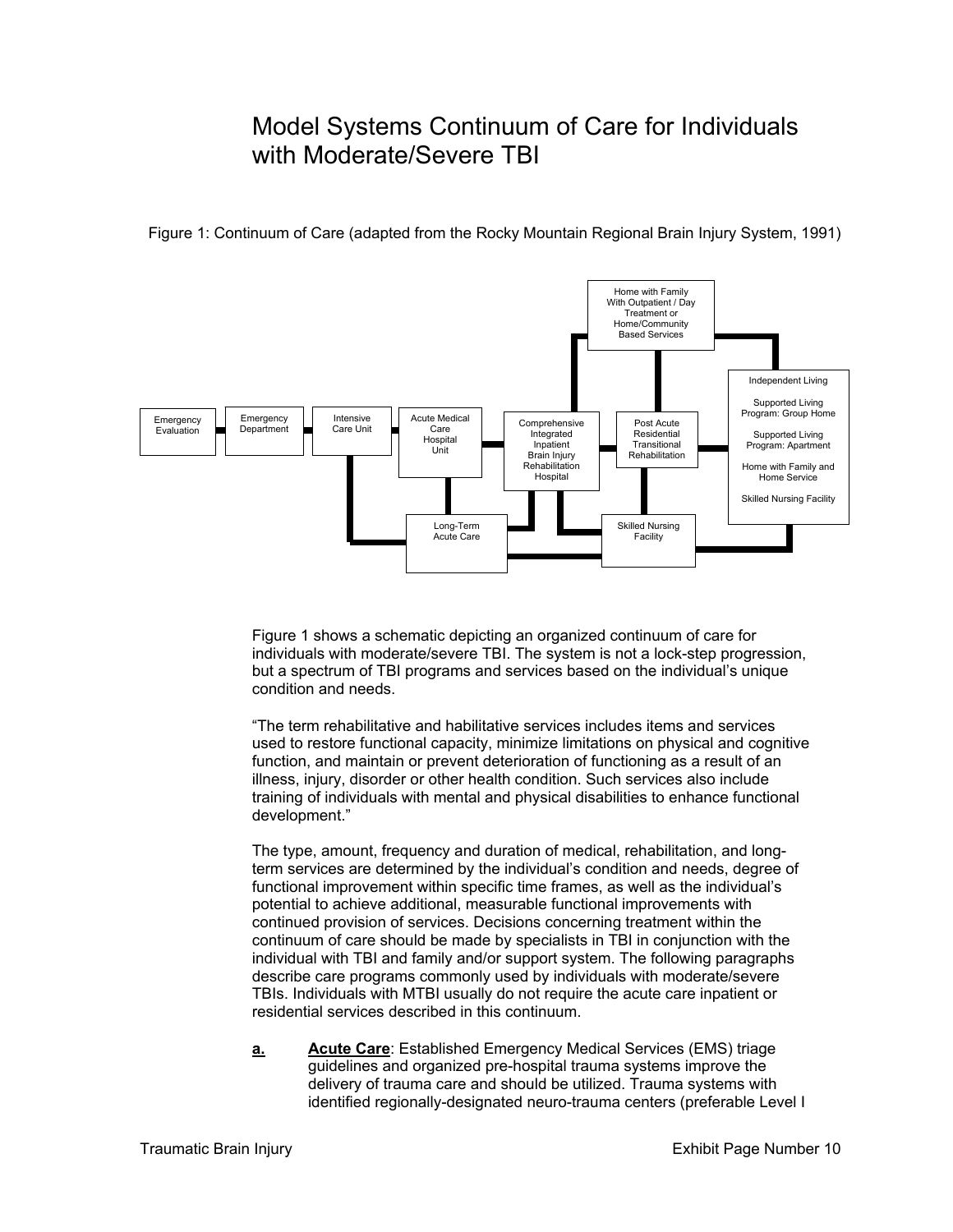or Level II Trauma Centers) should be utilized for the acute care of individuals with TBI. Neuro-trauma centers should have a multidisciplinary trauma team, an in-house trauma surgeon, a promptly available neurosurgeon, a continuously staffed Operating Room, Neuroscience nurses, a Neuro-Intensive Care Unit, a laboratory, and a CAT scanner immediately available at all times. Other team members should include orthopedists, radiologists, anesthesiologists, occupational therapists, physical therapists, and speech pathologists. Moderate/severe patients are usually admitted to the Intensive Care Unit initially and then progress to acute care units, which are frequently termed transitional or step-down units. Insurance carriers should develop programs to respond quickly to individuals with TBI and their families and/or support systems once moderate/severe TBI is identified. In these instances, insurance carriers are encouraged to deploy on-site certified case managers (CCM) to assist treatment providers, individuals, and family and/or support system.

- **b. Comprehensive Integrated Inpatient Rehabilitation Hospital or "Acute Rehabilitation"**: Following medical stability, individuals with moderate/severe TBI should be transferred from acute hospital care to a comprehensive integrated inpatient brain injury rehabilitation program unless they are unable to participate in the program. Acute brain injury rehabilitation hospitals should have a designated specialty program, with designated beds for patients with brain injuries, designated staff, treatment areas, therapy programs, equipment, and a sufficient number of individuals with TBI to constitute a peer and family milieu. Acute rehabilitation hospitals should be accredited by the Joint Commission on Accreditation of Healthcare Organizations (Joint Commission), and have components consistent with the Commission on Accreditation of Rehabilitation Facilities (CARF). CARF eligibility implies that programs meet specific care standards of design and efficacy (refer to Section I.1.b. Comprehensive Integrated Inpatient Interdisciplinary Rehabilitation Programs).
- **c. Long-Term Acute Care (LTAC) Programs**: Some individuals will be unable to participate in a full inpatient program immediately following acute care and may need LTAC for a period of time prior to entering a Comprehensive Integrated Inpatient Rehabilitation Hospital. LTAC is a recognized designation by the Centers for Medicare and Medicaid Services for LTAC and rehabilitation hospitals whose average length of stay is at least 25 days. LTAC hospitals provide specialized care services, including skilled nursing care to manage medical conditions, so that individuals with catastrophic or acute illnesses/injuries may progress toward entry into full rehabilitation programs. LTAC programs should be accredited by the Joint Commission. LTAC rehabilitation is generally accepted, but should not be used in lieu of Comprehensive Integrated Inpatient Rehabilitation Hospitals.

#### **d. Sub-Acute Skilled Nursing Facility (SNF) Rehabilitation Programs**: These programs are located on separate and specially licensed units of hospitals or free-standing SNFs. Individuals appropriate for SNF require skilled nursing care, and they have either completed comprehensive inpatient rehabilitation or are judged to not be able to benefit from inpatient rehabilitation. SNFs are generally accepted, but they should not be used in lieu of Comprehensive Integrated Inpatient Rehabilitation Hospital for individuals who may benefit from a comprehensive inpatient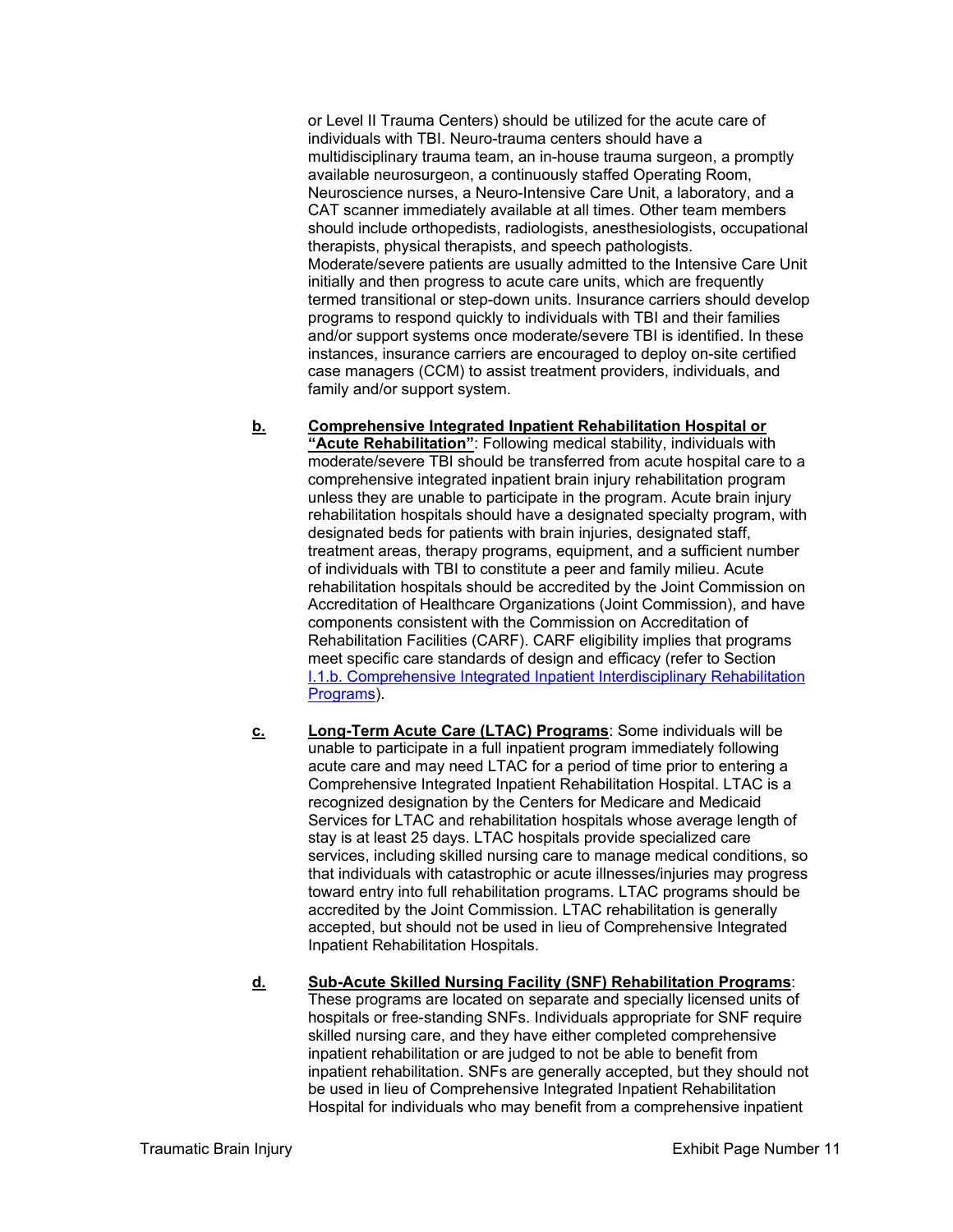rehabilitation program. SNFs should be accredited by the Joint Commission.

- **e. Post-Acute Rehabilitation**: This describes programs following an individual's stay at a Comprehensive Integrated Inpatient Rehabilitation Hospital, including outpatient or day treatment rehabilitation, residential transitional rehabilitation, behavioral treatment programs, neurobehavioral rehabilitation or home/community-based programs. The most appropriate post-acute rehabilitation program is dependent on the individual's needs following inpatient hospital rehabilitation, as well as proximity and availability of services, family and/or support system dynamics, and projected long-term outcomes. Individuals with significant deficits or who require behavioral treatment or supervision for safety may require neurobehavioral residential rehabilitation. Post-acute rehabilitation should not be used in lieu of Comprehensive Integrated Inpatient Rehabilitation Hospitals. (refer to Section I.1.a. Behavioral Programs and h. Residential Rehabilitation). Other individuals may be able to use a combination of home and community-based rehabilitation and outpatient or day treatment rehabilitation. (refer to Sections I.1.c. Home and Community-Based Rehabilitation and g. Outpatient Rehabilitation Services).
- **f. Long-Term Support Care**: The range of long-term outcomes following TBI is diverse, ranging from virtually complete independence and function to severe and permanent disability. Therefore, the range of necessary services is complex and individualized. Some individuals with moderate/severe TBI will require significant care and supervision in order to perform ADLs safely, either at home by family and/or support system members with appropriate training or attendant care, in a skilled nursing care facility, or in a long-term supported living residential program. (refer to Sections **I.1.i Supported Living Programs or Long-Term Care** Residential Services or d. Nursing Care Facilities). Individuals may also benefit from periodic re-evaluations based on condition and needs (refer to Section M, Maintenance Management). Long-term care programs should have components consistent with certification by CARF. CARF eligibility or certification implies that programs meet specific care standards of design and efficacy.
- **9. INTERDISCIPLINARY TREATMENT TEAM:** (also known as multidisciplinary treatment team) An alliance of professionals from different medical or therapeutic disciplines (as described below) that provides a coordinated treatment program. The disciplines, which make up the team, will be determined by the particular treatment needs of the individual with TBI. The team establishes treatment priorities and goals and provides treatment. Team members contribute their respective skills, competencies, insight, and perspectives to the rehabilitation process. This includes education, communication, and alignment of expectations for the purpose of optimizing treatment outcomes. It is highly recommended that the individual with TBI, along with his or her family and/or support system, insurance carrier, and case manager, participate in team planning.

The most common disciplines, in alphabetical order, involved in the medical and rehabilitation treatment of TBI include, but are not limited to:

**a. Behavioral Psychologist**: A psychologist with special training, credentials, and licensing, who specializes in the area of behavior analysis and treatment.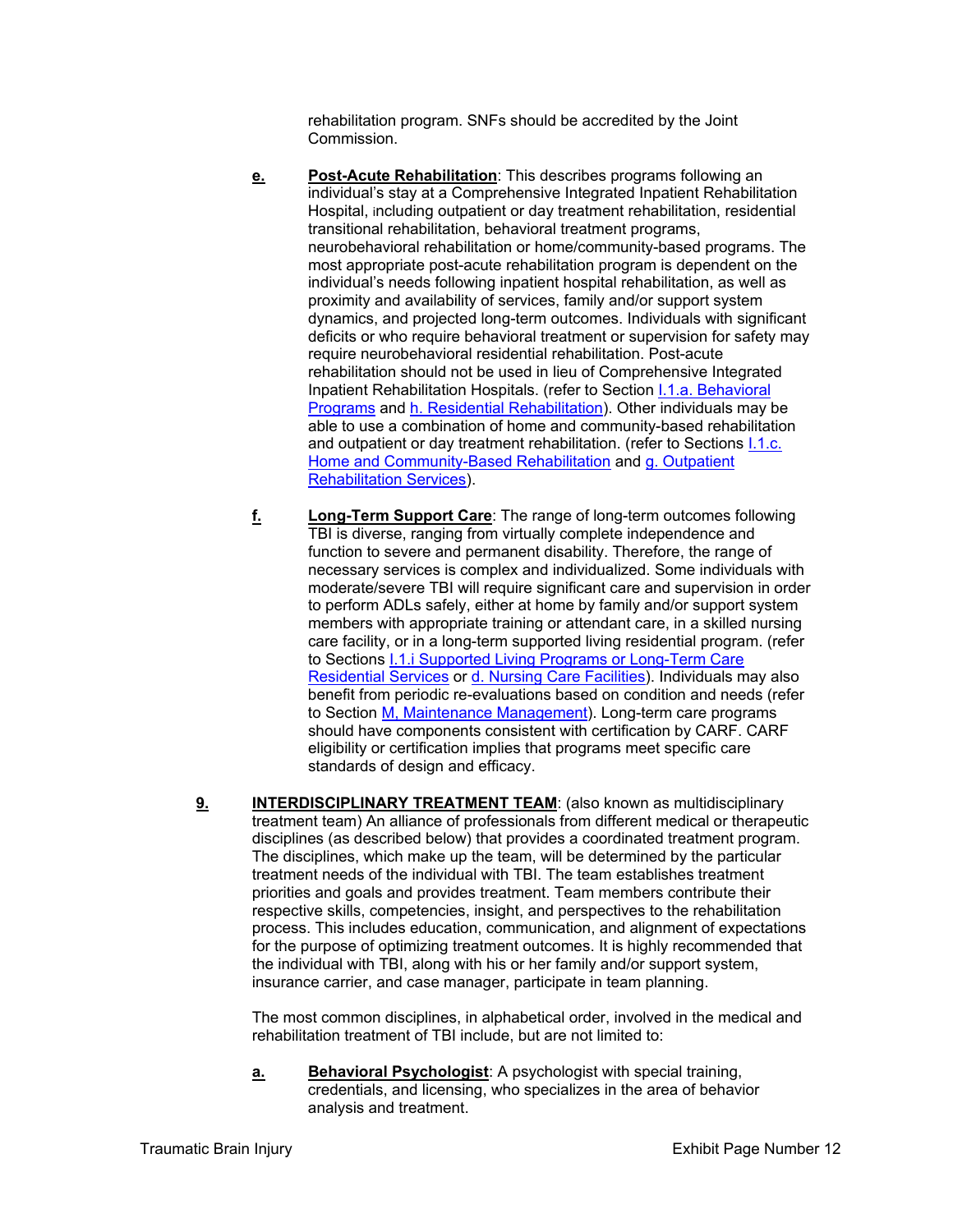- **b.** Behavioral Analyst Masters Level: An individual certified as a behavior analyst who designs and supervises behavior interventions. (Behavioral assessments by an analyst do not substitute for neuropsychological assessments.).
- **c. Case Manager**: Case managers are initially trained under a variety of disciplines such as nursing, social work, and other health and human services fields and should be certified through the Commission for Case Manager Certification. In order to achieve the best possible outcome for everyone involved, it is best to provide case management services in an environment in which the case manager, the client, and the appropriate service personnel are able to communicate directly. It is crucial that the case manager be thoroughly educated in the complexities of treating individuals with TBI.

The primary functions of TBI case management are:

- To obtain information through a comprehensive assessment of the injured individual and his/her family and/or support system.
- To work with the health care team, the injured worker, and family and/or support system in development, monitoring, and implementation of a comprehensive case management plan. Plan reassessment should be completed on a regular basis.
- To optimize access to appropriate health care services and maintain cost effectiveness.
- To integrate and coordinate service delivery among all providers and to prevent fragmentation of services by facilitation of communication and by involving the injured worker and family and/or support system in the decision-making process.
- To educate and collaborate with the injured worker, family and/or support system, and the health care team when necessary about treatment options, compliance issues, and community resources.
- To predict and avoid potential complications.

Case managers may perform Utilization Review (UR) as a part of case management duties, but UR alone is not case management.

- **d. Chiropractor**: A credentialed and licensed doctor of chiropractic who assesses and treats human illness and injury, including, but not limited to: musculoskeletal injuries; movement dysfunction; impairments in strength; muscle tone; motor control; posture coordination; endurance; functional mobility; neurological injuries and loss of function. Chiropractic utilizes joint manipulation and spinal and joint rehabilitation, along with various therapies and modalities.
- **e.** Clinical Pharmacist: A pharmacist with expertise in medication management who may be an important part of the multidisciplinary team and might be useful for patients with multiple medication regimens.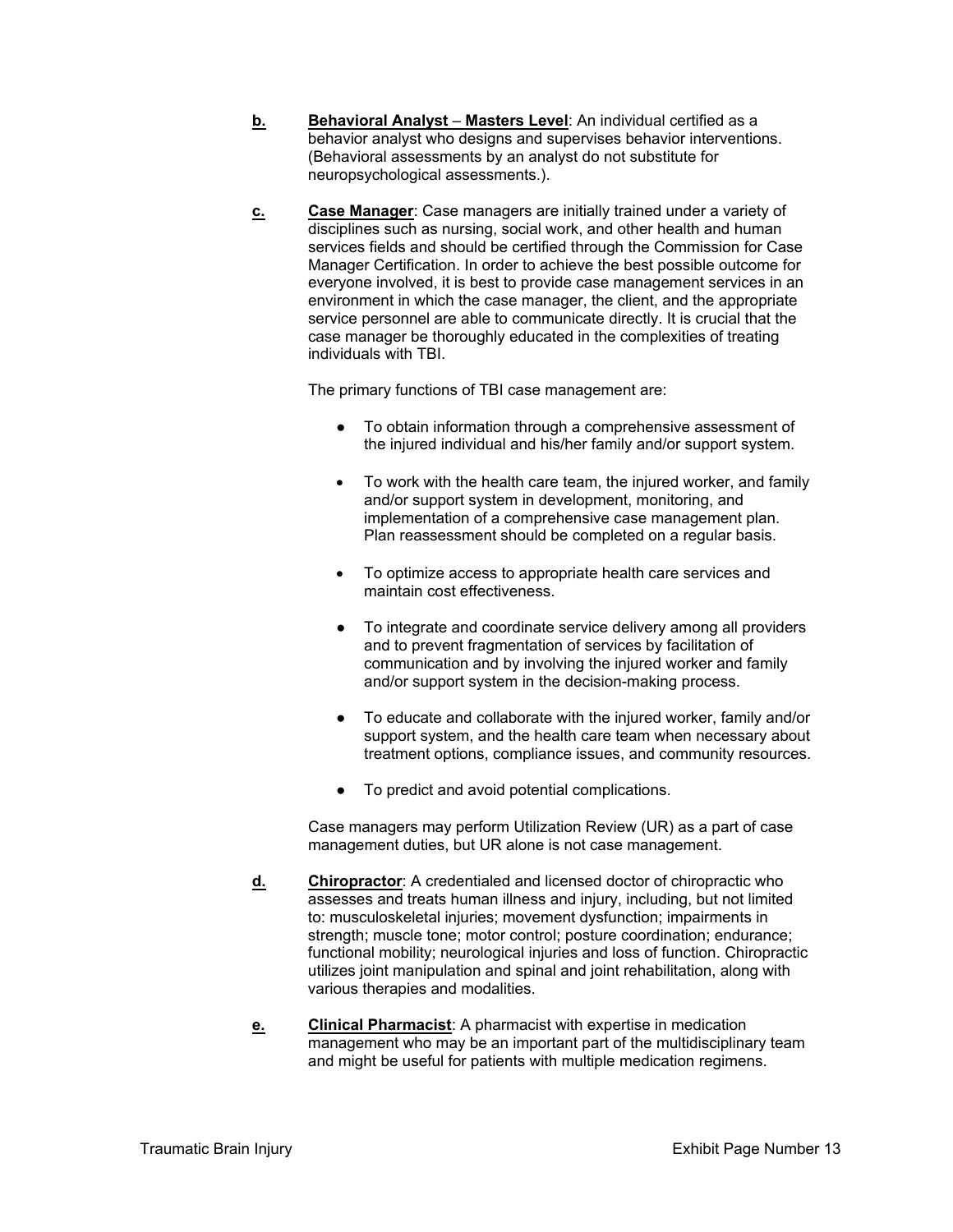- **f. Clinical Psychologist**: A licensed psychologist with special training, credentials, and licensing, who specializes in: the assessment and treatment of personality and psychological disorders; education and adjustment counseling; psychotherapy; and management of behavior.
- **g. Driver Rehabilitation Specialist**: An individual with training in the health care field and certified by the Association for Driver Rehabilitation and the American Occupational Therapy Association.
- **h. Independent Life Skills Trainer**: An individual with documented training to develop and maintain an individual's ability to independently sustain herself physically, emotionally and economically. Services may include assessment, training, and supervision or assistance to an individual with self care, medication supervision, task completion, communication skill building, interpersonal skill development, socialization, therapeutic recreation, sensory motor skills, mobility or community transportation training, reduction or elimination of maladaptive behaviors, problem solving skill development, benefits coordination, resource coordination, financial management, and household management.
- **i.** Music Therapist: An individual who is board certified and trained to use music within a therapeutic relationship to improve cognitive, sensory, motor, communication, and behavioral functions that have been affected by neurologic disease of the human nervous system.
- **j.** Neurologist: A physician with special training and credentials in the area of the nervous system, who has successfully completed an approved residency in neurology.
- **k. Neuro-ophthalmologist**: An ophthalmologist or neurologist who has completed an approved residency in ophthalmology or neurology as well as a fellowship in neuro-ophthalmology, and who specializes in the treatment of visual disorders related to the nervous system.
- **l. Neuro-otologist**: A physician who has completed a fellowship in Neurotology or Oto-neurology.
- **m. Neuropsychologist**: A licensed psychologist with knowledge of and special training in brain-behavior relationships including neuropsychological assessment, causality of neurobehavioral changes, and treatment and management of neurobehavioral disorders.
- **n. Neuroscience Nurse**: A registered nurse (RN) who has certification in the treatment of individual and family and/or support system responses to nervous system function and dysfunction across the healthcare continuum.
- **o. Neurosurgeon (Neurological Surgeon)**: A physician who has special training and credentialing in the surgery of nervous system disorders and who has successfully completed an approved residency in neurosurgical medicine.
- **p. Nurse**: An RN with specialty training, credentialing, and licensing, who specializes in the collection and assessment of health data, health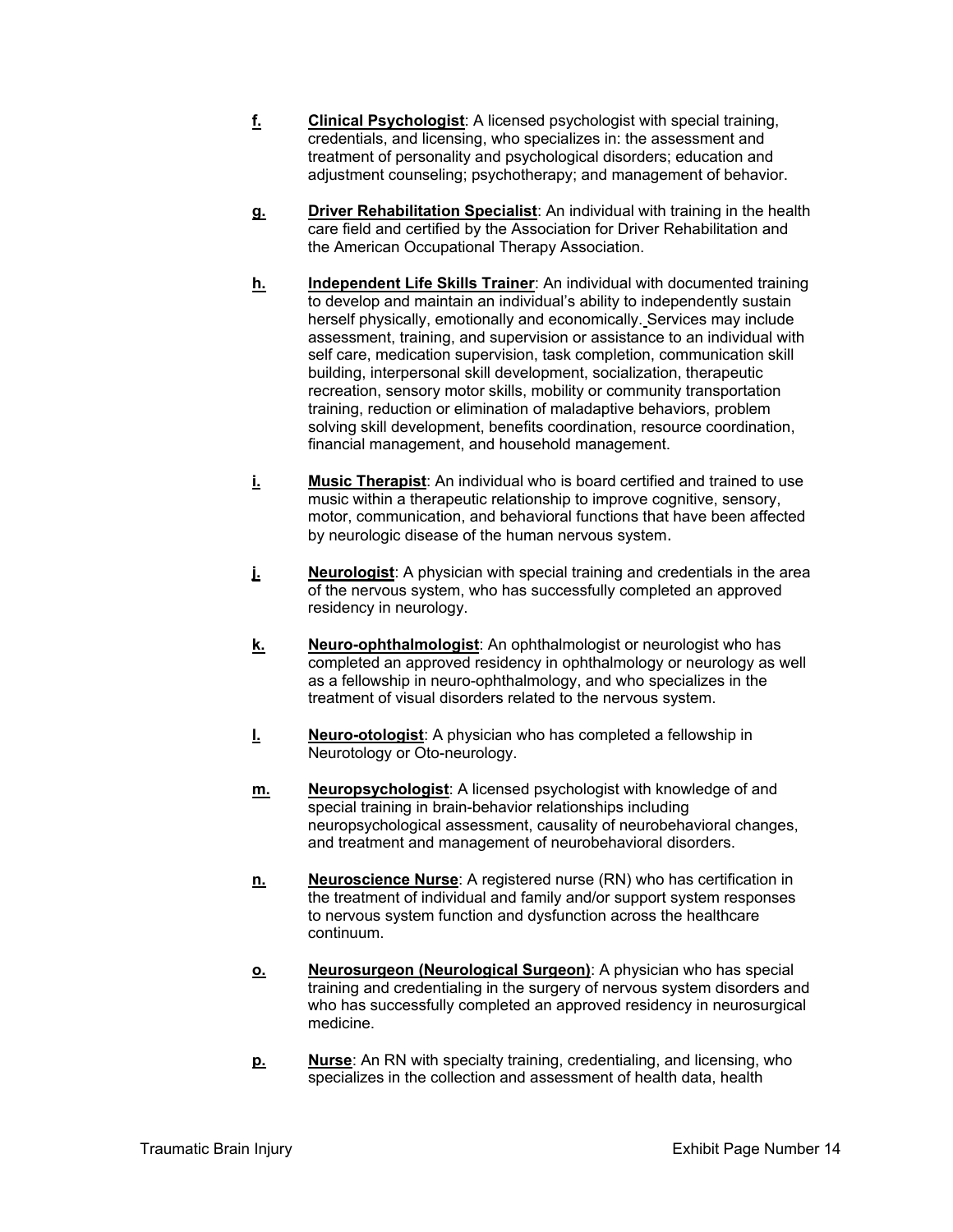teaching, and the provision of treatment supportive and restorative to life and well-being.

- **q. Occupational Therapist**: A registered therapist who specializes in participation in ADLs. They assess and treat the physical, perceptual, behavioral and cognitive skills needed to perform self-care, home maintenance, and community skills and provide patient and family and/or support system education.
- **r. Occupational Medicine Physician**: A physician who has education and training in occupational medicine.
- **<u>s.</u>** Optometrist: A specialist with training, credentials, and licensing who examines, assesses, diagnoses, and treats abnormal conditions of the eye and its appendages. Optometrists cannot treat posterior uveitis, interpret x-rays, or perform invasive laser surgery. Pharmaceutical treatment is limited by statute.
- **t. Ophthalmologist**: A medical doctor with special training, credentials, and licensing in the diagnosis and treatment of visual disorders and disorders of the visual system, as well as diagnosis related to systemic conditions, who has successfully completed an internship and an approved residency in ophthalmology. The scope of treatment may include surgical procedures on the eye, orbit and adnexa.
- **u. Otolaryngologist**: A physician who specializes in ear, nose, and throat medical treatment and has completed a residency in otolaryngology.
- **v. Physical Therapist**: A licensed therapist with expertise in managing movement dysfunction, which specializes in the assessment and treatment of individuals with impairment deficits and functional limitations in the areas of strength, muscle tone, motor control, posture, coordination, balance, endurance, and general functional mobility, and who works to improve functional independence, as well as providing family and/or support system and patient education.
- **w. Physiatrist**: A physician with special training, credentials, and licensing in the field of physical medicine and rehabilitation, and who has successfully completed an approved residency in physiatry.
- **x. Psychiatrist/Neuropsychiatrist**: A physician with special training, credentials, and licensing, who specializes in the field of mental health and psychological disorders, and who has successfully completed an approved residency in psychiatry. A neuropsychiatrist is a psychiatrist who has specialized training, credentials, and licensing in neurologicallybased behavioral, cognitive, and emotional disturbances, including specialized training in TBI.
- **y. Rehabilitation Counselor**: A bachelor's or master's level counselor, who specializes in assisting individuals in the process of independent living, productive activity, and vocational pursuits. This includes assistance with financial resources, housing, community resources, social skills, vocational evaluation and treatment, integration back into the workforce, and patient and family and/or support system counseling.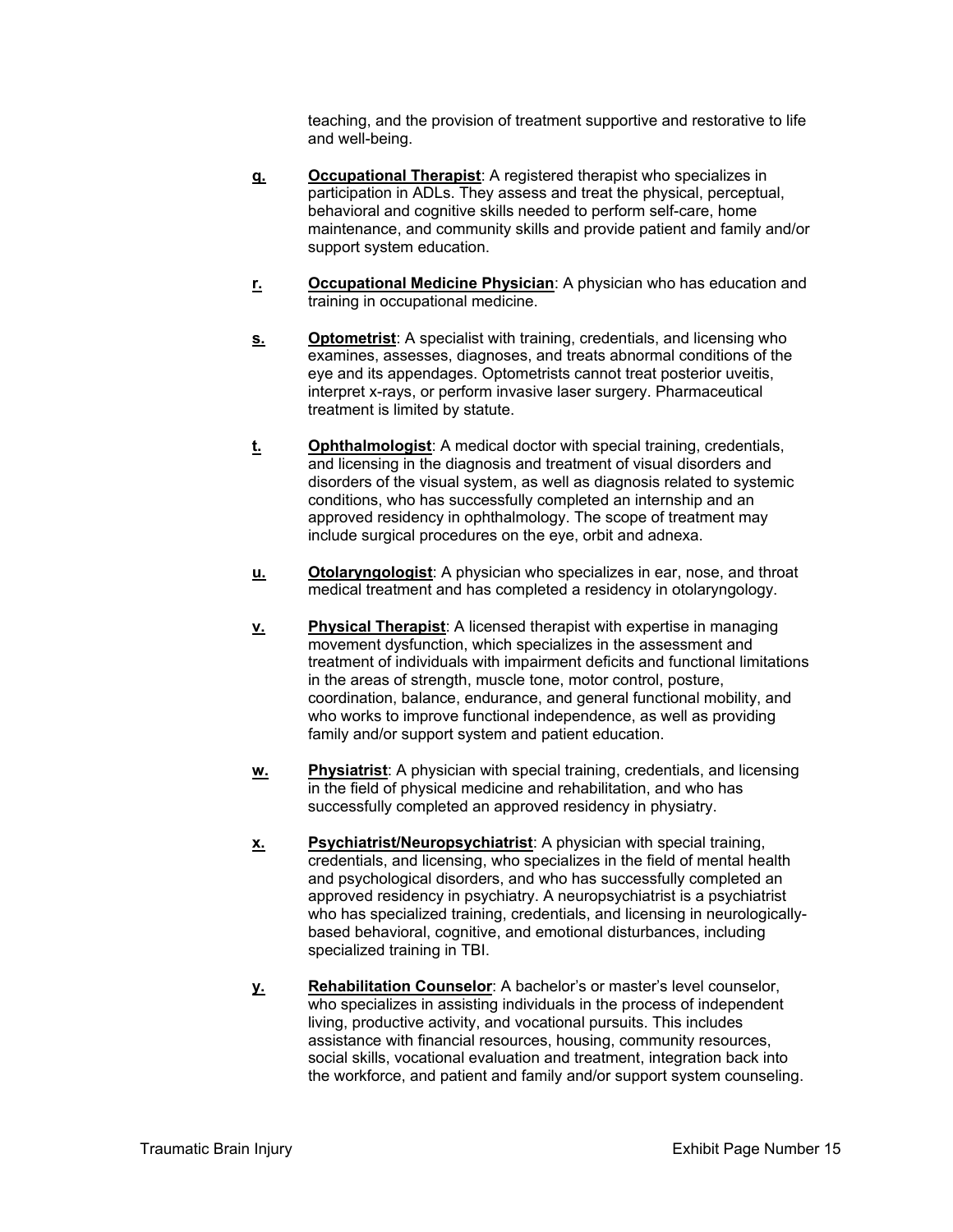- **z.** Rehabilitation Nurse: An RN who has certification in rehabilitation nursing. Rehabilitation nursing is a specialty practice area within the field of nursing. It involves the recognition, reporting, and treatment of human responses of individuals and groups to present or future health problems resulting from changes in functional ability and lifestyle.
- **aa. Social Worker**: A bachelor's or master's level licensed social worker who specializes in patient and family relationships, as well as housing, financial resources, and society reintegration.
- **bb. Speech-Language Pathologist**: A certified master's or doctoral level therapist who specializes in the assessment and treatment of individuals in the areas of communication (speech, language, social skills, voice, cognition, swallowing) and family and/or support system and patient education.
- **cc. Therapeutic Recreation Specialist**: A bachelor's or master's level therapist who specializes in the assessment and treatment of individuals in the areas of planning and management of leisure activities, time management, mental health through recreation, and community access.
- **10. PREVENTION**: Prevention of injuries such as TBI is an essential component of any medical treatment guideline or injury management program. TBI is a dynamic condition, and patients may deteriorate over time in the areas of physical and mental health, cognition, employment, and ADLs. The following guideline-specific definitions of the various types and levels of prevention are necessary to prevent the deterioration from a healthy state to pathology and to successfully intervene at the levels of disablement described in the disability section.
	- **a. Primary Prevention**: The prevention of disease in a susceptible, or potentially susceptible, population through specific measures, including general health promotion efforts. All health providers should remind individuals and supervisors of the primary measures for preventing recurring TBIs.

Always use appropriate protective equipment on jobs that require protection, including following all of the employment policy and procedures related to the safety of the individual, co-workers, or external customers. Examples include the following:

- Protective helmets, complying with American National Standards Institute (ANSI), on jobs requiring protection from falling objects or electrical hazards.
- Safety goggles or glasses on jobs that require protection from flying objects or debris.
- Protective helmets and headwear when involved in contact, collision, and other sports such as biking, horseback riding, skating, skiing, and snowboarding.
- Avoid walking on wet, slippery floors on the worksite.
- Ensure that scaffolding is in good working order.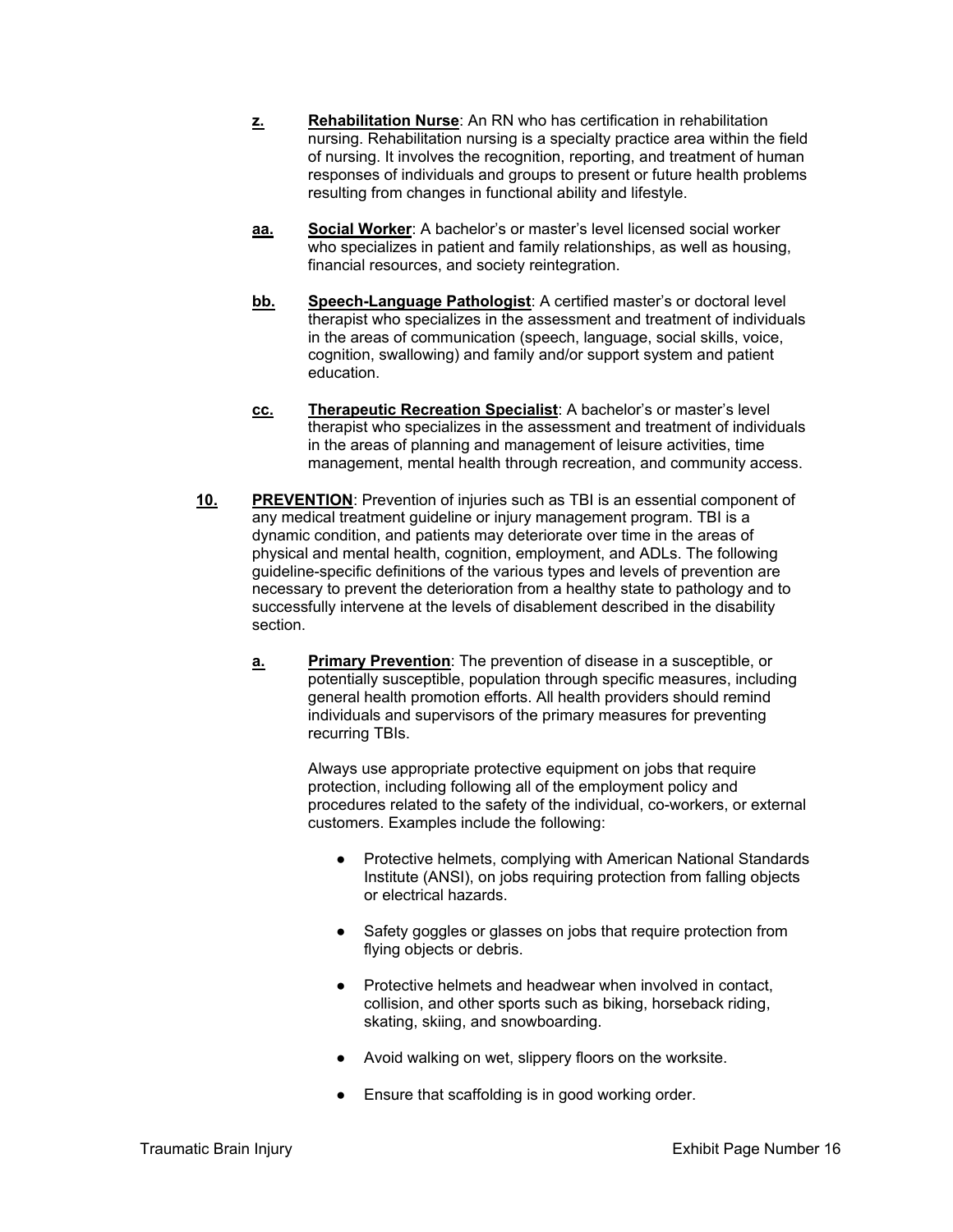- Use ladders in accordance with Occupational Safety and Health Administration (OSHA) recommendations—for example, making sure that ladders over 20 feet tall have cages.
- The use and provision of airbags/safety belts, etc. in motor vehicles.
- Avoid alcohol and other drug use, including marijuana, during recreational activities such as boating, hunting, skiing, snowboarding, etc, while driving or operating equipment, when working from elevated surfaces, and at work.
- Practicing fatigue management techniques to maintain optimal energy levels for the required work tasks.
- **b. Secondary Prevention**: Includes efforts to decrease duration of illness, severity of disease, and sequelae through early diagnosis and prompt intervention.

MTBI is one of the most common neurologic disorders. Health care providers may play a key role in improving outcomes following MTBI. Early diagnosis of individuals with mild and moderate/severe TBI is critical in helping to avoid secondary symptoms and problems in living. Individuals with a previous history of TBI, co-morbid, psychiatric disorders, cognitive disorders, and substance abuse are also at greater risk for poor outcome and represent an opportunity to reduce the effects of TBI. Such individuals should receive appropriate referrals for the comorbid conditions, and treatment of these co-morbid conditions should be integrated into the individual's rehabilitation program. For MTBI, providing education about symptoms, their management, and their probable positive outcome is an essential component of treatment. Using the available diagnostic information as the basis for providing education and providing written instructions on the discharge sheet regarding timing for return to regular activities, and high-risk activities, may help to improve outcomes and prevent further injury. Written materials and internet references that provide appropriate education for individuals with TBI and family and/or support system about TBI care and prevention are available in English and Spanish from the Centers for Disease Control and Prevention.

Workers who have sustained a recent TBI should be especially cautious about returning to work activities that may lead to a second TBI since second injuries occurring prior to a full recovery from initial MTBIs have more serious consequences. Providers should practice secondary prevention by setting appropriate restrictions for these workers and workers who are suffering from impairment, such as dizziness, that could lead to falls in some work environments (refer to Section K.2 Return to Work) and by providing information to the individual and family and/or support system about subsequent TBIs and the need for follow-up before return to activities which carry a risk for repeat TBI.

**c. Tertiary Prevention**: The effort to decrease the degree of disability and promote rehabilitation and restoration of function in individuals with chronic and irreversible diseases and to prevent disease and disability. Life-long management and follow-up services may be required for select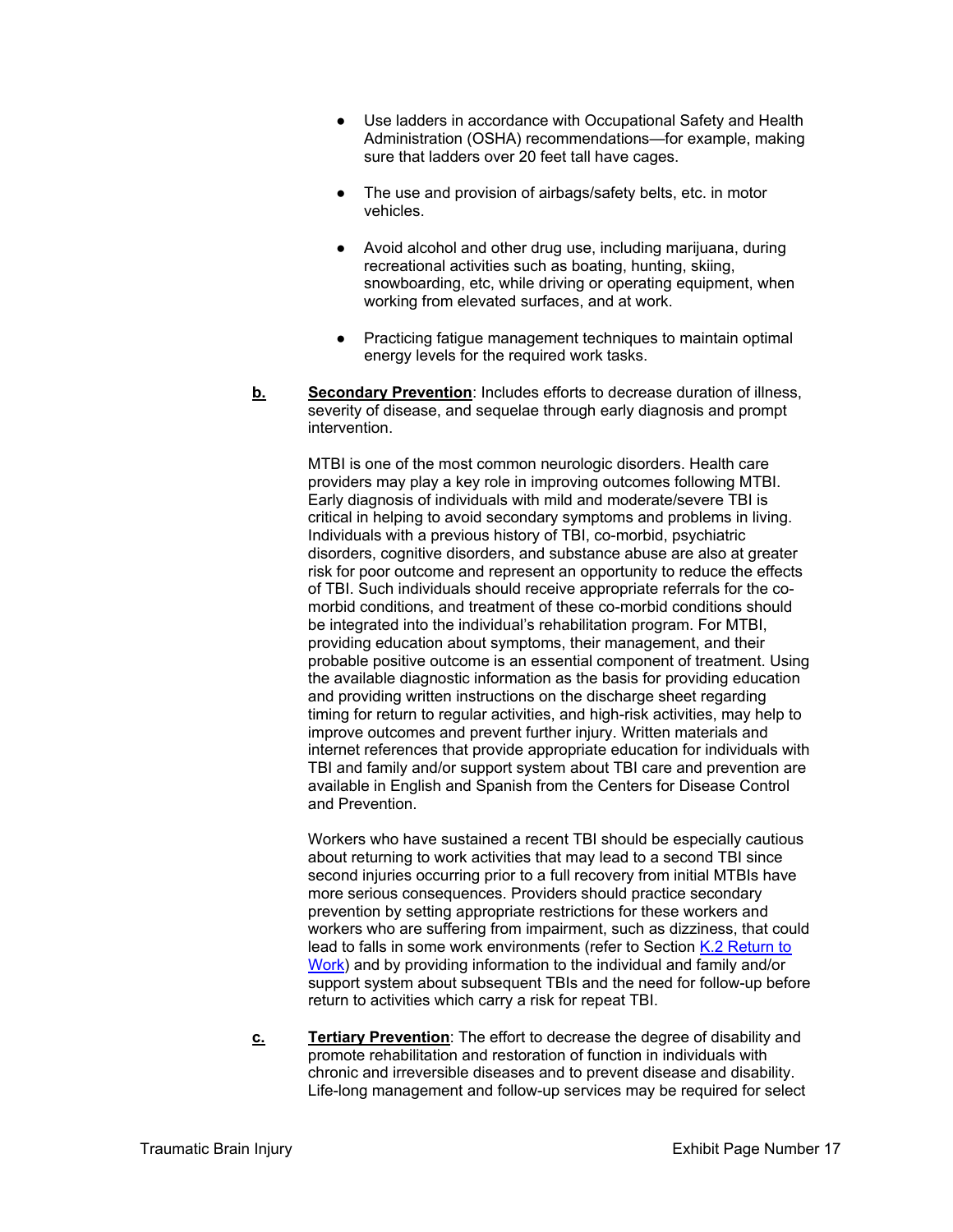moderate/severe TBI individuals with persistent medical, cognitive, psychological, and functional skill deficits.

The majority of this guideline addresses tertiary prevention of disability for workers with TBI.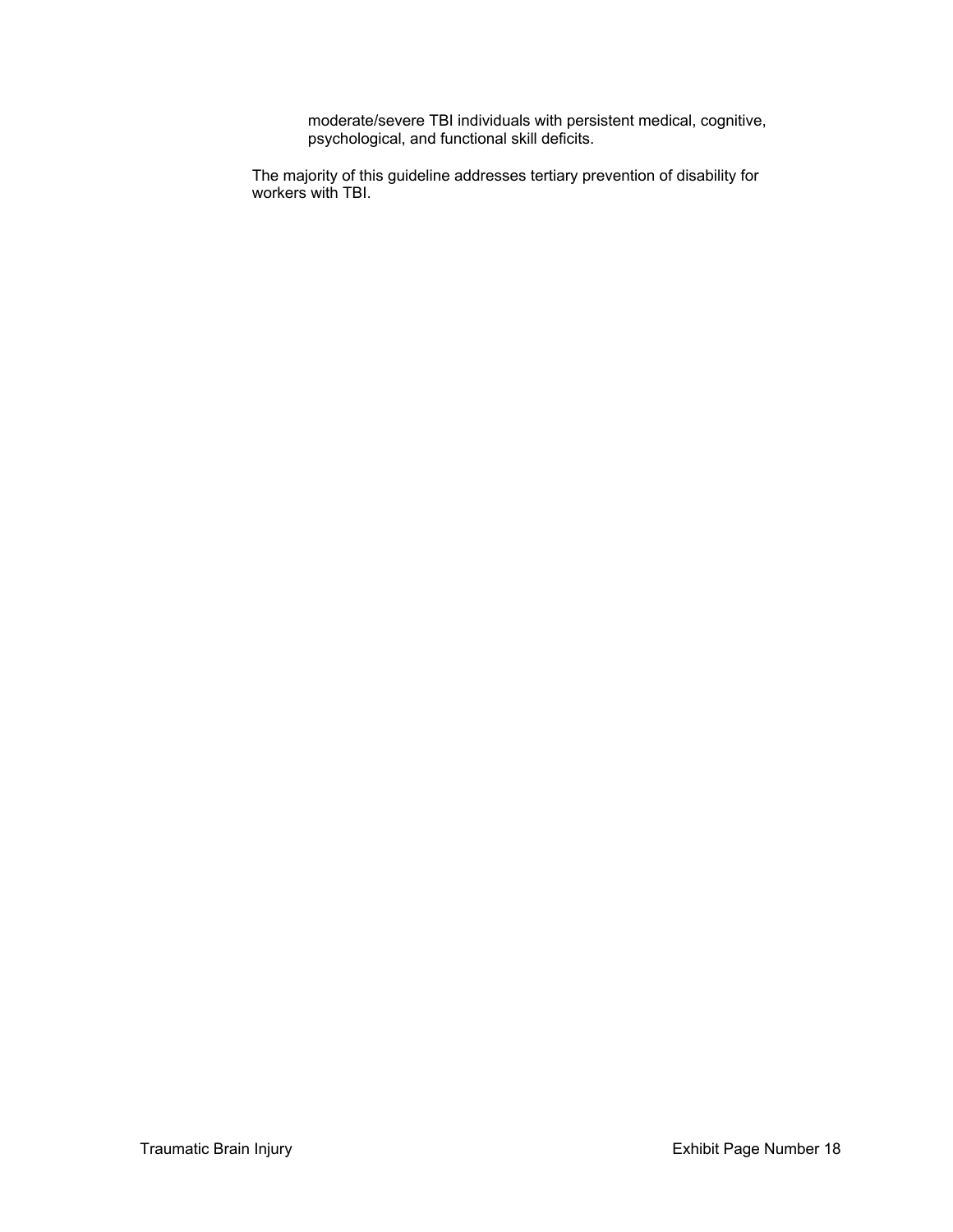#### **D. INITIAL DIAGNOSTIC PROCEDURES**

The purpose of these procedures is to establish the type and severity of TBI as a diagnosis, and to establish initial treatment goals. If the individual with TBI regains consciousness and is fully oriented in the field or emergency department, and has normal neurological findings on examination and neuroradiological studies when appropriate, he/she may be discharged home with close supervision for the initial twenty-four hours. If the individual does not regain consciousness, is disoriented or has focal neurological findings, persistent altered mental status, or persistent cognitive impairment, then further neurological evaluation, treatment, management and follow-up are indicated. This may include acute hospitalization or outpatient interdisciplinary team treatment, depending on the severity of the TBI.

- **1.** HISTORY OF INJURY: In order to establish the TBI diagnosis and treatment plans/goals, it is a generally accepted and widely used practice for a qualified practitioner to obtain a thorough history of the injury. Recommended data obtained in the history-taking generally should include:
	- **a.** Identification Data: Should include name, address, age, gender, and marital/relationship status.
	- **b.** Precipitating Event: Information regarding the detailed circumstances of the TBI should include where and when the injury occurred, how the injury occurred, what the individual was doing at the time of the injury, and what happened. If the injury occurred as a result of a motor vehicle crash, information should be obtained as to: the speed of the vehicle; position or location of the injured worker; use of restraints or helmet; degree of damage to the vehicle; all other involved vehicles, if known; involvement of EMS system, if any; and acute or sub-acute accident-related physical complaints or injuries, including other people involved, if known. The crash outcome regarding non-TBI complaints/injuries may enhance an understanding of the forces involved in the accident and will minimize the possibility of unrecognized physical injury. The accident report and any police records should be obtained and reviewed if available. If the injury occurred as a result of a fall, information should be obtained regarding the type of fall, distance of the fall, type of surface, etc. The goal is to provide a review of the biomechanical forces involved in the event. Reports from first responders should be obtained. If possible, collaborative information (e.g. witnesses, paramedic report, etc.) should be obtained to seek details of the event and the injured person's behavioral and cognitive responses immediately following the injury. The presence of alcohol and/or drug use at or prior to the time of the injury should be noted. All of this history should be used when establishing the presence of a TBI caused by a work-related event.
	- **c. Neurological History**: Should include a review of chief complaints, presenting problems, and symptoms. Generally accepted data should include information about duration of alteration of mental status, including consciousness, degree and length of retrograde and PTA, as well as cognitive, behavioral, and physical impairments, with collateral sources of information when possible. Information should be collected regarding various time intervals for the following:
		- i. Current Neurological Status: A report of the individual's current the individual's neurological condition, symptoms, complaints, functional problems, etc.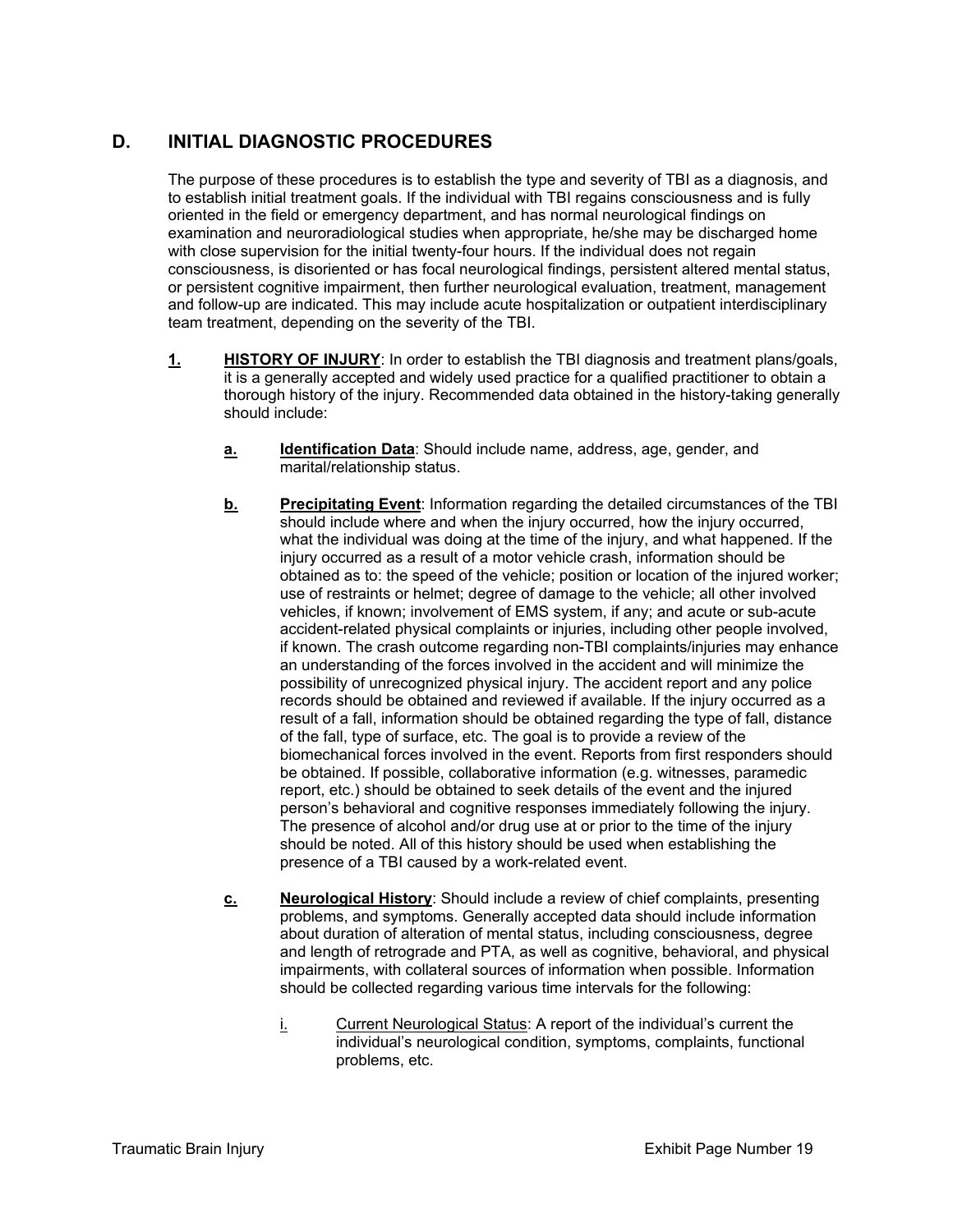- ii. Initial Neurological Status: A report of the individual's neurological condition at the time of the injury, symptoms, complaints, functional problems, etc. The GCS, when performed in the field and the emergency department, may aid in grading the severity of TBI. Individuals with MTBIs may have a normal score on the GCS. Serial GCS scores may be helpful when intoxication may be a factor. It may be helpful to ask the patient to describe in detail the first event they remember after the injury in order to assess post-traumatic amnesia or loss of time sequence. When evaluating alteration in mental state at the time of the injury, it is also important to consider the individual's emotional reaction to the distressing event. For instance, whether the feeling of "being dazed" could be a manifestation of emotional numbing should be considered. It is possible to have dazing due to TBI and emotional reactions to the event (for example, numbing and/or detachment). The diagnosis of acute stress disorder should be considered in evaluating individuals with possible MTBI.
- iii. Evolution of Neurological Status: A report of change in the individual's neurological condition between the time of the injury and the present, including symptoms, complaints, and functional problems. The individual's report of when he/she was able to return to independent activity is relevant to understanding the course of the injury. A family and/or support system member's history of the patients ability to perform their usual duties is often helpful. Other measures of functional activity that are standardized and can be repeated during treatment may also be helpful.
- **d. Review of Medical Records**: In addition to the individual's self-report, practitioners should attempt to obtain and review any external sources of data, including police reports, ambulance reports, emergency department records, eyewitness reports, etc. The practitioner should utilize this information to establish or verify the probable degree of trauma involved in the incident and the consistency between these reports and current symptoms.
- **e. Medical/Health History**: Taking a history is a generally accepted practice and should include a history of past and current illnesses, injuries, previous brain injuries or other disabilities, seizures/epilepsy, stroke, cerebrovascular disease, developmental/intellectual disabilities, neurodegenerative disorders, any previous intracranial pathology (such as infections, tumors, congenital malformations), pain, previous surgeries of any kind, mental health and medication history, sleep disorders, educational history, and other medical/health data. A report from family and/or support system members or other persons knowledgeable about the individual with TBI relevant to pre-injury as compared to post-injury function should be obtained.
- **f.** Activities of Daily Living (ADLs): A thorough history should be taken of daily activities. Basic ADLs include: self-care and personal hygiene, communication, ambulation, attaining all normal living postures, travel, non-specialized hand activities, sexual function, sleep, and social and recreational activities. Instrumental Activities of Daily Living (IADLs) are complex self-care activities that may be delegated to others (e.g., financial management, medications, meal preparation). This assessment should delineate the changes in the individual's ability to perform ADLs prior to and after the injury and any assistance needed from family members or others.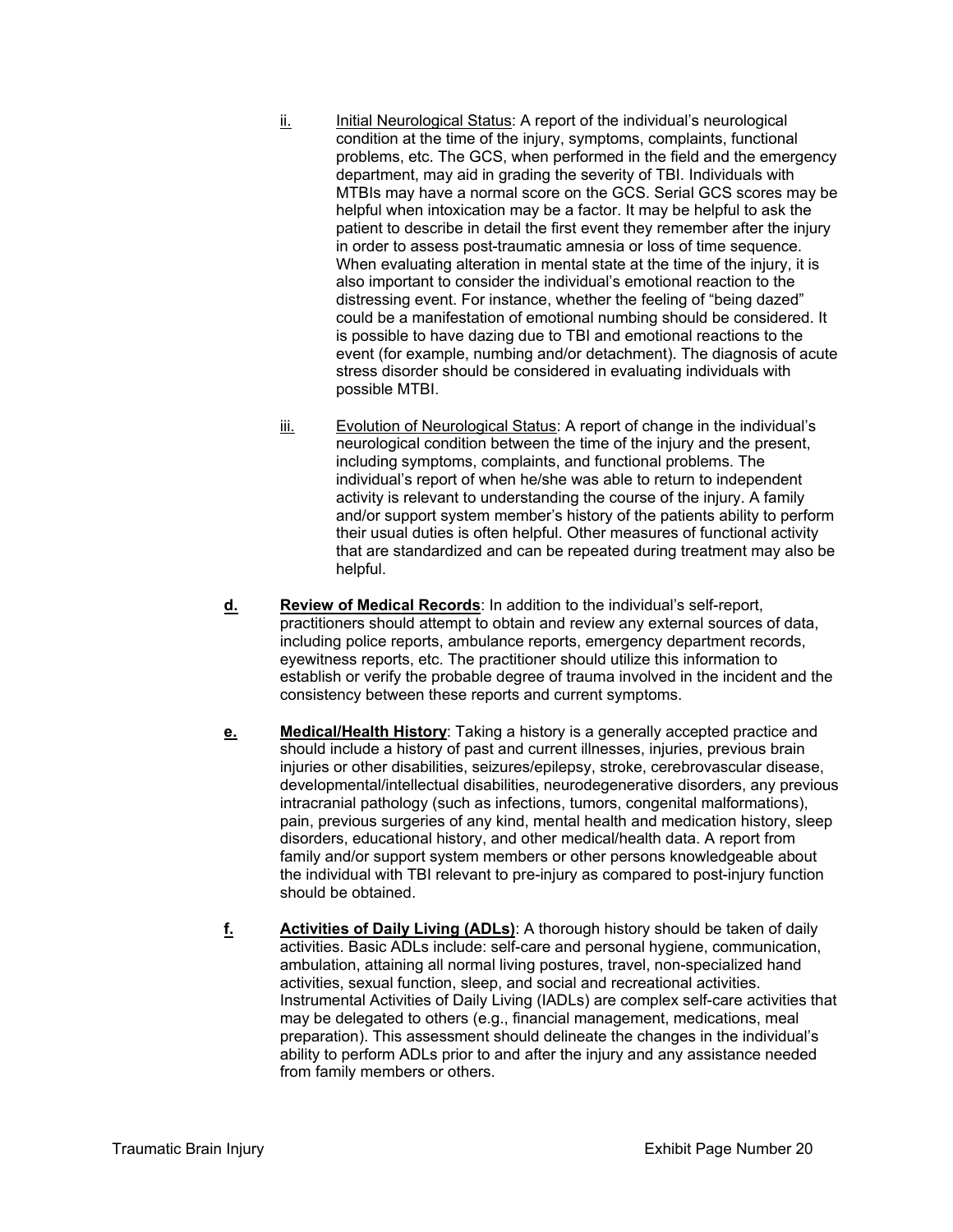**g. Family History**: Should include neurological, psychiatric, and medical history of illness or disability within the family that is relevant to the individual's condition.

#### **h. Social History**:

- $i.$  Living situation: Should include marital history, family and/or support system members, household makeup, significant others, etc.
- ii. Occupational History: Should include the name of the individual's current company, job title, primary job duties, special licenses or certifications, length of employment, prior places and dates of employment, previous work-related injuries and their outcomes
- iii. Developmental History: Should include educational history, highest level of education obtained, learning disabilities or disorders, any developmental delay, abuse, or neglect, etc.
- iv. Avocations: Should include common non-occupational activities, including leisure activities such as sports, hobbies, and personal interests.
- v. Substance Use History: Should be obtained (particularly if there is data to suggest substance abuse was involved in the injury) along with information related to the amount and duration of alcohol, drug, and marijuana use, licit and illicit, including prescription drug use and/or abuse
- vi. Legal History: DUIs, violence, speeding/reckless driving violations
- **i.** Review of Systems: A generally accepted practice and should include a complete review of body systems and functions.
- **j.** Pain Diagnosis: Recommended, especially during the first visit to document all body parts involved.
- **k. Psychiatric History**: Should be assessed at the initial visit and at follow-up visits. Depression and anxiety are common conditions following TBI, and symptoms may be subtle or unapparent unless directly assessed. Individuals may not always present with complaints of sadness or anxiety, but instead may endorse other symptoms that are commonly seen in clinical depression or anxiety, particularly disturbances of sleep and energy. Many individuals also tend to focus on somatic complaints that do not always correlate with objective findings. Therefore, it is crucial to question the individual and their family and/or support system about significant changes in appetite, sleep disturbances, decreased interest in pleasurable activities, loss of energy, diminished ability to think or concentrate, irritability, and suicidal ideation, as well as feelings of emptiness, worthlessness, and excessive guilt.
- **2. PHYSICAL EXAMINATION**: A well-accepted practice and should be performed by a qualified practitioner. A thorough trauma exam should be done during the initial exam and the first follow-up visit to assure all complaints are addressed.
- **3. NEUROLOGICAL EXAMINATION:** Should be performed by a qualified practitioner, and should include a mental status examination. A comprehensive neurological examination includes, but is not limited to, mental status, cranial nerves, motor status, sensory status,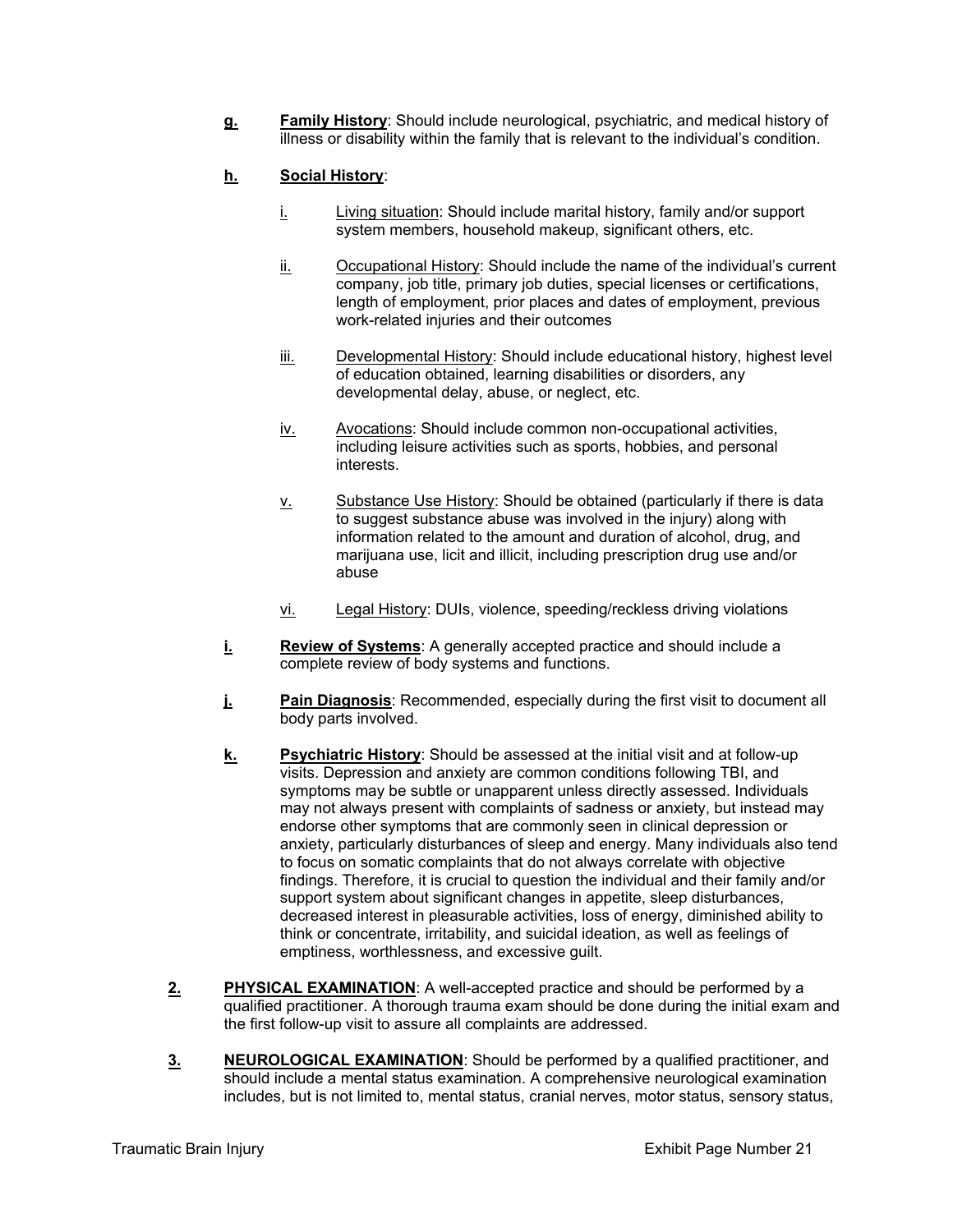balance and coordination, gait and station. The mental status examination involves both formal and informal observations. It includes observations about the individual's presentation, social/behavioral decorum, personal hygiene, ability to provide a history, and ability to follow directions. A formal (structured) cognitive examination should be performed to the extent indicated by the situation. It includes an assessment of the individual's alertness, orientation, attention, concentration, memory, affect, mood, thought process and content, language, ability to perform simple calculations, and higher order assessments of reasoning, judgment, and insight. Using a standard approach for all visits assists serial functional assessment.

**4. INITIAL NEUROPSYCHOLOGICAL ASSESSMENT**: The evaluation of cognitive processes and behavior, using psychological and neuropsychological testing to assess central nervous system function and to diagnose specific behavioral or cognitive deficits or disorders. Neuropsychological assessments are generally accepted and widely used as a valuable component of the diagnosis and management of individuals with TBI. They include sensitive tests that are used to detect cognitive deficits, severity of impairment, and improvement over time. Neuropsychological assessment assists in the differential diagnosis of neurobehavioral disorders, and the cumulative effect of multiple TBIs.

Neuropsychological assessments may be utilized to formulate how the individual's underlying TBI impacts behavior and the ability to function effectively in daily life. Neuropsychological assessments are also used as a basis for formulating rehabilitation strategies, and may provide information related to prognosis and outcome.

Neuropsychological assessments utilize standardized testing procedures. Test reliability and validity are important considerations. Examiners should be aware that abnormal cognitive function could occur in the setting of chronic pain, psychological disorders, fatigue, medication use, malingering, developmental/intellectual disabilities, acute or chronic substance abuse, and co-morbid or pre-existing cognitive or neurologic disorders. In cases where co-morbid diagnoses are suspected, formal psychological evaluation should accompany the neuropsychological battery in order to assist in characterization and differentiation of diagnoses. Multiple sources of data (self-report information, medical history, psychosocial history, family report, etc.) are integrated with test performance factors to draw inferences about brain-behavior relationships. The individual's cultural background, race, age, and developmental and educational history including primary language should be considered. When practical, educational records including history of learning disability should be obtained and reviewed.

The specific neuropsychological tests used may vary according to the neurologic intactness of the individual and the purpose of the evaluation. Tests usually assess the following cognitive domains: level of orientation, attention, language, memory, praxis, executive function, speed of processing, visual-spatial ability, recognition, personality, and function. All reports should include a clinical interview that notes the patient and family medical/psychiatric/substance abuse history, developmental milestones, educational history, psychosocial issues, and current medical conditions and treatment. Interpretation of these tests should always discuss the impact of information from the clinical interview that might affect test results, such as medications causing confusion or drowsiness, fatigue from lack of sleep, anxiety, depression and similar issues.

**a. Initial Neuropsychological Assessment – MTBI**: The referral for neuropsychological assessment during the first month post-MTBI is advantageous for those patients meeting the indications below, in that it documents the attentional, memory, emotional status, and other cognitive deficits as well as cognitive strengths and preserved cognitive capabilities. This provides a baseline for following the injury and permits the adequate documentation of the severity of the injury and improvements over time.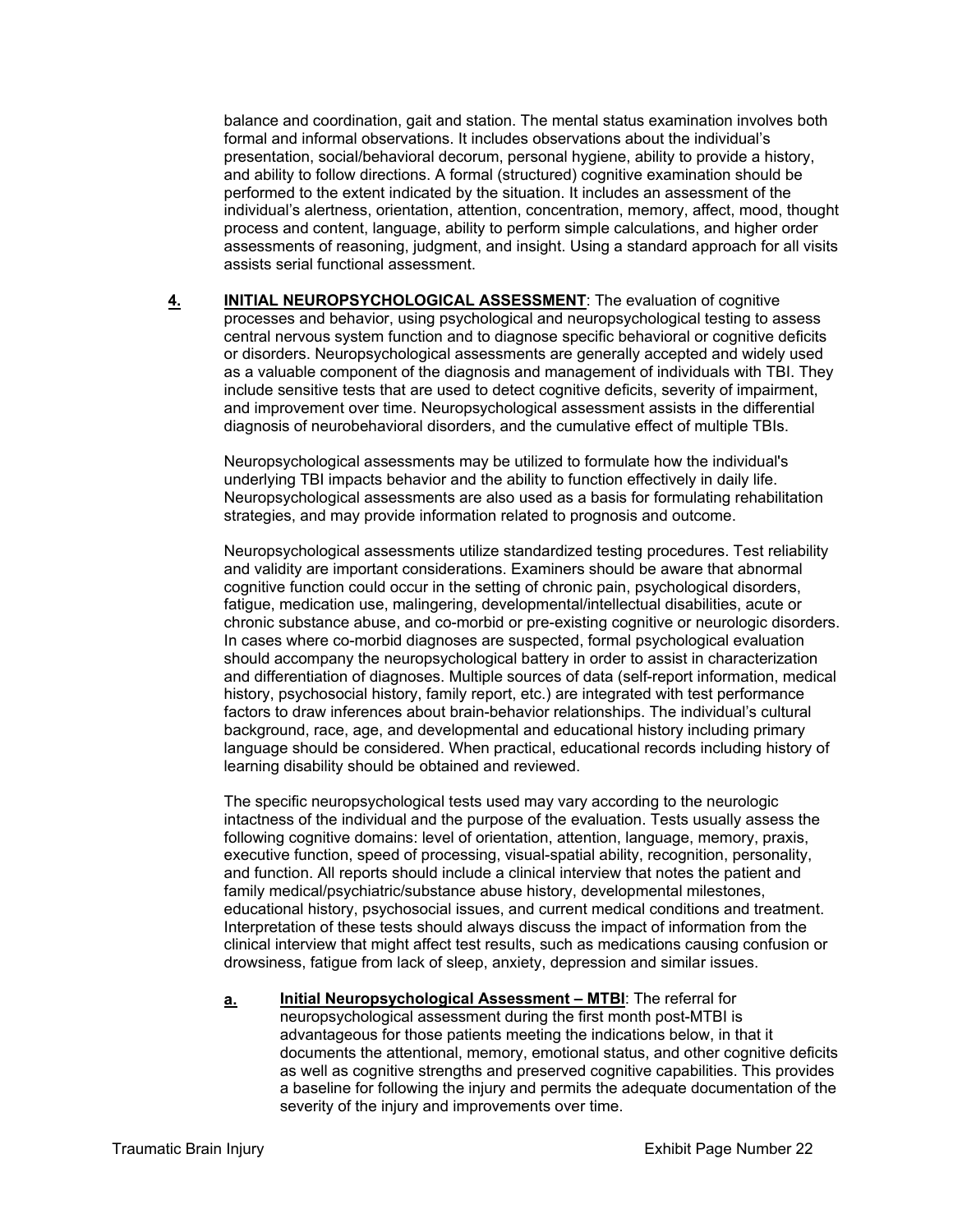Neuropsychological consultation is indicated in the acute setting for:

- Determining emergence from PTA.
- Documenting a post-injury baseline and the time course of improvements in attentional functioning, memory, and executive functions in order to contribute to treatment planning.
- Providing relevant information regarding the individual's current functioning in domains such as speed of information processing, memory, and executive functions. A test battery that permits serial testing focused on attention/concentration skills, memory, speed of processing, executive functions, and emotional/personality status may be indicated.

Individuals with MTBI should be considered for testing, in the following circumstances:

- Glasgow Coma Scale less than 15 at two hours post-injury.
- Retrograde amnesia for events more than 30 minutes before injury.
- Injuries at the upper end of the mild continuum [duration of coma greater than ten minutes, duration of post-traumatic amnesia (PTA) greater than four to six hours].
- Other risk factors, such as very demanding or stressful vocations, or being employed in the current job for a short period of time.
- Age above 40 years.
- Injury complicated by the presence of intracranial lesions, current or previous.
- History of prior brain injury, cognitive impairment, or developmental delay.
- Associated orthopedic, soft tissue, or organ injuries.
- The patient is not recovering from MTBI within the expected time frame.

During the first three months after sustaining a MTBI, assessment with a full neuropsychological test battery may be relevant when issues include return to highly demanding and/or safety-sensitive positions or when there are complex questions related to differential diagnosis (brain injury versus other diagnosis). There should be a clear rationale for undertaking testing on any occasion, and the influence of practice effects should be considered in serial testing.

#### **b. Initial Neuropsychological Assessment – Moderate/Severe Traumatic Brain Injury**:

i. In the acute setting, neuropsychological consultation and assessment in moderate/severe TBI is indicated for: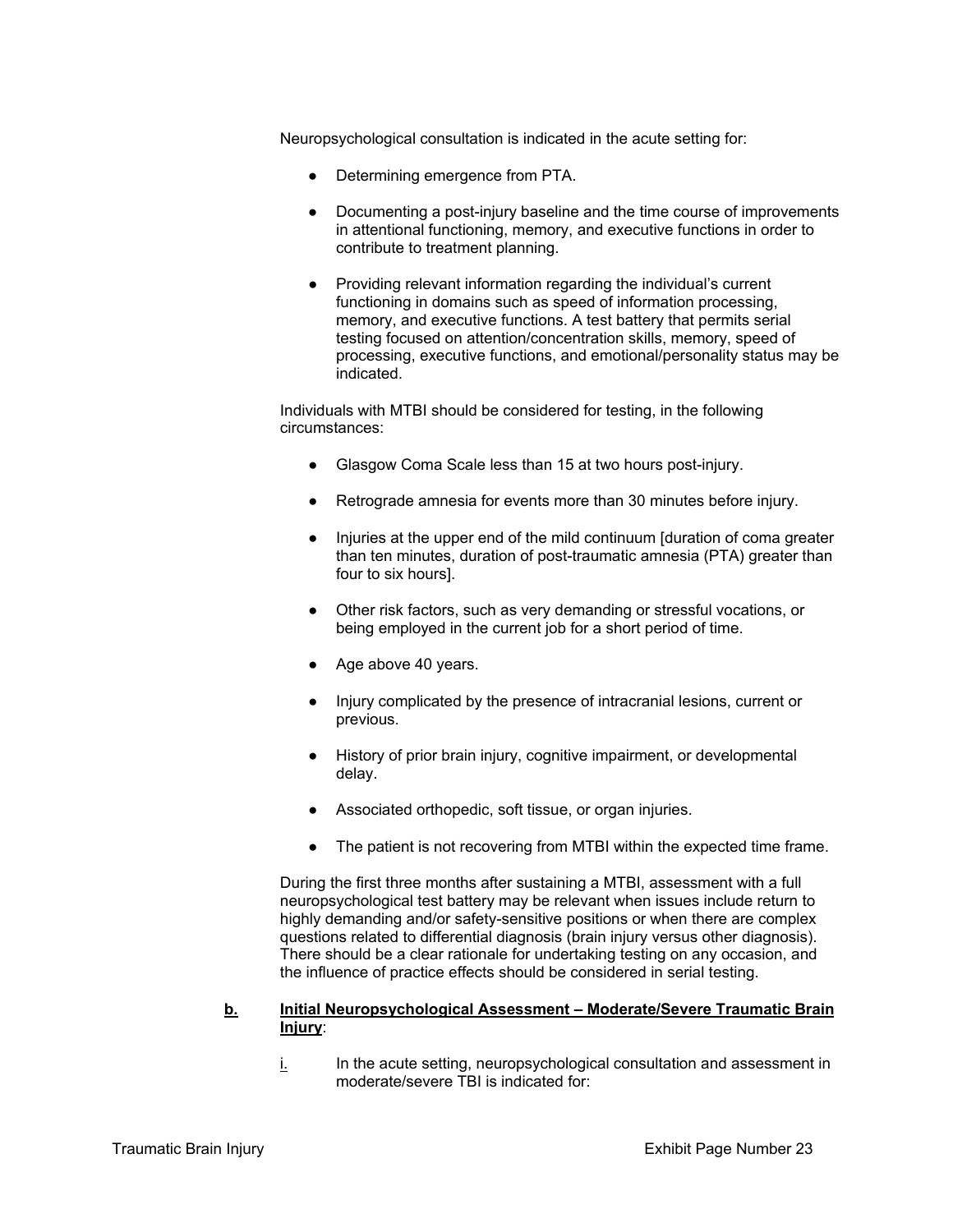- A) Determining emergence from PTA.
- B) Documenting the early course of improvements in attentional functioning, memory, visual-perceptual abilities, and language and executive functions. This information may be utilized in:
	- Treatment planning and team consultation.
	- Family and/or support system education/support and use of community services.
	- Education and/or psychotherapy.
- C) Education and counseling patients with pre-existing psychological issues or other history predisposing to delayed recovery.
- ii. During the sub-acute phase, when cognitive/physical stamina is reduced, availability for testing may be limited due to medical priorities and other rehabilitation commitments.

Selective neuropsychological testing may be indicated to:

- Identify cognitive strengths and weaknesses.
- Design treatment plans such as psychotherapy.
- Educate the individual and family and/or support system about TBI.
- Assess or recommend behavioral management interventions.

During this time period, test selection will be dependent on the individual's neurobehavioral status and other aspects of his/her medical condition.

Neuropsychological testing is often undertaken to identify treatment goals and to monitor progress over time. During this phase, descriptive psycho-educational testing is commonly performed in rehabilitation by speech-language pathologists and occupational therapists.

Administration of a full neuropsychological test battery is not indicated in moderate/severe cases until the individual with TBI has clearly emerged from PTA. In most cases, administration of a full battery of neuropsychological tests should not be undertaken until attentional functioning has improved to the point where such extensive testing may be meaningfully undertaken and will contribute to long-term treatment planning and rehabilitation.

**c. Post-Acute Testing**: Once the individual's behavior has improved in attentional disturbance, fatigue, pain from other injuries, and neurobehavioral disinhibition to the point where valid test data may be obtained, testing with a full neuropsychological test battery may be helpful.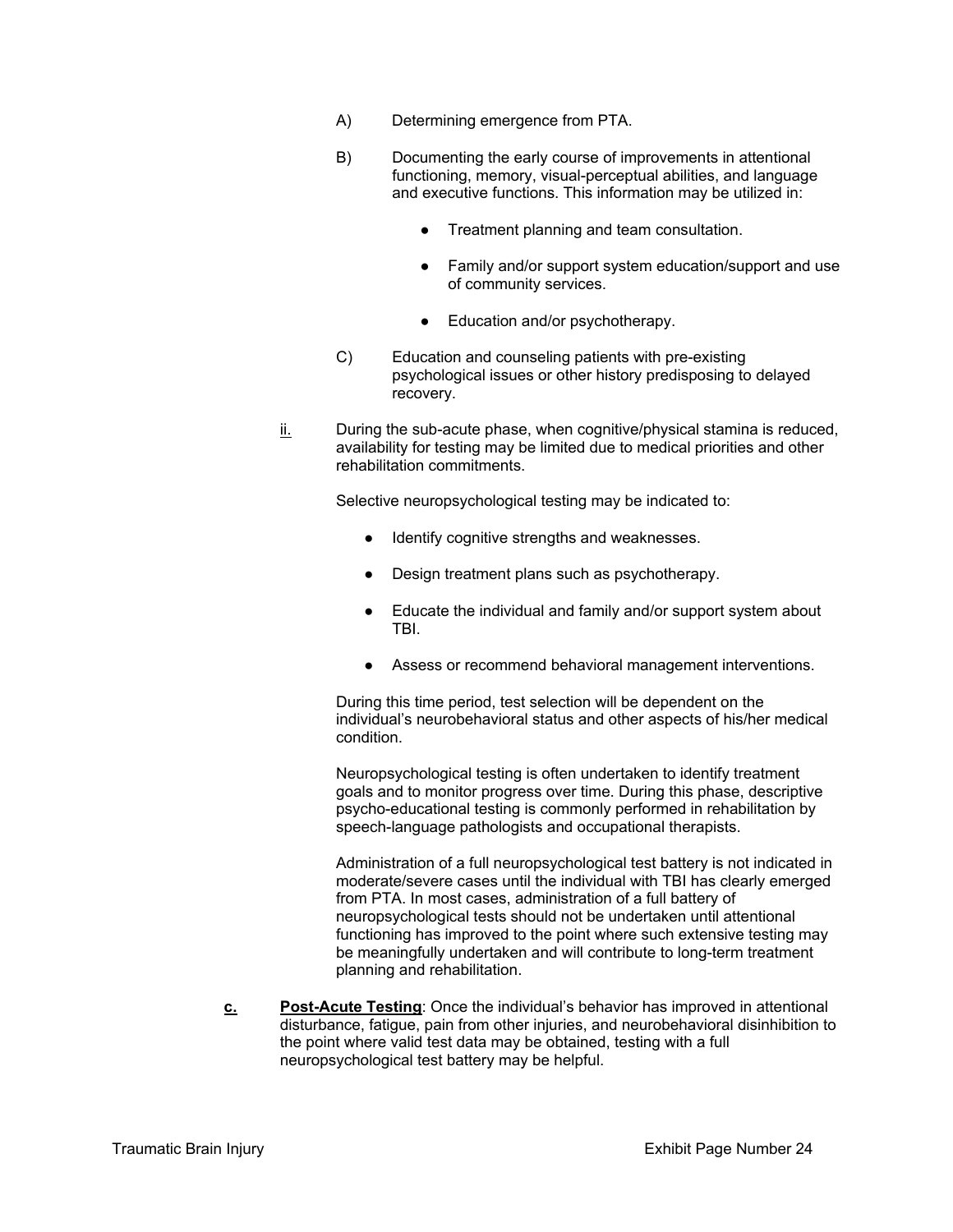#### **5. INITIAL IMAGING PROCEDURES**:

- **a. Skull X-Rays**: A well-established diagnostic tools used to detect a fracture of the cranial vault. CT scanning is preferred if fractures are suspected because of its much higher sensitivity and accuracy compared to skull radiographs and CT scanning's ability to identify clinically significant fractures as well as potentially co-existent contusions or hemorrhages. Skull x-rays are generally accepted only if CT scans are not available or in cases where there is only a low suspicion of intracranial injury.
- **b.** Computed Axial Tomography (CT): A well-established brain imaging x-ray study comprised of a mathematical reconstruction of the tissue densities of the brain, skull, and surrounding tissues. CT scans require the use of computerbased scanning equipment. For acute brain trauma, iodine contrast enhancement is not necessary. CT scans are noninvasive and will reveal the presence of blood, skull fracture, and/or structural changes in the brain. They do, however, expose the patient to higher doses of ionizing radiation than skull radiographs. CT scans provide somewhat limited information compared to MRI about intrinsic cerebral damage involving deep brain structures, although many types of intrinsic damages can be seen on CT scans.

CT scans are widely accepted for acute diagnostic purposes and for planning acute treatment. They are the screening image of choice in acute brain injury and are used to assess the need for neurosurgical intervention. CT scans are recommended for abnormal mental status [GCS less than 13 on admission] focal neurologic deficits, or acute seizure, and they should also be considered in the following situations:

- Severe and persistent headache.
- More than one episode of vomiting.
- Coagulopathy.
- Dangerous mechanism of injury (e.g., fall from a height of one meter or five steps, ejection from vehicle, pedestrian hit by car).
- Signs of basilar skull fracture, or open or depressed fractures.
- Physical evidence of trauma above the clavicles and /or multiple trauma and/or basilar skull fracture.
- Acute traumatic seizure.
- Age greater than 60.
- Deficits in short-term memory.
- Drug or alcohol intoxication.
- Any recent history of TBI, including MTBI.
- Use of anticoagulant medication.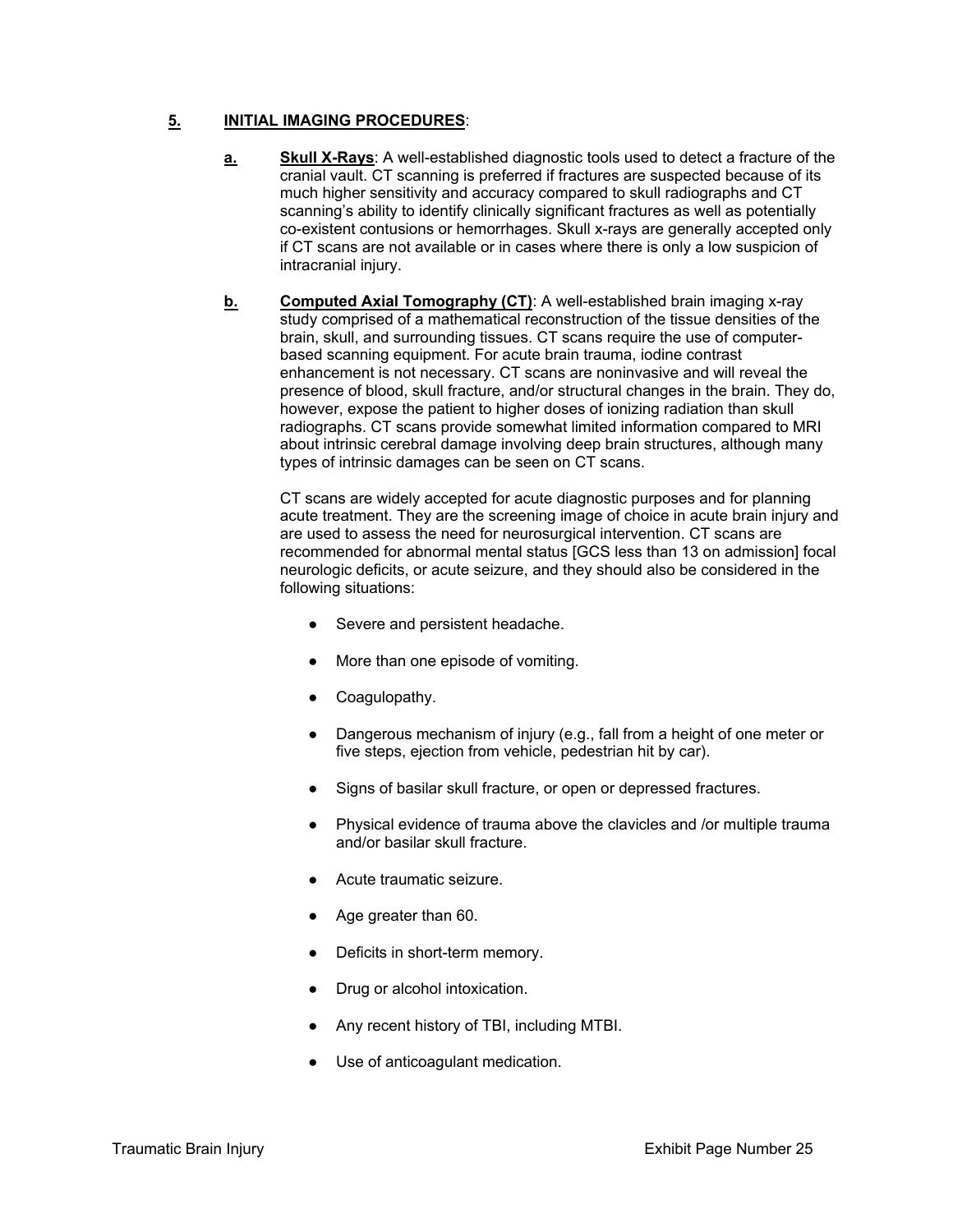- **c. Magnetic Resonance Imaging (MRI)**: A well-established brain imaging study for patients with moderate/severe TBI, in which the individual is positioned in a magnetic field and a radio-frequency pulse is applied. Hydrogen proton energy emission is translated into visualized structures. Normal tissues give off one signal, while abnormal structures give off a different signal. Due to their high contrast resolution, MRI scans are superior to CT scans for the detection of some intracranial pathology (e.g. axonal injury, subtle cortical contusions, small extraaxial fluid collections, etc.), except for bone injuries such as fractures. CT is superior to MRI in detecting acute intracranial bleeds and remains the preferred initial imaging study in the first 24 hours following head injury. MRI may reveal an increased amount of pathology when compared with CT. Specific MRI sequences and techniques are very sensitive for detecting acute traumatic cerebral injury; they may include, but are not limited to, diffusion weighted imaging (DWI), susceptibility weighted imaging, gradient echo weighted imaging, and fluid attenuated inversion recovery (FLAIR). Some of these techniques are not available on an emergency basis. MRI scans are useful to assess transient or permanent changes, to determine the etiology of subsequent clinical problems, and to plan treatment. MRI is more sensitive than CT for detecting traumatic cerebral injury. MRI should not be used to diagnose MTBI. Initially, MRI scans are clinically useful in the following situations to:
	- Determine neurological deficits in moderate/severe TBI not explained by CT.
	- Evaluate prolonged intervals of disturbed consciousness or other prolonged alteration in mental status.
	- Define evidence of acute changes super-imposed on previous trauma or disease.
- **6. VASCULAR IMAGING TESTS**: Reveal arterial or venous abnormalities in the chest, neck, head, or extremities (e.g., thrombosis, dissection, spasm, emboli, or tearing). These tests are generally used if more standard CT/MRI scans fail to demonstrate suspected vascular abnormalities. They may be useful in moderate/severe TBI as an adjunct to aforementioned studies (refer to Sections D.5.a. Skull X-Rays, b. Computed Axial Tomography (CT) and c. Magnetic Resonance Imaging (MRI)), but only rarely are they useful in MTBI. Often, patients with clinical signs of blunt trauma to the neck or with a significant mechanism of injury require imaging to detect injuries to the carotid or vertebral arteries that cannot be diagnosed on physical exam. Procedures that are generally accepted include:
	- **a. CT Angiography (CTA)**: At the time of this guideline, this is the most common and accepted test for screening patients for injuries to the carotid or vertebral arteries in the setting of trauma. CTAs are noninvasive tests that are readily available in essentially all emergency rooms that treat patients with traumatic injuries. They can be obtained rapidly, often just subsequent to the screening CT head exam. They provide excellent 2D and 3D imaging of the vessels from the aortic arch to the skull vertex and also show the relationship of those vessels to surrounding bones and soft tissues. Some limitations include poor vessel opacification if the timing of the study is incorrect, artifact from dental hardware and the skull base, and patient motion. CTAs should generally only be performed on scanners with at least 16 detectors, with 64 being the preferable number of detectors. CT venography (CTV) is also the most commonly utilized technique to evaluate the dural venous sinuses for injury in the setting of trauma.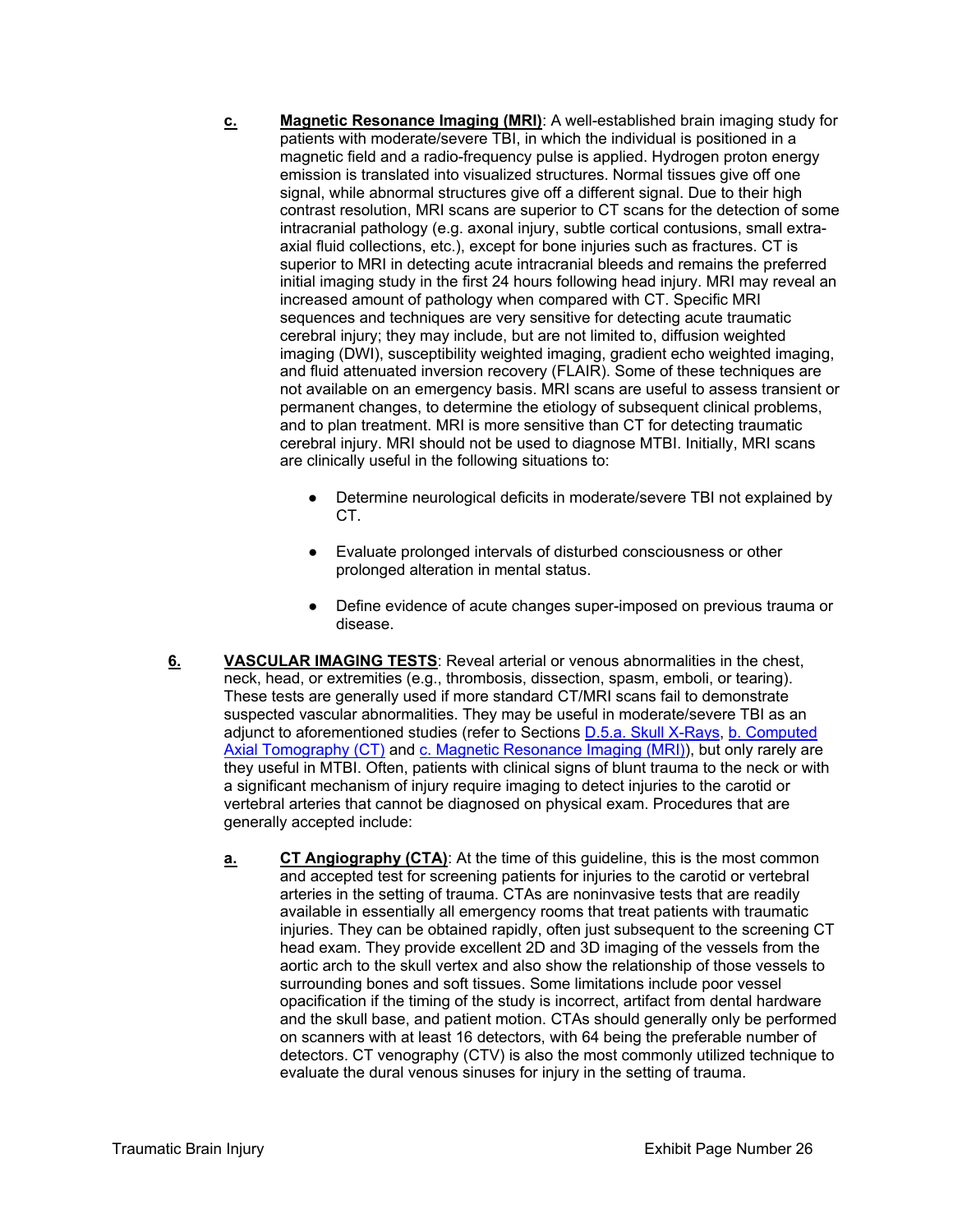- **b.** Arteriography: Generally accepted when the above noted traumatic vascular abnormalities are suspected but unproven with the techniques discussed so far, or when further investigation of the vascular lesion is necessary. This is particularly true with arteriovenous fistulous change.
- **c. Venography**: Generally accepted if increased venous flow and pressure are suspected and still undemonstrated. This is done by either the jugular or orbital system.
- **d.** Noninvasive Vascular Assessment (NIVA): The least invasive and may demonstrate direction of blood flow and general patency of the carotid and vertebral arterial systems in the neck, but not in the head.
- **e. Magnetic Resonance Angiography (Magnetic Resonance Arteriography (MRA)/Magnetic Resonance Venography (MVA))**: Indicated when vessel changes are suspected but not demonstrated by other simpler tests. Internal obstruction of an artery (e.g., thrombosis, spasm, dissection, neck injury, or emboli from concomitant injuries) may be demonstrated. Arterial compression due to external pressure (e.g., bony fracture or mass effect from a large intraaxial hemorrhage or cerebral edema) may be demonstrated. Dissection or arteriovenous fistula formation may be seen, but as with other vascular abnormalities, may need conventional contrast arteriography/venography to confirm or refute the MRA or MRV findings. The source for intra- or extra-axial bleeding may be seen. Intracerebral dural venous sinus thrombosis, as well as poor venous return may be demonstrated by MRA or MRV.
- **f. Brain Acoustic Monitor**: This device identifies turbulent blood flow in the brain. It is considered investigational for the purpose of detecting deficits requiring CT scanning in the emergency room. There is some evidence that it cannot reliably predict the development of post-concussive symptoms, and therefore it is not recommended at the time of this guideline.
- **7. LUMBAR PUNCTURE**: A well-established diagnostic procedure for examining cerebrospinal fluid (CSF) in neurological disease and injury. The procedure should be performed by qualified and trained physicians under sterile conditions. Lumbar puncture is contraindicated in acute trauma to the spinal column, certain infections, increased intracranial pressure due to space occupying lesions, and in some coagulation disorders or defects. Additionally, it should be avoided if there are cutaneous infections in the region of the puncture site. In individuals with suspected or known increased intracranial pressure, lumbar puncture should be preceded by fundoscopic examination and by a CT scan or MRI.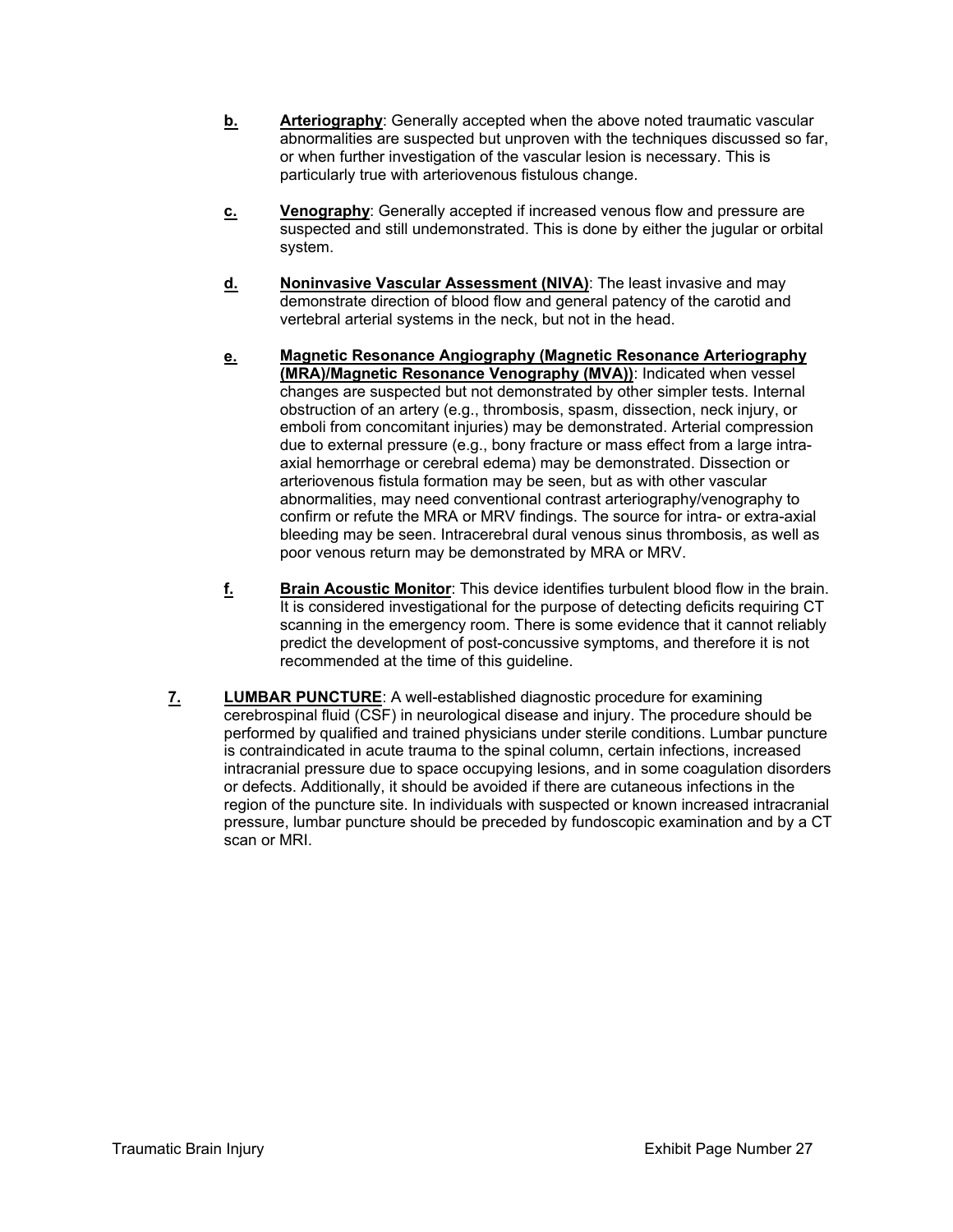#### **E. FOLLOW-UP DIAGNOSTIC PROCEDURES**

**1. IMAGING**: Practitioners should be aware of the radiation doses associated with various procedures. Coloradoans have a background exposure to radiation, and unnecessary CT scans or x-rays increase the lifetime risk of cancer death.

#### **a. Structural Imaging**:

- $i.$  Computed Axial Tomography (CT): May be used to follow identified pathology or to screen for late pathology. Subsequently, CT scans are generally accepted when there is suspected intracranial blood, extraaxial blood, hydrocephalus, altered mental state, or a change in clinical condition, including development of new neurological symptoms or posttraumatic seizure (within the first days following trauma). MRI scans are generally recommended as opposed to CT once the initial acute stage has passed.
- ii. Magnetic Resonance Imaging (MRI): The image of choice to detect the late, sub-acute, and chronic structural changes in the brain which underlie abnormal functioning and is a well-accepted technique for follow-up imaging. Complications of TBI that may be explained by MRI include, but are not limited to, post-traumatic epilepsy, post-traumatic movement disorder, post-traumatic cranial neuropathy, post-traumatic infection, or failure to recover within the expected time frame (refer to Section E.2. Advanced MRI Techniques for more advanced imaging).
- **b. Dynamic Imaging**: In contrast to anatomical imaging procedures, the following procedures are designated to detect physiologic activity of the brain, including cerebral blood flow and cerebral metabolism.
	- i. Single Photon Emission Computed Tomography (SPECT): Not generally accepted as a diagnostic test for TBI of any severity and is considered investigational for diagnostic purposes. It is a functional image of the brain created by a flow tracer or a receptor-binding substance tagged with a radionuclide and injected intravenously into the individual. The radiotracer is assumed to accumulate in different areas of the brain proportionately to the rate of delivery of nutrients to that volume of brain tissue. Using a gamma camera and the techniques of CT, a 3-D image of the distribution of a radionuclide in the brain is obtained. SPECT may identify areas of decreased perfusion and provide a qualitative estimate of regional cerebral blood flow (CBF), which correlates with metabolism in many neurologic disorders. There is a variable correlation of SPECT with other measures, such as neuropsychological test findings. Its interpretation should take into account its low specificity, making the predictive value of SPECT no better than CT.

Although it should not be used to diagnose MTBI, there is some evidence that SPECT may provide useful information in some cases in which the prognosis is in question, particularly if structural neuroimaging is normal. Given its high sensitivity, SPECT may be useful when expected recovery from MTBI is not occurring within several months from the time of injury. A normal SPECT scan in this setting indicates a likelihood of resolution of symptoms within twelve months. However, due to its lack of specificity, an abnormal SPECT scan does not mean that symptoms will persist. Symptoms may resolve even when areas of abnormal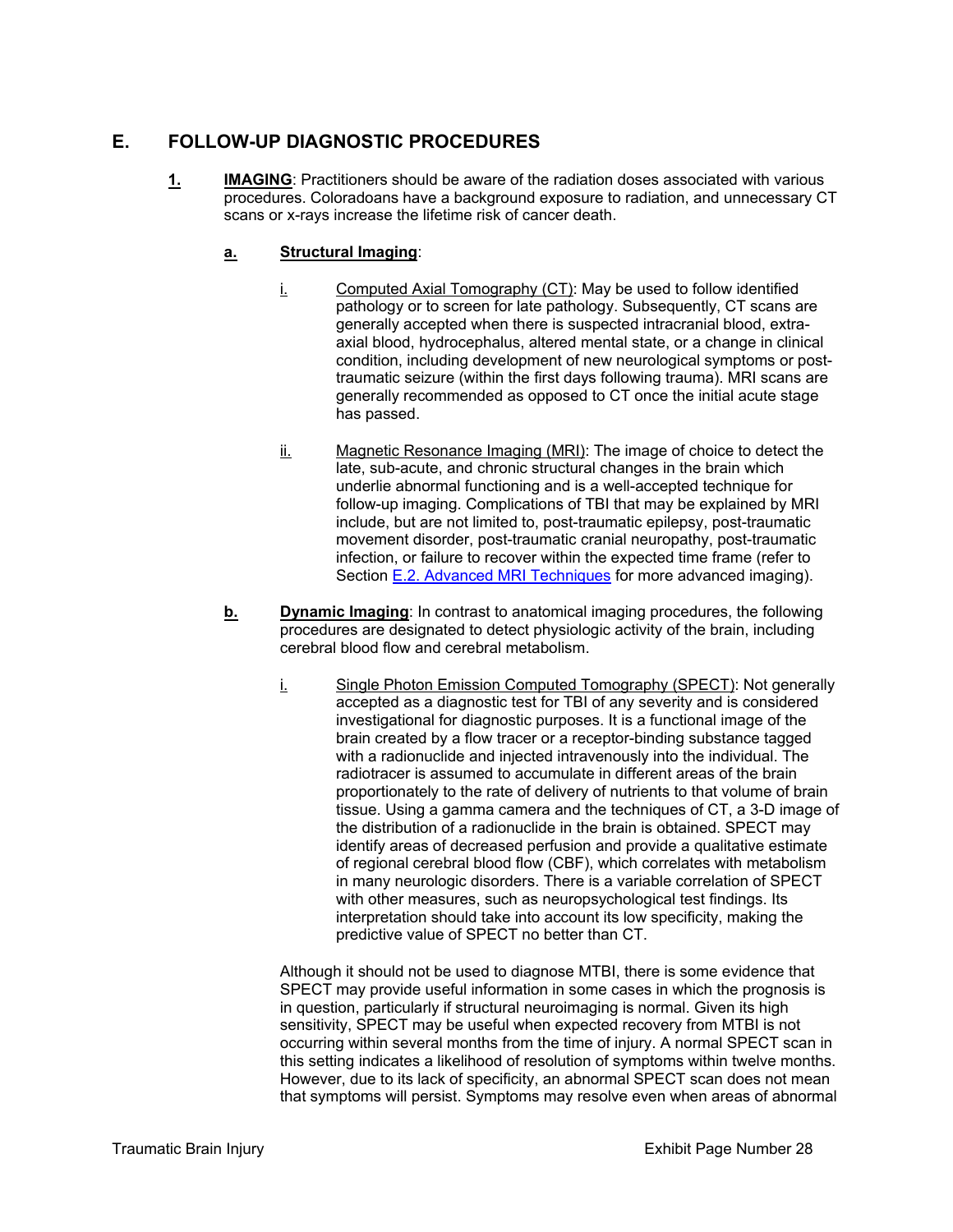perfusion continue to be seen on the SPECT scan.

For severe TBI, SPECT may be useful for individuals with prolonged low levels of responsiveness (i.e., persistent vegetative state) in cases of anoxia, or when additional data is needed.

In all severities of TBI, it is recommended that medical necessity and clinical usefulness for this study be justified.

ii. Positron Emission Testing (PET): A functional brain imaging procedure. A tracer molecule tagged with a positron-emitting radioisotope is injected into the body. Biodistribution of the tracer is imaged, producing information about local cerebral glucose utilization and cerebral perfusion. This procedure requires on-site access to a cyclotron.

> PET can reveal areas of decreased metabolism in the brain. In individuals with moderate/severe TBI, PET findings are closely correlated with the site and the extent of cerebral dysfunction derived from neurological and neurobehavioral examinations. Little information is available about its use and results in MTBI. In all severities of TBI, it is recommended that medical necessity and clinical usefulness for this diagnostic study be justified. It is not generally accepted as a diagnostic study and should not be used solely to diagnose the presence of TBI.

#### **2. ADVANCED MRI TECHNIQUES**:

- **a.** Magnetic Resonance (MR) Spectroscopy: A noninvasive test that applies a burst of radio frequency energy to tissue inside an applied magnetic field. The resulting excitation and relaxation of nuclei generates a signal which carries information about the chemical environment of those nuclei. MR spectroscopy may detect changes in levels of n-acetyl-aspartate, an intermediate in neurotransmitter synthesis which is present in large amounts in normal functioning neurons but is decreased in damaged brain tissue. Its spectral signal may correlate with neuronal integrity and function and may show loss of function in tissue which appears normal on conventional CT or MRI studies. MR spectroscopy may increase the sensitivity of MR imaging for traumatic lesions. This sensitivity may allow for increased correlation to more specific neurocognitive deficits, guide treatment planning, and be useful information in determining long-term outcome. MR spectroscopy remains predominantly a research tool at this time and should not be used solely to diagnose the presence of TBI. It may be considered with adequate documentation of its medical necessity in unusual cases. such as in patients with a minimally conscious state, when the information will assist in clarifying the pathology to direct a therapeutic approach to the individual with TBI.
- **b.** Functional MRI (fMRI): Uses MRI to detect physiologic responses of brain tissue to various tasks. Blood oxygenation level dependent (BOLD) contrast, the most popular fMRI technique, derives an image from differences in the magnetic properties and therefore differences in MR decay parameters, of oxygenated and deoxygenated hemoglobin. A typical fMRI study compares images under two or more behavioral conditions, which may involve motor, cognitive, or visual tasks. Functional MRI studies have shown functional reorganization as a general response to TBI. Alterations in patterns of cerebral activity seen on fMRIs may correlate with cognitive deficits in individuals with TBI, but the specificity of the test is not sufficient to make fMRI a diagnostic tool. It is, as of the time of this guideline, a research tool and not recommended for clinical use. Recent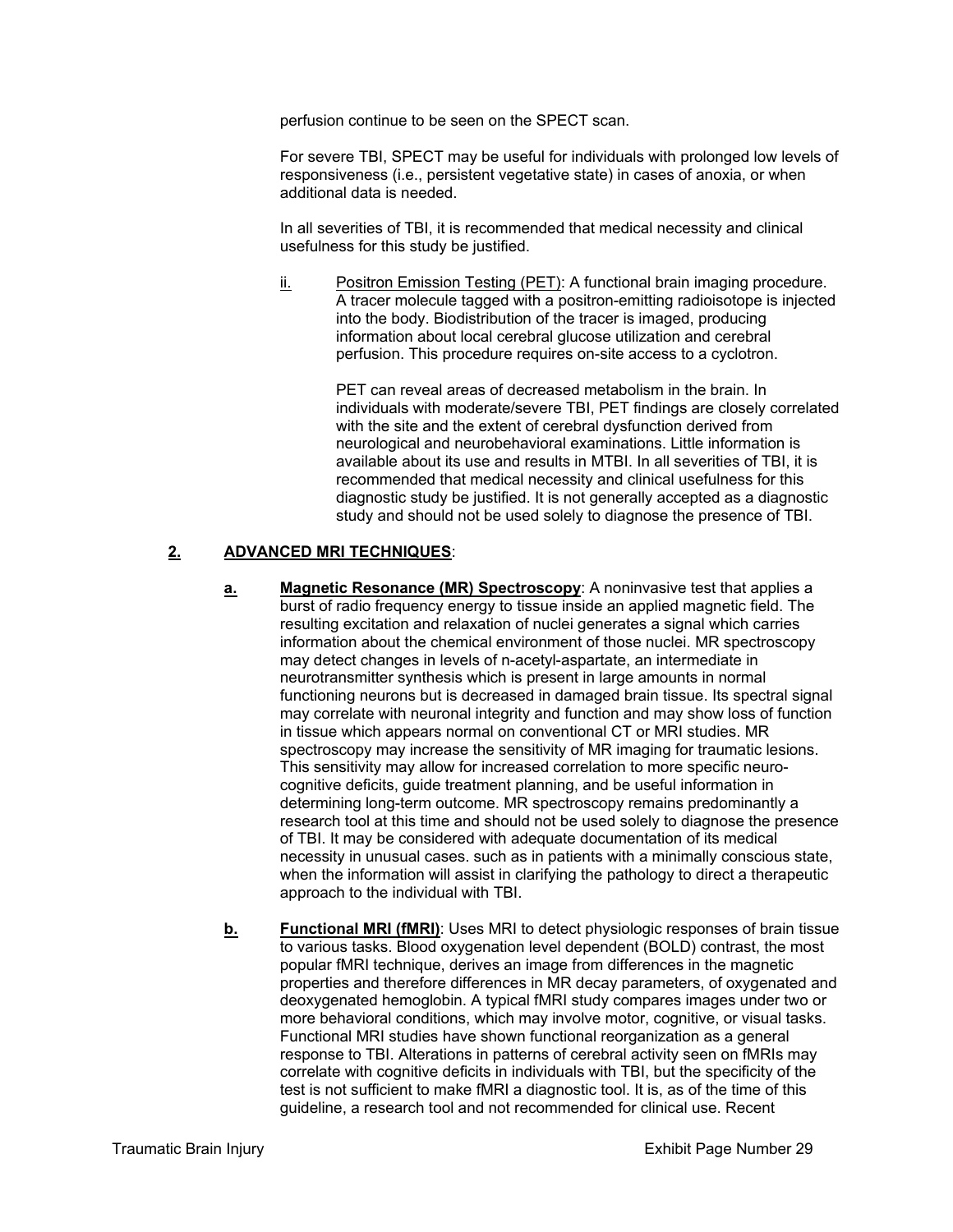publications report problems with the mathematical formulas used, relating false positives and false negatives.

- **c. Diffusion Tensor Imaging, Susceptibility—Weighted Imaging and Magnetic Transfer Imaging**: Have been used to explore the effects of MTBI. They remain research tools because, as of the time of this guideline, there are no studies validating their use clinically to differentiate MTBI patients with cognitive deficits from those without. They are not recommended to diagnose MTBI. Diffusion Tensor Imaging may be useful for identifying pathology and guiding treatment in patients with documented physiological deficits, such as hemianopsia.
- **3. NEUROPSYCHOLOGICAL ASSESSMENT**: Neuropsychological assessment past the acute period is appropriate in the following situations when:
	- Input is needed to plan treatment to maximize long-term cognitive and overall functional outcomes.
	- It is useful to define how strengths may be utilized in cognitive rehabilitative therapy to compensate for weakness.
	- There is a question of the individual's ability to perform work-related duties and/or there are safety issues (i.e., possible harm to self or others), or when the person's vocation necessitates more extensive testing prior to vocational re-entry or return to school/training.
	- Assistance is needed with differential diagnosis including the diagnosis of TBI past the acute/sub-acute period.
	- It is deemed necessary to evaluate and/or monitor effectiveness of treatment approaches (i.e., cognitive rehabilitation therapy, somatic therapies, or medication trials) in specific individuals.
	- The individual with TBI fails to show improvement in cognitive abilities, and symptom magnification, emotional functioning, or personality factors are suspected to be interfering with treatment progress.
	- Subjective complaints are disproportionate to the clinical history or objective findings, as observed by provider(s).
	- The degree of disability is disproportionate to the clinical history, and objective findings as observed by provider(s).

Neuropsychology testing should not be used in isolation to diagnose malingering, although it may provide information suggesting poor effort or intentional manipulation of symptoms.

The following information may aid in delineating when a full neuropsychological battery is necessary versus more limited testing:

**a. Mild Traumatic Brain Injury**: Between one and six months post-injury, serial testing with specialized tests that are sensitive to speed of processing, memory, and executive functions will usually be appropriate for treatment planning and monitoring progress. Some neuropsychological assessment should be done at about the three-month interval for those patients who are experiencing and/or manifesting impaired cognitive function (e.g. not making appropriate progress at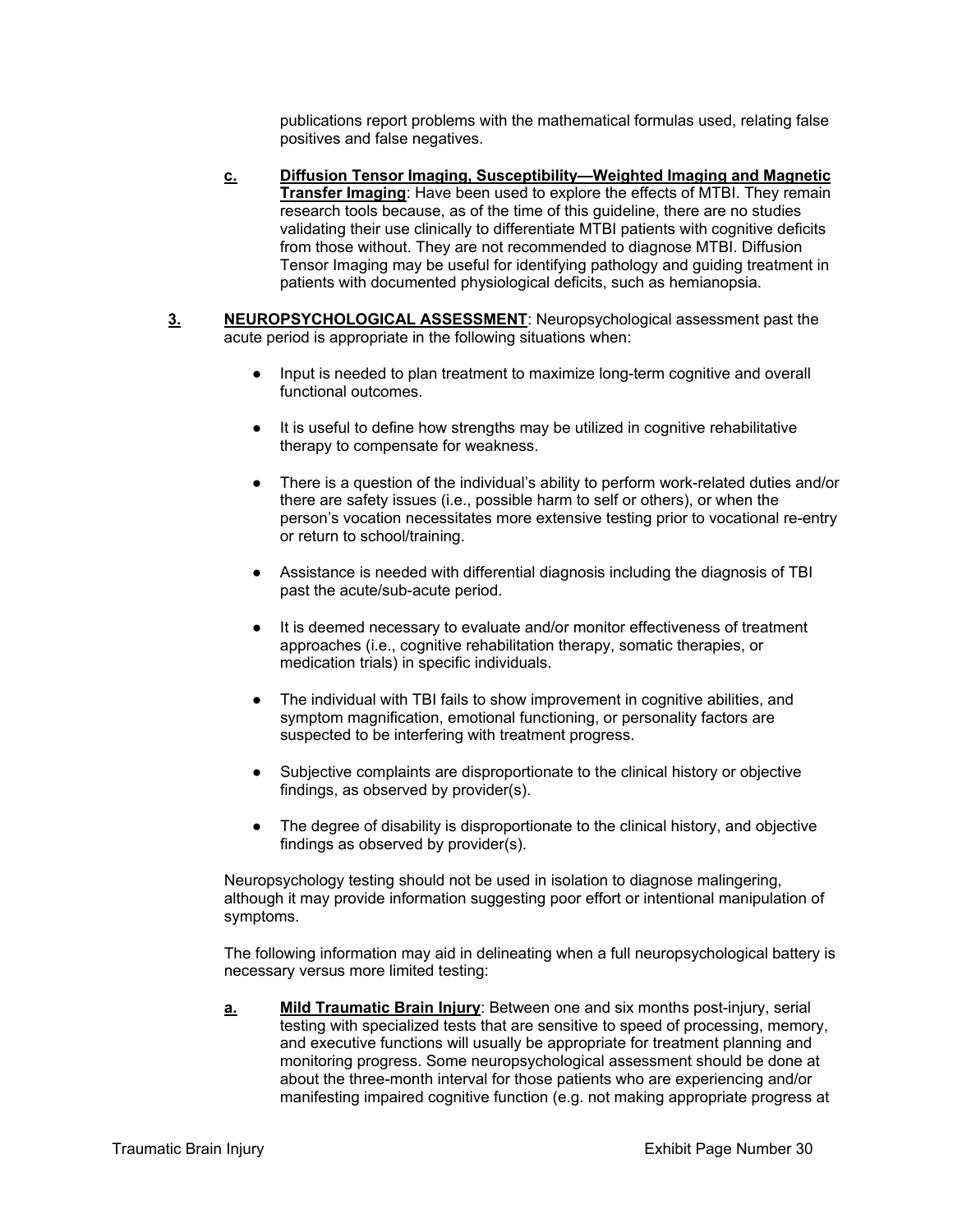work or demonstrating significant organizational issues). The administration of a full neuropsychological test battery (typically including assessment of effort) may become necessary in this time period when:

- There is no known or documented medical history of TBI, and there is the question of whether a TBI occurred.
- It is necessary to address issues on the initial indicators list.
- **b. Moderate/Severe TBI**: The administration of a full neuropsychological test battery after the acute period is appropriate in a number of situations when:
	- Developmental issues are interacting with a history of TBI (e.g. determining if age related memory or cognitive changes are impairing functioning in a person with a history of moderate/severe TBI).
	- Late complications develop that affect cognition and overall function (e.g. seizures, depression, anxiety disorders).
	- There are questions of competency, guardianship, or conservatorship.
	- It is necessary to address any of the issues on the initial indications tests.
- **4. PERSONALITY/PSYCHOLOGICAL/PSYCHOSOCIAL EVALUATIONS**: Generally accepted and well-established diagnostic procedures with selective use in the TBI population. They have more widespread use in the sub-acute and chronic populations. Diagnostic testing may be indicated for individuals with symptoms of post-traumatic disturbances of sleep, mood, anxiety, psychosis, substance use, aggression/agitation, and pain, as well as depression, delayed recovery, chronic pain, recurrent painful conditions, and disability problems. An individual with a PhD, PsyD, or psychiatric MD/DO credentials may perform these evaluations.

Psychosocial evaluations can help to determine if further psychosocial or behavioral interventions are indicated for patients diagnosed with TBI. The interpretations of the evaluation can provide clinicians with a better understanding of the patient in his or her social environment, thus allowing for more effective rehabilitation. Psychosocial assessment requires consideration of variations in experience and expression resulting from affective, cognitive, motivational, and coping processes, as well as other influences such as gender, age, race, ethnicity, national origin, religion, sexual orientation, disability, language, or socioeconomic status.

A comprehensive psychological evaluation should attempt to identify both primary psychiatric risk factors, or "red flags" (e.g. psychosis, active suicidality), as well as secondary risk factors, or "yellow flags" (e.g. moderate depression, job dissatisfaction, symptom magnification). Significant personality disorders should also be taken into account in treatment planning.

Psychometric testing is a valuable component of a consultation to assist the physician and other members of the treatment team in making a more effective treatment plan. There is good evidence that psychometric testing can predict medical treatment outcome. Psychometric testing can assist in predicting a patient's likely adherence to and cooperation with medical treatment plans and in enhancing general medical outcomes.

Even in cases where no diagnosable psychological condition is present, these evaluations can identify social, cultural, coping, and other variables that may be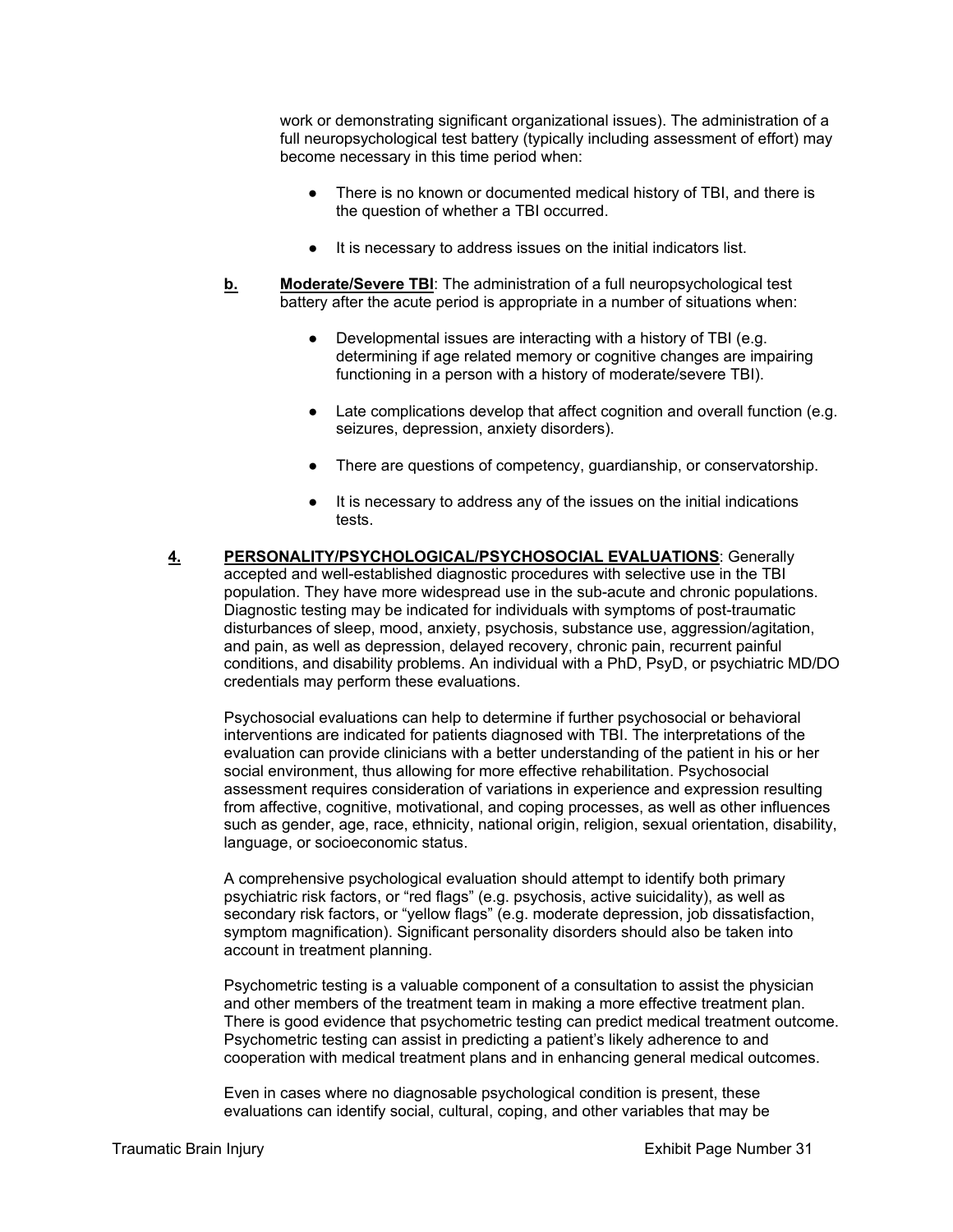influencing the patient's recovery process and may be amenable to various treatments, including behavioral therapy.

## **a. Qualifications**:

- $i.$  A psychologist with a PhD, PsyD, EdD credentials, or a physician with Psychiatric MD/DO credentials may perform the initial comprehensive evaluations. It is preferable that these professionals have experience in diagnosing and treating MTBI in injured workers.
- ii. Psychometric tests should be administered by psychologists with a PhD, PsyD, or EdD credentials, or health professionals working under the supervision of a doctorate level psychologist. Physicians with appropriate training may also administer such testing, but interpretation of the tests should be done by trained psychologists.

## **b. Indications**:

- i. A psychological assessment may be necessary if symptoms do not correlate with a diagnosis of TBI. Complaints of cognitive dysfunction may also be associated with a variety of conditions that do not involve neurological disease, TBI, or concussion. This includes conditions that may have been pre-existing or are concurrent, such as depression, anxiety, chronic pain, somatoform disorders, and factitious orders. At times, a set of symptoms may not coincide with expected objective findings for those with a diagnosis of TBI. To identify non-neurological contributions to cognitive or other functional complaints, a psychological evaluation focusing on mental disorder diagnoses is appropriate when:
	- Delayed recovery is present.
	- There is a question of whether a brain injury has occurred,
	- Neuropsychological testing yields a pattern of test results that is not consistent with the clinical history,
	- Neurologically improbable symptoms are present, or
	- It is necessary to assess for accompanying psychological components.

## **c. Clinical Evaluation**:

Special note to health care providers: most providers are required to adhere to the federal regulations under the Health Insurance Portability and Accountability Act (HIPAA). Unlike general health insurers, workers compensation insurers are not required to adhere to HIPAA standards thus, providers should assume that sensitive information included in a report sent to the insurer could be forwarded to the employer. The Colorado statute provides a limited waiver of medical information regarding the work-related injury or disease to the extent necessary to resolve the claim. It is recommended that the health care provider either (1) obtain a full release from the patient regarding information that may go to the employer or (2) not include sensitive health information that is not directly related to the work-related conditions in reports sent to the insurer.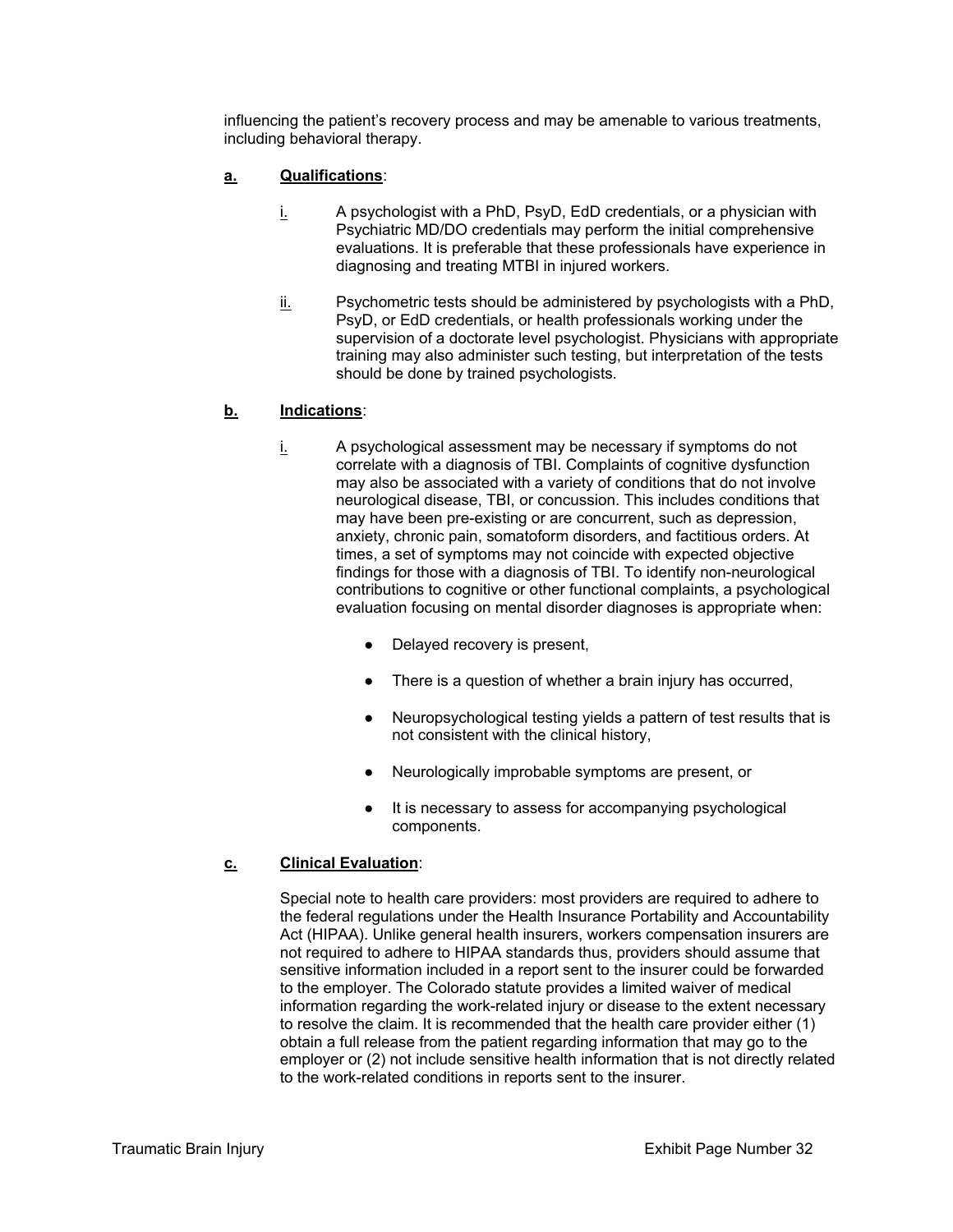The clinical evaluation should address the following areas:

- i. History of Injury: The history of the injury should be reported in the patient's words or using similar terminology. Caution must be exercised when using translators.
	- Nature of injury.
	- Psychosocial circumstances of the injury.
	- Current symptomatic complaints.
	- Extent of medical corroboration.
	- Treatment received and results.
	- Compliance with treatment.
	- Coping strategies used, including perceived locus of control, catastrophizing, and risk aversion.
	- Perception of medical system and employer.
	- History of response to prescription medications.
	- Medication history related to this injury.

#### ii. Health History:

- Nature of injury.
- Medical history.
- Psychiatric history.
- History of alcohol or substance abuse, including abuse of prescription medication.
- ADLs.
- Previous injuries, including disability, impairment, and compensation.
- Complete medication history, including prescription and over-thecounter medications.

#### iii. Psychosocial History:

- Childhood history, including abuse/neglect and developmental/intellectual disability or delay.
- Educational history.
- Family history, including disability.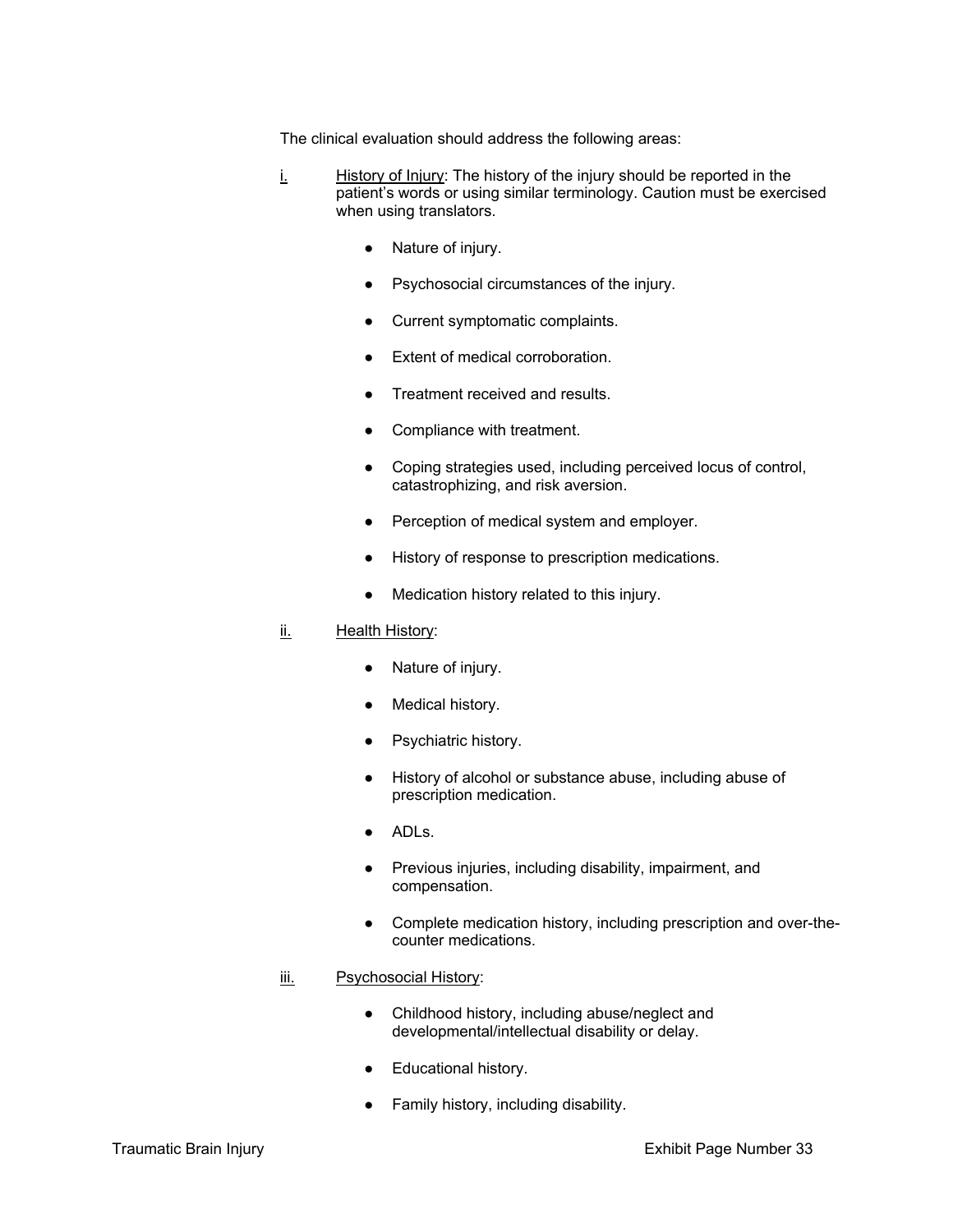- Marital history and other significant adulthood activities and events.
- Legal history, including criminal and civil litigation.
- Employment history.
- Military duty—because post-traumatic stress disorder (PTSD) might be an unacceptable condition for many military personnel to acknowledge, it may be prudent to screen initially for signs of depression or anxiety—both of which may be present in PTSD.
- Signs of pre-injury psychological dysfunction.
- Current and past interpersonal relations, support, and living situation.
- Financial history.
- iv. Mental status exam including cognition, affect, mood, orientation, thinking, and perception. May include mini mental status exam or frontal assessment battery, if appropriate, and detailed neuropsychological testing.
- $v<sub>l</sub>$  Assessment of any danger posed to self or others.
- vi. Psychological test results, if performed.
- vii. Current psychiatric/psychological diagnosis consistent with the standards of the American Psychiatric Association's most recent Diagnostic and Statistical Manual of Mental Disorders.
- viii. Pre-existing psychiatric conditions. Treatment of these conditions is appropriate when the pre-existing condition affects recovery.
- ix. Causality (to address medically probable cause and effect, distinguishing pre-existing psychological symptoms, traits, and vulnerabilities from current symptoms).
- x. Treatment recommendations with respect to specific goals, frequency, timeframes, and expected outcomes.

# **5. ELECTROENCEPHALOGRAPHY**:

**a. Electroencephalography (EEG)**: A well-established diagnostic procedure that monitors brain wave activity using scalp electrodes and provocative maneuvers such as hyperventilation and photic strobe. Information generated includes alterations in brain wave activity such as frequency changes (non-specific) or morphologic (seizures). EEG is not generally indicated in the immediate period of emergency response, or during acute evaluation and treatment. Following initial assessment and stabilization, the individual's course should be monitored. If during this period there is failure to improve, or the medical condition deteriorates, an EEG may be indicated to assess seizures, focal encephalopathy due to persistent effects of hemorrhage, diffuse encephalopathy due to the injury, or other complicating factors such as hydrocephalus or medications. A normal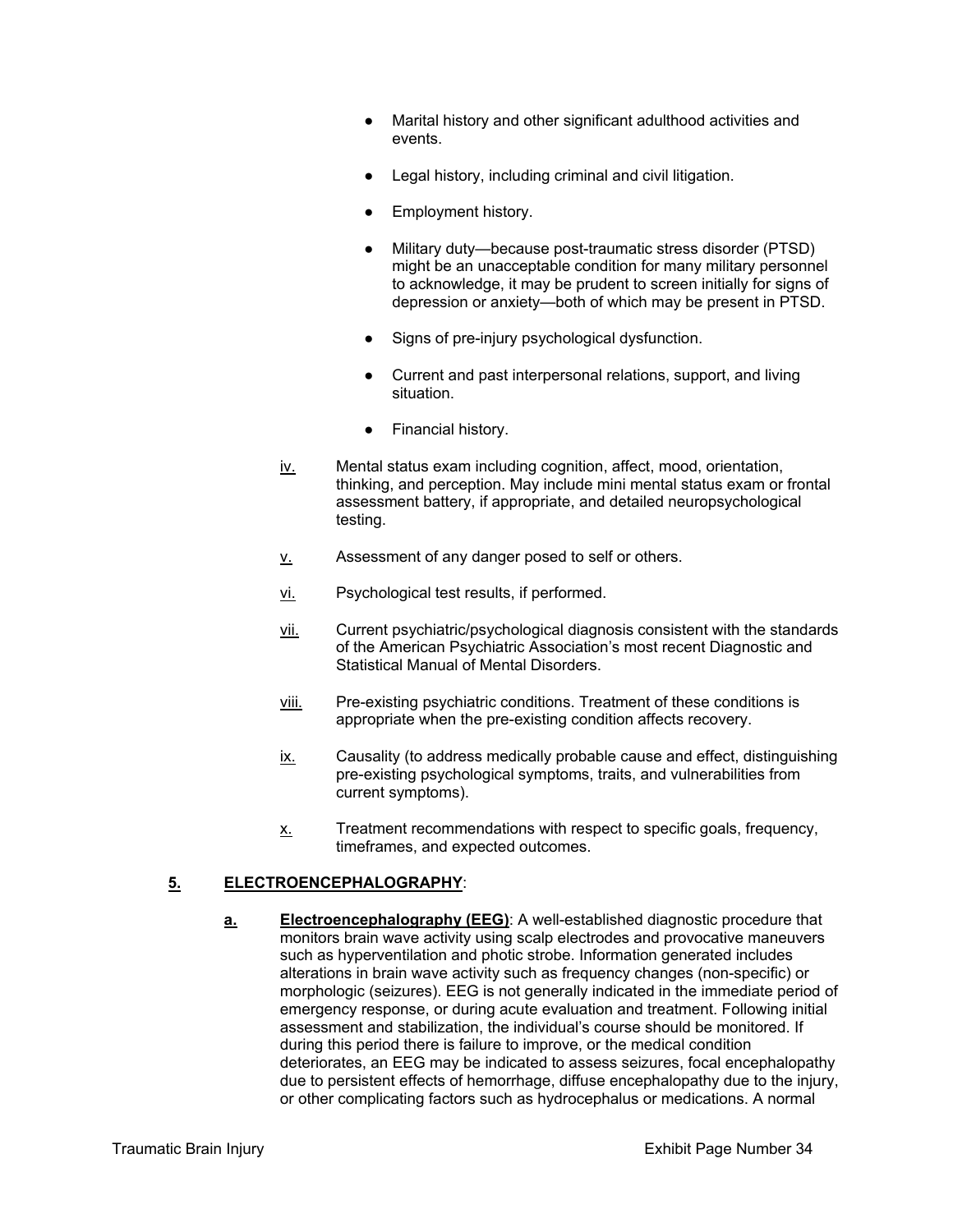EEG does not definitively rule out a seizure disorder. If there is sufficient clinical concern that a seizure disorder may exist despite a normal EEG, then a 72 hour ambulatory EEG or inpatient video-EEG monitoring may be appropriate.

**b. Quantified Electroencephalography (QEEG) (Computerized EEG)**: A modification of standard EEG using computerized analysis of statistical relationships between power, frequency, timing, and distribution of scalp recorded brain electrical activity. These statistically generated values are then compared to those recorded from selected control and specific populations, generally using multiple regression analysis of multiple measurements and calculated parameters.

Recent studies suggest that in the future, QEEG may become a useful tool in the retrospective diagnosis of TBI and its severity, but this application remains investigational. In moderate/severe TBI, the results of QEEG are almost always redundant when traditional electroencephalographic, neurologic, and radiologic evaluations have been obtained. QEEG is not recommended for diagnosing MTBI or moderate/severe TBI.

- **6. ELECTRODIAGNOSTIC STUDIES**: Limited to EMG, nerve conduction studies, and multisensory evoked potentials including visual evoked potentials (VEP), somatosensory evoked potentials (SSEP), and brain stem auditory evoked responses (BSAER).
	- **a. EMG and Nerve Conduction Studies**: Generally accepted, well-established diagnostic procedures. These studies may be useful for individuals with brain injury and EMG associated suspected peripheral nervous system involvement. They are often used to differentiate peripheral versus central spinal cord or brain deficits. These electrodiagnostic studies are possibly complementary to other imaging procedures such as CT, MRI, and/or myelography. These studies provide useful correlative neuropathophysiologic information that is unattainable from standard radiologic studies.
	- **b. Electroneuronography (EnoG)**: A well-established and generally accepted test that measures facial nerve function. This test measures the action potential of different branches of a facial nerve. It is used in individuals with TBI resulting in a facial paralysis and is key in determining the need for surgical intervention. This test is most useful within the first three weeks of facial nerve dysfunction. If the action potentials on the affected side are 90–100% less than those on the normal side, it suggests significant injury to the nerve and calls for surgical exploration. Individuals with TBI whose nerve is less than 90% decreased in function have a reasonably good outcome with observation alone.
	- **c. Dynamic Electromyographies**: Electrodiagnostic studies utilized to distinguish the voluntary capacity of a muscle from a spastic reaction. This aids the clinician in better planning specific rehabilitative treatment. This study is helpful in the differential diagnosis and diagnostic work-up of disordered muscle tone. This is a generally accepted procedure.
	- **d. Evoked Potential Responses (EP)**: Generally accepted, well-established diagnostic procedures. EPs are stimulus-based central nervous system electrophysiologic responses to a stimulus, either externally generated via one or more sensory modalities, or internally generated via the processing of information. Multisensory EP studies are limited to visually evoked potentials, brain stem auditory evoked potentials, somatosensory evoked potentials and cognitive evoked potentials. In moderate/severe TBI, including the "minimal responsive or vegetative state," there is some utility in the use of these studies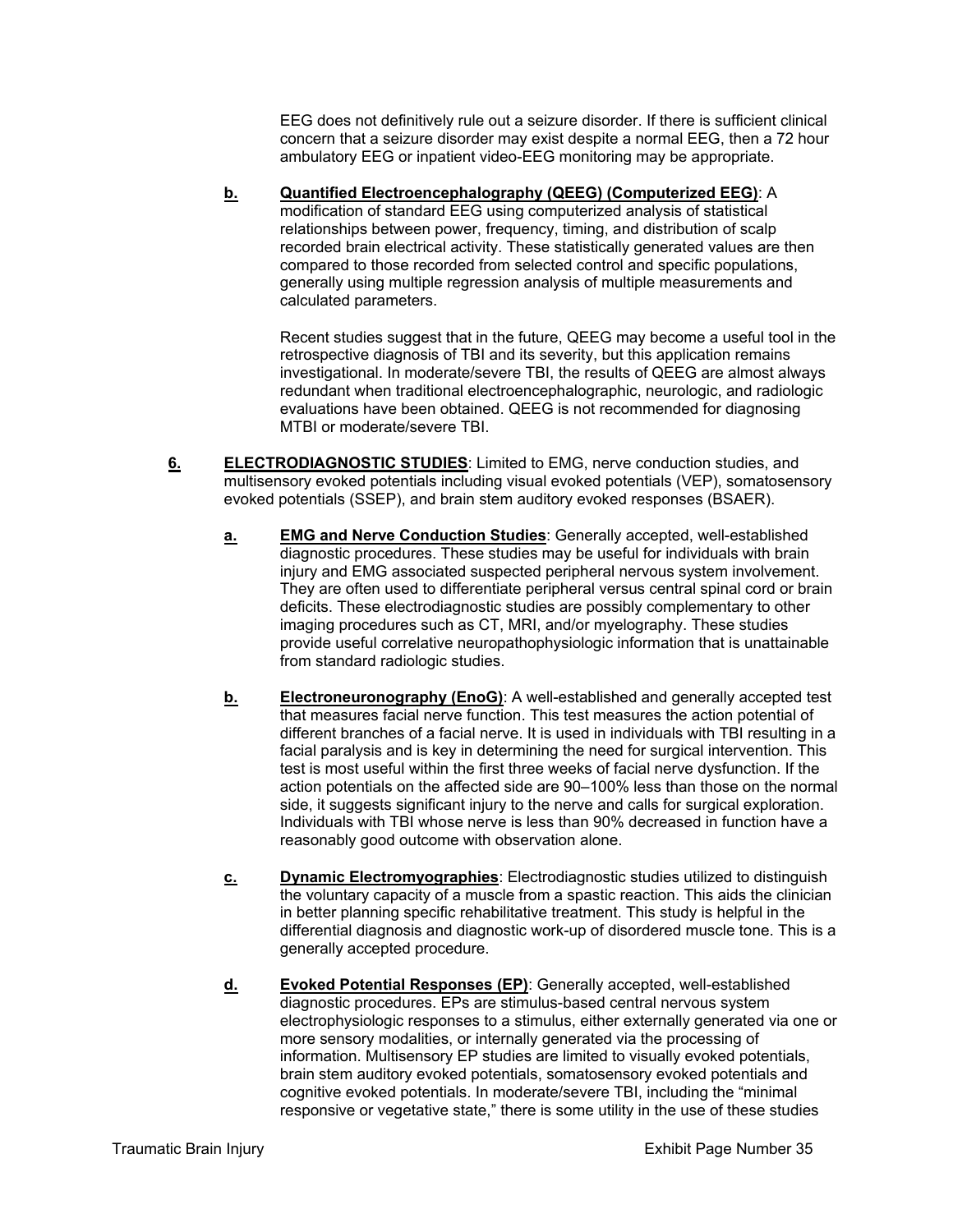for differential diagnosis, prognosis, and to determine an individual's more specific level of neurologic functioning.

- i. Brainstem Auditory Evoked Response (BAER): A generally accepted diagnostic procedure useful in assessing damage to the brain stem, midbrain and other neural structures that govern hearing and/or balance. It may be more useful than the Somatosensory Evoked Potential (SSEP) in MTBI. A normal test does not rule out structural damage, and the test may be abnormal in middle ear and non-traumatic disease affecting the auditory pathway. Waves one and three but particularly five, are most useful in assessing injury. While amplitude and the presence of wave are important, the latency and interwave latency are equally important. This test is often sensitive but non-specific.
- $i$  Electroretinogram (ERG): A generally accepted diagnostic procedure for occult retinal trauma accompanying TBI. Most traumatic retinal pathology presents as a field deficit detected by direct examination.
- iii. Cognitive Event-Related Potential: An acceptable diagnostic procedure for moderate/severe TBI. Event-related potential provides no diagnostic information in MTBI that cannot be obtained through other diagnostic procedures and is not recommended in MTBI. It may be used when other diagnoses are suspected.
- iv. Somatosensory Evoked Potential (SSEP): A generally accepted diagnostic procedure for moderate/severe TBI. SSEP provides no information in MTBI that cannot be obtained through other diagnostic means. SSEP is not recommended in MTBI. It may be used when other diagnoses are suspected.
- v. Visual Evoked Potential (VEP): A generally accepted diagnostic procedure. Pattern reversal monocular VEP recording may detect pathology in the anterior-posterior visual pathway from the retina to the occipital cortex. It may be indicated in the event of compromised acuity or visual field defect. The VEP may occasionally be normal in cases of severe structural damage if there is enough preserved central visual field.
- vi. Vestibular Evoked Myogenic Potentials (VEMP): Refer to Section 10.c.v.
- **7. LABORATORY TESTING**: A generally accepted, well-established procedure. In MTBI, laboratory tests are rarely indicated at the time of initial evaluation unless there is suspicion of systemic illness, infection, neoplasm, drug or alcohol intoxication, endocrine dysfunction, or underlying disease. Hypopituitarism occurs in approximately 17% of MTBI cases; thus, endocrine testing is frequently appropriate. In moderate/severe TBI, extensive lab testing will be necessary to monitor electrolyte status, organ and endocrine functions, and other physiologic processes, depending on the medications used and the severity of the injury. Any individual with TBI on medication will require laboratory testing to monitor the effects on organ function and therapeutic drug levels.
- **8. NERVE BLOCKS DIAGNOSTIC**: Generally accepted procedures involving percutaneous needle injection techniques to a specific nerve. These diagnostic blocks are typically performed with quick-acting, short duration local anesthetics such as lidocaine or bupivacaine. Temporary diagnostic nerve blocks evaluate limb ROM, dystonia, or spasticity and assist in planning subsequent more specific therapy.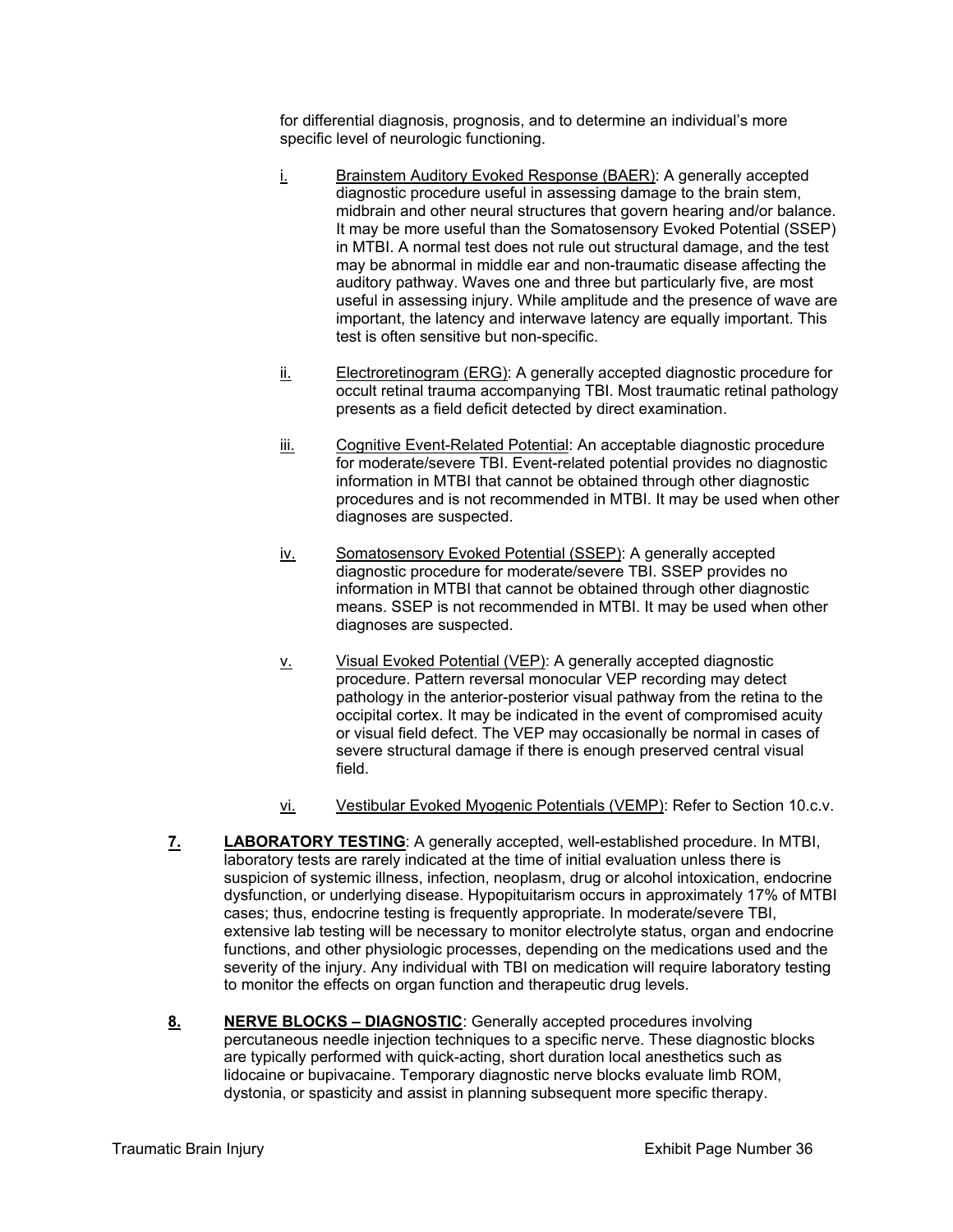**9. VISION EVALUATION**: A well-established series and combination of examination techniques and diagnostic tests To establish the diagnosis of visual disorders, it is a generally accepted practice for a qualified practitioner to provide a thorough vision evaluation. The visual evaluation measures a wide range of visual processes that involve the functional status of the eyes, the visual pathways of the brain, and the systemic health conditions that affect the eyes and visual pathways. It generates information regarding the presence or absence of refractive error, vision loss, oculomotor dysfunction, binocular vision disorder, ocular injury, and pathology. Visual evaluation may be necessary to evaluate central and peripheral nervous system disorders including central visual acuity loss, visual field loss, nystagmus, ocular motility impairment, cranial nerve palsy, ophthalmoplegia, pupillary reflex disorders, and visual perceptual disorders.

Signs and symptoms of visual dysfunction commonly include, but are not limited to, the following:

- Signs:
	- **•** Blurred vision
	- Eye pain.
	- Foreign body sensation.
	- Red or irritate eyes.
- ❖ Symptoms:
	- Loss of vision in one or both eyes.
	- Focusing problems.
	- Double vision.
	- Eve turn (strabismus).
	- Eye closure or eye cover to improve function.
	- Impaired depth perception.
	- Impaired peripheral vision.

Other symptoms that may involve central nervous processing include:

- Headache or eye strain with use of eyes.
- Head tilt.
- Dizziness with use of eyes.
- Visual distortions (e.g., objects, floor, or walls appear bowed, slanted, or tipped).
- Reduced visual attention or concentration for visual tasks.

Visual evaluation is indicated when signs or symptoms consistent with a visual problem are reported by the individual, or observed by others. Significant signs and symptoms not directly and solely attributable to other causes (e.g., cognitive, vestibular, medication, psychological) indicate the need for vision evaluation as soon as is reasonably possible post-injury. Mild signs and symptoms may be monitored for several weeks to allow for resolution or improvement.

In MTBI, self-reported photosensitivity, blurred vision, double vision and saccadic deficits are relatively common, but there is usually resolution by three months post-injury. Moderate/severe TBI patients are more likely to have binocular, pursuit and /or saccadic deficits, and visual spatial deficits, and they should have a comprehensive evaluation if these are reported.

A vision examination may be intermediate, extended, or comprehensive, depending on the nature of the deficits. The vision examination includes, but is not limited to the following: case history, visual acuity, refraction, color vision testing, pupillary examination, visual field by confrontation, tangent screen, automated perimetry Amsler grid testing, ocular motility examination, binocularity examination, accommodation testing, intraocular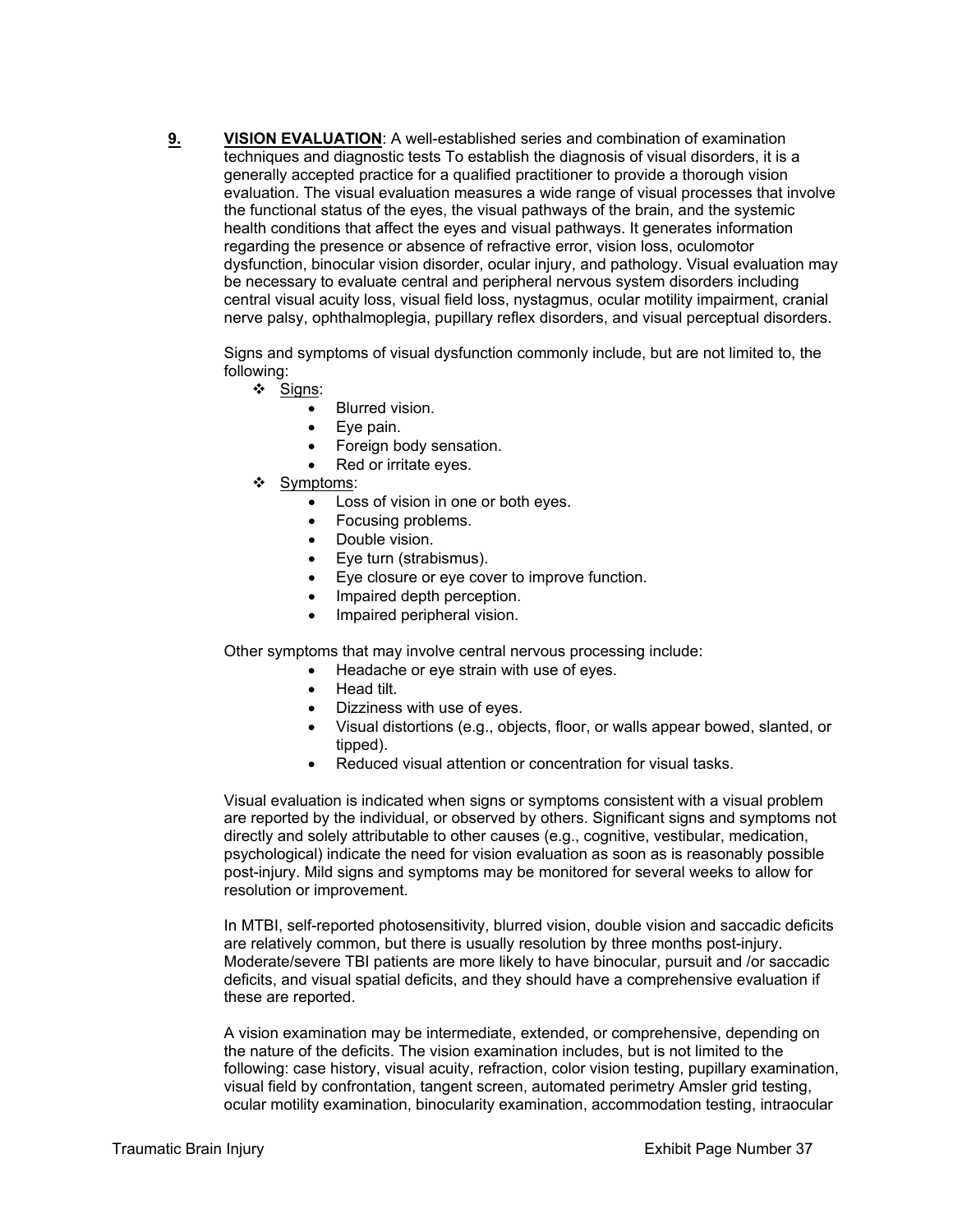pressure testing, and anterior and posterior segment examinations. Internal examination may be needed for diagnoses such as Tersenn syndrome and retinal detachment and to rule out other related diagnoses.

Diagnostic tests include, but are not limited to, visual field testing, ultrasonography, fluorescein angiography, anterior segment and fundus photography, electrodiagnostic studies, low vision evaluation, and visual perceptual testing.

- **a. Visual Field Testing**: A well-established technique to evaluate central and peripheral vision. It is indicated when a field defect is suspected by the practitioner or noted by the patient. Visual field testing beyond the basic examination should be performed using a procedure and tool that is wellestablished and standardized. Examples include automated perimetry and Goldmann perimetry.
- **b.** Ultrasonography: A well-established diagnostic test that is indicated for evaluation of ocular or orbital pathology. It is indicated for ocular lesions that are suspected but poorly visualized due to opaque ocular media or for further evaluation of ocular or orbital pathology.
- **c. Fluorescein Angiography**: A well-established diagnostic test to evaluate the retinal and choroidal circulation. It is indicated when lesions of one or both of these circulations are suspected.
- **d. Visual Perceptual Testing**: Consists of functional assessments to evaluate an individual's recognition and interpretation of visual sensory information. Visual perceptual testing is indicated for determination of the level of visual perceptual impairment and/or confirmation of suspected impairment. Perceptual areas assessed include visual memory, judgment of visual spatial relationships, visual discrimination, visual motor integration, visual figure-ground discrimination, and visual attention. Numerous tests are used for the evaluation of visual perception. Some of these tests are well-established. It is suggested that only tests with established norms be used. Visual perception testing should not be used in isolation to diagnose MTBI. Interpretation should occur in the context of assessment of other cognitive functions, including attention, memory, language and executive function. Neuropsychological assessment must be performed by a neuropsychologist, neurologist, psychiatrist, occupational therapist, or speech pathologist. In complex presentations, the full battery may be required (refer to Section E.3. Neuropsychological Assessment).
- **e. Low Vision Evaluation**: Well-established and indicated in the presence of subnormal bilateral visual acuity or visual field. The goal is to provide low vision aids for distance or near vision that improves visual functioning.
- **f. Electrodiagnostic Studies**: Well-established and indicated in the presence of reduced visual acuity or visual fields, ocular pathology, or suspected optic nerve or visual pathway deficit (refer to Section E.6. Electrodiagnostic Studies for further description).
- **g. Optical Coherence Tomography**: An interferometric technique, usually with near-infrared wavelengths, used to evaluate the optic nerve pathway, cortical visual deficits, or retina, and may be done serially.
- **10. OTOLOGY AND AUDIOMETRY**: Neurotologic evaluation is a widely used and generally accepted practice in cases of hearing loss, dizziness, balance problems, facial nerve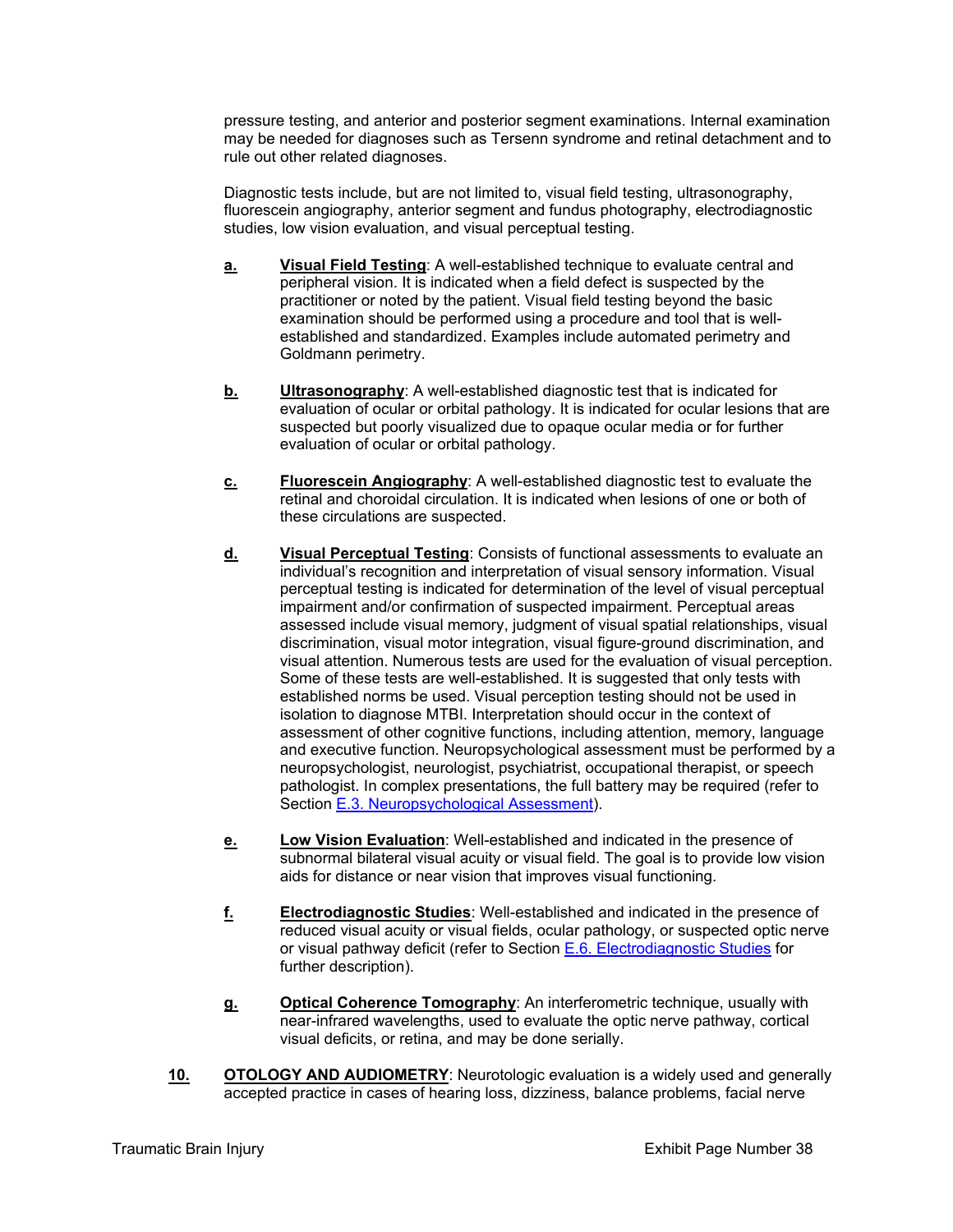injury, and cerebrospinal fluid leak. An individual with TBI may experience these symptoms.

**a. Audiometry**: A generally accepted and well-established procedure that measures hearing. An audiologist or skilled trained technician administers the test using an audiometer. The machine presents individual frequencies to the person with TBI (typically ranging from 125–8000 Hz) at different levels of loudness (in dBHL). The individual is asked to respond to the sound at its lowest detectable intensity (threshold). Normal thresholds are from 0–25dBHL and are depicted on an audiogram. The audiologist or physician should determine the presence and type (non-organic, conductive, sensorineural, presbycusis, or mixed) of hearing loss based on the audiogram and other tests reasonably deemed necessary.

If available, obtain pre-injury baseline audiograms/audiometry studies to include a summary of past audiometric history, if known (e.g., prior hearing loss, prior tinnitus, prior vestibular problems, prior injury, etc.).

Baseline audiometry following TBI is indicated when the individual with TBI presents with hearing loss, dizziness, tinnitus, or facial nerve dysfunction.

Audiograms may be obtained in serial fashion to monitor inner ear function in response to time and treatment.

- **b.** Tympanometry: A generally accepted and well-established procedure that measures middle ear air pressures. It is used to help identify the presence of tympanic membrane perforations, ossicular abnormalities, and the presence of fluid in the middle ear.
- **c. Vestibular Function Tests**: The most common type of vertigo is benign positional vertigo, which usually does not require additional testing because it is diagnosed with the clinical Dix-Hallpike maneuver and treated with a variety of canalith repositioning maneuvers (CRM), such as Epley and Semont maneuvers (refer to Section J.2.c.iv. Benign Positional Vertigo (BPV)). The following tests are used to verify the presence of vertigo and specify the origin when possible.
	- i. Electro- or Video-Nystagmography (ENG/VNG): A generally accepted and well-established procedure that measures inner ear/central balance function. The test measures eye movement responses to inner ear balance stimulation making use of the vestibulo-ocular reflex. There are several components to the ENG/VNG. They include oculomotor testing, positional and positioning nystagmus testing and caloric testing. This series of tests may identify peripheral and central abnormalities, abnormalities in oculomotor function, positional nystagmus, and unilateral and bilateral vestibular dysfunction. The ENG/VNG can be helpful in identifying the affected ear. This test is often used in individuals with TBI complaining of dizziness or dysequilibrium and may help diagnose conditions such as labyrinthine concussion, vestibular hypofunction, and central vertigo. It is often used in conjunction with other tests such as the audiogram and clinical history to help arrive at a diagnosis.
	- ii. Rotary Chair Testing: A generally accepted and well-established test that evaluates the ocular responses of the inner ear to rotation. It is used to identify the extent of bilateral vestibular loss and is more accurate than VNG caloric tests for this purpose. It is also useful in assessing the ability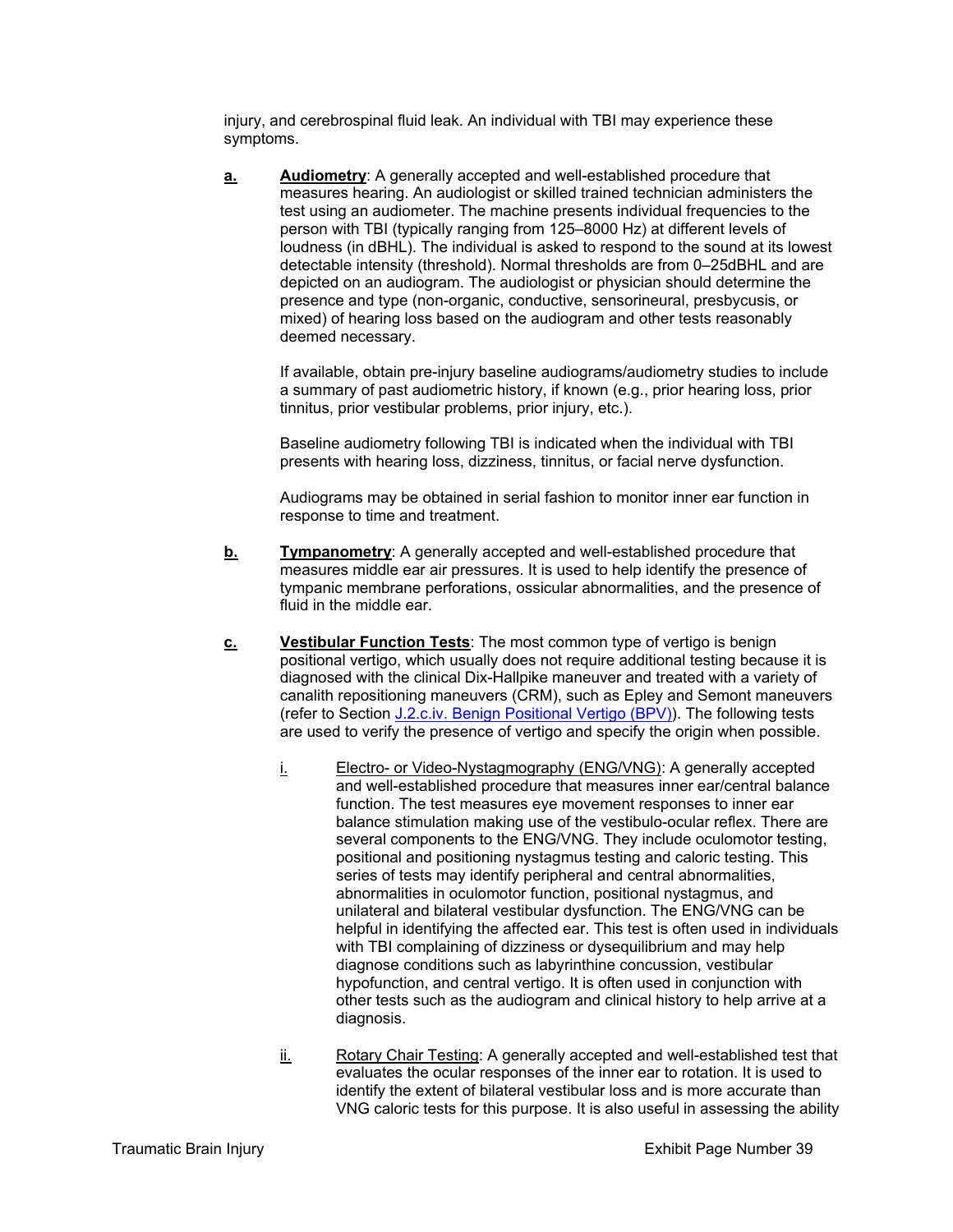of vision to compensate for vestibular impairments and so provides prognostic information regarding recovery.

- iii. Computerized Dynamic Platform Posturography: A generally accepted and well-established test that assesses the contributions of vision, somatosensation, and the inner ear to balance control. It separately evaluates the role of lower extremity motor control to balance. It can be used to determine whether a vestibular lesion is present, but it does not localize the lesion. The purpose of this procedure is to identify the integral components of a functional balance deficit that may help in treatment planning. This technique also may be useful in monitoring neurologic recovery in individuals with TBI and balance deficits. These functional methods of evaluation are considered generally accepted practices in the evaluation of persistent vestibular and balance deficits that may require specific treatment and remediation strategies. Nonphysiologic findings on this exam can result from either symptom exaggeration, anxiety, psychiatric disorders, atypical results, or malingering and should not be interpreted as malingering without other evidence. One study demonstrated positive VNG testing in a number of cases where dynamic posturography was non-physiologic.
- iv. Electrocochleography (ECoG): A well-established and generally accepted procedure that tests endolymphatic fluid pressures indirectly. It identifies the affected ear in cases of post-traumatic endolymphatic hydrops and post-traumatic perilymphatic fistula.

The inner ear has two fluid chambers—the perilymphatic and the endolymphatic. After TBI, it is not uncommon for patients to develop an increase in the endolymphatic fluid pressure; this condition is called hydrops. When the endolymphatic pressures are abnormally high, the inner ear membranes distend, and the ear malfunctions. Symptoms include hearing loss, dizziness that is sporadic, tinnitus, aural fullness, and sensitivity to sound.

The ECoG is a test that uses evoked potentials. The patient listens to a series of clicks. Monitors, including one sitting on the tympanic membrane, measure three potentials: the cochlear microphonic, the summating potential (SP), and the action potential (AP). An increase in the ratio of the summating potential of the action potential (SP/AP) suggests the presence of hydrops or perilymphatic fistula. The test varies in sensitivity and specificity. Diagnosis of endolymphatic hydrops requires a characteristic clinical picture with progressive hearing loss, fluctuating hearing, and recurrent vertigo episodes lasting for hours. See J.2.c.i Progressive Vestibulopathy with or without Hearing Loss. Diagnosis should not be based solely on an abnormal ECoG test result in the absence of these clinical features

v. Vestibular Evoked Myogenic Potentials (VEMP): A generally accepted test that evaluates the function of the saccule, one of the gravity-sensing organs of the inner ear. It is the only objective test of these organs. It is a form of auditory evoked response and is measured using the ABR and EMG equipment. A loud sound stimulus is introduced into the ear, and a vestibulo-colic reflex response from the saccule is recorded as a brief relaxation of the ipsilateral sternocleidomastoid muscle by EMG. A characteristic wave form is recorded for each ear that is analyzed for presence or absence, threshold, amplitude, and latency. Absence of a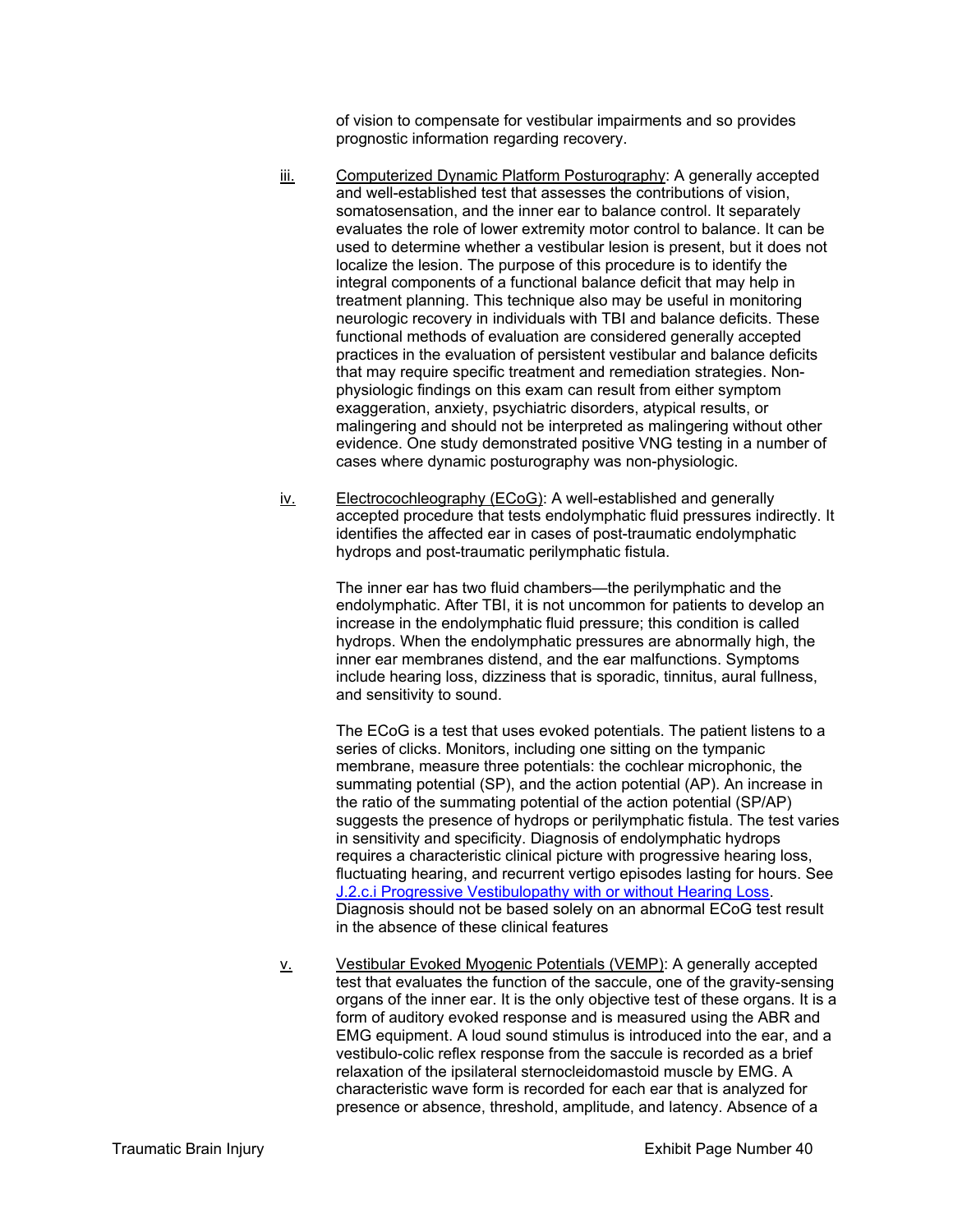response in persons under age 60 suggests saccular damage. Reduced thresholds are indicative of semicircular canal dehiscence

- vi. Other Clinical Referrals: The treating physician may often refer individuals with TBI who have balance problems to other clinicians with appropriate training in balance to assist in their assessment. The referrals may include, but are not restricted to, neuro-ophthamology, optometry, physical therapy, occupational therapy, and chiropractic therapy. There should be a coordinated approach between these disciplines and the physician specialist in the individual's treatment.
- **11. SWALLOWING EVALUATION**: Swallowing impairment or dysphagia may be due to neurologic, structural, or cognitive deficits and may result from head trauma. Dysphagia may result in aspiration, airway obstruction, pneumonia, inadequate nutrition, dehydration, weight loss, failure to thrive, and death.

## **a. Clinical Assessment**:

- i. Clinical Bedside Assessment: This generally accepted clinical examination of oral-pharyngeal swallow function consists of pertinent medical history, examination of function of the jaw, lip, tongue, soft palate, oral sensitivity, function of pharynx and larynx, observation of dry swallow(s) and, if appropriate, with various food/liquid consistencies. ability to follow directions and discipline his/her own behaviors. If pharyngeal dysfunction or aspiration is suspected, an instrumental assessment may be indicated.
- ii. Modified Evans Blue-Dye Test (MEBDT): A variation of the clinical bedside assessment used to detect the presence or absence of aspiration in an individual with tracheostomy. This procedure uses blue dye (FC&C Blue No. 1), or methylene blue placed on the tongue, or into liquids, ice chips, or food items. Aspiration is assumed if tracheal suctioning reveals blue-tinged secretions. The MEBDT has not been found reliable in identifying individuals who aspirated trace amounts (less than 10% of the bolus). Recognizing the limitations and risks of MEBDT, it is a common and practical means of screening individuals to determine readiness for cuff deflation or further swallowing evaluation.
- **b. Instrumental Evaluation**: Instrumental evaluations of swallow function are generally accepted diagnostic tests. They are conducted by a speech-language pathologist and physician in collaboration (radiologist, ENT or other physician familiar with the procedure as appropriate), or by the speech-language pathologist under the supervision of a physician.
	- i. Modified Barium Swallow Studies (MBS) or Videofluoroscopic Study: Well-established and the most common instrumental procedure used to study swallow function. The individual's swallowing function involving the oral cavity, pharynx, and upper esophagus is visualized while swallowing various quantities and textures of food and/or liquid containing barium contrast material.

The MBS is useful in visualizing, identifying, and documenting the presence of risk of penetration and/or aspiration and the swallowing disorder responsible for it. Specific factors assessed during the MBS may include the anatomy and physiology of the swallow, clearance of material through the mouth and pharynx, the timing of the swallow, the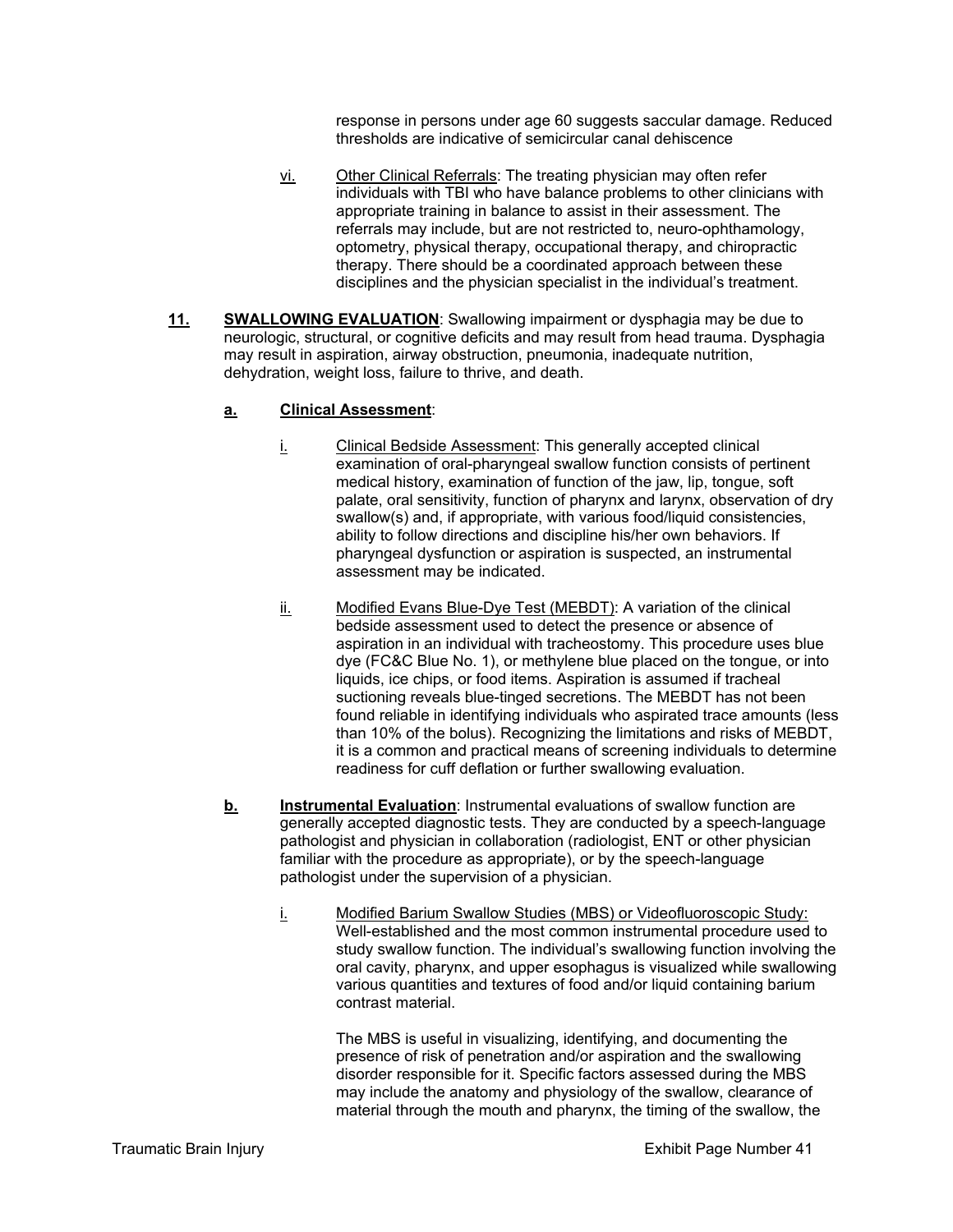percentage of penetration/aspiration, effectiveness of treatment techniques and strategies to improve swallow safety and efficiency. Recommendations are made concerning the safety of oral intake, optimal delivery method for diet and hydration, diet texture/sensation modifications, therapy techniques, compensatory postures, and strategies to ensure optimum swallow safety and efficiency. Repeated studies may be needed to determine change in swallow function over time.

- ii. Fiberoptic Endoscopic Evaluation of Swallowing (FEES): Used to evaluate the pharyngeal phase of the swallow with a flexible endoscope that is placed transnasally into the hypopharynx. It may be completed at bedside and may be useful in those who may not tolerate the radiographic procedure, or when such procedures are not readily available. FEES permits direct visualization of anatomy as well as vocal fold motor activity and morphology. It allows an assessment of briskness of swallow initiation, timing of bolus flow, and swallow initiation, adequacy of bolus driving/clearing forces, adequacy of velar and laryngeal valving forces, penetration or aspiration and presence of hypopharyngeal reflux.
- iii. Fiberoptic Endoscopic Evaluation of Swallowing with Sensory Testing (FEEST): A modification of the FEES procedure, which adds quantification of the sensory threshold in the larynx. The sensory evaluation involves the delivery of pulses of air at sequential pressures to elicit the laryngeal adductor reflex, thus establishing a sensory threshold. Sensory testing is a quantifiable indicator of those persons at risk for aspiration. It provides better understanding of laryngeal sensory deficits, which may be useful in dietary and behavioral management of individuals with dysphagia.
- iv. Manofluorographic Swallowing Evaluation (MSE): A videofluoroscopic swallowing study with the addition of an oropharyngeal pressure assessment. Solid state pressure transducer sensors are typically placed in the esophagus, upper esophageal sphincter (UES), hypopharynx, and tongue base. Manometry provides quantitative information at rest and during swallowing on pharyngeal, UES, and esophageal pressures, completeness of UES relaxation, and coordination of timing between pharyngeal contraction and UES relaxation.
- **12. SPECIAL TESTS FOR RETURN-TO-WORK ASSESSMENT**: A return-to-work format should be part of a company's health plan, knowing that return to work can decrease anxiety, reduce the possibility of depression, and reconnect the worker with society. Evaluations used to define these abilities, such as the functional capacity evaluation (FCE) and the worksite analysis, should be objective. The professional performing the FCE and worksite analysis should be specifically trained and familiar with the unique presentation of the individual who has suffered a TBI. The ability to tolerate these evaluations and follow commands may be limited due to TBI and should not be construed as non-cooperative or suggestion of malingering.

Caution should be used in returning an individual to work and other activities during the first 3–14 days after MTBI. Both physical and cognitive duties should generally be nonstressful initially, with a gradual increase in activity based on improvement and/or resolution of symptoms. The individual should be competent in most basic ADLs before return to work is considered. Return to full duty depends on the rate of decrease of symptoms. Generally, if symptoms recur during increasing job duties or exertion, duties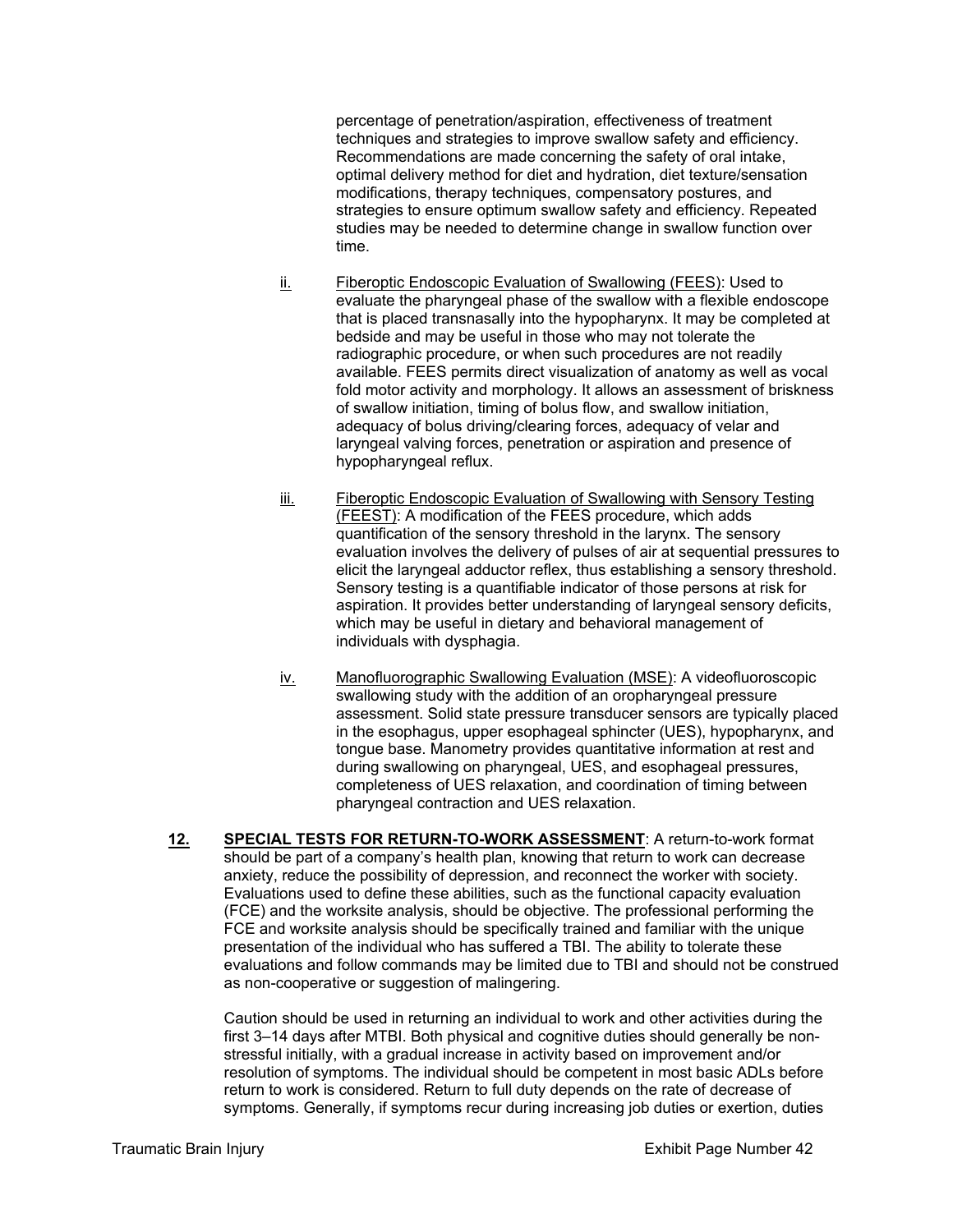should be decreased accordingly. Because a prolonged period of time off work will decrease the likelihood of return to work, the first weeks of treatment are crucial in preventing and/or reversing chronicity and disability mindset. In complex cases, experienced nurse case managers or occupational therapists may be required to assist in return to work. Other services, including psychological evaluation and/or treatment and vocational assistance should be employed. Two evaluations that may be used are:

**a. Job Site Evaluations and Alterations**: For many patients with TBI, job alterations may be needed. These may be in the form of: (1) instructing the worker how specific duties might be performed to avoid excessive mental stress; (2) actual job worksite or duty changes; and /or (3) a formal job site evaluation and alterations at the worksite.

Job site evaluation and alteration should include input from a health care professional with experience with TBI cases, the employee, and the employer. The employee should be observed performing all job functions in order for the job site evaluation to be a valid representation of a typical workday.

A formal job site evaluation is a comprehensive analysis of the physical, mental and sensory components of a specific job and may be important initially to determine causation. These components may include, but are not limited to: (a) postural tolerance (static and dynamic); (b) aerobic requirements; (c) ROM; (d) torque/force; (e) lifting/carrying; (f) cognitive demands; (g) social interactions; (h) interpersonal skills management; (i) visual perceptual challenges; (j) environmental requirements of a job; (k) repetitiveness; and (l) essential functions of a job.

Changes that provide a therapeutic benefit or relieve the patient's ongoing symptoms are part of the required medical treatment for TBI and therefore, it is assumed that the insurer will be responsible for paying for reasonably necessary job site alterations.

Job descriptions provided by the employer are helpful but should not be used as a substitute for direct observation.

A job site evaluation may include observation and instruction of how work is done, what material changes should be made, and determination of readiness to return to work. Refer to the Chronic Pain Guidelines.

Requests for a job site evaluation should describe the expected goals for the evaluation. Goals may include, but are not limited to, the following:

- Provide a detailed description of the physical and cognitive job requirements,
- Make recommendations for and assess the potential for job site changes,
- Assist the patient in their return to work by educating them on how they may be able to do their job more safely, and/or
- Give detailed work/activity restrictions.

Frequency: One time with additional visits as needed for follow-up.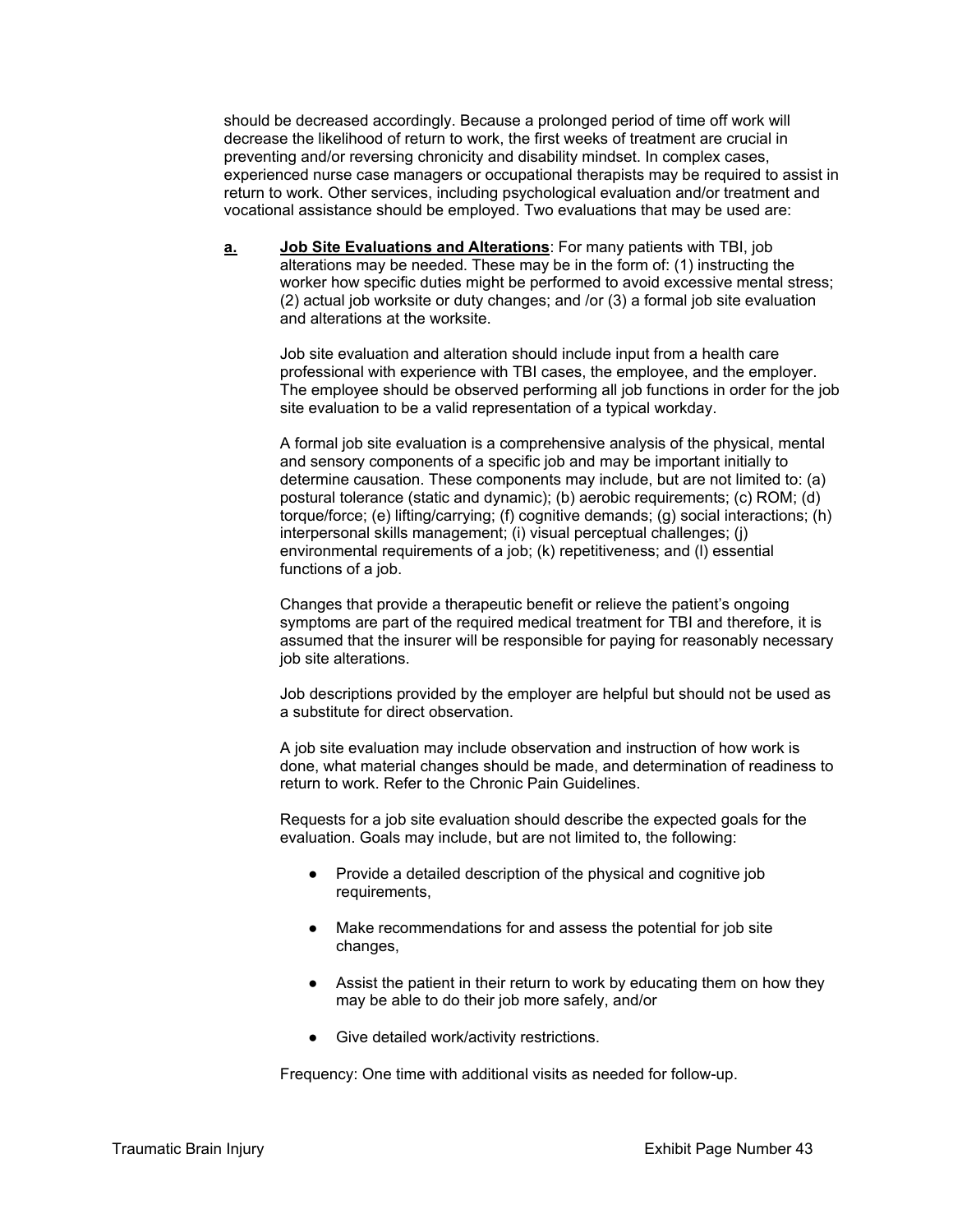**b.** Functional Capacity Evaluation (FCE): May be indicated to identify residual physical limitations. FCE is a comprehensive assessment of the various aspects of physical and cognitive function as they relate to the individual's ability to perform functional activities necessary for return to work. When cognitive, emotional and/or behavioral sequelae are also present, a comprehensive FCE may provide indications of return-to-work readiness.

Components of the physical portion of the FCE may include, but are not limited to: musculoskeletal screen, cardiovascular profile/aerobic capacity, coordination, lift/carrying analysis, job specific activity tolerance, maximum voluntary effort, pain assessment, non-material and material handling activities, balance/dizziness, climbing, physical fatigue, endurance, and visual skills. The physical portion of any FCE should include all of the physical skills required for specific job placement.

Components of the cognitive portion of the FCE may include, but are not limited to: memory, executive skill function, attention and concentration, communication, speed of information processing, multi-tasking, new learning, and cognitive fatigue and endurance.

Components of the emotional portion of the FCE may include, but are not limited to: temperament, ability to manage stress, adaptation to change, mood changes, toleration of feedback, and anger control.

Components of the behavioral portion of the FCE may include, but are not limited to: appropriate social and behavioral interactions. This may present as inability to complete or cooperate with the tests, inconsistent or erratic behavior, or the inability to get along with coworkers and supervisors.

FCEs include tools that are an extension of the basic medical examination and may be useful for the determination of impairments, functional/cognitive restrictions, determination of progress, and planning and monitoring of the rehabilitation program. Whenever possible, FCEs should be supplemented with information from neuropsychology, speech/language pathology, occupational therapy, and physical therapy to determine physical, cognitive, and psychological abilities in order for the patient to function safely and productively in a work setting. FCEs are typically conducted in four to six hours, but for individuals who have suffered a TBI, additional time may be required, or it may be necessary to conduct the evaluation in two or three separate sessions to allow for the potential variability of cognitive and physical fatigue. Total time for an FCE would rarely exceed eight to ten hours.

When an FCE is being used to determine return to a specific jobsite, the provider is responsible for fully understanding the job duties. A jobsite evaluation is frequently necessary. FCEs cannot be used in isolation to determine work restrictions. The authorized treating physician must interpret the FCE in light of the individual patient's presentation and medical and personal perceptions. FCEs should not be used as the sole criteria to diagnose malingering.

Frequency: Can be used: (1) initially to determine baseline status; and (2) for case closure when the patient is unable to return to the pre-injury position and further information is desired to determine permanent work restrictions. Prior authorization is required for FCEs performed during treatment.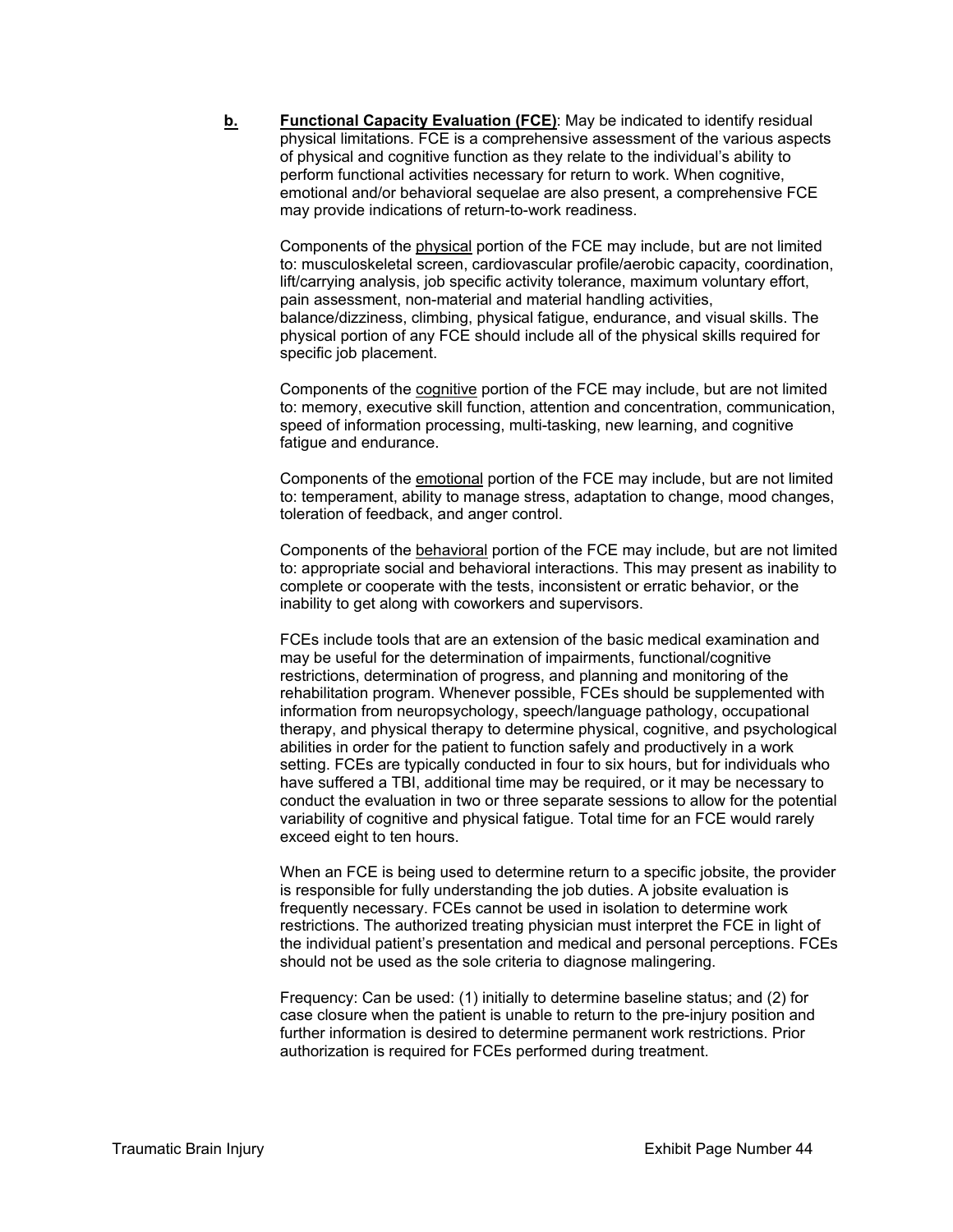# **F. ACUTE THERAPEUTIC PROCEDURES – NONOPERATIVE**

# **1. RESUSCITATION**:

- **a.** The first priority in TBI is complete and rapid physiologic resuscitation.
- **b.** Special considerations for isolated communities without neurosurgical support:
	- $i$  Trauma surgeons and emergency physicians may perform the initial resuscitation and neurologic treatment in the deteriorating individual.
	- ii. Once the individual is stable, transport to a designated neuro-trauma center for further evaluation and management should occur expeditiously.

## **2. INTRACRANIAL PRESSURE (ICP) AND CEREBRAL PERFUSION PRESSURE (CPP)**:

- **a.** ICP Monitoring is indicated in individuals with low GCS (less than 9) or when the individual cannot have continual neurologic evaluation (e.g., use of anesthesia, pain medicine for other injuries that preclude a neurologic exam), and it should also be considered when the individual's age is over 40 or systolic blood pressure is less than 90 mmHz. ICP monitoring may be done by a variety of technologies, but a ventriculostomy is the most accurate. Other options include parenchymal monitors placed in the supratentorial cranial vault.
- **b.** Cerebral oxygen saturation monitoring may be used, usually in conjunction with ICP monitoring, to assess the effects of treatment interventions on oxygen delivery to the injured brain, and to optimize the management of brain swelling and intracranial pressure in the setting of severe TBI.

# **3. HYPERVENTILATION**:

Hyperventilation is generally not recommended in the setting of acute TBI. In rare cases, controlled hyperventilation may be necessary for brief periods in acute neurological deterioration not attributable to systemic pathology (i.e., hypotension), but it is not recommended for prolonged periods of time.

# **4. MEDICATIONS**:

- **a.** Hyperosmolar agents may be used prior to ICP monitoring if there is neurologic deterioration not attributable to systemic pathology (i.e. hypotension) and/or signs of transtentorial herniation.
- **b.** Glucocorticoids (steroids) are not useful or generally accepted to improve outcome or decrease ICP, and in some instances may be harmful. There is good evidence that they do not decrease mortality, and there is some evidence that they may even increase the mortality rate in individuals with TBIs.

## **c. Anticonvulsants**:

i. Anticonvulsant treatment may be used to prevent early post-traumatic seizures in the high-risk individual and are usually administered for one week in those with intracranial hemorrhage. Prevention of early seizures has no statistically significant impact on long-term outcome or the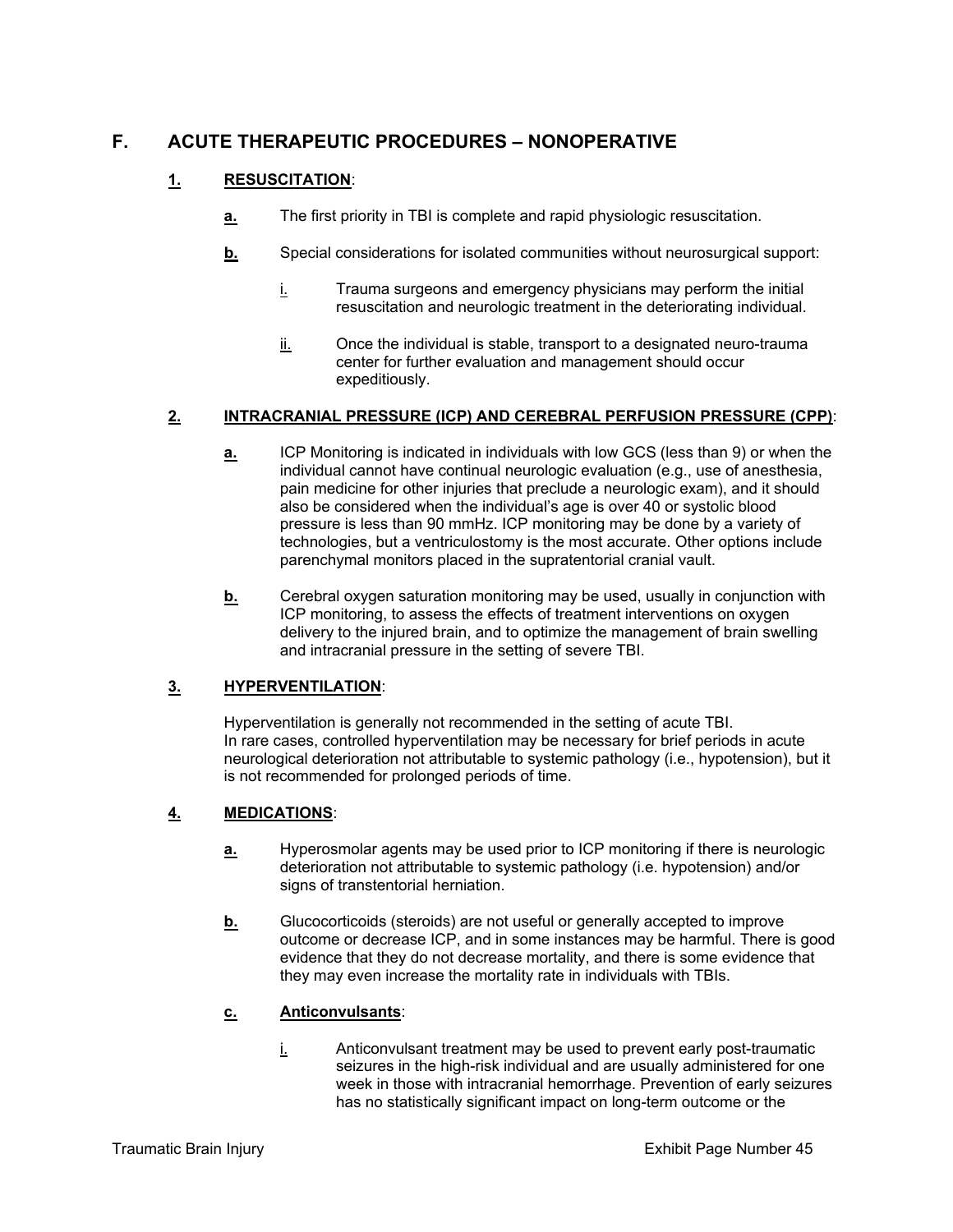development of late seizures or chronic epilepsy. Prevention of early seizures is reasonable to reduce seizure-associated complications during acute management.

 $i$  Prophylactic Anticonvulsants: Should not be used routinely after the first week unless other clinical indicators warrant their use, such as brain penetration, excessive intraparenchymal bleeding, or others.

## **d. Progesterone**:

- i. There is good evidence that progesterone in the setting of acute TBI can reduce mortality and disability, although most patients with severe TBI may not avoid residual disability, and the studies do not yet support routine use. Ongoing studies may change this recommendation.
- **5. HYPOTHERMIA:** Therapeutic hypothermia involves the lowering of core body temperature by such techniques as surface heat exchange devices, intravascular infusion of cold crystalloid, and body cavity lavage This is done in order to decrease some metabolic and physiologic processes that result in neural damage after TBI, including increased intracranial pressure. Studies of its effectiveness have varied widely regarding the timing, depth, and duration of hypothermia and the rate of rewarming, and studies have differed significantly in estimates of its therapeutic value. Study quality has also influenced reporting of outcomes, with higher quality studies reporting less favorable effects on mortality and function than lower quality studies. A recent trial of early hypothermia induction sponsored by the National Institutes of Health was terminated early due to concerns of the monitoring board over issues of slow accrual and patient safety. The interim analysis suggested an increased risk of a poor outcome in patients with diffuse brain injury but a reduced risk of a poor outcome in patients with surgically removed hematomas, but the number of outcomes were too few to exclude chance as an explanation of the results.

Because of the complexities of the determinants of outcome of hypothermia, recommendations cannot be made regarding its routine use. Decisions for or against its use must be made on a case-by-case basis according to factors of severity of injury, time since injury, level of intracranial pressure, the presence of other injuries, and other circumstances. Side effects include immunosuppression, cold diuresis with hypovolemia, electrolyte disturbances, impaired drug clearance, and mild coagulopathy.

In contrast to the appropriateness of induced hypothermia, there is general agreement that fever with the TBI patient is associated with poor long-term outcomes and should be monitored and managed.

# **6. SURGERY**:

In many cases, surgery is appropriate (refer to section L. Operative Therapeutic Procedures for details).

**7. HYPERBARIC OXYGEN**: Despite evidence of limited physiological changes with hyperbaric oxygen, there is insufficient evidence to suggest that hyperbaric oxygen would functionally benefit stroke or TBI patients. Complications can occur, including tension pneumothrorax. Hyperbaric oxygen is not recommended acutely or chronically. Ongoing studies could affect this recommendation.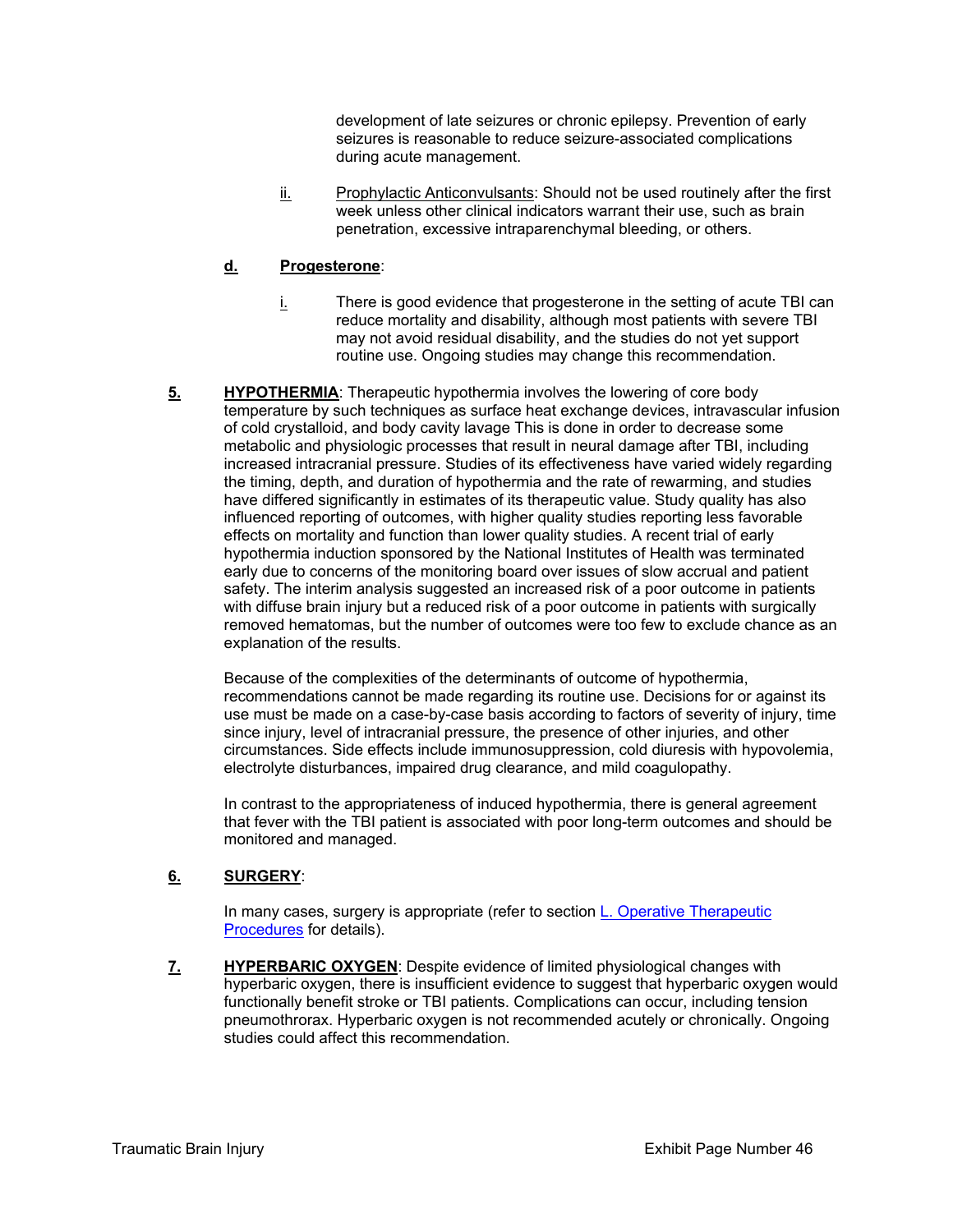# **G. NONOPERATIVE THERAPEUTIC PROCEDURES – INITIAL TREATMENT CONSIDERATIONS**

Due to the complex nature of the brain, individuals with TBI require coordinated interdisciplinary treatment. Usually, the impairment(s) and functional limitations are appropriately treated by more than one therapeutic discipline. Treatment should emphasize functional, outcome-oriented, and community reintegration goals. Treatment session duration and frequency will vary depending on the individual's tolerance and may evolve over time. The location of treatment sessions may be in a clinical setting initially, but eventually may be more effective in the home, workplace, or community, based on functional goals. Moderate/severe TBI may result in lifetime deficits, so a long-term disability management model is appropriate. Frequency and duration of specific, nonacute treatments should be included in every treatment plan and should be re-evaluated approximately every four weeks (refer to Section B. General Guideline Principles). Experienced practitioners should not use all of the therapies and modalities listed in this guideline. Periodic modification or consultation may be necessary throughout an individual's lifetime following TBI. Therapy for specific impairments and functional limitations may be reinitiated for goal-specific, time-limited treatment as new goals are identified and developed. Treatment should be based on medical diagnosis and associated impairment, cognitive ability, clinical evaluations, anticipated functional gains, and progress demonstrated by documented functional outcomes.

- **1. PATIENT/FAMILY/SUPPORT SYSTEM EDUCATION**: Education for individuals with TBI and their family and/or support system is appropriate, generally accepted, and widely used in TBI rehabilitation.
	- **a.** MITBI: Most cases will progress to recovery with sufficient education and not require interdisciplinary treatment.
		- Frequency: Weekly one-hour sessions initially during the first month as part of the primary treatment and return-to-work evaluations. Once the patient has returned to normal function without impairing symptoms, visit frequency should decrease or treatment should be terminated.
		- ❖ Optimum Duration: 1 to 3 months.
		- $\div$  Additional sessions may be required as justified.
	- **b.** Moderate/Severe TBI: Formal treatment team conferences involving the individual with TBI, family and/or support system individuals and case managers, including insurance case manager, should be held regularly during the inpatient, residential, neurobehavioral, and outpatient phases of rehabilitation and periodically during the home and community-based phases of community reintegration. Education may include, but may not be limited to, brain-behavior relationships, health issues related to TBI and co-morbid illnesses or injury, family and/or support system interventions, emotional adjustments, and family and/or support system roles changes. Families and/or support systems and individuals with TBI require education, support, and caregiver training as part of the long-term maintenance plan. Education for the individual and family and/or support system is typically provided by case managers, social workers, rehabilitation counselors, family counselors, licensed mental health professionals, and/or nurses.
		- Frequency and Duration: May require daily one-hour sessions for the first month.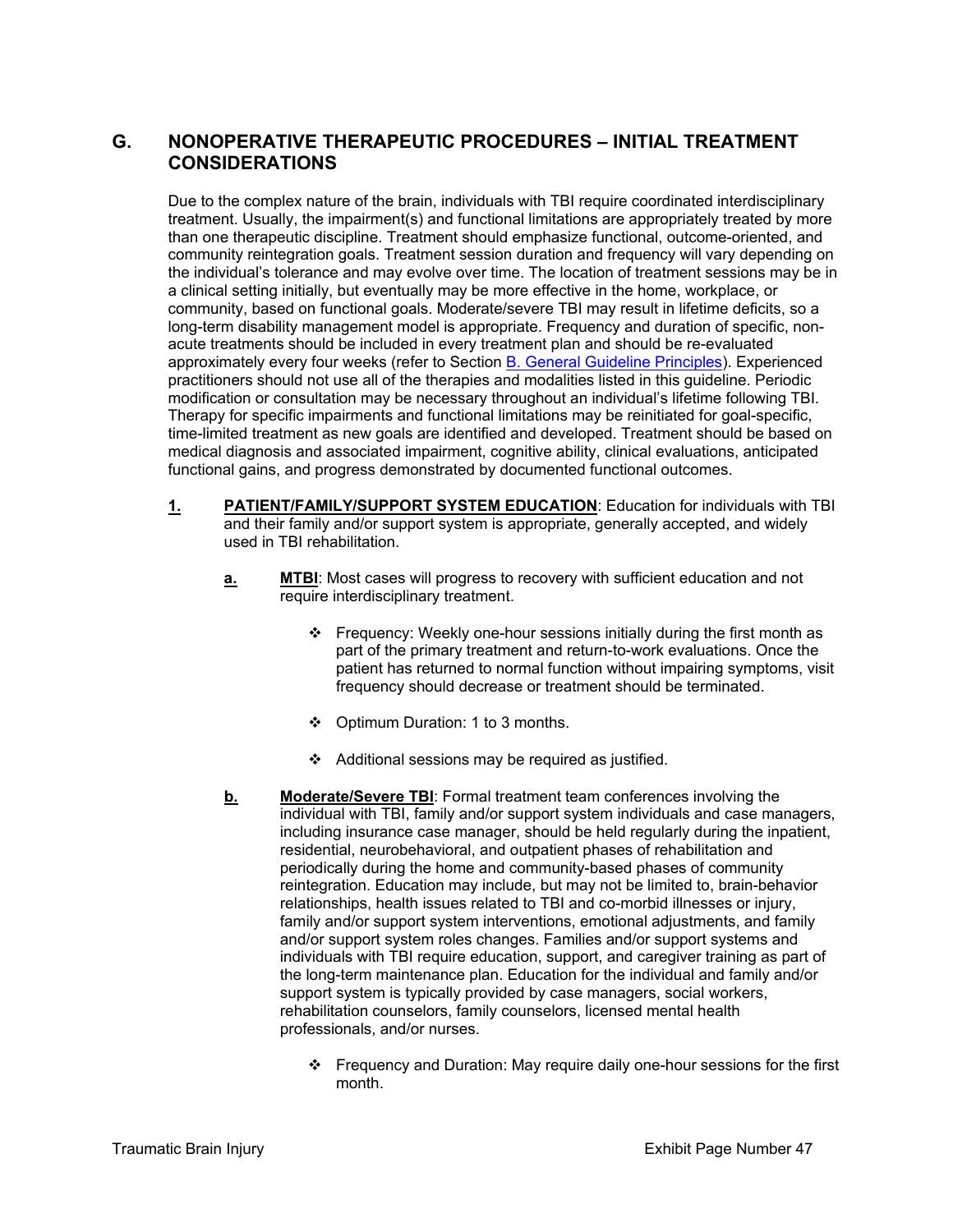- Up to twice weekly for 2 to 3 months.
- Up to twice monthly for 6 months.
- Monthly for an additional 6 months.
- $\triangleleft$  Additional sessions may be required as justified.
- **2. BEHAVIOR**: Moderate/Severe TBI The neuropathological deficits occurring in TBI often result in behavioral changes and deficits in the skills needed to: (1) monitor and control one's behavior; (2) interpret the behavior of others; and (3) respond effectively to social situations. Functional limitations and behavioral disabilities include: deficits regarding functional skills, insight judgment, self-monitoring, and behavioral and emotional regulation. These deficits may be compounded by secondary emotional reactions such as depression or anxiety. Behavioral therapy is a well-accepted and widely used therapy for TBI; it acknowledges that behavioral problems are always multi-factorial and therefore should consider medical, neurosurgical, neurological, psychiatric, environmental, and psychosocial issues. Behaviorally-based therapies rely on an interdisciplinary treatment team approach and are frequently implemented in conjunction with cognitive and/or other psychological treatment. A behavioral therapy plan should be approved and monitored by a neuropsychologist, psychologist, behavior analyst, or physician familiar with TBI.

Post-traumatic neuropathologically-based behavioral problems may be exacerbated by co-morbidities such as personal history, personality or family and/or support system issues, psychiatric illnesses, cognitive impairment, medication side effects, and substance abuse. Successful resolution of behavioral problems will usually require treatment of these associated co-morbidities. Behavioral problems are also influenced by developmental issues. Treatment requires appropriate consideration of developmental and life stage issues (i.e., adolescent, elderly). Treatment may require specialized treatment settings with professionals experienced in the management of these populations. Depending on the severity of the behavior problem, treatment may require focused applied behavioral analysis available only in a specialized rehabilitation or psychiatric setting. In less severe situations, applied behavior analysis can be provided in outpatient and community settings. Behavioral analysis and treatment involves:

- Identification and prioritization of undesirable or negative target behaviors to be managed or extinguished.
- Identification of behavioral strengths and positive/desirable target behaviors (frequently called alternative, competing, or replacement behaviors) to be encouraged and positively reinforced.
- Analysis and modification of environmental variables to reduce antecedents or precursors of maladaptive behaviors (i.e., loud noise, crowds, requests to do non-preferred activities, changes in daily routines). Analysis and modification of internal precursors of maladaptive behaviors (i.e., pain, sleep-deprivation, anxiety, helplessness, depression, thought disturbance) and environmental issues to reduce antecedents or precipitants of maladaptive behaviors.
- Analysis of the function of maladaptive behavior and developing strategies that replace the need to engage in maladaptive behavior (i.e., teaching and reinforce asking for assistance instead of yelling or aggression).
- Progressive refinement of the strategies of internal and environmental modifications in response to an analysis of changes in behavior.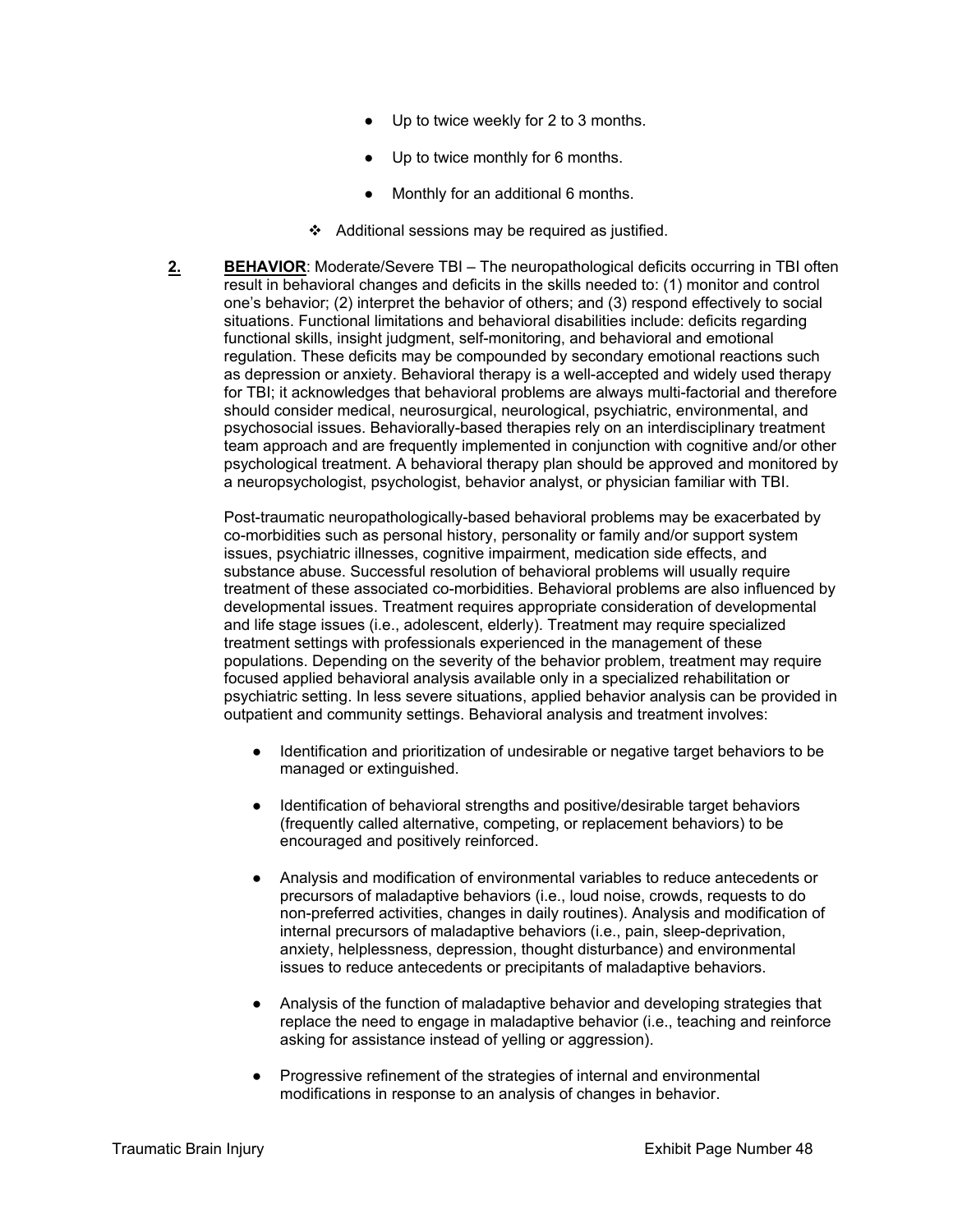● Extensive training and monitoring of treatment plan adherence for all treating staff and family and/or support system interacting with the patient during neurobehavioral interventions.

Effective behavioral management and treatment requires individualized approaches. The setting of treatment should consider individual resources and circumstances. Inpatient and outpatient settings may require one-on-one supervision at critical phases of recovery. Coordination of treatment resources and professionals are essential, as well as training the family and/or support system and other caregivers in the behavioral plan, as treatment consistency in all environments is an important variable in the behavioral treatment outcome. Analysis of the environment and personnel during periods of transition between treatment settings is generally essential to minimize the stress of change and to avoid the loss of critical environmental reinforcers and learned behaviorreinforcer relations.

In long-term maintenance programs, treatment may be appropriate on an episodic basis as follows: treatment may be 'on hold' for several weeks or months until certain goals are reached or until additional goals emerge. At such times, therapy may be restarted for a time-limited, goal-specific treatment as prescribed and routinely monitored by a neuropsychologist, psychologist, behavior analyst, or physician familiar with TBI. Progress should be re-evaluated and documented every four weeks (refer to Section B. General Guideline Principles).

- **3. COGNITION**: The "process of knowing" by which individuals: (1) make decisions as to the most functional ways of interacting with their environment; (2) execute those decisions; (3) monitor their responses to determine appropriateness and accuracy of their decisions; and (4) adjust their behavior if it is determined to be inappropriate and/or inaccurate. Deficits in cognition are a frequent result of TBI, may persist, and may vary from mild to severe. Cognitive processes that are often impaired after TBI may include, but are not limited to:
	- Impaired arousal and attention.
	- Inefficient processing of information (rate, amount, and complexity).
	- Impaired perception of sensory (auditory, visual, olfactory, and tactile) information.
	- Impaired acquisition, retention, and retrieval of verbal and visual information, which impairs new learning and memory skills.
	- Impaired executive functioning skills: problem solving, insight, reasoning and judgment, self-awareness and evaluation (including awareness of strengths and weaknesses), goal setting, planning, organizing, initiation , self-inhibiting (or disinhibition and self-monitoring).
	- Impaired or inappropriate social awareness and behavior.

There is some evidence that a cognitive program aimed at high order reasoning instruction is likely to improve some aspects of executive function (e.g. working memory, inhibition, switching tasks) for chronic TBI individuals. There is some evidence that intensive therapy, 15 hours/week for 16 weeks in a group setting emphasizing integration of cognitive, interpersonal, and functional gains, is superior to the same amount of therapy from multiple individual providers.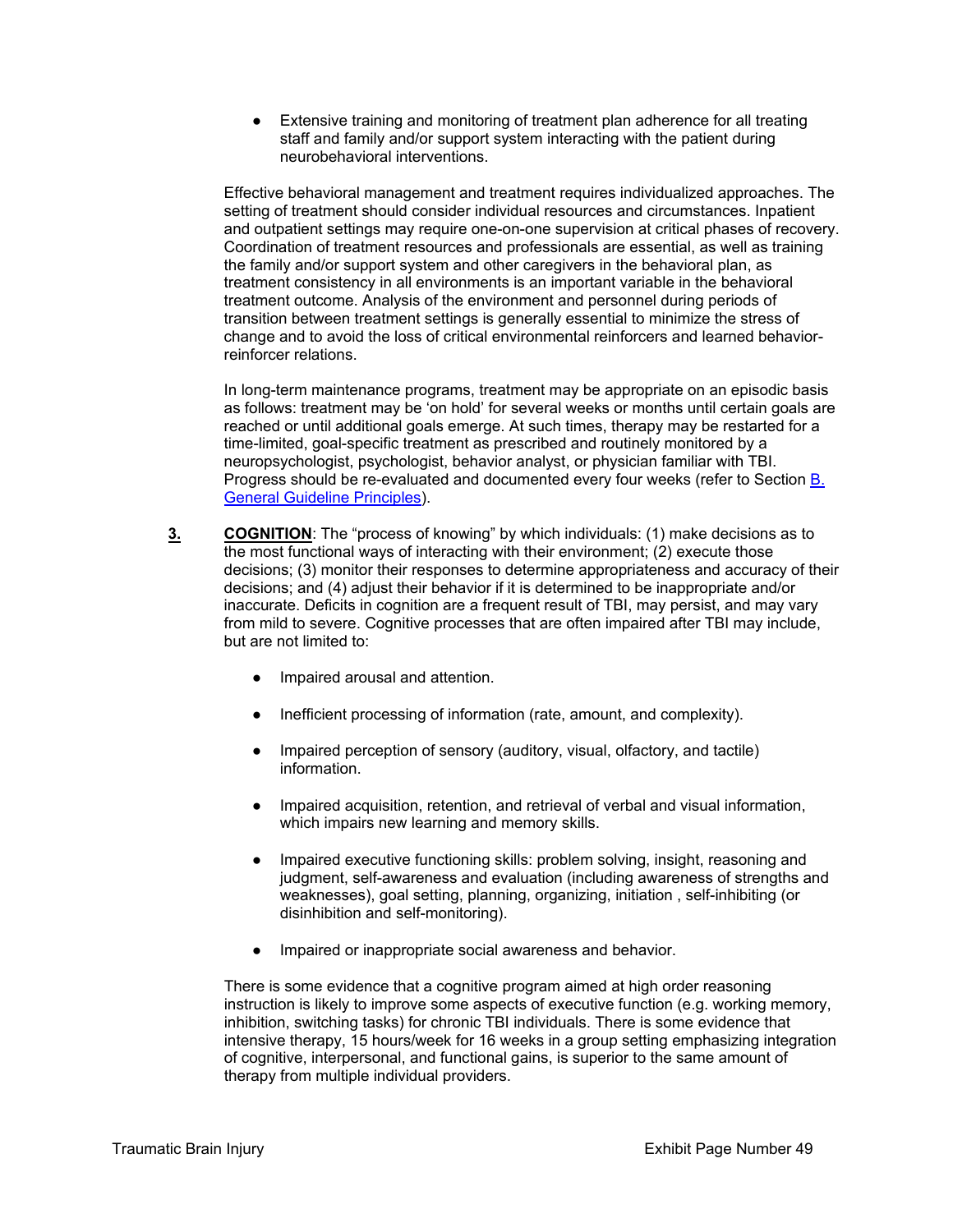There is good evidence that structured, goal-oriented, individualized multidisciplinary cognitive rehabilitation for patients requiring hospitalization improves mobility, personal care, and independence in ADLs for individuals with TBI. Improvement in mobility and independence significantly reduces indirect costs over a long period of time, which may not be measured accurately in the relatively short periods during which most clinical studies are conducted. Cognitive rehabilitation is recommended by the VADoD for treatment of individuals with TBI with cognitive deficits.

**a.** MTBI: In MTBI, acute cognitive deficits are common, and spontaneous cognitive improvement is expected within the first three months, frequently within days or weeks, in the majority of injured individuals. There is good evidence that MTBI without post-traumatic amnesia does not routinely require multidisciplinary rehabilitation. There is some evidence that routine scheduling for cognitive rehabilitation for uncomplicated MTBI is not likely to improve outcomes and that MTBI cases with a psychiatric history are more likely to benefit from routine assessment for cognitive rehabilitation treatment. Compensatory memory strategies are useful in this population.

Rehabilitation of cognitive impairments should only be initiated if:

- The individual is not demonstrating the expected cognitive improvement.
- The individual exhibits more severe cognitive impairments on formal evaluation.
- The individual's vocation or other life circumstances necessitate the learning of compensatory strategies.
- There are safety issues in question (e.g. possible harm to self or others).

If therapy is required for these patients use the following timelines,

- $\div$  Frequency: Weekly one-hour sessions initially during the first month as part of the primary treatment and return-to-work evaluations. Once the patient has returned to normal function without impairing symptoms, visit frequency should decrease or treatment should be terminated.
- Optimum duration: 1 to 3 months.
- $\div$  Maximum duration: Additional sessions may be required as justified., For example in cases with complicated TBI or a number of co-morbid conditions treatment patterns may resemble that for moderate/severe injuries.
- **b.** Moderate/Severe TBI: In individuals with moderate/severe TBI, rehabilitation of cognitive deficits is appropriate, clinically necessary, and based on evidence. Rehabilitation is most beneficial when an individual demonstrates adequate arousal, appropriate responsiveness to stimulation and at least a minimum ability to focus attention (e.g. fully oriented). Prior to demonstration of these skills, rehabilitation efforts should focus on monitoring and attempting to elicit responses, environmental structuring (e.g. maintaining a normal sleep/wake cycle), and staff/family and/or support system education.

Rehabilitation includes procedures designed to improve cognitive efficiency, develop specific cognitive skills, enhance awareness of impairments and skills,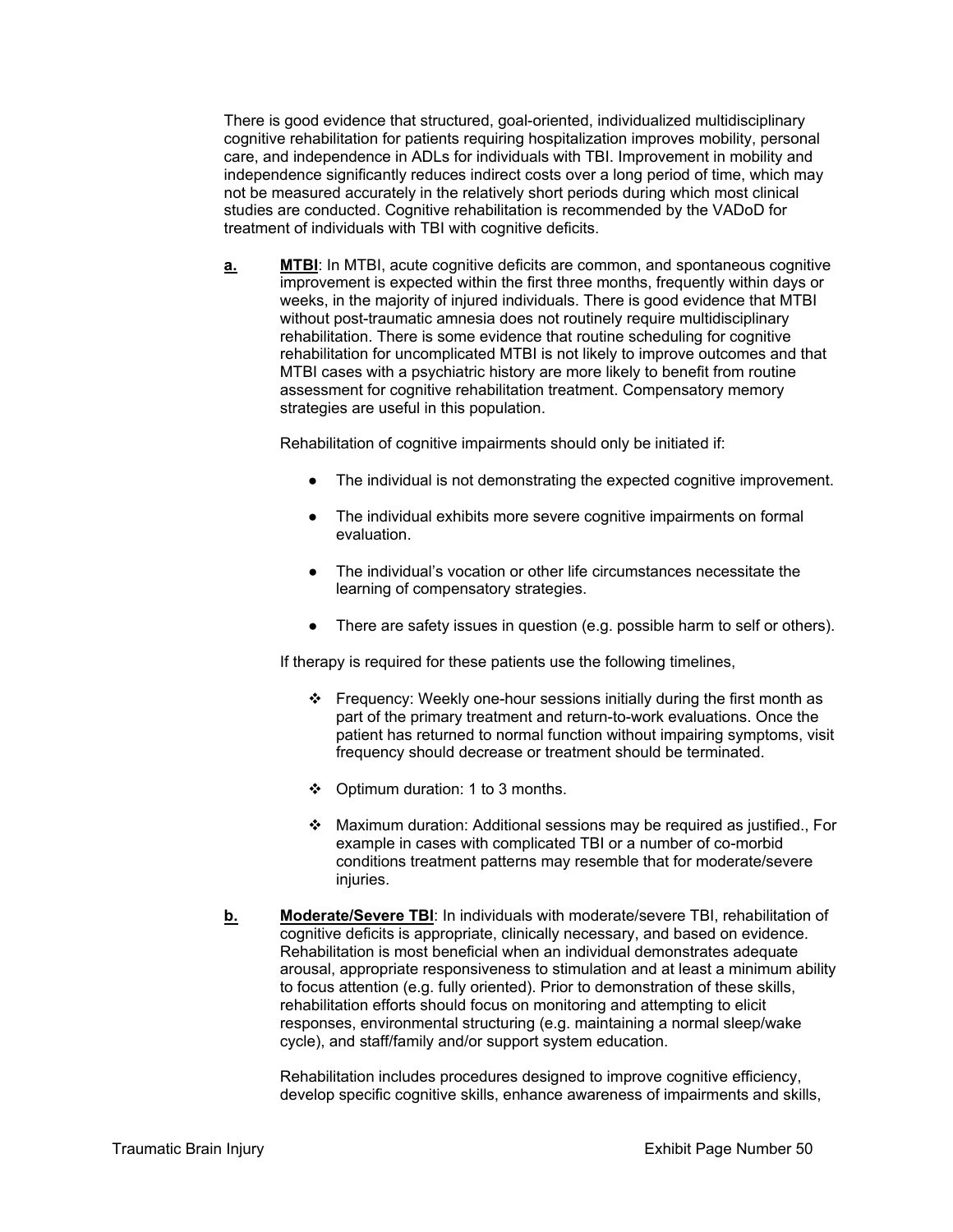and develop appropriate compensation strategies for residual cognitive deficits. Individuals with MTBI and memory deficits are more likely to improve with compensatory memory strategies training than individuals with moderate/severe TBI who may require memory notebooks or other external aids to improve memory.

Rehabilitation treatment for cognitive deficits may be provided by speechlanguage pathologists, neuropsychologists, occupational therapists, music therapists, physical therapists, or paraprofessionals closely supervised by these professionals. It frequently may be necessary for other disciplines to apply cognitive rehabilitation techniques while addressing non-cognitive goals (i.e., mobility and daily nursing activities). A cognitive therapy plan should be approved and monitored by a speech-language pathologist, neuropsychologist or physician experienced with TBI. Physicians may also be involved in pharmacological treatment and management of cognitive disorders. Family and/or support system members, caregivers, and partners should always be included in the therapy plan. Thus, therapy is routinely multi-disciplinary for patients with moderate/severe TBI.

There is good evidence that this type of multi-disciplinary rehabilitation of moderate/severe TBI patients is likely to provide functional and symptomatic benefit once the patient is able to participate.

There is some evidence that a multi-faceted cognitive rehabilitative intervention focused on aspects of executive function can lead to lasting improvement. In this study, group treatment sessions occurred twice per week for one hour over a period of three months and were focused on self-awareness, self-initiation, goal setting, planning, flexibility, strategic behavior, self-monitoring, and self-inhibition.

Social communication skills training is also appropriate for moderate/severe TBI. There is some evidence that group instruction, 90 minutes weekly over 12 weeks, by a skilled leader results in improved communication skills. Also refer to Section J.4. Communication for further information.

There was some evidence from an older study of young military patients with moderate/severe TBI who could safely live at home without continual supervision, that psychological treatment in a supported home environment had similar results to inpatient multidisciplinary treatment. The applicability of this evidence to those with work related injuries is questionable, and this guideline recommends that moderate/severe TBI cases receive interdisciplinary therapy as deemed appropriate for the individual rather than isolated home programs.

Rehabilitative treatment is indicated following a neuropsychological and/or neurological evaluation that identifies cognitive impairments. The evaluation should include statements of TBI severity and prognosis for improvement, outline recommended goals/objectives and methodologies of treatment, and establish frequency and duration parameters.

A treatment plan outlining current goals is recommended with each evaluation. If documented improvement is not shown, the treatment goals and program should either be modified or discontinued. Periodic upgrading or consultation may be necessary throughout a lifetime following TBI. Therapy may be re-initiated for time limited, goal-specific treatment as new goals or TBI related problems develop.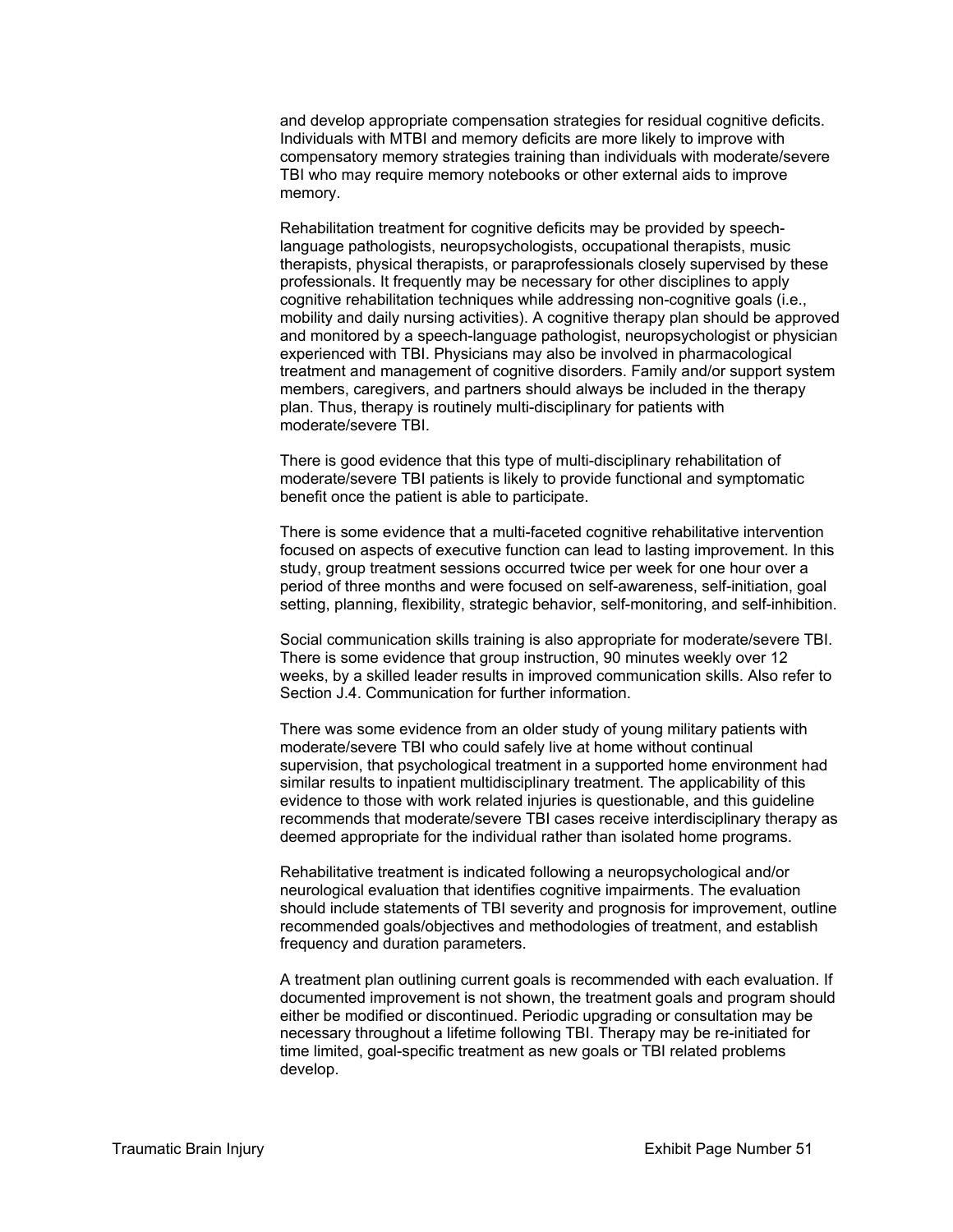- $\div$  Frequency: Acute and post-acute daily. Sub-acute outpatient and home/community setting – daily to weekly.
- Optimum Duration: Typically 8 weeks with evaluation at the 4-week mark.
- Maximum Duration: Beyond 8 weeks requires documentation of progress with the exception of periodic consultations and new treatment goals.
- **c.** Computer-Based Treatment: The use of computers as a primary and independent form of treatment in cognitive remediation has limited application because of: (1) limitations in the rationale and specific application of software programs to address the needs of the individual with TBI and (2) difficulty with generalization of learned computer skills into functional environments. Integrated computer-based treatment (i.e., both individualized cognitive and interpersonal therapies) may improve functioning within the context of an interdisciplinary, neuropsychological rehabilitation program. Computer-based interventions that include active therapist involvement to foster insight into cognitive strengths and weaknesses, development of compensatory strategies, and facilitation of transferring skills into real-life situations may be used as part of a multi-modal intervention for cognitive deficits. Sole reliance on repeated exposure and practice on computer-based tasks without extensive involvement and intervention by a therapist is not recommended.
- **d. Assistive Technology**: A variety of devices are available to assist individuals with language and functional problems. These should be trialed within a rehabilitation therapy program by physical therapists, occupational therapists and speech-language therapists, to determine which tools are most suitable for individual cases.
- **4. PSYCHOLOGICAL/EDUCATIONAL INTERVENTIONS:** Psychological and educational interventions may include, or be performed in conjunction with, cognitive and behavioral treatment. Cognitive behavioral therapy (CBT) is a specialized goal-oriented systematic process used to problem solve that focuses on changing thought processes and is usually provided by a trained therapist or psychologist. One study noted sustained improvement after six months with either face-to-face or telephone contact. This should always be performed within the construct of a fuller therapy program.

The acute symptoms of MTBI (e.g. feeling dazed, disoriented, or confused) overlap with those of emotional trauma and acute stress disorder. Over the course of recovery, the symptoms of MTBI also overlap with a variety of psychological conditions, such as depression, anxiety, insomnia and PTSD. Consequently, when the degree of cognitive symptoms exceeds what would be expected given objective findings, the mechanism of injury, or acute signs of MTBI, or if there is an unexplained, marked worsening of cognitive symptoms over time, the possibility that the symptoms are psychological rather than neuropsychological in origin should be evaluated. A psychological evaluation is especially important if the injury occurred in an emotionally traumatic context, or if there are clinical indications of another mental health disorder.

**a. Acute Psychological/Educational Interventions in MTBI**: Early interventions that educate individuals, their family and/or support system, or the employer about the symptoms, natural history, prognosis, and management of MTBI symptoms are very important. Psychological interventions to educate the individual and family and/or support systems regarding coping may occur with the individual and family and/or support system, or alternatively with close friends and co-workers.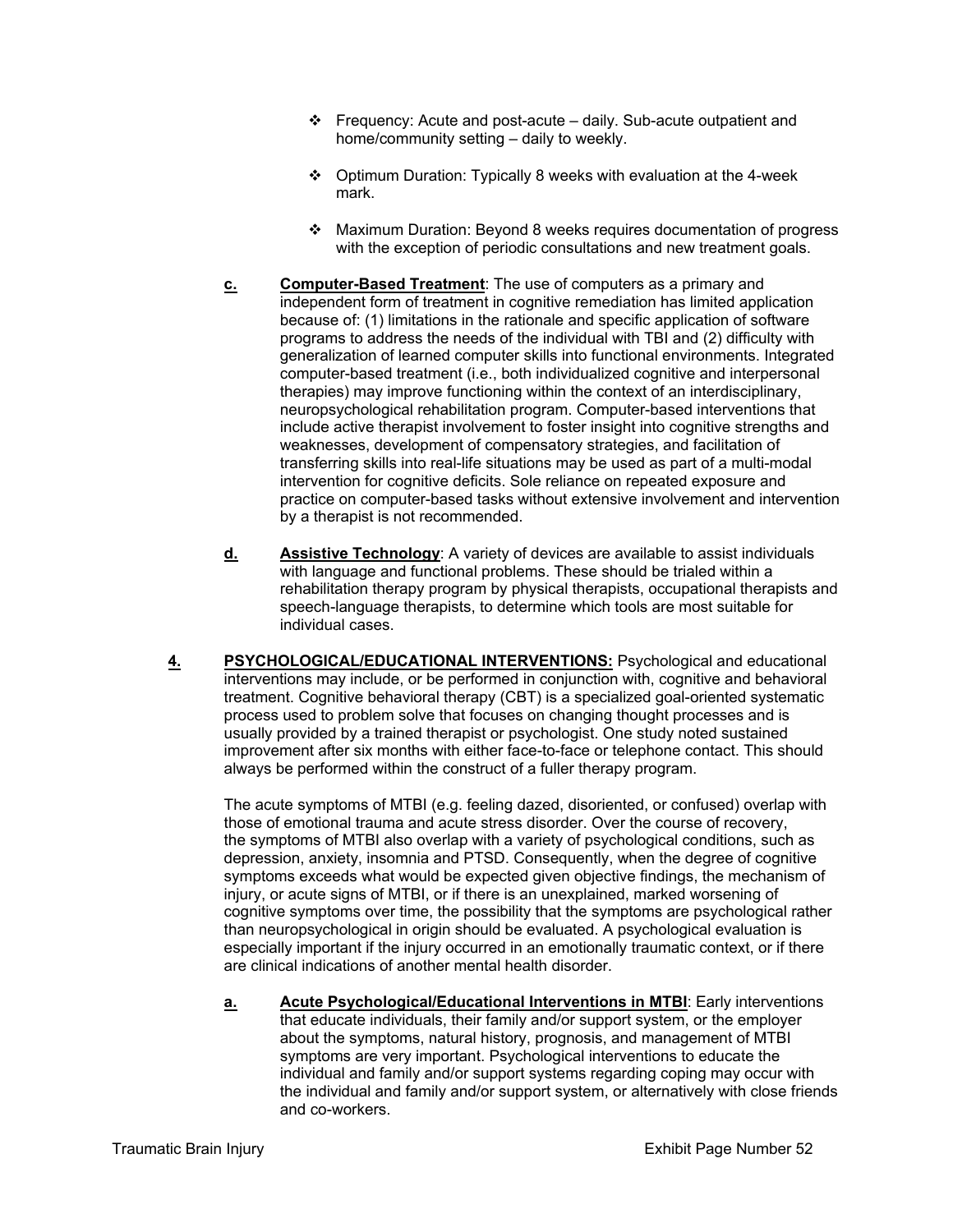When certain risk factors are present, psychological interventions are appropriate to promote positive coping skills and to manage symptoms. Risk factors include the following: usual recovery does not occur, history of previous TBIs, the desire to return to a highly demanding job, significant injury stress, pre-injury psychiatric disorder, pre-injury learning disability, PTA greater than four to six hours, loss of consciousness greater than ten minutes, chronic pain, substance abuse, poor psychosocial support, depression, or associated orthopedic injuries. The presence of other injuries requiring medical attention should not exclude anyone from appropriate psychological treatment. When licensed mental health professionals other than psychologists or psychiatrists are providing treatment, their therapy plan should be overseen by a psychologist, neuropsychologist, or psychiatrist.

**b. Problem-Specific Referrals During the First Three Months Following MTBI**: Mental health services are appropriate to address specific problems that are directly caused by the injury (e.g., memory deficits, slowed speed of thinking, difficulties with decision making, irritability and fatigue) or that are secondary to the injury (e.g., anxiety, depression, adjustment disorder, difficulties with selfacceptance, and difficulties in adapting one's work demands to diminished cognitive capacity). Post-traumatic stress disorder (PTSD) may be present in a minority of MTBI patients and should be assessed early on and treated. Mental health interventions to address PTSD may include individual psychotherapy, cognitive/behavioral therapy, instructions in specific techniques such as relaxation training or biofeedback, instruction in symptom management, trauma resolution techniques (e.g., EMDR), group therapy, medications, and interventions in the community.

Therapists or speech-language pathologists may work with the individual with TBI in their own home or other community settings in order to teach individuals adaptive skills, compensatory techniques, or new ways of solving problems that assist them in coping more effectively during recovery. Treatment generally includes cognitive therapy to enhance attention/concentration, reduce distractibility, improve confidence in cognitive abilities, and teach practical decision-making strategies to enhance coping and reduce stress. The interdisciplinary treatment team approach is particularly beneficial in these cases and it is strongly encouraged, especially during the first three months post-injury. Medications may be helpful to address the individual's symptoms (refer to Section F.4. Medications).

- **c. Referrals Three or More Months Post-MTBI**: A referral for psychological and/or psychiatric services should strongly be considered at three or more months postinjury when the individual is having difficulty coping with symptoms or stressors, or when secondary psychological symptoms such as intolerance to certain types of environmental stimuli or anxiety or depression are hindering recovery and return to pre-injury level of function. Pre-existing personality traits (e.g. perfectionism, dependency, overachiever or personality disorders), demanding responsibilities, or lack of experience on the current job may also interact with cognitive deficits and other symptoms to necessitate the provision of ongoing psychotherapeutic services. Treatment may include individual psychotherapy, marital/family therapy, group therapy, instruction in relaxation and related techniques, cognitive/behavioral therapy, medication management, social skills training, and interventions/consultation in the community.
- **d. Functional Gains**: To be documented and achieved with therapy and may include, but are not limited to, improved mood, irritability, frustration tolerance,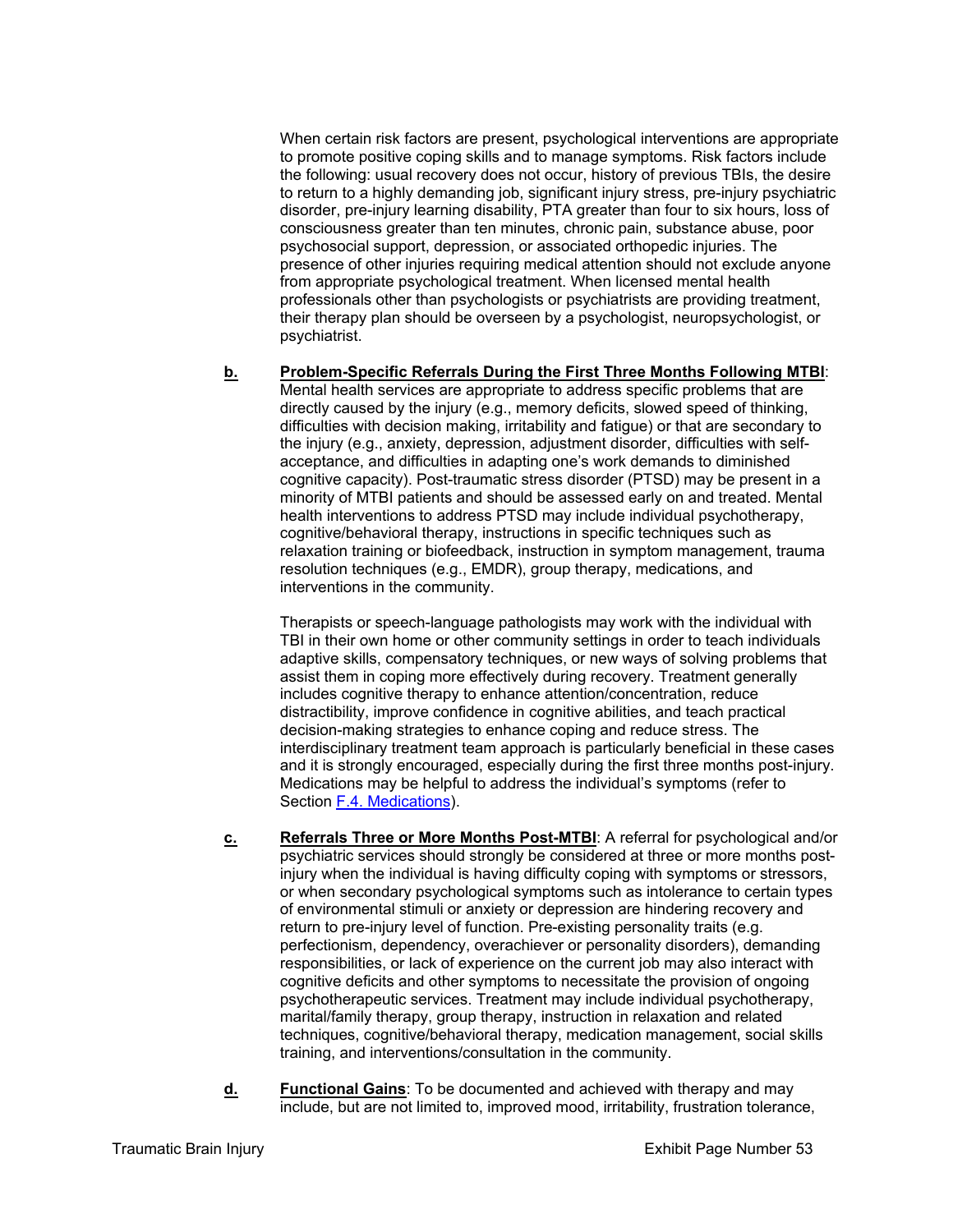concentration, memory, sleep quality, and interpersonal skills such as empathy and capacity to effectively interact with family and/or support system members and co-workers.

#### **Time intervals for suggested treatment**

- Frequency: Weekly one-hour sessions initially during the first month as part of the primary treatment and return to work evaluations. Once patient has returned to normal function without impairing symptoms, visit frequency should decrease or treatment should be terminated.
- Optimum Duration: 1 to 3 months.
- $\div$  Additional sessions may be required as justified.
- **5. PSYCHOLOGICAL INTERVENTIONS MODERATE/SEVERE TBI**: Moderate/severe TBI may result in a variety of cognitive, psychological and/or behavioral symptoms which, if left untreated, can negatively impact each other, recovery from TBI, and/or functional outcomes; therefore, psychological treatment is recommended for patients with any of these symptoms. Psychological interventions may include, or be performed in conjunction with, cognitive and behavioral treatment. Although the effect of this treatment for the brain injured population is unknown, psychological treatment is recommended for all patients with psychological symptoms.
	- **a.** Acutely Symptomatic Phase: During the period of PTA, self-awareness is often compromised, and behavioral problems such as impulsivity, agitation, uninhibited behaviors, aggression, and confabulation may emerge. At this stage, psychological interventions are typically focused on: (1) development of specific environmental strategies to manage problematic behaviors and increase the safety of the individual and staff; (2) consultation with other team members, support of the nursing staff, and ongoing contacts with the individual's family and/or support system; and (3) education of the family and/or support system about the TBI and its behavioral manifestations. Cognitive status is monitored during this time period as the level of environmental stimuli is gradually and slowly increased. The psychological interventions described here typically occur throughout the period of PTA. Furthermore, psychological intervention to help manage problematic behaviors, such as perseveration, aggressive behaviors, and disorders of memory, typically continues into the acute rehabilitation phase of treatment as PTA resolves. Behavior treatment, which may include applied behavior analysis and a focused behavioral plan based on the results of a functional analysis, is frequently used in these cases. Psychological interventions may be delivered by licensed mental health clinicians.
	- **b. Early Recovery Phase**: Once PTA has completely resolved and the TBI patient is fully oriented in all spheres, psychological clinical services are typically provided to educate him/her about the injury, increase insight into deficits and support the development of positive coping. Treatment also typically involves psychotherapeutic intervention to assist in dealing with feelings of anxiety, loss, frustration and grief. Psychological treatment is often required to address depression, heightened irritability, sleep disturbance, and anxiety. Psychological interventions including psychotherapy, sleep hygiene, cognitive behavior modification, and environmental restructuring may be required to address social skills, behavioral deficits, and impulsivity excesses. In addition to psychological services provided directly to the individual, consultation by licensed mental health professionals with other team members is appropriate and encouraged in order to train team members and family and/or support system members to support the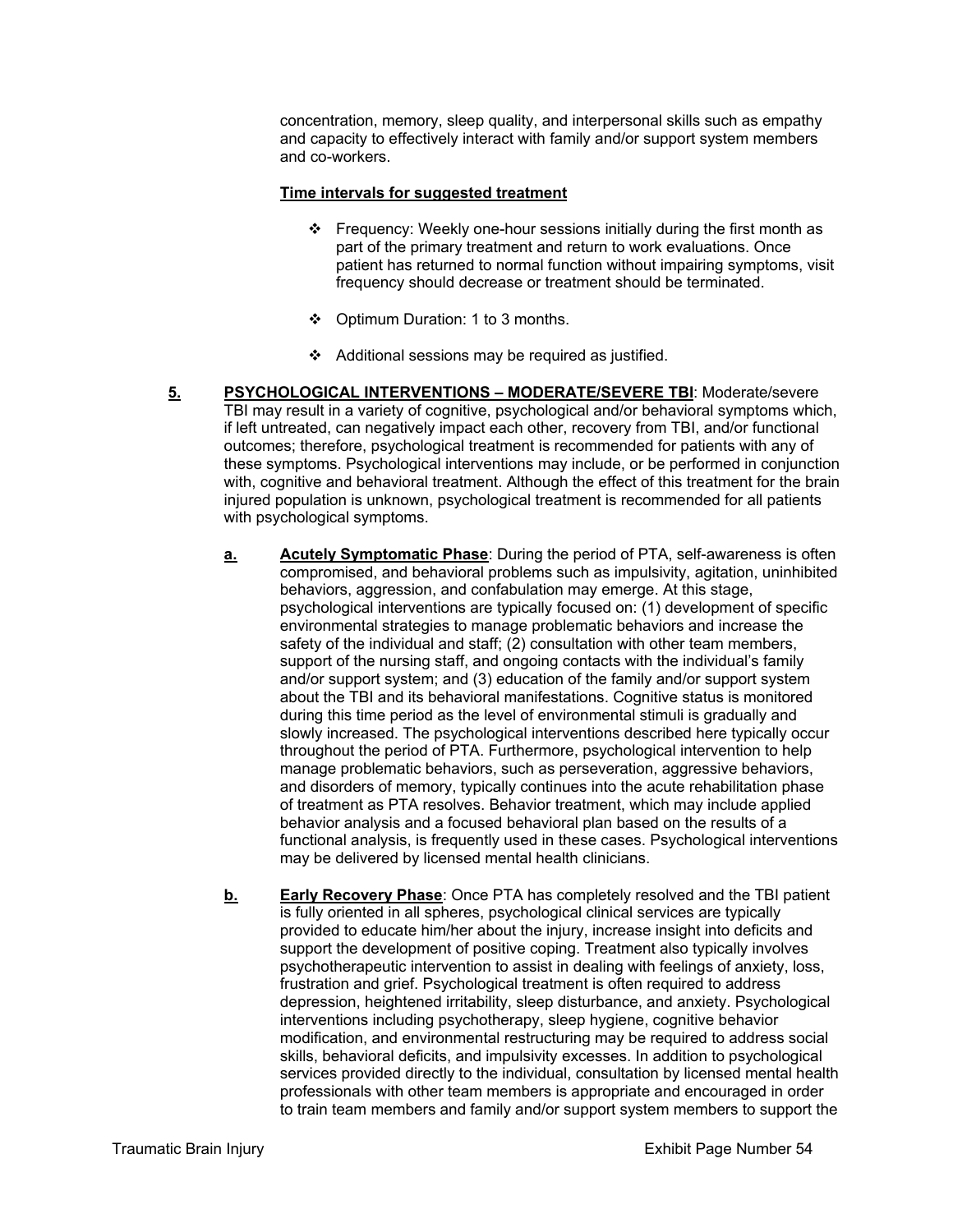process of recovery. Family therapy and educational sessions are often indicated.

**c. Stabilization Phase**: Once the individual's condition has stabilized, the goals of psychological treatment center on supporting the transition to, and functioning within, the community. Alterations in cognitive and emotional functioning (e.g., mood disorders, emotional lability, irritability, preservative and disinhibited impulsive behaviors, apathy, memory problems and disorders related to diminished or impaired judgment) may necessitate ongoing psychological treatment. Individuals with TBI typically receive psychological services before discharge from the hospital in order to address specific deficits and abilities that will play an important role in successful functioning in their home and community. Depression may be linked to permanent decrease in functioning after treatment. These services are typically individualized and may take a variety of forms including individual psychotherapy, skills training (e.g., parenting), marital/family psychotherapy, medication management, and group psychotherapy.

Treatment should be specially tailored to the needs of the individual and his/her cognitive deficits. For example, an individual with significant memory problems may need to have information from psychotherapy sessions video or audio recorded. Depending on the severity of the behavioral problems, outpatient psychotherapy may be held initially as frequently as once a day for severe problems (e.g., rage reactions, sexually disinhibited behaviors, or other behaviors that constitute safety risks). Sessions may occur several times a week to address adjustment issues in a psychotherapeutic approach.

In view of the fact that deficits from moderate/severe TBI can persist throughout life, intermittent mental health interventions may be required during the course of the individual's lifetime in order to address the behavioral problems and emotional distress that may arise secondary to developmental issues, the onset of medical/neurologic/psychiatric co-morbidities, or changes in environmental structure. Periodic upgrading or consultation may also be necessary throughout a person's lifetime following TBI. Therapy may be reinitiated for time limited, goalspecific treatment as new goals or TBI related problems develop.

- **d. Consultation in Regard to Usage of Medications**: Medication management for emotional, behavioral, cognitive and physical functioning, for moderate/severe TBI patients is often needed. An interdisciplinary team approach is beneficial and encouraged. Thus, attending physicians will often request consultation from other physicians, including psychiatrists, and non-physician team members, such as psychologists, social workers, and family service counselors, to provide data and input regarding behavioral observations that may assist in assessing how the person is responding to various medications.
- **6. MEDICATION/PHARMACOLOGICAL REHABILITATION**: The use of medications requires careful monitoring and collaboration between the individual, physician, family and/or support system, and other members of the interdisciplinary team. Common symptom categories targeted for medication treatment may include, but are not limited to:
	- Pain (headache, axial, soft tissue, etc.) (refer to Section G.7. Headache of the Chronic Pain Guidelines).
	- Sensory alterations (dysesthesias).
	- Motor symptoms (motor control, coordination, spasticity, weakness, Parkinsonism, tremor, etc.).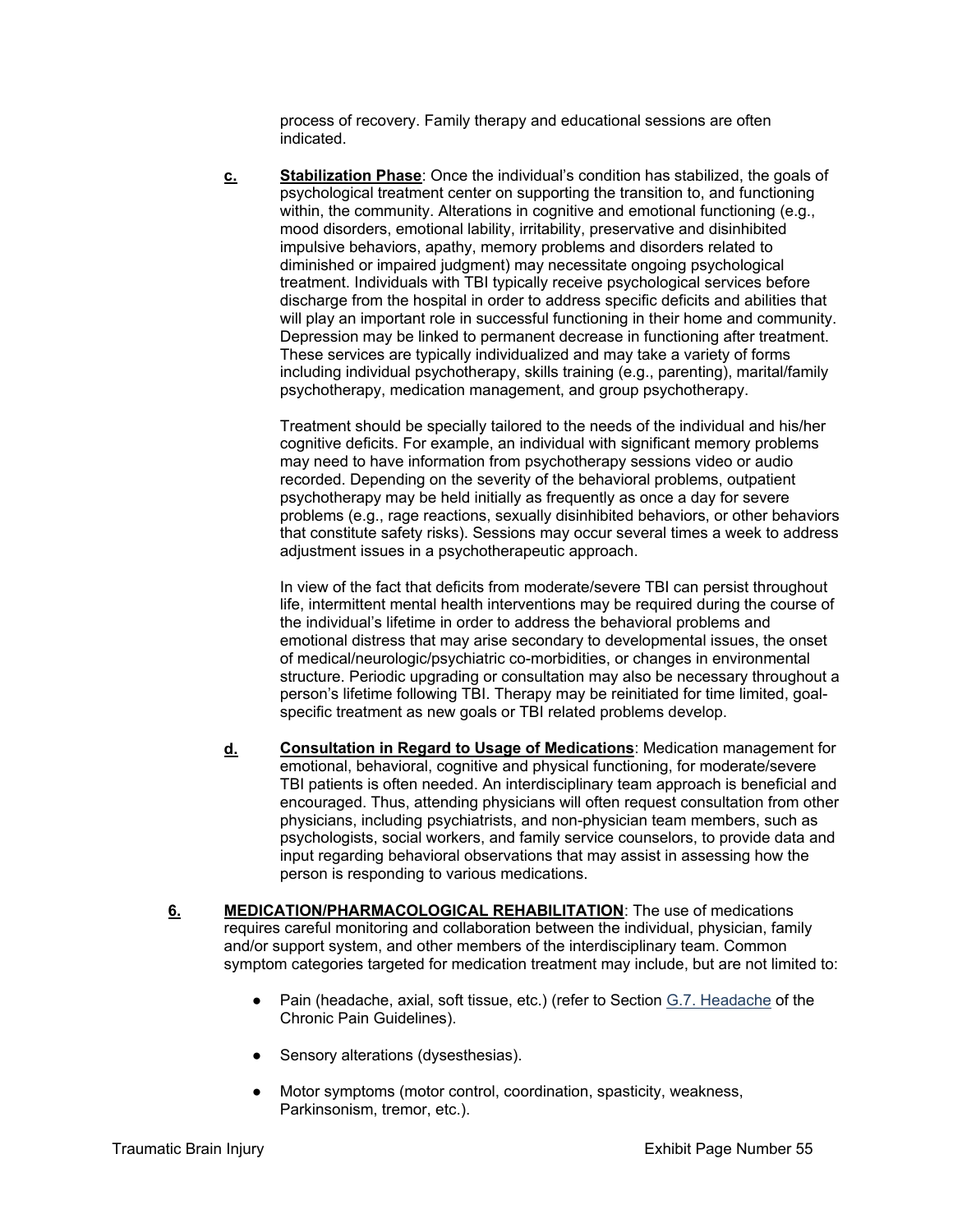- Emotional conditions (depression, lability, anxiety, etc.).
- Behavioral problems (poor self-monitoring, dyscontrol, irritability, aggression, poor initiation, etc.).
- Cognitive issues (arousal, attention, speed of processing, memory, executive function, fatigue).
- Psychotic symptoms (disturbances of thought content such as hallucinations and delusions, thought process, and thought disorganization, which can contribute to behavioral problems).
- Neurological issues (seizures, paroxsysmal sympathetic hyperactivity, etc.).
- Disturbances of sleep (insomnia, hypersomnia, sleep-wake cycle reversals).
- Endocrine dysfunction.

There is no single formula for pharmacological treatment of patients with acute, subacute, or chronic problems due to TBI of any level of severity. A thorough medication history, including use of alternative and over-the-counter medications, should be performed initially and when medication changes are made. The medication history may consist of gathering corroborating information from caregivers and prescribing pharmacies, particularly if the individual has memory or other deficits which may impair their ability to accurately report their medications and adherence to the prescriber. Appropriate application of pharmacological agents depends on the patient's age, past history (including history of substance abuse), drug allergies, and all medical problems. It is incumbent upon the healthcare provider to thoroughly understand pharmacological principles when dealing with the different drug classes, their respective side effects, drug interactions**,** bioavailability profiles, and the primary reason for each medication's usage. Patients and their caretakers should be aware that medications alone are unlikely to provide complete symptom relief. A primary goal of drug treatment is to improve the patient's function as measured behaviorally. Essential elements of posttraumatic deficits require continuing participation in rehabilitative programs appropriate to and consistent with the level of recovery and techniques such as cognitive behavioral therapy and other individualized physical and psychological practices, as described elsewhere in this guideline.

Control of chronic post-traumatic deficits, particularly in moderate/severe TBI, is expected to involve the use of medication. Strategies for pharmacological control of post-traumatic symptoms cannot be precisely specified in advance. Rather, drug treatment requires close monitoring of the patient's response to therapy, flexibility on the part of the prescriber, and a willingness to change treatment when circumstances change; this includes lowering and/or discontinuing medications when symptoms improve and periodic trials of lowering medications when symptoms are stable. Many of the drugs discussed in the medication section are FDA approved for other indications but may appropriately be used for various aspects of TBI treatment and associated conditions. When prescribing off-label FDA use of a medication, indications and goals should be clearly stated as part of a comprehensive, functionally-based treatment plan. It is generally wise to begin management with lower cost medications whose safety and efficacy equals that of higher cost medications, and medications with a greater safety profile. Decisions to progress to more expensive, non-generic, and/or riskier medications are made based on the drug profile, patient/caregiver feedback, and improvement in function. The provider should carefully balance the untoward side effects of the different drugs with therapeutic benefits, as well as monitoring for any drug interactions.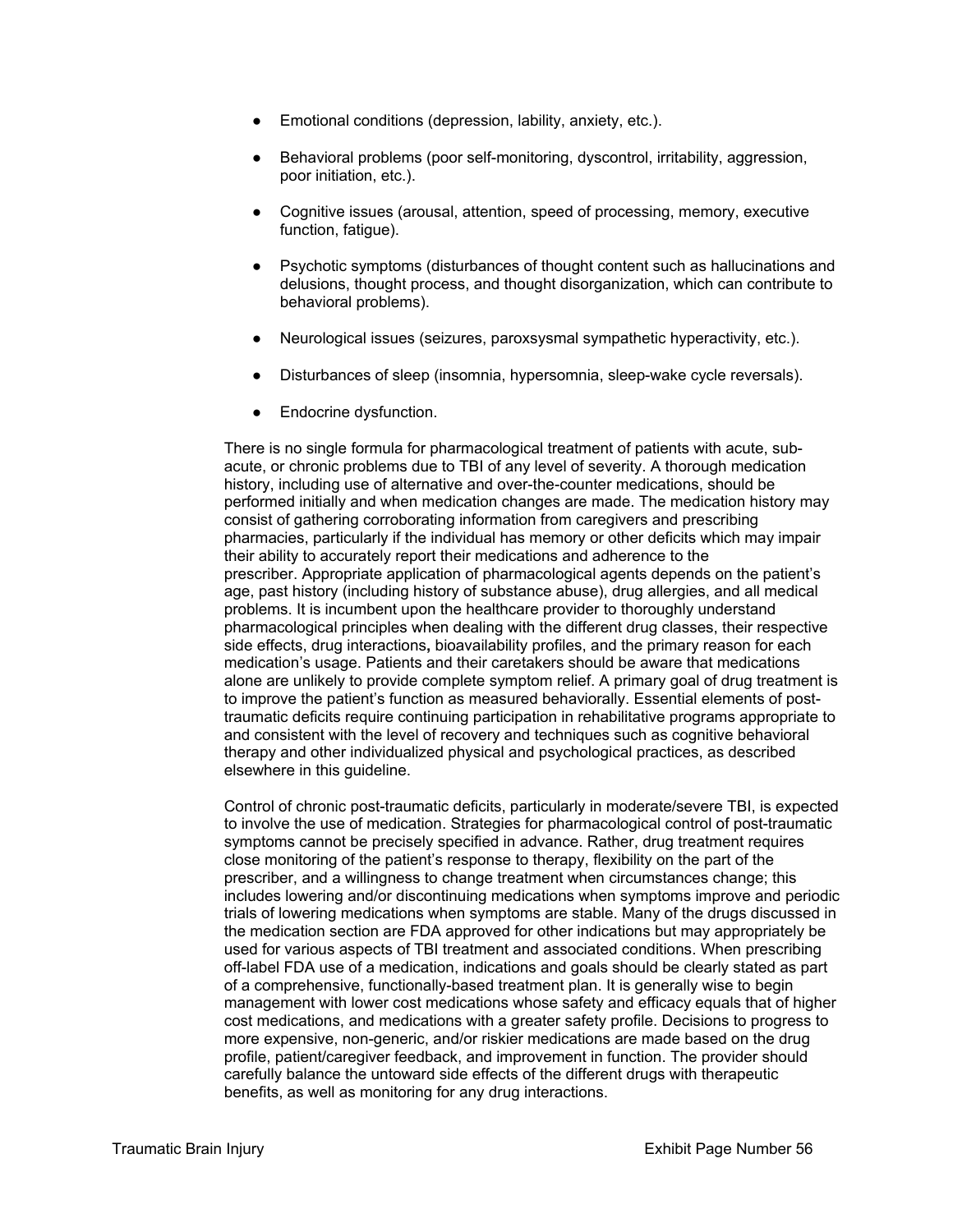Prescribed medications should be given an appropriate trial in order to test for therapeutic effect and tolerance to the medication. The length of an appropriate trial varies widely depending on the drug, as well as the individual and their response to the drug. Certain medications may take several weeks to months (e.g. antidepressants) to determine the efficacy, while others require only a few doses (e.g. psychostimulants). It is recommended that patients with chronic post-TBI symptoms who require maintenance medications use those that have the least serious side effects.

Drugs of potential abuse, such as sedative/hypnotics or benzodiazepines, should be used sparingly in properly selected patients, e.g. for refractory insomnia, although total elimination of these medications is desirable whenever clinically feasible. It is strongly recommended that such pharmacological management be monitored or managed by an experienced physician, and referral to a specialist experienced in TBI may be necessary. Non-pharmacologic interventions should be used in combination with pharmacologic treatments to minimize the amount of medication necessary in patients with all levels of severity of TBI. Clinical pharmacologist can provide useful guidance in medication selection.

Problems associated with mild, moderate, and severe TBI can be treated with a variety of medications; however, all have specific side effects and interactions of which clinicians should be mindful. Persons who sustain a TBI, particularly moderate/severe TBI, are particularly sensitive to central nervous system side effects, such as sedation, dizziness, cognitive impairment, and motor impairment. Starting doses and titration of medications will usually need to start lower and go slower, respectively; target doses may also be lower than when using these medications in a person without a TBI. Mild TBI cases are less likely to require medication as the majority of cases do well without prescription medications. When medication is used for MTBI, it is reasonable to consider a trial of tapering at 1–2 years post-injury.

For the clinician to interpret the following material, it should be noted that: (1) drug profiles listed are not complete; (2) dosing of drugs will depend upon the specific drug, especially for off-label use; (3) not all drugs within each class are listed, and (4) other drugs within the class may be appropriate for individual cases. Clinicians should refer to informational texts or consult a pharmacist before prescribing unfamiliar medications or when there is a concern for drug interactions.

The following drug classes are listed in alphabetical order, not in order of suggested use.

**a. Affective Disorders Medications**: Classified into a number of categories based on their chemical structure and their effects on neurotransmitter systems. Their effects on depression are attributed to their actions on norepinephrine, serotonin, and dopamine at the level of the synapse; although these synaptic actions are immediate, the symptomatic response in depression is delayed by several weeks. Selective Serotonin Reuptake Inhibitors (SSRIs) or Serotonin-Norepinephrine Reuptake Inhibitors (SNRIs) may be used first line, although there is more data to support the use of SSRIs as first line intervention. Doses should be started low and slowly increased with attention to any fatigue, headache, insomnia, or drowsiness, which could impede cognitive progress. Several sources recommend citalopram or sertraline as they may also have a dopaminergic effect.These drugs have fewer drug interactions and are likely better tolerated. Tricyclic antidepressants (TCAs) may also be used, however some have sedating qualities. (Refer to the Chronic Pain Guidelines for details)*.*  A combination of dextromethorphan and quinidine may be used for patients suffering from pseudobulbar affect, which manifests as frequent, involuntary, and sudden episodes of crying or laughing. This can be seen in TBI and should be distinguished from depression and mania/hypomania to assure that the correct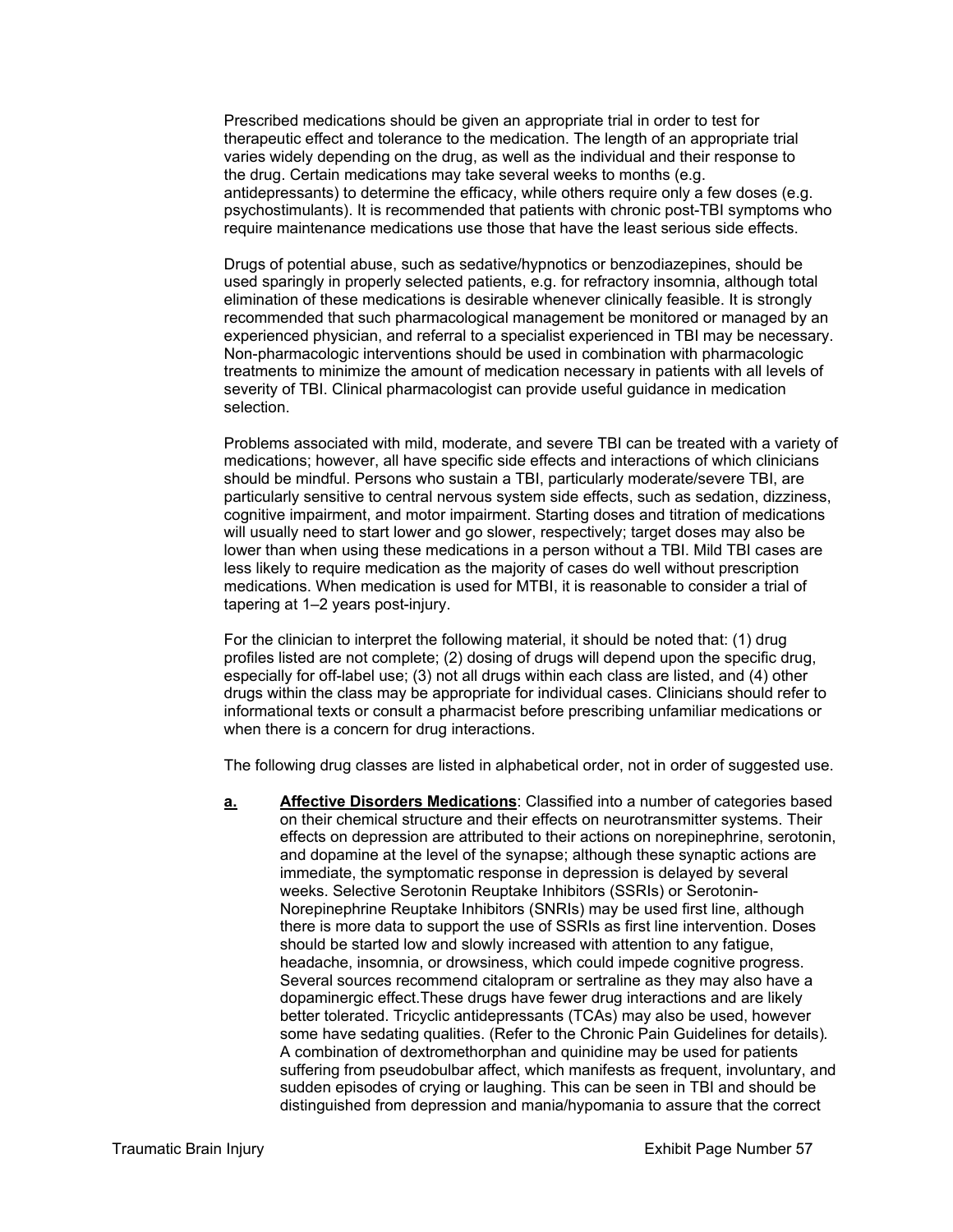medication is used. There is no generic brand of this medication at the time of this guideline.

- **b. Behavior/ Aggression Medications**: There are no FDA approved drugs for the treatment of aggression in TBI, but many agents have been shown possibly to possibly have efficacy, including antipsychotics, antidepressants, mood stabilizers, anticonvulsants, and beta blockers. Beta blockers are relatively contraindicated in patients with asthma, heat block, or diabetes. Although there is some data suggesting that conventional and atypical antipsychotics can slow recovery from TBI, they may assist in the management of highly agitated or psychotic patients and those patients with co-morbid mood disorders. Use of these drugs should include careful monitoring for the development of tardive dyskinesia, weight gain, impaired cognition or coordination, hyperlipidemia, and glucose intolerance. An attempt to periodically reduce the dose or completely eliminate the drug should be made once the patient has stabilized, and clinicians should have a low threshold for consulting a psychiatrist if prolonged use of the class of medication appears likely. All medication use should consider the effects on cognition and interaction with other medication. Anti-epileptic medications, such as carbamazepine and valproate and other antihypertensive medications, such as clonidine, may also be beneficial.
- **c. Cognitive Enhancers**: Several areas are addressed by these agents: memory, attention, speed of information processing, executive function, and other general cognitive domains. Many of the medications are off-label use, and all should be carefully followed for side effects that may interfere with recovery. Medications given to improve cognition should be monitored with periodic neuropsychological assessment or cognitive screening to confirm positive response and the need to continue the medication. These medications should also have trial decreases periodically for eventual weaning. Most cognitive enhancers fall into the general categories of stimulants, cholinesterase inhibitors, or dopamine enhancers. The VADoD and other studies support the use of methylphenidate, modafanil, or amantadine in some cases with impaired cognitive function.

Moderate/severe TBI cases will require individual management due to the number of issues being addressed, cognitive changes over time, and drug interactions. Considering these issues and the limited number of adequate studies in this area, with many published articles having small case sizes or nonrandomized controls, medication regimes for moderate/severe TBI patients have wide variation.

The alphabetical following list is neither exhaustive nor complete regarding side effects, drug interactions, or studies not included in this review. Providers are advised to seek other sources for detailed drug prescribing information.

- i. Amantadine:
	- A) Description: A non-competitive antagonist at NMDA receptors that enhances dopamine. Amantadine stimulates dopamine receptors, increases dopamine release, decreases presynaptic dopamine reuptake, and/or enhances post-synaptic dopamine receptor sensitivity. There is some evidence that amantadine in doses of 100–200 mg/ day can improve the performance of severe TBI patients who are in a minimally conscious state during the time period of drug delivery. Long-term usage and benefits were not addressed in this study.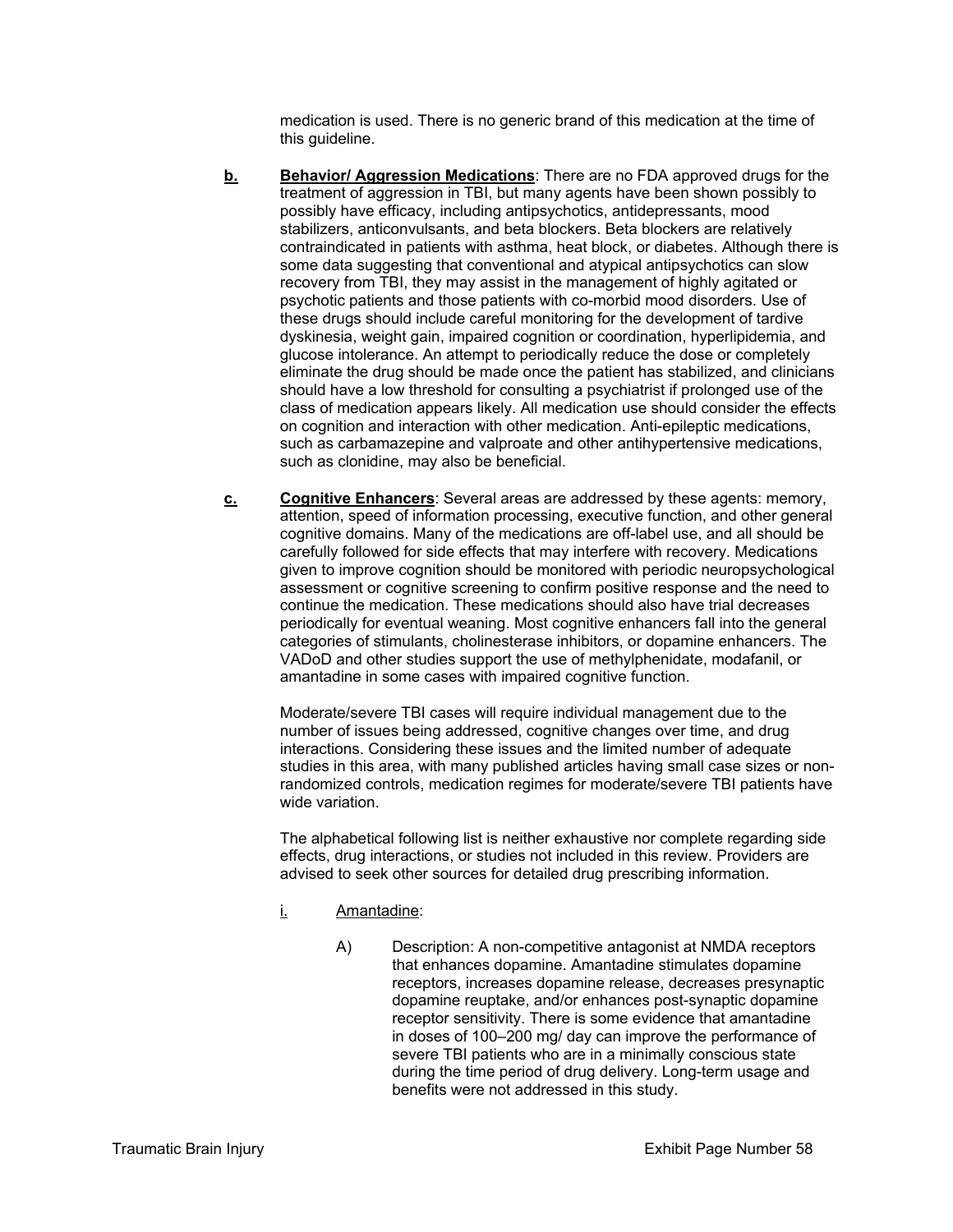- B) Indications: FDA approved for Parkinson's. May be used for cognitive fatigue, general cognitive deficits, arousal and attention deficits, initiation, speed of processing, emerging disorders of consciousness, and intractable motor disturbances.
- C) Contraindications: Hypertension or hypersensitivity reaction.
- D) Dosing and Time to Therapeutic Effect: Dosage begins at 50 mg twice a day may increase to 100–200mg.
- E) Major Side Effects: Drowsiness, dizziness, insomnia, nausea, abdominal cramps, may lower seizure threshold, may increase psychological problems including suicide attempts and manic behavior, dysrhythmias, and rare neuroleptic malignant syndrome associated with abrupt withdrawal of amantadine*.*
- F) Drug Interactions: Use cautiously with other sympathetic agents.

#### ii. Bromocriptine:

- A) Description: Augments dopaminergic effects at the pre and postsynaptic level.
- B) Indications: FDA approved for acromegaly, hyperprolactemia, and Parkinson's. Indicated for longer term moderate/severe TBI cases with arousal, attention, initiative, and executive function problems or motor control dysfunction. Studies are conflicting regarding effectiveness, and the longevity of the effect is unclear.
- C) Contraindications: Hypertension or hypersensitivity reaction, hypersensitivity to ergot alkaloid drugs, women who are breastfeeding.
- D) Dosing and Time to Therapeutic Effect: Dosage is usually 0.1– 0.2 mg per kg twice a day.
- E) Major Side Effects: Headache, dizziness, nausea and other gastrointestinal (GI) side effects, light headedness, syncope, and, at higher doses, hallucinations or psychosis.
- F) Drug Interactions: Multiple, including use with ergot alkaloids, macrolide antibiotics, other dopamine agonists, or ergot alkaloids.

#### iii. Carbidopa/L-Dopa:

- A) Description: Augments dopaminergic effects.
- B) Indications: FDA approved for use in Parkinson's. May be used in TBI for hypoarousal, fatigue, disturbances of initiation, or motor control.
- C) Contraindications: Hypertension or hypersensitivity reaction, neuroleptic malignant syndrome history, psychosis.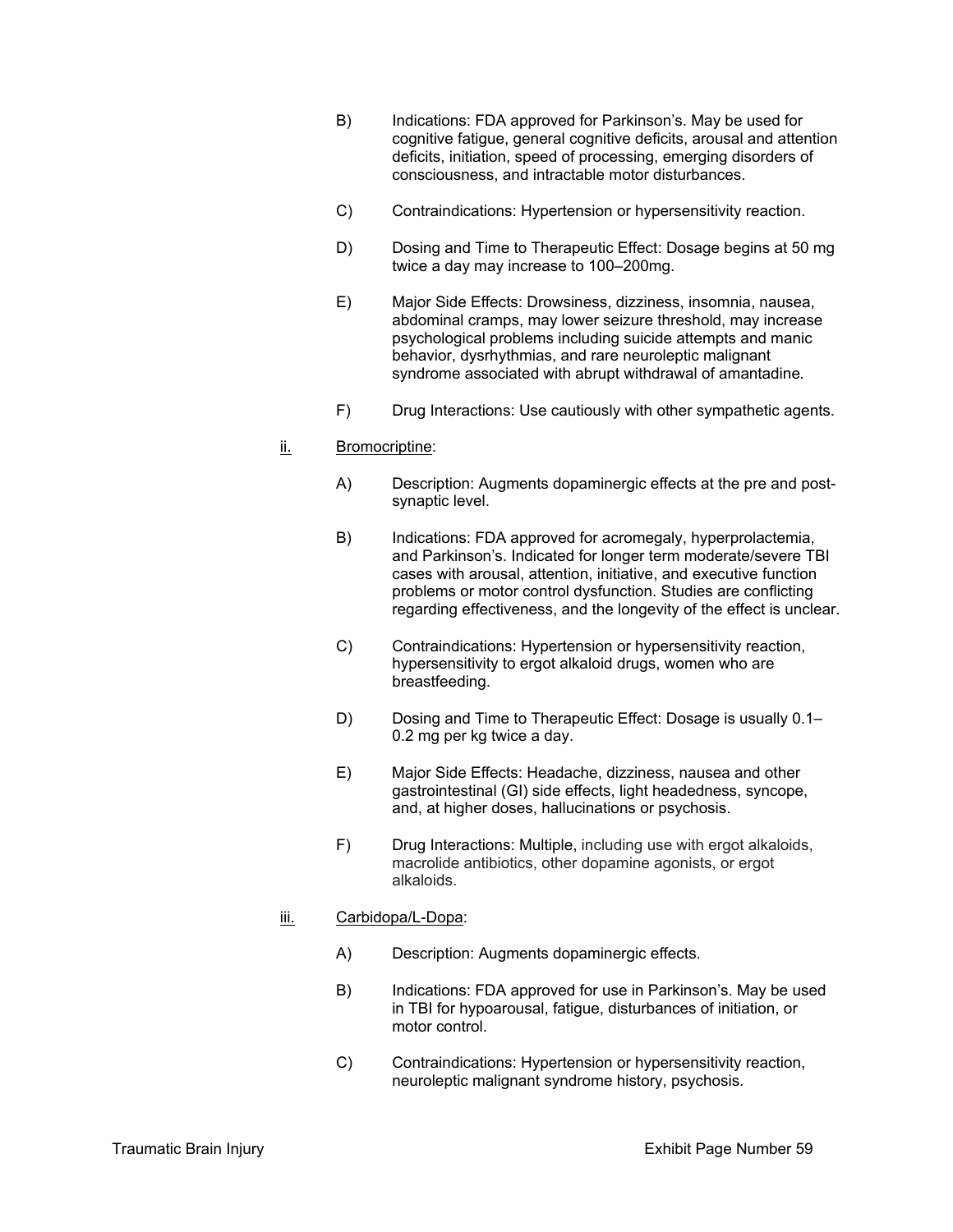- D) Dosing and Time to Therapeutic Effect: Dosage begins at 25/100mg twice a day may increase to 50/250 four times a day.
- E) Major Side Effects: Somnolence, increased intraocular pressure, nausea, dyskinesia, hallucinations (usually visual), paranoia, dizziness, abdominal cramps, manic behavior, may lower seizure threshold.
- F) Drug Interactions: MAO inhibitors and others.

#### iv. Dextroamphetamine and Mixed Amphetamine Salts:

- A) Description: A central nervous system stimulant (also called psychostimulant). Mixed amphetamine salts include both levoamphetamine and dextroamphetamine.
- B) Indications: FDA approved for use in patients with attention deficit disorder and narcolepsy. May improve attention, arousal, speed of processing, and memory.
- C) Contraindications: Marked anxiety, tension or agitation, history of drug abuse, closed angle glaucoma, uncontrolled hypertension, cardiovascular disease or arrhythmia, use of MAO inhibitors, hypersensitivity reaction.
- D) Dosing and Time to Therapeutic Effect: Dosage is usually 0.1– 0.2 mg per kg twice a day.
- E) Major Side Effects: There is a warning for drug dependence for patients with a history of alcohol addiction or drug dependence. Precautions exist for the possibility of serious psychiatric conditions with pre-existing manic or psychotic behavior. Those with serious cardiovascular disease are at risk for sudden death, stroke, or myocardial infarction. Common minor side effects include insomnia, agitation, dry mouth, anorexia, weight loss, bruxism, and increased sweating with exertion.
- F) Drug Interactions: Multiple, including some anticonvulsants and antidepressants.

## v. Donepezil:

- A) Description: Acetylcholinesterase inhibitor.
- B) Indications: FDA approved for use in patients with Alzheimer's dementia. Recommended for moderate/severe TBI in the subacute phases to improve attention and memory. There is some evidence from a small study of sub-acute patients with moderate/severe TBI of improvement in working memory, retrieval of declarative information, sustained attention, and the rate of cognitive recovery with use of donepezil. The effect was evident at ten weeks and may persist after stopping the medication.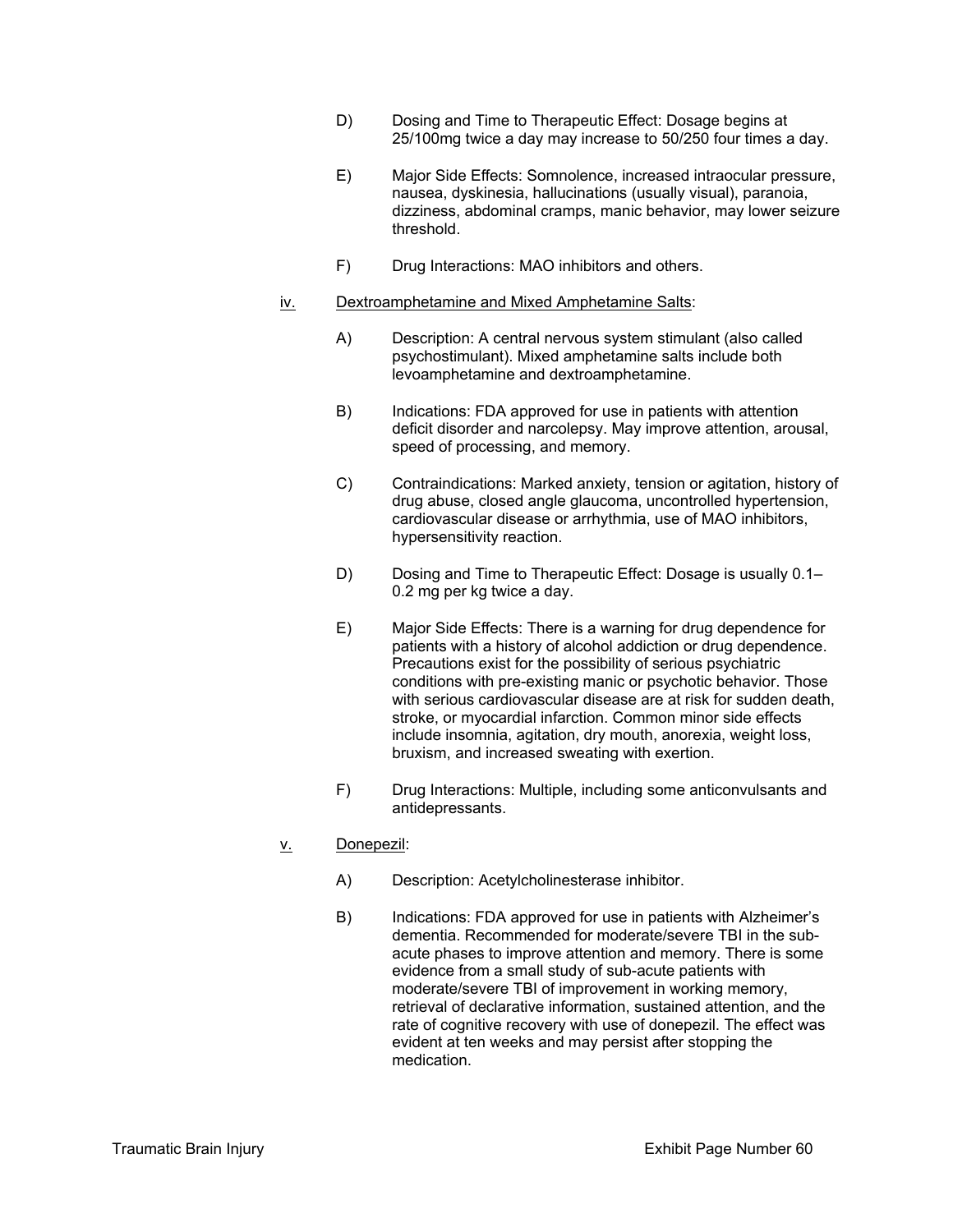- C) Contraindications: Hypersensitivity reaction, women who are pregnant or breast feeding, cardiac conduction abnormalities (first-degree A-V block), and symptomatic bradycardia.
- D) Dosing and Time to Therapeutic Effect: Dosage is titrated carefully over weeks from 2.5 mg per day. Continual use of the medication requires documentation of improved function. Duration of treatment for this population is unknown.
- E) Possible Side Effects: Bradycardia, nausea, peptic ulcer disease, GI bleeding, weight loss, difficulty voiding, seizures, exacerbations of pulmonary disease.
- F) Drug Interactions: Anticholinergic medications, concurrent administration of quindine and medications that inhibit hepatic metabolism CYP450 (isoenzymes 3A4,and 2D6), such as ketoconazole, may increase blood levels of donepezil. Inducers of hepatic metabolism (phenobarbital, phenytoin, carbamazepine, dexamethasone, rifampin) may decrease therapeutic blood levels.

## vi. Methylphenidate:

- A) Description: A central nervous system stimulant
- B) Indications: FDA approved for use in patients with attention deficit disorder. There is good evidence that it has a short-term effect on improving test performance on standardized measures of attention in patients with moderate/severe TBI. Also used in TBI for hypoarousal, attention, memory, and speed of processing problems.
- C) Contraindications: Marked anxiety, tension or agitation, hypersensitivity reaction, psychosis, anorexia nervosa, hyperthyroidism, glaucoma, MAOI use.
- D) Dosing and Time to Therapeutic Effect: Dosage in studies was 0.3 mg per kg twice a day.
- E) Major Side Effects: There is a warning for drug dependence for patients with a history of alcohol addiction or drug dependence. Precautions exist for the possibility of serious psychiatric conditions in patients with pre-existing manic or psychotic behavior. Those with serious cardiovascular disease or structural cardiac abnormalities are at risk for sudden death, stroke, or myocardial infarction. Common minor side effects include insomnia, agitation, dry mouth, anorexia, and weight loss.
- F) Drug Interactions: Multiple, including some anticonvulsants and antidepressants.

#### vii. Modafinil & Armodafinil:

A) Description: Sympathomimetic /stimulant increases dopamine levels, but also has affects on serotonin, glutamate, and GABA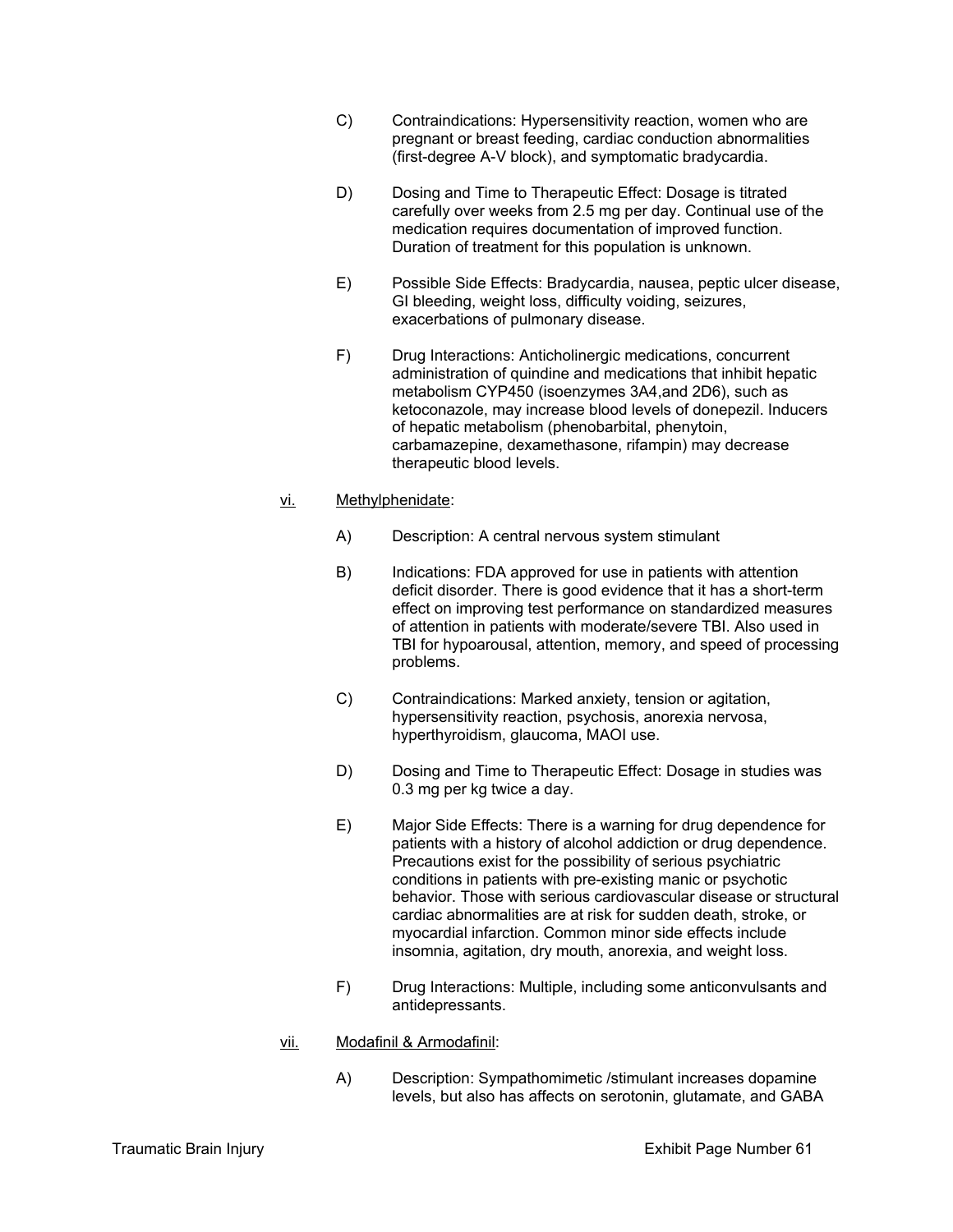- B) Indications: FDA approved for narcolepsy, obstructive sleep apnea, and shift work disorder. May be used for hypoarousal, daytime sleepiness, or fatigue following TBI.
- C) Contraindications: Hypersensitivity.
- D) Dosing and Time to Therapeutic Effect: Dosage 100mg 400 mg per day for modafinil or 150–250 mg per day for armodafinil.
- E) Major Side Effects: Headache, nausea, nervousness, dizziness, paranoia. Serious rashes, including Stevens-Johnson syndrome and toxic epidermal necrolysis, have been reported.
- F) Drug Interactions: Potential interactions with drugs using the cytochrome P-450 isoenzymes or hepatic enzymes such as tricyclics, phenobarbital, and carbamazepine.

#### viii. Rivastigmine:

- A) Description: An acetylcholinesterase inhibitor.
- B) Indications: FDA approved for Alzheimer's and Parkinson's dementia. Several studies that are inadequate for evidence purported to show better outcomes for those patients with moderate/severe TBI with adequate safety and tolerance. May be used for cognitive dysfunction in moderate to severe TBI cases. It is possible for patients to have a greater effect from one specific acetylcholinesterase inhibitor than from another one. Thus, rivastigmine may be useful if donepezil or less costly agents have failed.
- C) Contraindications: The same as the contraindications for donepezil.
- D) Dosing and Time to Therapeutic Effect: Generally 1.5 mg twice a day for four weeks, with increases in increments of 1.5 mg twice a day every four weeks up to 12 mg/day. Rivastigmine is available in a transdermal patch if oral administration is not possible.
- E) Major Side Effects: The same as the side effects for donepezil. It may have more side effects than donepezil but allows for a slower titration if that is desirable in a given patient.
- F) Drug Interactions: The same as the drug interactions for donepezil.
- ix. Other Medications approved for use in Parkinson's: The off-label use of dopamine agonists in moderate/severe TBI for conditions including, but not limited to, disorders of consciousness (arousal), attention, initiation, speed of processing, and motor control (bradykinesis, rigidity, tremor). May be appropriate in specific cases.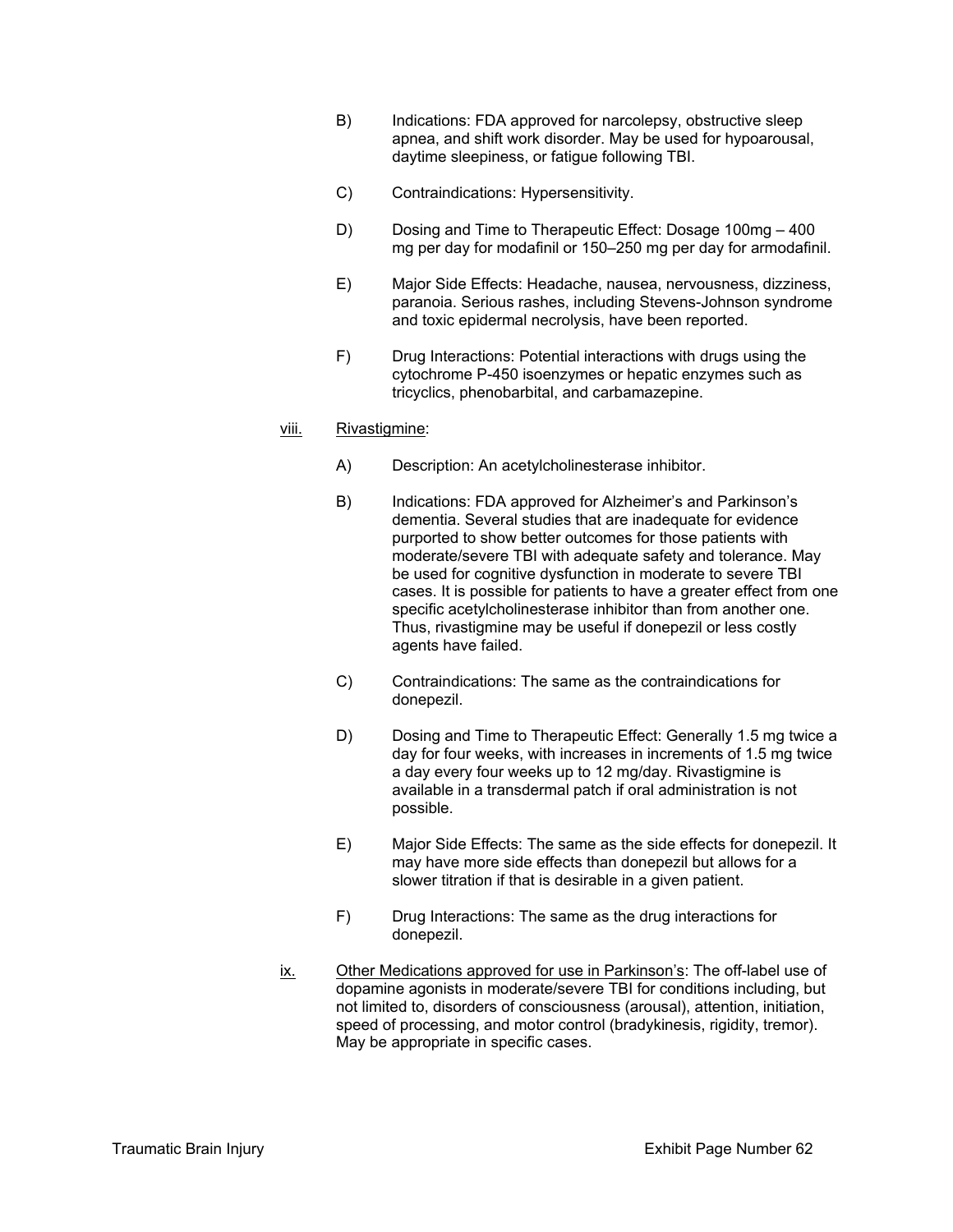# **Indications for use of Cognitive Enhancers**

|                       | Somnolence                | Attention<br>Deficiency | Lack of<br>Motivation/<br>Initiation | Memory<br>Difficulty      | Slowed<br>Speed of<br>Processing | Executive<br><b>Function</b><br>Difficulty | Motor<br><b>Disturbances</b> |
|-----------------------|---------------------------|-------------------------|--------------------------------------|---------------------------|----------------------------------|--------------------------------------------|------------------------------|
| Amantadine            | X                         | X                       | X                                    |                           | X                                | X                                          | X                            |
| Bromocriptine         | X                         | X                       | X                                    |                           |                                  | X                                          | X                            |
| Carbidopa/L-Dopa      | X                         |                         | X                                    |                           |                                  |                                            | X                            |
| Dextroamphetamine     | X                         | X                       |                                      | X                         | X                                |                                            |                              |
| Donepezil             | X                         |                         | X                                    | $\boldsymbol{\mathrm{X}}$ |                                  |                                            |                              |
| Methylphenidate       | X                         | X                       |                                      | X                         | X                                |                                            |                              |
| Modafinil/Armodafinil | $\boldsymbol{\mathrm{X}}$ |                         |                                      |                           |                                  |                                            |                              |
| Rivastigmine          | X                         |                         | X                                    | X                         |                                  |                                            |                              |

The domain of cognitive function is listed at the top of each column, and the medications are listed alphabetically.

- **d. Hypnotics and Sedatives**: Sedative and hypnotic drugs generally decrease activity and induce drowsiness, although some patients may experience agitation with use. Many drugs produce these effects incidental to their usual intended effects, similar to the side effects of many antihistamines and antidepressants. Due to the habit forming potential and adverse cognitive side effects of the benzodiazepines and other drugs found in this class, they are not routinely recommended but may be useful temporarily in some patients with sleep disturbances. Benzodiazepines may be indicated to treat alcohol withdrawal in TBI, but their use in the acute post-injury period after TBI is otherwise discouraged. Most insomnia in TBI patients should be managed primarily through environmental and behavioral interventions, including cognitive behavioral therapy, with medications as secondary measures (refer to Section G.9. Disturbances of Sleep).
- **e. Non-Steroidal Anti-Inflammatory Drugs**: Non-steroidal anti-inflammatory drugs (NSAIDs) are useful for pain and inflammation. In mild cases, they may be the only drugs required for analgesia. There are several classes of NSAIDs, and the response of the individual injured worker to a specific medication is unpredictable. For this reason, a range of NSAIDs may be tried in each case with the most effective preparation being continued. Patients should be closely monitored for adverse reactions. The US Food and Drug Administration advises that all NSAIDs may cause an increased risk of serious cardiovascular thrombotic events, myocardial infarction, and stroke, which can be fatal. There is good evidence that naproxen has less risk for cardiovascular events when compared to other NSAIDs. Administration of proton pump inhibitors, histamine 2 blockers, or prostaglandin analog misoprostol along with these NSAIDs may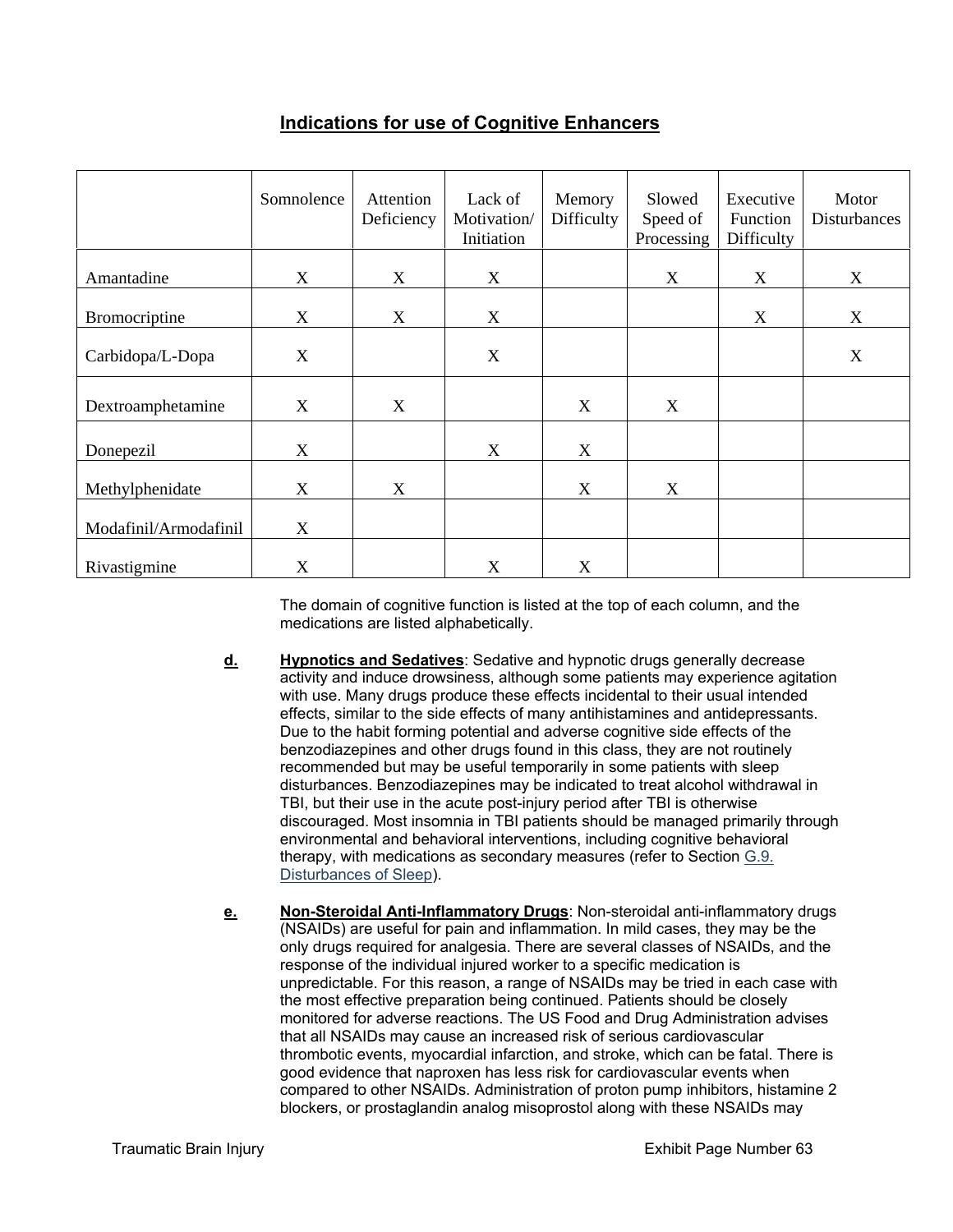reduce the risk of duodenal and gastric ulceration but do not impact possible cardiovascular complications. Due to the cross-reactivity between aspirin and NSAIDs, NSAIDs should not be used in aspirin-sensitive patients, and they should be used with caution in all asthma patients. NSAIDs are associated with abnormal renal function, including renal failure, as well as abnormal liver function. Certain NSAIDs may have interactions with various other medications. Individuals may have adverse events not listed above. Intervals for metabolic screening are dependent on the patient's age and general health status and should be within parameters listed for each specific medication. Complete blood count (CBC), liver function, and renal function should be monitored at least every six months in patients on chronic NSAIDs and initially when indicated.

- i. Non-Selective Non-steroidal Anti-Inflammatory Drugs: Include NSAIDs and acetylsalicylic acid (aspirin). Serious GI toxicity, such as bleeding, perforation, and ulceration can occur at any time, with or without warning symptoms in patients treated with traditional NSAIDs. Physicians should inform patients about the signs and/or symptoms of serious gastrointestinal toxicity and what steps to take if they occur. Anaphylactoid reactions may occur in patients taking NSAIDs. NSAIDs may interfere with platelet function. Fluid retention and edema have been observed in some patients taking NSAIDs.
	- Optimal Duration: 1 week.
	- Maximum Duration: 1 year. Use of these substances long-term (3 days per week or greater) is associated with rebound pain upon cessation.
- ii. Selective Cyclo-Oxygenase-2 (COX-2) Inhibitors: COX-2 inhibitors differ in adverse side effect profiles from the traditional NSAIDs. The major advantages of selective COX-2 inhibitors over traditional NSAIDs are that they have less gastrointestinal toxicity and no platelet effects. COX-2 inhibitors can worsen renal function in patients with renal insufficiency; thus, renal function may need monitoring.

COX-2 inhibitors should not be first line for low-risk patients who will be using an NSAID short term but are indicated in select patients for whom traditional NSAIDs are not tolerated. Serious upper GI adverse events can occur even in asymptomatic patients. Patients at high risk for GI bleed include those who use alcohol, smoke, are older than 65, take corticosteroids or anti-coagulants, or have a longer duration of therapy. Celecoxib is contraindicated in sulfonamide allergic patients.

- ❖ Optimal Duration: 7 to 10 days.
- Maximum Duration: Chronic use is appropriate in individual cases. Use of these substances long-term (3 days per week or greater) is associated with rebound pain upon cessation.
- **f. Skeletal Muscle Relaxants**: Most useful for acute musculoskeletal injury or exacerbation of injury. Chronic use of benzodiazepines is discouraged due to their habit-forming potential, negative effects on cognition, and seizure risk following abrupt withdrawal. Carisoprodol should not be used because the opioid meprobamate is a metabolite. (For more detailed descriptions, refer to the Chronic Pain Guidelines.).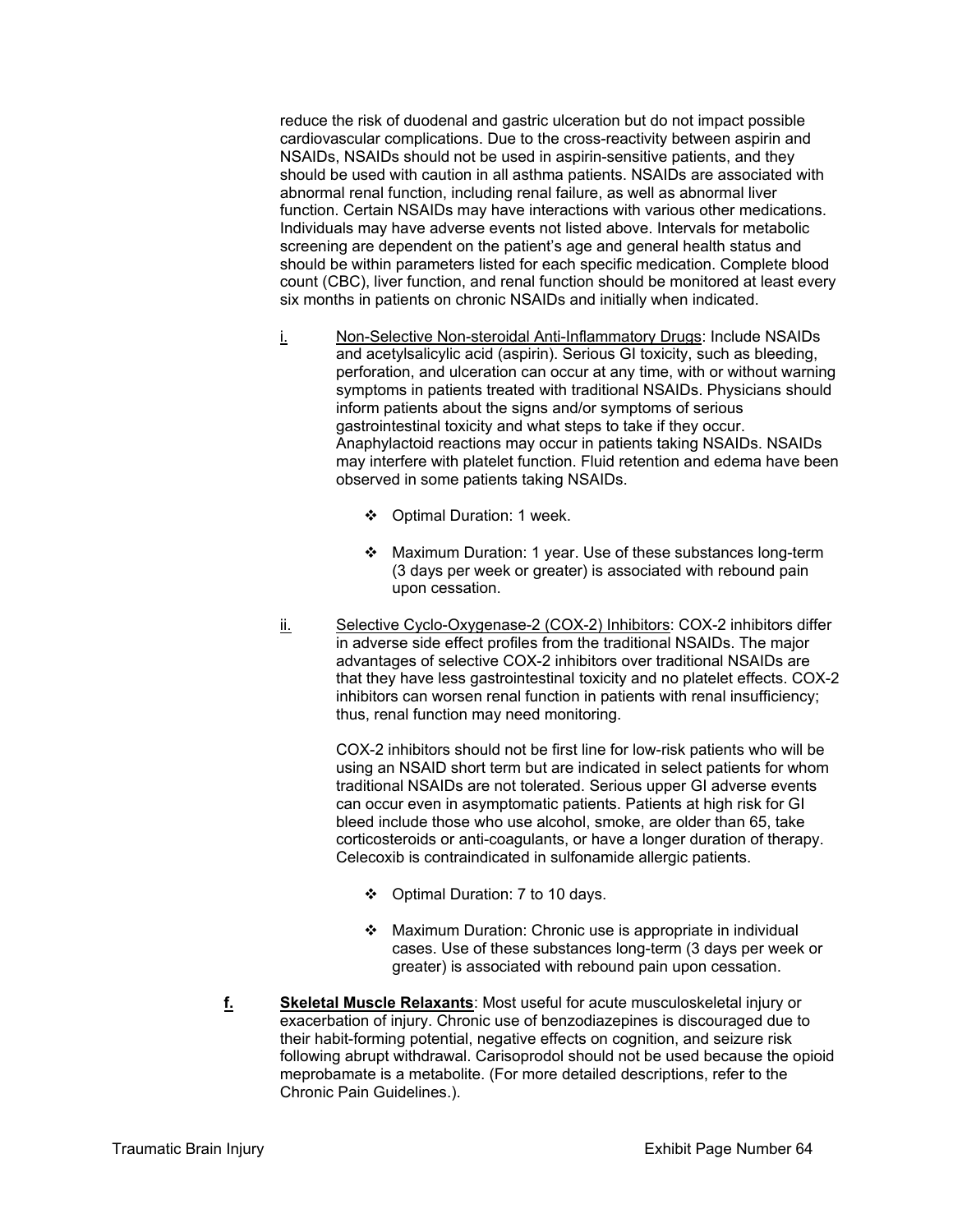- **g. Opioids**: Refer to the Chronic Pain Guidelines for appropriate use.
- **7. HEADACHE:** One of the most common symptoms seen in general medical practices. Following TBI, 50% or more of injured individuals experience headache. The majority of these are self-limited, but headache persisting for more than three months may occur. Brain damage is unlikely to be responsible for post-traumatic headache, which is seen more commonly after MTBI than after moderate/severe TBI. Rather, involvement of extracranial structures, such as the temporomandibular joint (TMJ), the sinuses, and the muscles attaching to the occiput accounts for most headaches following TBI. (Refer to the Division's Cervical Spine Guidelines when appropriate).

Headaches may persist longer when associated with other symptoms such as dizziness, memory problems or weakness. Therefore, every effort should be made to identify the cause and treat headaches and other symptoms as early as possible.

Management of post-traumatic headache should be tailored to the class of non-traumatic (chronic tension, migraine) headache into which it fits. Migraine patients should be provided with the migraine's diet advisories and restrictions. Both traumatic and nontraumatic headaches may be made worse by overuse of analgesics and cause chronic daily headache. Treatment should be directed toward understanding the cause with reestablishment of activities and away from rumination on the injury. Education, medication adjustment and interdisciplinary team approaches may be called for. Chronic daily headache should be considered as a diagnosis in patients whose daily headache may be in response to iatrogenic complications of other medications or substances. Patients who are prescribed analgesics, or who use caffeine, alcohol or nicotine chronically, may experience chronic daily headaches as serum levels of these substances fluctuate. These patients may require treatment to carefully titrate these substances. Patients with a blow to the side of the head, with chronic neck/shoulder pain, or with bruxism may develop temporal mandibular joint pain that will result in headache. Patients with sinus involvement, sometimes evidenced on early CT imaging, may develop chronic headache pain that requires treatment of the underlying sinus pathology. If depression is present, a sedating antidepressant such as amitriptyline may alleviate the insomnia that often complicates headache. See treatment algorithm (next page). Referral to a specialist may be necessary if initial treatment is not effective.

Tension type headaches should generally be treated with analgesics initially and/or accompanied by physical therapy modalities for neck and shoulder treatments. Opioid treatment should be avoided. There is good evidence that amitriptyline is beneficial for chronic tension headaches. The etiology of the headache should be carefully determined prior to initiation of any drug regimens.

There is strong evidence that aspirin is better than placebo for acute migraine headaches and good evidence that adding an antiemetic improves the outcome. There is insufficient evidence that sumatriptan is better than aspirin plus metoclopramide. There is good evidence that acetaminophen and a single dose of 200–400 mg of ibuprofen are effective for acute migraines. There is also good evidence that acetaminophen with an antiemetic is comparable to sumatriptan. There is strong evidence supporting the use of sumatriptan for migraines. There is insufficient evidence to prefer one triptan over another. There is good evidence that selective serotonin reuptake inhibitors (SSRI's) and preparations with ergotamine and caffeine are not effective for migraine headaches. There is strong evidence that propranolol is superior to placebo for migraine prophylaxis. There is strong evidence that valproate and topiramate are effective in decreasing headache frequency. Prescribers should take into account the significant side effects and contraindications associated with these medications. There is good evidence that Petasites hybridus root (butterbur) is effective for episodic migraine headaches (2–6 per month). It has some hepatic toxicity and should only be purchased from reputable laboratories. It is not a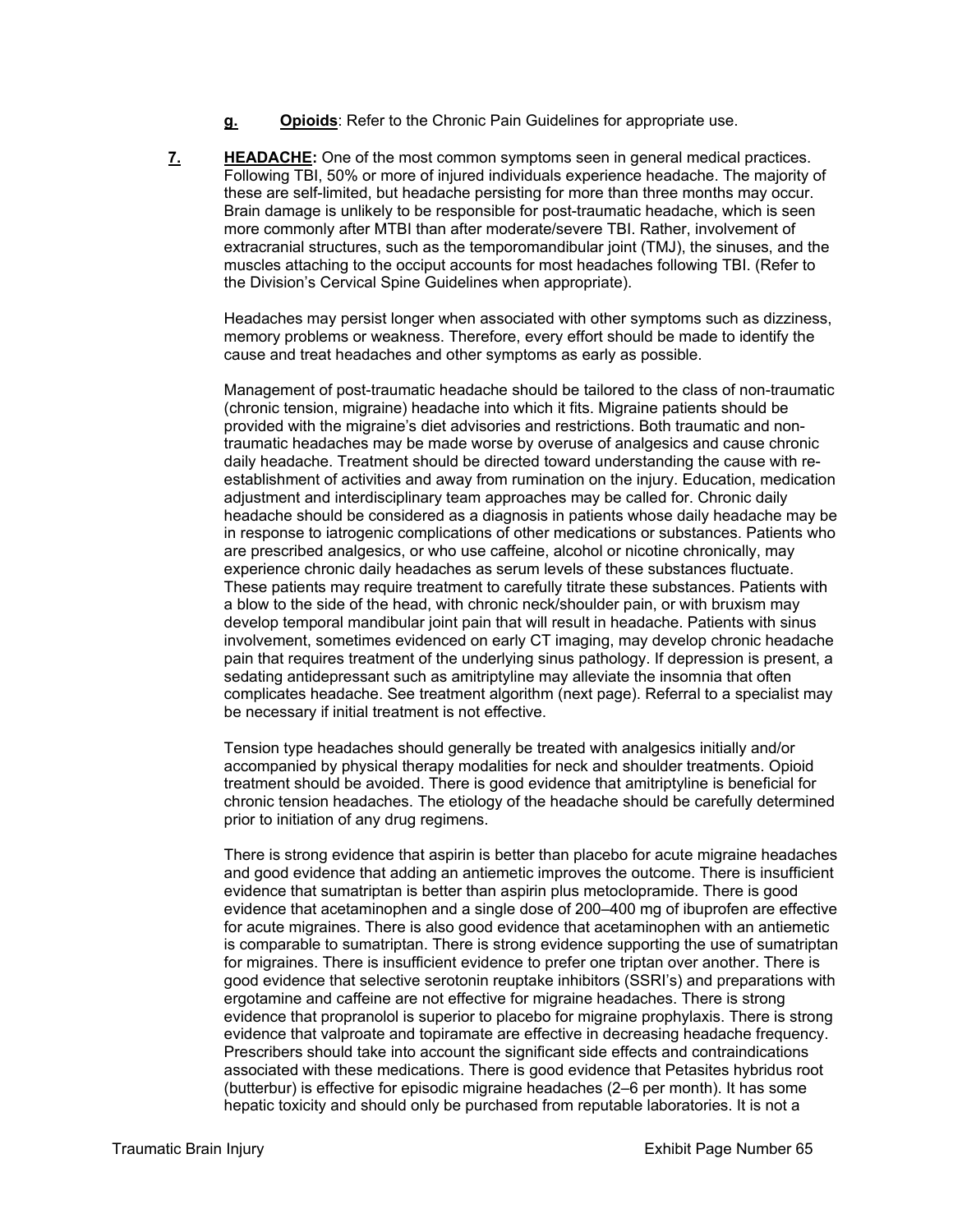prescription drug and can be purchased over the counter. The following table of recommendations takes into account the American Academy of Neurology and American Headache Society's latest guideline recommendations.

Widely accepted treatments for post-traumatic headache may include, but are not limited to: interdisciplinary treatment, pharmacology, joint manipulation, physical therapy, massage, acupuncture, biofeedback, psychotherapy (i.e., cognitive behavioral therapy), and diet. There is some evidence that spinal manipulation is effective for treatment of cervicogenic headaches. There is some evidence that exercise is equally efficacious as manipulation and can be used in combination with manipulation. The usual course of treatment was 3–6 weeks and effects were still found at one year. Refer to the Cervical Spine Guidelines for parameters.

There is strong evidence that acupuncture and sham acupuncture are prophylactic for migraines. There is good evidence that acupuncture has similar results as medication prophylaxis. There is some evidence that sham acupuncture is better than no treatment for migraine prophylaxis. These procedures should only be continued if functional gains are documented.

Psychological evaluation is a generally accepted intervention to identify factors for delayed recovery associated with pain and the potential need for cognitive assessment. Refer to the Chronic Pain Guidelines for specific time frames. Special procedures may be useful for specific or intractable head pain syndromes including nerve blocks for neuralgia, trigger point injections for myofascial pain syndromes (refer to Section I.8 Muscle Tone and Joint Restriction Management Including Spasticity), and the use of dental splinting for temporomandibular joint syndrome.

Inpatient admission is sometimes required when intravenous medications (e.g., dihydroergotamine) and close monitoring are necessary to control migraine or analgesia rebound, especially in individuals with severe depression, suicidal ideation, or complicated medical problems. When greater than two disciplines are necessary, when there is significant dysfunction secondary to headache, when the individual has not returned to work for greater than three months or when treatment is geographically inaccessible, an individualized interdisciplinary outpatient treatment program may be appropriate.

Long-term maintenance plans are necessary in chronic headache management. Medications may be necessary for an indefinite period; however, a distinction should be made between headache conditions that were pre-existing and those caused by the TBI. In MTBI, most cases will not result in debilitating frequent headaches. If the patient is suffering from debilitating headaches, a full review of the diagnosis, triggering events, and psychosocial issues should take place. All headache treatment modalities should be independent and functional. Even if headaches are permanent, it is expected that the individual will be functional and able to return to work.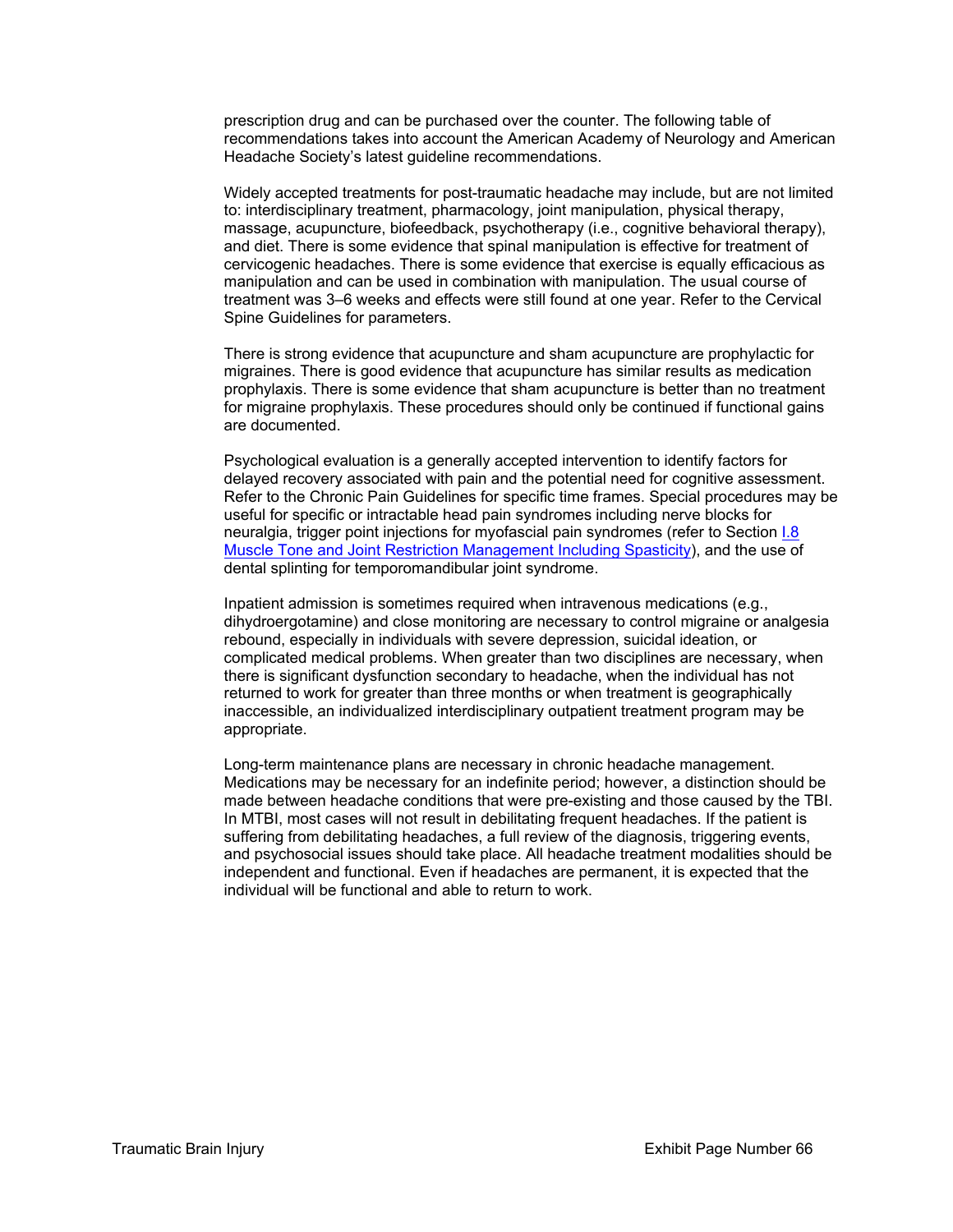## **a. Headache Treatment Algorithm**:

#### Initial Evaluation HEADACHES INTERFERING WITH FUNCTION **↓**

History and Physical Evaluation

### Establish Diagnosis

## Lab Studies Possible Brain Imaging

#### **↓** Initiate Treatment

| <b>Pharmacological - Preventives</b>                                              | <b>Pharmacological - Abortives</b>                               | Non-Pharmacological                                                                        |
|-----------------------------------------------------------------------------------|------------------------------------------------------------------|--------------------------------------------------------------------------------------------|
| To be used if 2+ headaches/week, or<br>increased headache severity or<br>duration | Limit use to prevent medication<br>overuse headache              | Education and identification of<br>triggers                                                |
|                                                                                   |                                                                  | Medication if terminated rebound<br>present                                                |
| Tricyclic Antidepressants venlafaxine<br>or amitriptyline                         | Anti-inflammatories or<br>acetaminophen                          | <b>Physical Therapy</b>                                                                    |
| <b>Beta Blockers</b>                                                              | Sumatriptan and other "Triptans"<br>for migraine type headaches  | <b>Biofeedback</b>                                                                         |
| Tryptans                                                                          |                                                                  | Acupuncture (Refer to Chronic Pain<br>Guidelines - Section F.2)                            |
| Topiramate                                                                        | An anti-emetic may accompany<br>either medication metoclopramide | Psychology including cognitive<br>behavioral therapy                                       |
| Divalproex/Valproate                                                              |                                                                  |                                                                                            |
| Complementary medications                                                         |                                                                  | Joint Manipulation Therapy (Refer<br>to Cervical Spine Guidelines for<br>time parameters.) |
| Petasites hybridus root (butterbur)<br>Use pharmaceutical grade product           |                                                                  |                                                                                            |
| Histamine                                                                         |                                                                  |                                                                                            |
| Riboflavin                                                                        |                                                                  |                                                                                            |
| Magnesium                                                                         |                                                                  |                                                                                            |
| Others with possible effect                                                       |                                                                  |                                                                                            |
| ACE inhibitors, Angiotensin receptor<br>blockers, a-agonists, carbamazepine,      |                                                                  |                                                                                            |

Continue treatment 3–6 months, then taper.

Preventive medications as appropriate.

Headache control

Good Sub-optimal

Reassess diagnosis, optimize treatment, and identify other contributors. Referral to specialist.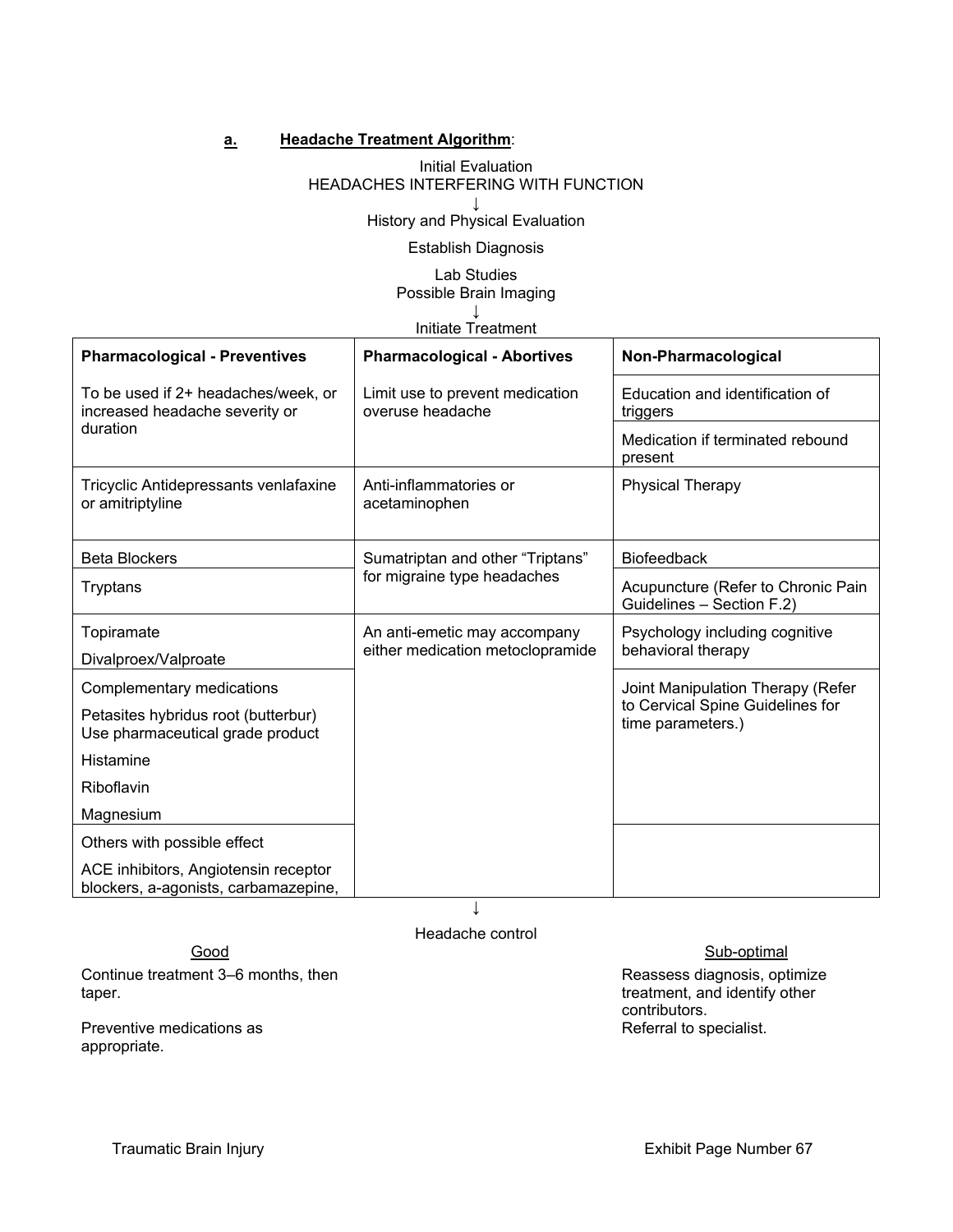- **b. Botulinum Injections**: No longer generally recommended for cervicogenic or other headaches based on good evidence of lack of effect. There is good evidence that botox is not more effective than placebo for reducing the frequency of episodic migraines. It may be considered in a very small subset of patients with chronic migraines 12–15 days/month who have failed all other conservative treatment, including trials of at least three drug classes, and who have committed to any life style changes related to headache triggers.
- **8. THERAPEUTIC EXERCISE**: With or without mechanical assistance or resistance, may include isoinertial, isotonic, isometric, and isokinetic types of exercises as part of the overall occupational therapy physical therapy program, not to be used in isolation.

Studies of older adults have consistently shown both cognitive and neuro-physiologic functional gains for those participating in regular aerobic activity. Apparent physiological benefits from exercise include improved neuroplasticity after the initial period of 3–10 days, improved cognition, decreased emotional stress, and improved hypothalamicpituitary-adrenal axis function. Brain derived neurotrophic factor (BDNF) increases with exercise, although likely transiently. Animals studies have shown a decrease in BDNF when exercise is begun during the first few weeks. Limited physical and cognitive activity is recommended in the first three days after a concussion with a gradual increase in activity based on decreased symptoms. Return to full duty depends on the rate of decrease of symptoms. Generally if symptoms recur during increasing job duties or exertion, duties should be decreased slightly.

Indications include the need for cardiovascular fitness, improved muscle strength, improved connective tissue strength and integrity, increased bone density, promotion of circulation to enhance soft tissue healing, improvement of muscle recruitment, improved proprioception and coordination, and increased ROM.

Patients and/or caregivers should be instructed in and receive a home exercise program that is progressed as their functional status improves. Upon discharge, the patient and/or caregiver would be independent in the performance of the home exercise program and would have been educated in the importance of continuing such a program. Educational goals would be to maintain or further improve function and to minimize the risk for aggravation of symptoms in the future.

- Time to Produce Effect: 2 to 6 treatments.
- $\div$  Frequency: 1 to 5 times per week.
- $\div$  Optimum Duration: 4 to 8 weeks and concurrent with an active daily home exercise program.
- Maximum Duration: 8 to 12 weeks of therapist oversight. Home exercise should continue indefinitely.
- **9. DISTURBANCES OF SLEEP:** Common in all types of TBI. Objective sleep studies show reduced sleep efficiency, increased sleep onset latency, and increased time awake after sleep onset. These changes are associated with patient reports of non-restorative sleep. Sleep disorders can aggravate neurologic injury. Sleep apnea may be associated with endocrine disturbance arising from TBI and neuroendocrine assessment is highly recommended. Sleep apneas and other sleep disorders should be treated to optimize recovery from TBI.

Many patients develop behavioral habits that exacerbate and maintain sleep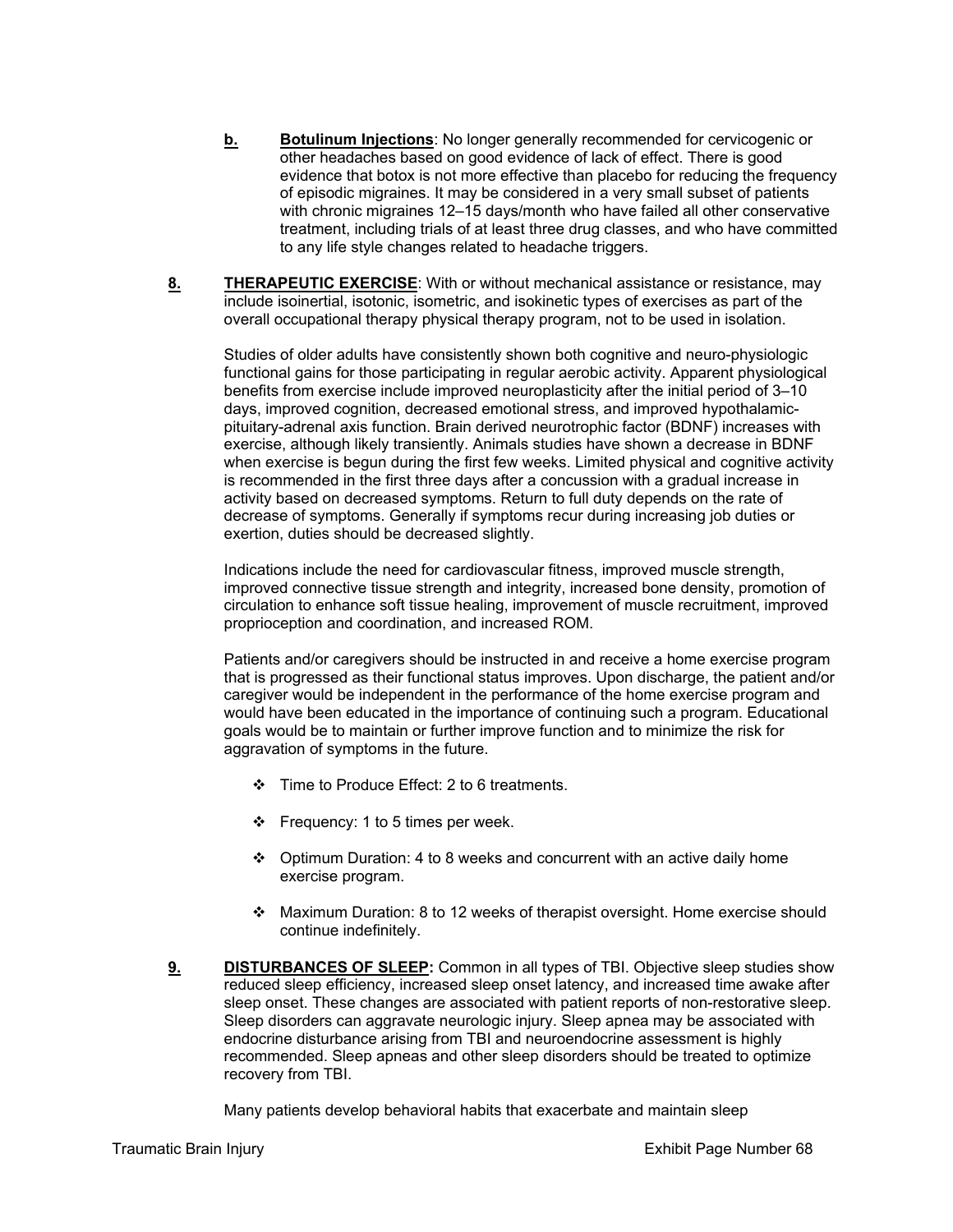disturbances. Excessive time in bed, irregular sleep routine, napping, low activity, and worrying in bed are all maladaptive responses that can arise in the absence of any psychopathology. There is some evidence that behavioral modification, such as patient education and group or individual counseling, can be effective in reversing the effects of insomnia. (Refer to the Chronic Pain Guidelines) Behavioral modifications are easily implemented and can include:

- Maintaining a regular sleep schedule, including retiring and rising at approximately the same time on weekdays and weekends.
- Avoiding daytime napping.
- Avoiding caffeinated beverages after lunchtime.
- Making the bedroom quiet and comfortable, eliminating disruptive lights, sounds, television sets, and keeping a bedroom temperature of about 65°F.
- Avoiding alcohol or nicotine within two hours of bedtime.
- Avoiding large meals within two hours of bedtime.
- Exercising vigorously during the day, but not within two hours of bedtime, since this may raise core temperature and activate the nervous system.
- Associating the bed with sleep and sexual activity only, using other parts of the home for television, reading, and talking on the telephone.
- Leaving the bedroom when unable to sleep for more than 20 minutes and returning to the bedroom when ready to sleep again.

These modifications should be undertaken before sleeping medication is prescribed for long term use. Modafinal, melatonin, and light therapy may be helpful for some patients.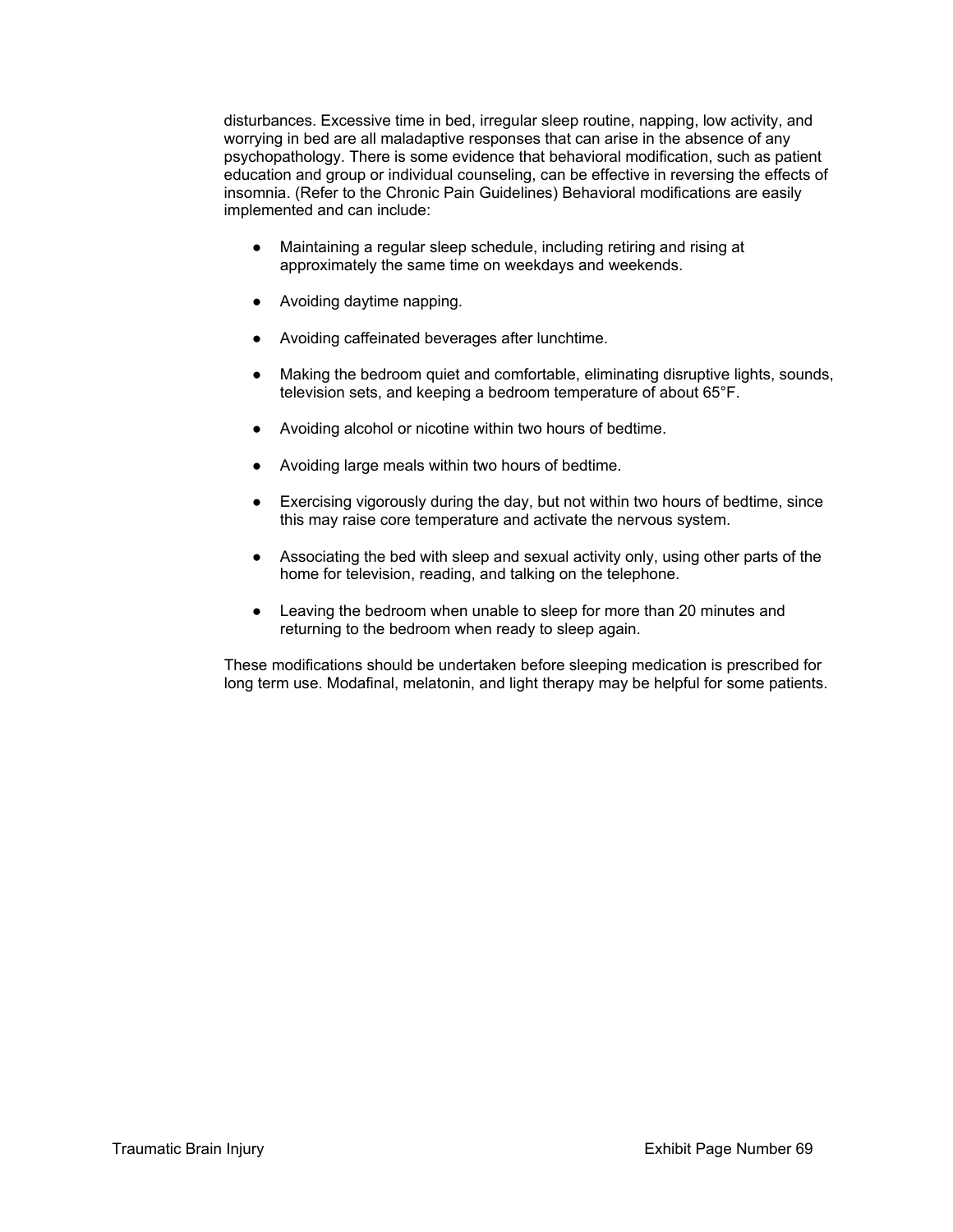# **H. NONOPERATIVE THERAPEUTIC PROCEDURES – NEUROMEDICAL CONDITIONS in MODERATE/SEVERE BRAIN INJURY**

There are a number of associated neuromedical problems unique to moderate/severe TBI. These conditions often require specialized evaluation and therapeutic interventions by physicians, nurses and relevant interdisciplinary team disciplines. The resultant problems may be classified as follows:

- **1. NEUROLOGICAL COMPLICATIONS**: Ongoing evaluation is often necessary to detect the delayed development of space occupying intraparenchymal lesions, pneumocephalus, hydrocephalus, extra-axial lesions such as subdural and epidural hematomas, and hygromas. If an individual's neurological status worsens or plateaus, neuroimaging studies may be warranted.
- **2. POST-TRAUMATIC SEIZURES/POST-TRAUMATIC EPILEPSY (PTE)**: Major risk factors for the development of PTE include penetrating head wounds, hematoma, depressed skull fracture, and early seizures. The issue of seizure prophylaxis remains controversial in high-risk individuals. The role of routine seizure prophylaxis utilizing antiepileptic drugs (AEDs) is recommended for seven to ten days post-brain trauma. Prophylactic anticonvulsants should not routinely be used after the first week but at times at times may be appropriate for individual cases. The management of late post-traumatic seizures conforms to the treatment of "epilepsy." This includes principles of monotherapy, and compliance, considerations of cognitive, behavioral, emotional, and psychosocial functioning. Pseudoseizures should be treated by psychological and psychiatric therapy.

# **3. CARDIOPULMONARY COMPLICATIONS**:

- **a. Cardiac System**: Elevated intracranial pressure and hypoxia may injure the hypothalamus and cardiac regulating centers of the brain, causing pathological changes in autonomic nervous system function. The resulting dysautonomia, paroxysmal sympathetic hyperactivity, or hyperadrenergic syndrome (autonomic storm) includes fever, hypertension, tachycardia, tachypnea, posturing, and hyperhydrosis (increased sweating and flushing). Hypertension in TBI is associated with tachycardia and increased cardiac output with normal or decreased peripheral vascular resistance. This is different from essential hypertension in which there is normal cardiac output with increased peripheral vascular resistance. The preferred treatment for this type of hypertension from hyperadrenergic activity is a beta adrenergic blocking agent or alpha-2 central agonist. However, these approaches should carefully consider the potentially negative cognitive, behavioral, and/or emotional side effects of those medications
- **b. Pulmonary System**: Moderate/severe TBI and related trauma to the chest wall may adversely affect respiratory function by compromising respiratory drive, swallow reflex, and cough. Brain and brain stem injuries also cause abnormal neurogenic breathing patterns and a dysfunctional swallowing mechanism with the potential for aspiration and a weakened cough with poor mobilization of secretions. These individuals are at increased risk for hypoxemia leading to further central nervous system (CNS) injury, pneumonia, and adult respiratory distress syndrome. The main principle of therapeutic intervention is the avoidance of respiratory failure with appropriate oxygenation, ventilation, and airway control. Treatments may include mechanical ventilation, tracheostomy, routine swallow evaluation to evaluate for aspiration risk, and aggressive pulmonary hygiene.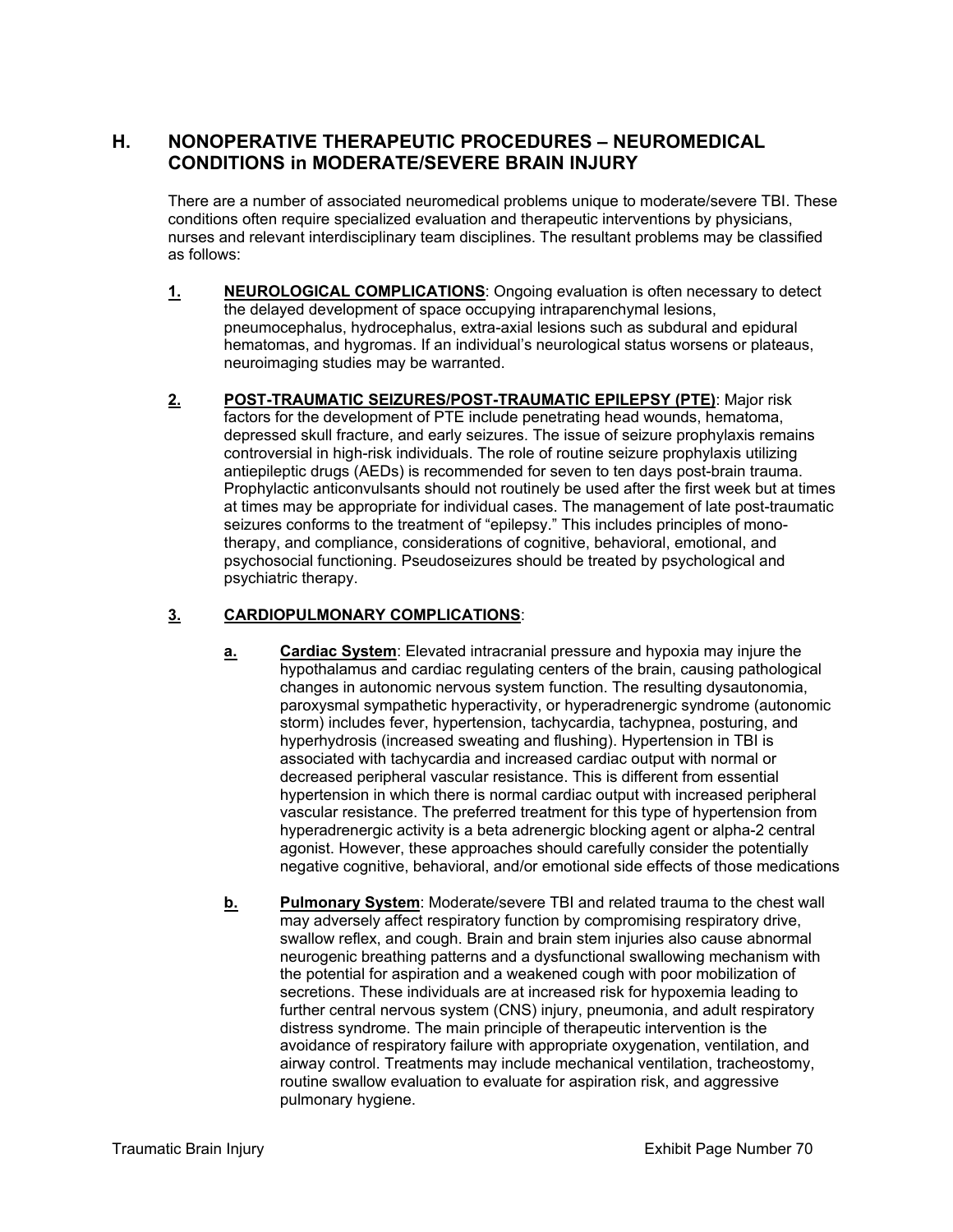**4. SLEEP COMPLICATIONS**: Sleep disturbance is a relatively common complication following moderate/severe TBI. Common sleep disorders for which individuals are at risk include, but are not limited to, post-traumatic hypersomnia, narcolepsy, central sleep apnea, obstructive sleep apnea, nocturnal seizures, periodic limb movement disorder (PLMD), sleep disturbances due to medication and medication side effects, sleep disturbances due to underlying mental health issues and substance abuse and insomnia. Generally accepted subjective measures of post-traumatic sleep disturbance include selfrating scales; however, in this population, it may be preferable to rely on staff when in an inpatient facility and caregivers when at home. Objective measures include techniques that monitor changes in select physiologic processes (heart rate, temperature, cortisol levels, blood/oxygen levels, polysomnography, etc.) up to full polysomnography and sleep lab studies. These subjective and objective measures, combined with serial clinical evaluation, are useful clinical tools in guiding appropriate management. Depending on etiology, management strategies include, but are not limited to, sleep hygiene education, implementation of sleep hygiene, maintaining a normal day/night and wake/sleep cycle, limitation of time in bed and naps, surgery, various medical devices (e.g., oral appliance, continuous positive airway pressure), and medication therapy. Also refer to Section G.9. Disturbances of Sleep.

# **5. MUSCULOSKELETAL COMPLICATIONS**:

- **a. Long-Bone Fractures**: When long-bone fractures occur in individuals with a TBI, aggressive, early surgical treatment is recommended within two to twelve hours after injury, provided that hemodynamic stability has been achieved. This would include open reduction and internal fixation, although the specific optimal technique has not been well-documented. Maximal functional use of all extremities should be the goal in this early phase of care. Early stabilization allows the prevention of prolonged immobility that has the subsequent greater risk of infection, venous thrombosis development, pulmonary complications, skin breakdown, and contractures. Fracture healing challenges unique to TBI include the deforming effect spasticity exerts on fracture alignment and an exaggerated healing response. Non-compliance secondary to confusion and agitation often requires reinforced immobilization, strategies, and prolonged time frames of immobilization, and it may preclude the use of common eternal fixation devices. Therefore, it is generally accepted that early, aggressive, surgical management with an emphasis on internal fixation should be instituted to allow for early mobilization when medically indicated in this population.
- **b.** Heterotopic Ossification (HO): Defined as the development of new bone formation in soft tissue planes surrounding neurologically affected joints, especially the hips, elbows, shoulder and knees, in order of common concurrence. Research puts the incidence at 11–75% following moderate/severe TBI. If diagnosis and treatment are delayed, ankylosis (bony fusion) may occur with consequent functional limits in mobility. Additional risk factors that often accompany TBI include spinal cord injury, tissue hypoxia, venous stasis, spasticity, and autonomic dysfunction. The greatest risk for development is within the first six months post-injury. Observation by nurses and physical therapists is essential and may include documentation of decreased ROM, joint inflammation, pain, and/or a low-grade fever. Appropriate work-up may include laboratory studies revealing an elevated sedimentation rate and/or alkaline phosphatase with a normal complete blood count (CBC). Plain x-rays are necessary and appropriate; however, the most sensitive radiological study includes the threephase bone scan and/or gallium scan, MRI, and color Doppler ultrasound. These may be necessary in both the initial diagnostic and follow-up phases to guide treatment. Optimal treatment outcome involves early diagnosis, ROM exercise, and the use of disodium etidronate, which prevents mineralization. Other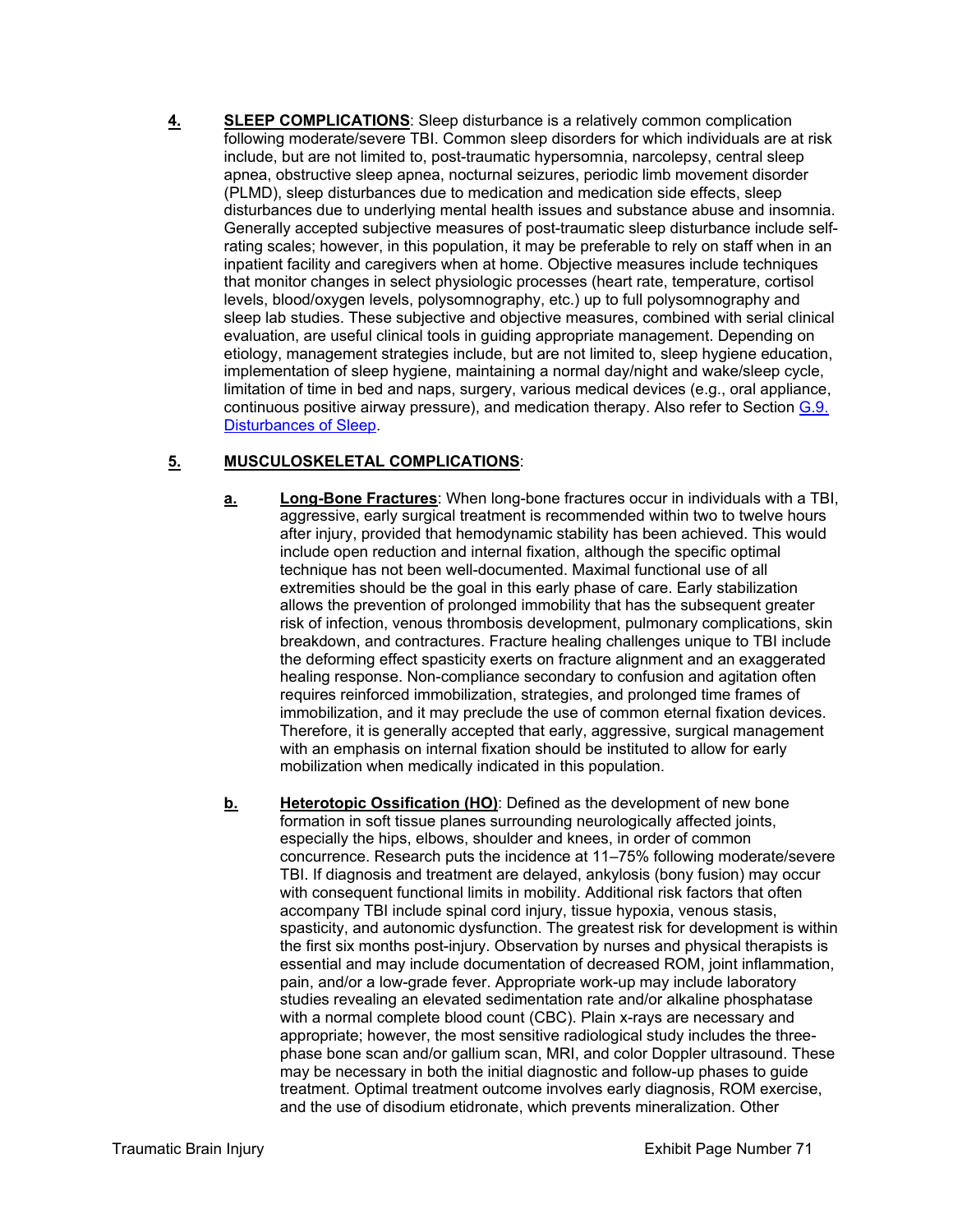treatment options include non-steroidal anti-inflammatory drugs (NSAIDs), radiation, and surgery in the chronic state.

- **6. GASTROINTESTINAL COMPLICATIONS**: Individuals with moderate/severe TBI have demonstrated delays in gastric emptying with frequent regurgitation of nasogastric administered feedings. This, accompanied with dysphagia and/or an inadequate swallow reflex, places the individual at risk for aspiration pneumonia. Dysphagic individuals and those at risk may require total parenteral nutrition (TPN), gastric and/or post-pyloric feeding techniques. Either a endoscopically placed percutaneous (PEG) or surgically placed gastrostomy and/or jejunostomy may be necessary for adequate ongoing nutritional support. Individuals with gastrointestinal hypomotility may require medications. Also, erosive gastritis may be a frequent complication, and the use of H2 blockers, proton pump inhibitors (PPIs), and antacid treatments are usually efficacious. Individuals with TBI may also be at risk for neurogenic bowel, which includes constipation, impactions, bowel obstructions, and/or loose stools. A nursing care regimen on a routine and then consultative basis, may be necessary to establish routine bowel programs.
- **7. GENITOURINARY COMPLICATIONS**: Moderate/severe TBI may involve cerebral structures controlling bladder storage and emptying functions. This may result in a neurogenic bladder. Treatment of a neurogenic bladder is aimed at adequate emptying, prevention and treatment of infection, preservation of upper renal tract function, and avoidance of skin soiling from incontinence. An indwelling urethral catheter is often appropriate in the early stages of recovery. Once the urethral catheter is discontinued, either a condom catheter or diaper/adult brief is used for incontinence.

Following assessment of bladder emptying utilizing ultrasonography for post-void residual checks and urodynamic studies, decisions may be made regarding longer-term management strategies. This may include intermittent catheterization or rehabilitative bladder training utilizing anticholinergic medications and time-interval voiding techniques. Urological consultation and more comprehensive diagnostic studies that may include, but are not limited to, cystoscopy, urodynamics, and renal functions studies may also be necessary. Sexual dysfunction may also occur, secondary to moderate/severe TBI. Examples include disinhibition, arousal disorders, and erectile dysfunction. If present, comprehensive assessment is appropriate in guiding therapeutic management.

- **8. NEUROENDOCRINE COMPLICATIONS**: Neuroendocrine abnormalities following Moderate/Severe TBI are common. Hypopituitarism occurs in approximately 28% of all TBI and although more common in moderate/severe TBI, may also occur in MTBI with a rate approximating 17%. The degree of neuroendocrine dysfunction may vary based on differential injuries to the hypothalamus, anterior/posterior pituitary, upper or lower portions of the pituitary stalk, and connections to other brain and brainstem structures. Secondary endocrine effects may include, but are not limited to, the abnormalities of the following: salt and water metabolism including syndrome of inappropriate antidiuretic hormone (SIADH) and temporary or permanent diabetes insipidus (DI), thyroid function, sexual function, hormonal reproductive function, control of body temperature, ACTHcortisol levels, glucose metabolism, gonadotropin, and growth hormones. These potential complications may require specialized medical evaluation and treatment if correlative symptoms exist and/or persist. Pharmaceutical treatment for other complications may also affect endocrine systems and require treatment.
- **9. FLUID AND ELECTROLYTE COMPLICATIONS:** Abnormalities in individuals with moderate/severe TBI are usually iatrogenic or trauma induced. Specific problems may include, but are not limited to, a resulting water and salt retention with decreased urine output. There may also be problems with hyponatremia from inappropriate antidiuretic hormone, cerebral salt wasting, and increased production of aldosterone. Also,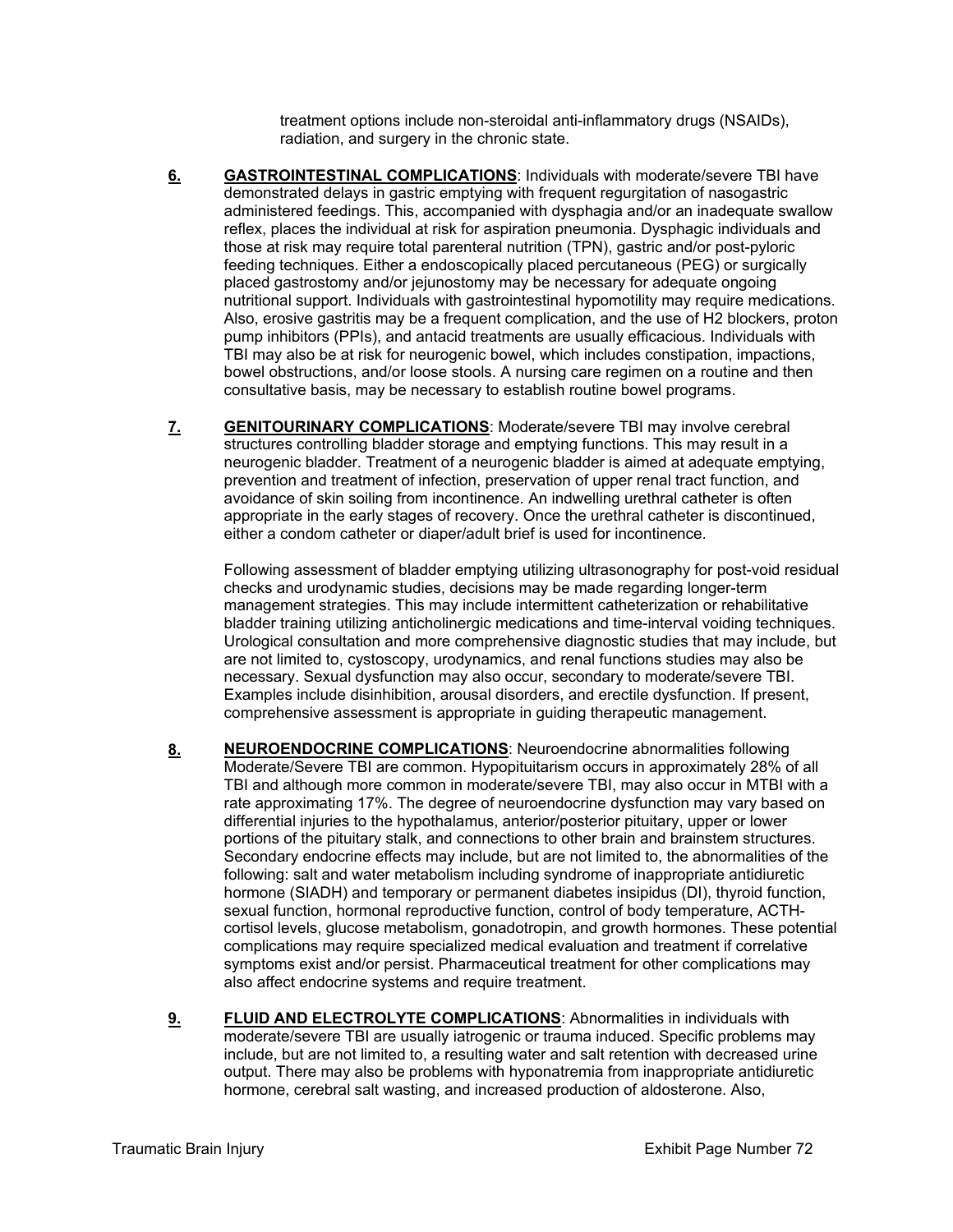hypernatremia from dehydration or DI may occur. This may require careful evaluation with laboratory studies initially and serially on a follow-up basis.

- **10. IMMOBILIZATION AND DISUSE COMPLICATIONS**: In an comatose individual, skin is at risk for the development of pressure decubitus ulcers that may slowly progress and increase the length of hospital stays. Tissue pressure, shear, and deformation cause the ischemia. Vigilant rehabilitation nursing including accurate staging, specialized beds, wheelchair cushions, padding, positioning, and weight shift management, protects the individual from these complications.
- **11. VASCULAR COMPLICATIONS**: Individuals with TBI are at risk for developing deep venous thrombosis (DVT) and pulmonary embolus (PE). Since diagnosis by clinical examination is difficult in this population, a high degree of suspicion is warranted. While in the hospital, daily nursing screening with lower extremity measurements is recommended. Abnormalities requiring confirmation may entail noninvasive studies such as Doppler ultrasonographic flow examination and impedance plethysmography. Also, hematologic conditions, such as, but not limited to, coagulopathies may require comprehensive specialized hematologic evaluation. It is generally accepted that prophylaxis with low molecular weight heparin, intermittent compression devices (ICDs), or sequential compression stockings may reduce the incidence of both complications. If the diagnostic use of noninvasive studies as mentioned are equivocal and/or nonconfirmatory, then venography and/or angiography may be necessary. If thrombotic complications occur, standard treatment includes intravenous heparin or subcutaneous low molecular weight heparin followed by oral warfarin sodium. Other newer pharmaceutical agents may also be appropriate. If neuromedical risks of anticoagulation are present and/or complications related to anticoagulation or progressive thrombosis arise, then placement of an inferior vena cava filter may be necessary.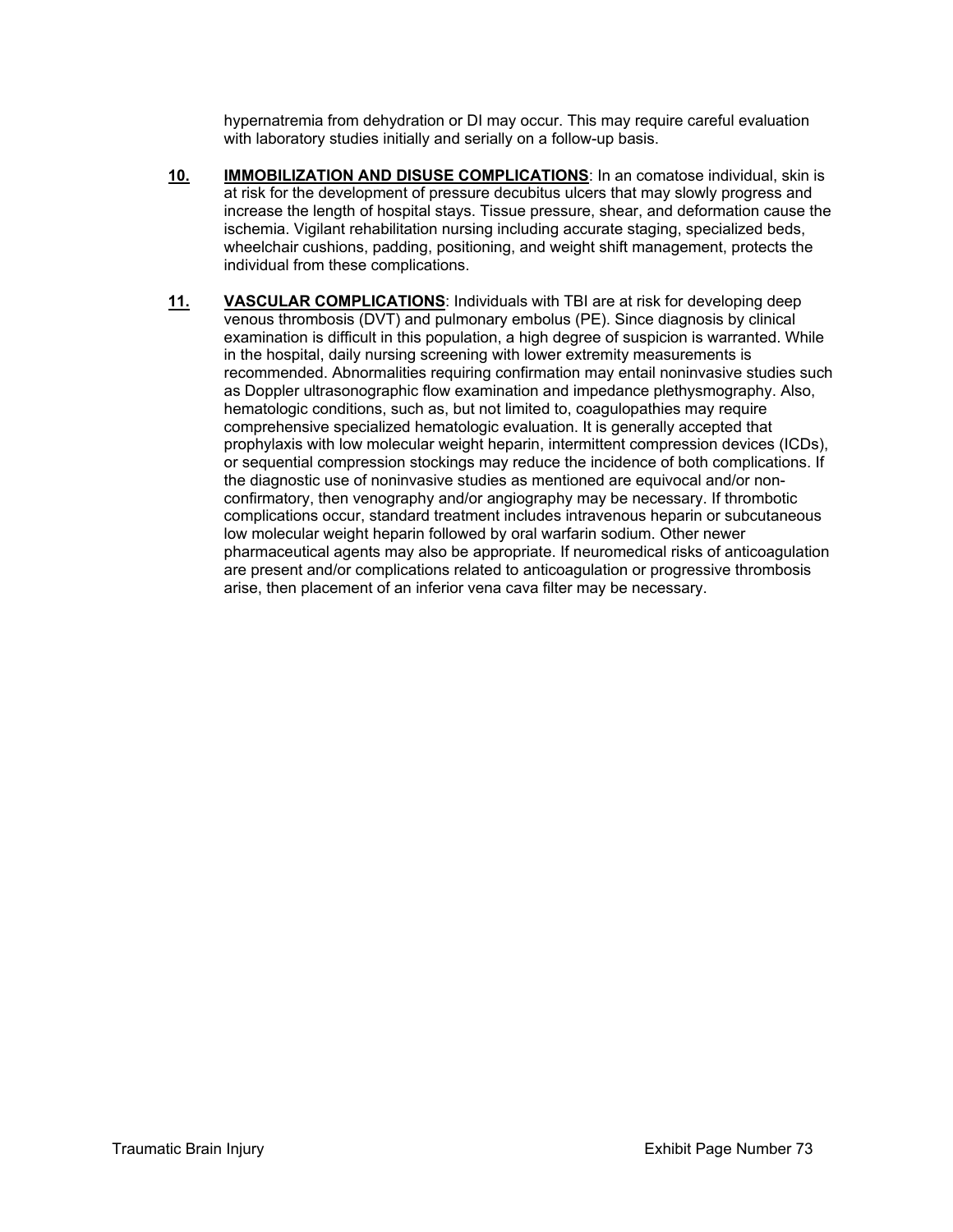# **I. NONOPERATIVE THERAPEUTIC PROCEDURES – REHABILITATION**

1. **INTERDISCIPLINARY REHABILITATION PROGRAMS**: The recommended treatment for individuals with MTBI who have not responded to less intensive modes of treatment and for moderate/severe TBI. These programs should assess the impact of the injury on the patient's medical, physical, psychological, social, and/or vocational functioning. The number of professions involved in the team in a TBI program may vary due to the complexity of the needs of the person served. The Division recommends consideration of referral to an interdisciplinary program based on the results of a comprehensive neuropsychological and/or psychiatric assessment, which should be conducted postinjury in MTBI individuals with delayed recovery and as soon as appropriate for more severe cases. The sequencing of treatment is based on the individual's ability to tolerate and benefit from the specific therapies. For example, a patient with severe balance problems will be unable to participate in physical rehabilitation.

Patients with addiction and/or substance abuse problems or high dose opioid or other drugs of potential abuse may require inpatient and/or outpatient chemical dependency treatment programs before or in conjunction with other interdisciplinary rehabilitation. Guidelines from the American Society of Addiction Medicine are available and may be consulted relating to the intensity of services required for different classes of patients in order to achieve successful treatment.

Interdisciplinary programs may be considered for patients who are currently employed, those who cannot attend all day programs, those with language barriers, or those living in areas not offering formal programs. Before treatment has been initiated, the patient, patient's family and/or support system, physician, and insurer should agree on the treatment approach, methods, and goals. Generally the type of outpatient program needed will depend on the degree of impact the injury has had on the patient's medical, physical, psychological, social, and/or vocational functioning. There is some evidence that intensive therapy, 15 hours/week for 16 weeks in a group setting emphasizing integration of cognitive, interpersonal, and functional gains, is superior to the same amount of therapy from multiple individual providers.

When referring a patient for integrated interdisciplinary rehabilitation, the Division recommends the program meets the criteria of the Commission on Accreditation of Rehabilitation Facilities (CARF).

There is good evidence that MTBI patients without PTA do not require routine multidisciplinary care. Inpatient rehabilitation programs are rarely needed for MTBI but may be necessary for patients with any of the following conditions: (a) High risk for medical instability; (b) Moderate-to-severe impairment of functional status; (c) Moderate impairment of cognitive and/or emotional status; (d) Dependence on medications from which he or she needs to be withdrawn; and (e) The need for 24-hour supervision.

Programs should include the following dimensions:

- Communication: To ensure positive functional outcomes, communication between the patient, insurer and all professionals involved must be coordinated and consistent. Any exchange of information should be provided to all professionals, including the patient. Care decisions should be communicated to all and should include the family and/or support system.
- Documentation: All professionals are expected to maintain thorough documentation regarding discussions with the patient/caregivers. It should be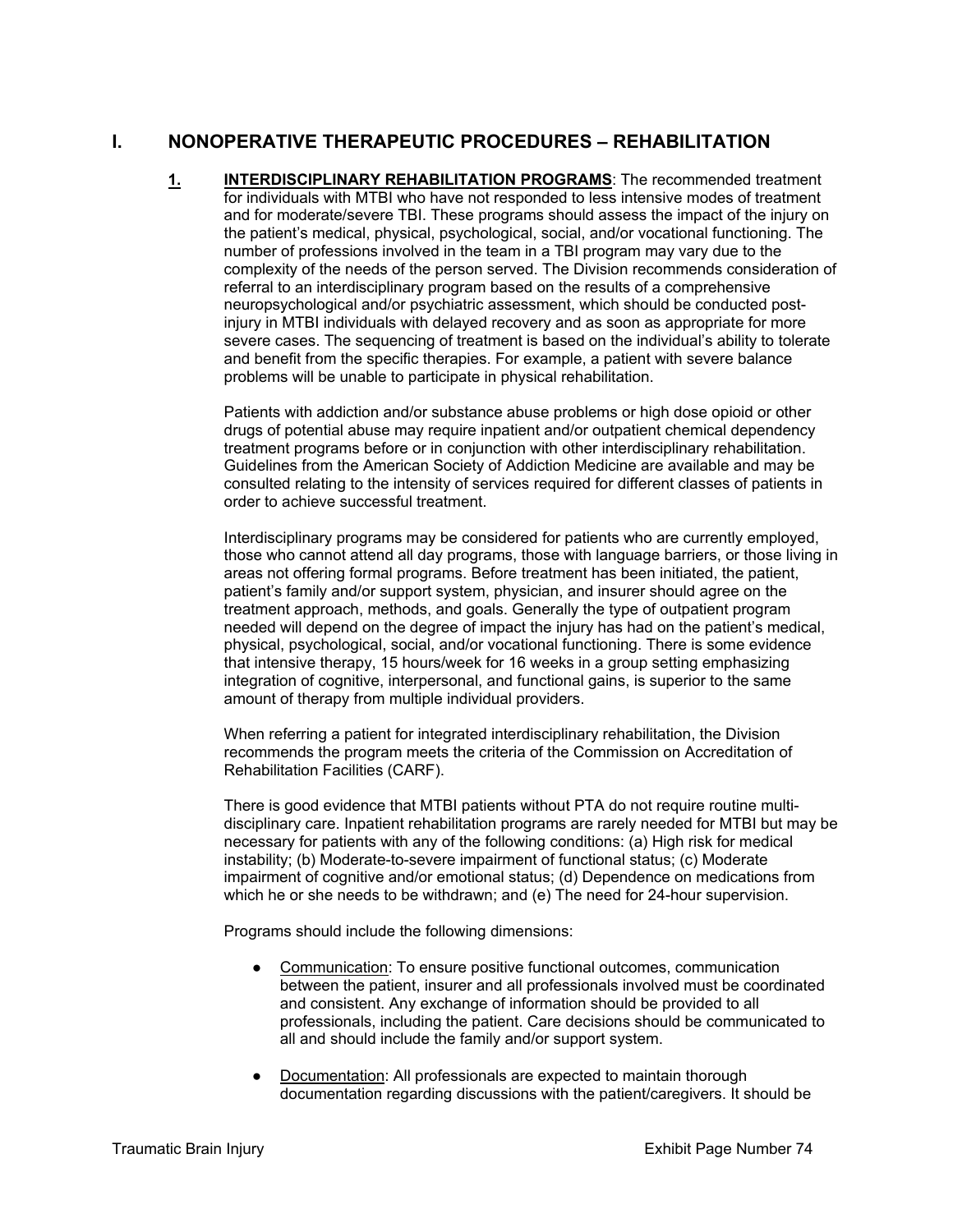clear that functional goals are being actively pursued and measured on a regular basis to determine their achievement or need for modification. All programs should be able to assess activity limitation, participation restrictions, environmental factors, heath status and impairments in a manner consistent with the ICF Guidelines (refer to Section C.5. Disability).

- Patient Education: Patients with TBI need to re-establish a healthy balance in lifestyle. All providers should educate and provide training and resources for patients/caregivers on how to overcome barriers to resuming daily activity, including management of behavioral issues, cognitive losses, decreased energy levels, financial constraints, decreased physical ability, and change in family and/or support system dynamics.
- Neuropsychological Evaluation and Treatment: Initial full neuropsychological evaluation should occur with periodic assessments to document progress and reevaluate treatment plans. Treatment may include cognitive, behavioral, and psychological aspects.
- **Psychosocial Evaluation and Treatment: Psychosocial evaluation should be** initiated, if not previously done. Providers of care should have a thorough understanding of the patient's personality profile, especially if dependency issues are involved. Psychosocial treatment may enhance the patient's ability to participate in rehabilitation, manage stress, and increase their problem-solving and self-management skills.
- Treatment Modalities: Use of modalities may be necessary early in the process to facilitate compliance with and tolerance to therapeutic exercise, physical conditioning, and increasing functional activities for moderate/severe TBI. Active treatments should be emphasized over passive treatments. Active treatments should encourage self-coping skills and compensatory behavior, which can be continued independently at home or at work. Treatments that can foster a sense of dependency by the patient on the caregiver should be avoided. Treatment length should be decided based on observed functional improvement. A complete list of active and passive therapies is included in Sections G. Nonoperative Therapeutic Procedures – Initial Treatment Considerations, H. Nonoperative Therapeutic Procedures – Neuromedical Conditions in Moderate/Severe Brain Injury, I. Nonoperative Therapeutic Procedures – Rehabilitation, J. Nonoperative Therapeutic Procedures – Vision, Speech, Swallowing, Balance & Hearing, and K. Nonoperative Therapeutic Procedures – Return to Work, Driving & Other. All treatment time frames may be extended based on the patient's positive functional improvement.
- Therapeutic Exercise Programs: A therapeutic exercise program should be initiated at the start of any treatment rehabilitation. Such programs should emphasize education, independence, and the importance of an on-going exercise regime. For MTBI there is no sufficient evidence to support the recommendation of any particular exercise regimen over any other exercise regimen.
- Return to Work: Rehabilitation programs should provide assistance in creating work profiles. For more specific information regarding return to work, refer to Section K.2 Return to Work.
- Vocational Assistance: Vocational assistance can define future employment opportunities or assist patients in obtaining future employment (refer to Section K.2 Return to Work for detailed information).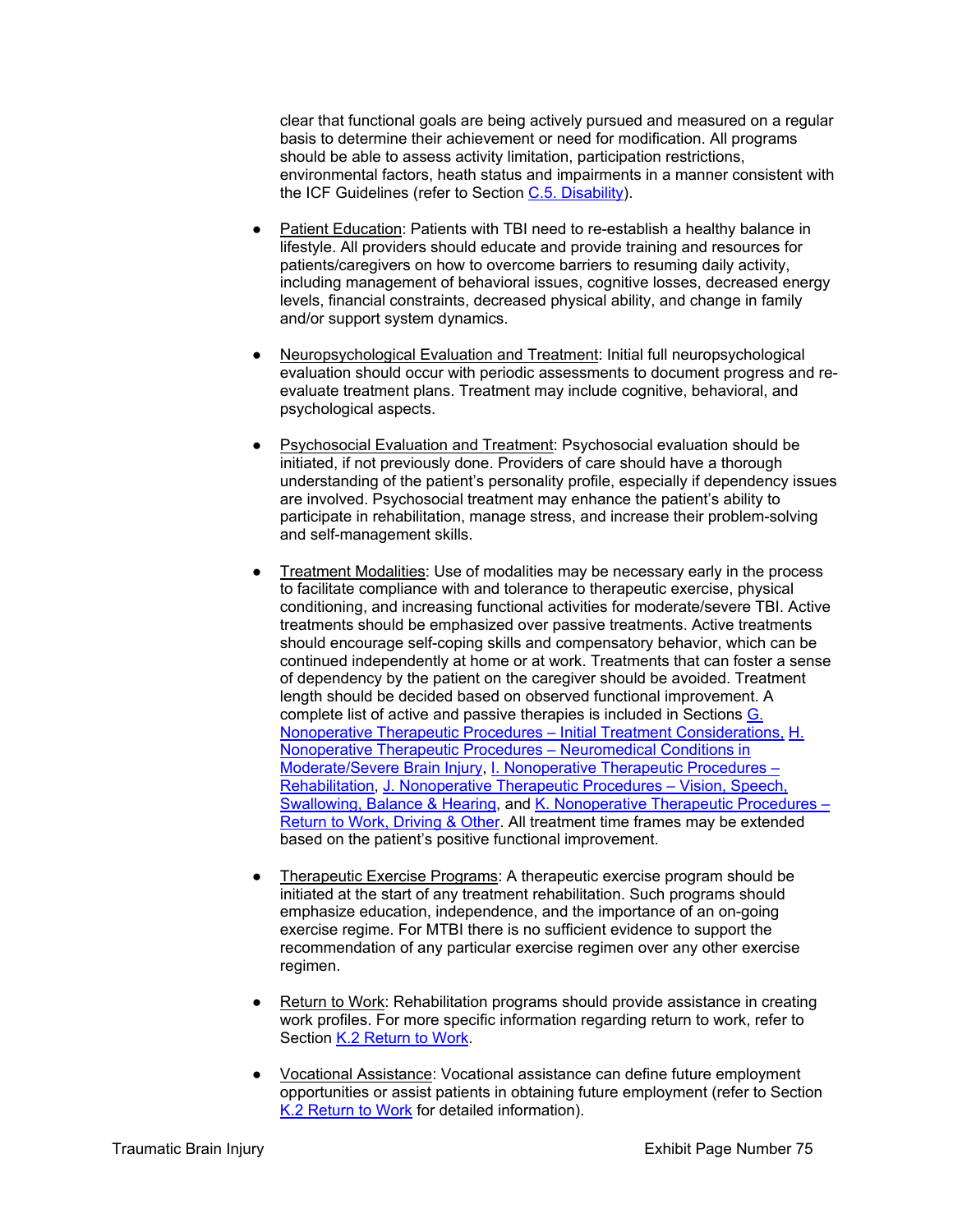Interdisciplinary brain injury programs are characterized by a variety of disciplines that participate in the assessment, planning, and/or implementation of the treatment program. These programs provide outcome focused, coordinated, goal-oriented interdisciplinary team services to measure and improve the functioning of persons and are for patients with greater levels of perceived disability, dysfunction, de-conditioning, and psychological involvement. Programs should have sufficient personnel to work with the individual in the following areas: behavioral, functional, medical, cognitive, pain management, psychological, social, and vocational. All programs for moderate/severe TBI should be able to address all of the associated neuromedical conditions listed in this guideline. Programs should share information about the scope of the services and the outcomes achieved with patients, authorized providers, and insurers.

The following programs are listed in alphabetical order.

**a. Behavioral Programs**: Generally accepted TBI inpatient or residential rehabilitation programs designed for individuals with TBI who have persistent and significant maladaptive behaviors. While all TBI rehabilitation programs treat behavior, behavioral programs are usually required for individuals who are unsafe, or who have suicidal, homicidal, or violent behavior and individuals who cannot be treated in less restrictive environments. Behavioral programs may be physically located in secured hospital units or in community-based residential programs, which may also be secured.

Behavioral programs generally use an interdisciplinary approach that may include behavior analysis and modification, medications, socialization skills training, substance abuse treatment, family therapy, and physical management programs, as well as traditional interdisciplinary treatment. Length of stay may greatly vary depending on etiology and severity of the behavioral disorders and may typically range from one to six months or longer. Upon discharge from behavioral programs, disposition is either back to inpatient acute rehabilitation, inpatient programs, supported living programs or home and community-based programs. Use of psychiatric hospitals that are not experienced in TBI rehabilitation is not recommended. Behavioral programs are also appropriate for severe behavioral problems due to other concomitant diagnoses, such as alcohol or substance abuse, and psychiatric disorders, including any personality disorders. Categorical adolescent inpatient hospital and residential programs may be appropriate for adolescent behavioral disorders due to TBI. Programs should be accredited by Joint Commission.

**b. Comprehensive Integrated Inpatient Interdisciplinary Rehabilitation Programs:** A generally accepted and widely used treatment. Inpatient brain injury rehabilitation programs should have designated staff for TBI, designated TBI patient rooms, designated TBI treatment facilities and programs, and they should serve at least 25 to 30 TBI individuals per year. One six-week, nonrandomized study with blinded outcome evaluators and a neuropsychological focus demonstrated improvement in overall productivity. Another meta-analysis provided good evidence that inpatient care in specialized stroke units resulted in less disability and less need for long term institutional care. Inpatient programs should be accredited by the Joint Commission on Accreditation of Healthcare Organizations (Joint Commission) and have components consistent with the Commission on the Accreditation of Rehabilitation Facilities (CARF). CARF eligibility or certification implies that programs meet specific care standards of design and efficacy.

The interdisciplinary team maintains consistent integration and communication to ensure that all interdisciplinary team members are aware of the plan of care for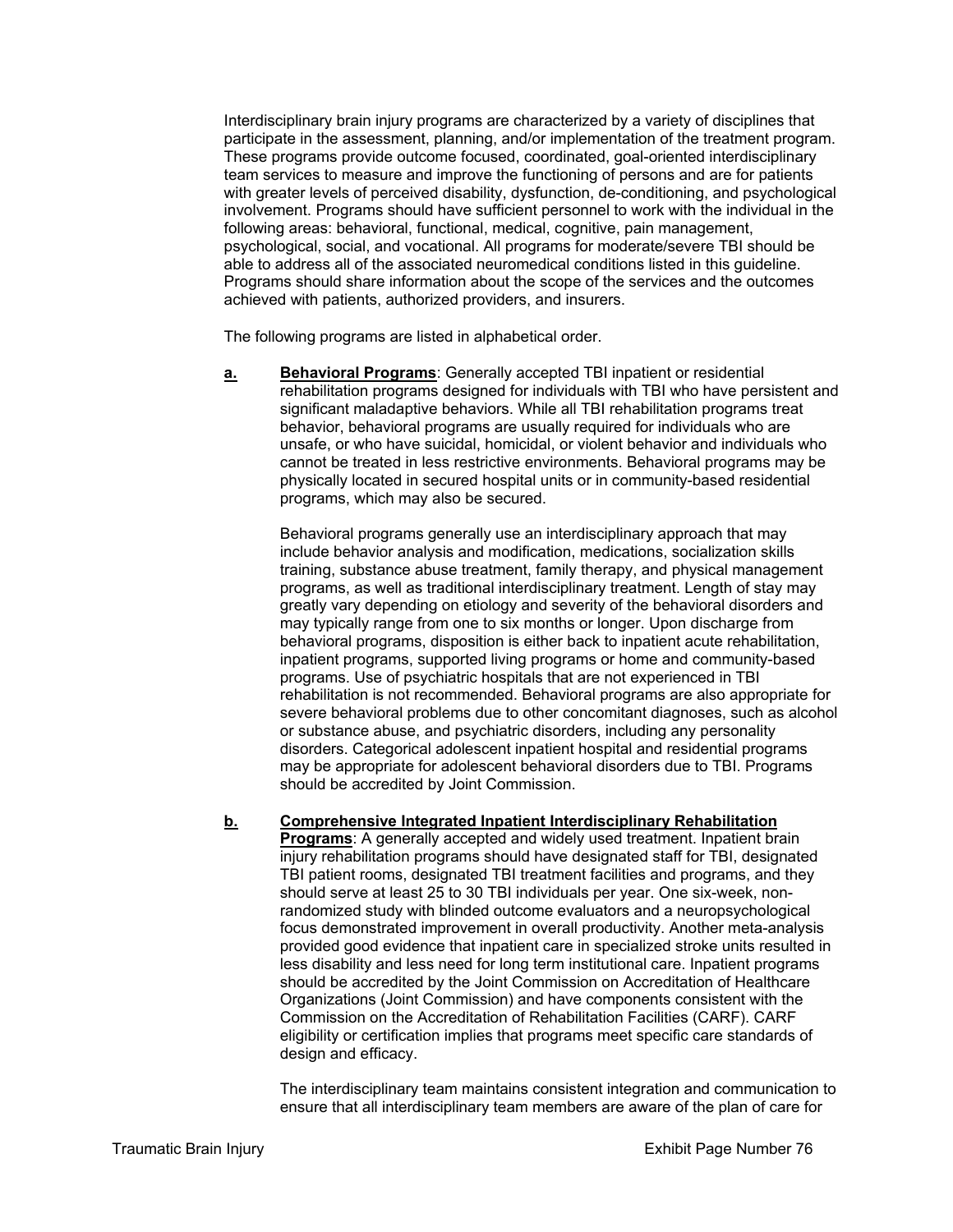the patient, are exchanging information, and implement the care plan. The team members make interdisciplinary team decisions with the patient and then ensure that decisions are communicated to the entire care team.

The Medical Director of the program should be board certified in physiatry, or be board certified in his or her specialty area and have completed a one year fellowship in rehabilitation, or have two years experience in an interdisciplinary brain injury rehabilitation program. Individuals who assist in the accomplishment of functional, physical, psychological, social and vocational goal should include a medical director, team physician(s), and a team neuropsychologist. Other members of the team may include, but are not limited to: biofeedback therapist, occupational therapist, physical therapist, chiropractor, registered nurse, case manager, exercise physiologist, therapeutic recreation specialist, psychologist, psychiatrist, speech-language pathologist, music therapist, optometrist, ophthalmologist, and/or nutritionist.

The length of initial rehabilitation depends on the severity of deficits, complications, and the individual's medical progress. Continued lengths of stay should be based on documented functional progress, and may typically range from 30 to 90 days for moderate/severe injury. The individual should be reevaluated every 30 days. On-site insurance case managers are encouraged to be a part of the treatment team, attend team conferences, and assist the individual and his/her family and/or support system members with facility discharge planning in short and long-term management and goal setting.

**c. Home and Community-Based Rehabilitation**: Encompasses services provided in an individual's home and/or community settings and may be delivered as a separate service or in conjunction with outpatient therapy in a treatment facility. These post-acute services are generally accepted and widely used for individuals with TBI who have completed inpatient or residential rehabilitation, or for those who have not required inpatient or residential services.

Home and community-based services are designed to maximize the transition and generalization of skills and behaviors in those with moderate/severe injuries from facility settings to application and assimilation in the community. In MTBI, community-based services may be the primary type and most appropriate intervention for those who require more assistance.

One or more therapeutic disciplines are appropriate to deliver home and community-based services, including qualified/credentialed clinicians from physical therapy, occupational therapy, speech-language pathology, music therapy, medicine, neuropsychology, clinical psychology and counseling, therapeutic recreation, nursing, vocational rehabilitation, and chiropractic treatment. Case management should continue during home and communitybased treatment. Programs should preferably be accredited by the Joint Commission and have components consistent with CARF certification. CARF eligibility or certification implies that programs meet specific care standards of design and efficacy.

- $\div$  Frequency: 1 to 7 hours per day, 1 to 3 times per week.
- Optimum Duration: For moderate/severe TBI, up to 24 months or beyond with monthly re-evaluations.
- **d. Nursing Care Facilities**: Provide care in specialty licensed units of nursing homes. SNF care is generally accepted and widely used for those who are not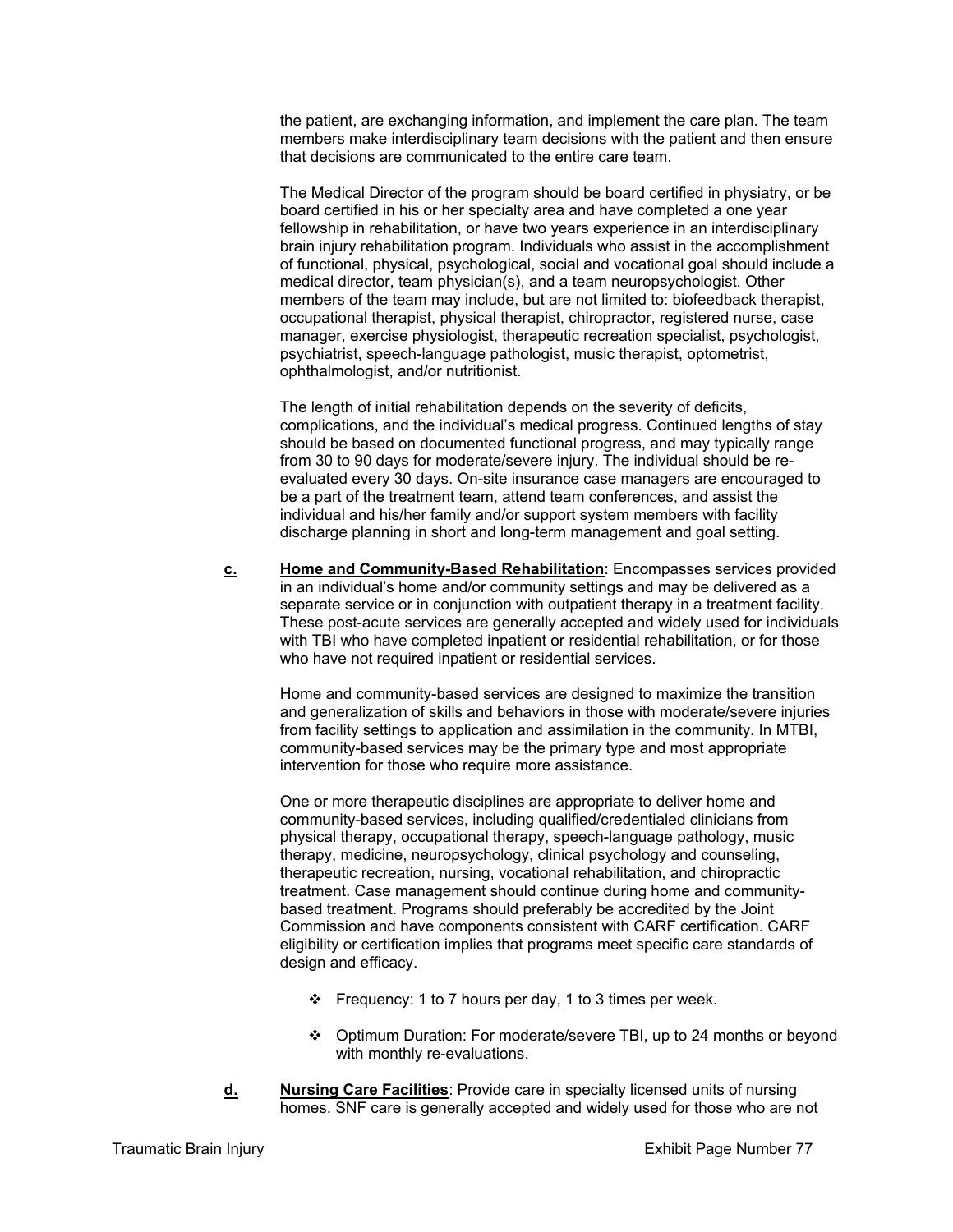able to be managed by a home care agency, in a private home, supported living program, group home, or community setting and have completed extensive rehabilitation therapy. Individuals appropriate for this type of care do not generally require skilled nursing care, but require ongoing care that is supervised by RNs (if medications are involved, it is skilled care). Rehabilitation therapies may be necessary to supplement nursing care. Rehabilitation programs are established by appropriately licensed or certified therapists but may be delivered by paraprofessionals. The goal of care is to maintain and improve function, if possible. This usually occurs at a slower rate over an extended period of time. Accreditation by the Joint Commission is recommended.

**e. Occupational Rehabilitation**: A generally accepted interdisciplinary program addressing a patient's employability and return to work. It includes a progressive increase in the number of hours per day that a patient completes work simulation tasks until the patient can tolerate a full workday. A full workday is case specific and is defined by the previous employment of the patient. Safe work place practices and education of the employer and social support system regarding the person's status should be included. This is accomplished by addressing the medical, psychological, behavioral, physical, functional, cognitive, and vocational components of employability and return to work.

The interdisciplinary team should, at a minimum, be comprised of a qualified medical director who is board certified with documented training in occupational rehabilitation, as well as team physicians who have experience in occupational rehabilitation, occupational therapy, and physical therapy.

As appropriate, the team may also include: a chiropractor, an RN, a case manager, a psychologist, a neuropsychologist, and a vocational specialist or certified biofeedback therapist.

- Time to Produce Effect: 2 weeks.
- Frequency: 2 to 5 visits per week, up to 8 hours/day.
- Optimum Duration: 2 to 4 weeks.
- Maximum Duration: 6 weeks. Participation in a program beyond six weeks should be documented with respect to need and the ability to facilitate positive symptomatic and functional gains.
- **f. Opioid/Chemical Treatment Programs**: For specifics, refer to Section F.6.c. Opioid/Chemical Treatment Programs in the Chronic Pain Guidelines.
- **g. Outpatient Rehabilitation Services**: Generally accepted and widely used. These therapeutic interventions may be delivered in a hospital, free-standing outpatient facilities, or community-based, post-acute facilities with focused goals for home and community functioning. In MTBI, community-based services may be the primary type of appropriate intervention. Frequency varies from daily to less than one day per week and from four to six hours per day. Immediately following inpatient rehabilitation, outpatient rehabilitation is usually intensive, followed by a systematic and gradual reduction in therapy as appropriate. Typically, outpatient treatments include one or more of the following disciplines: physical therapy, occupational therapy, speech/language pathology, music therapy, mental health counseling, neuropsychology, therapeutic recreation, family counseling, vocational rehabilitation, and chiropractic treatment. Outpatient rehabilitation should be functionally oriented, goal-specific, time limited, and case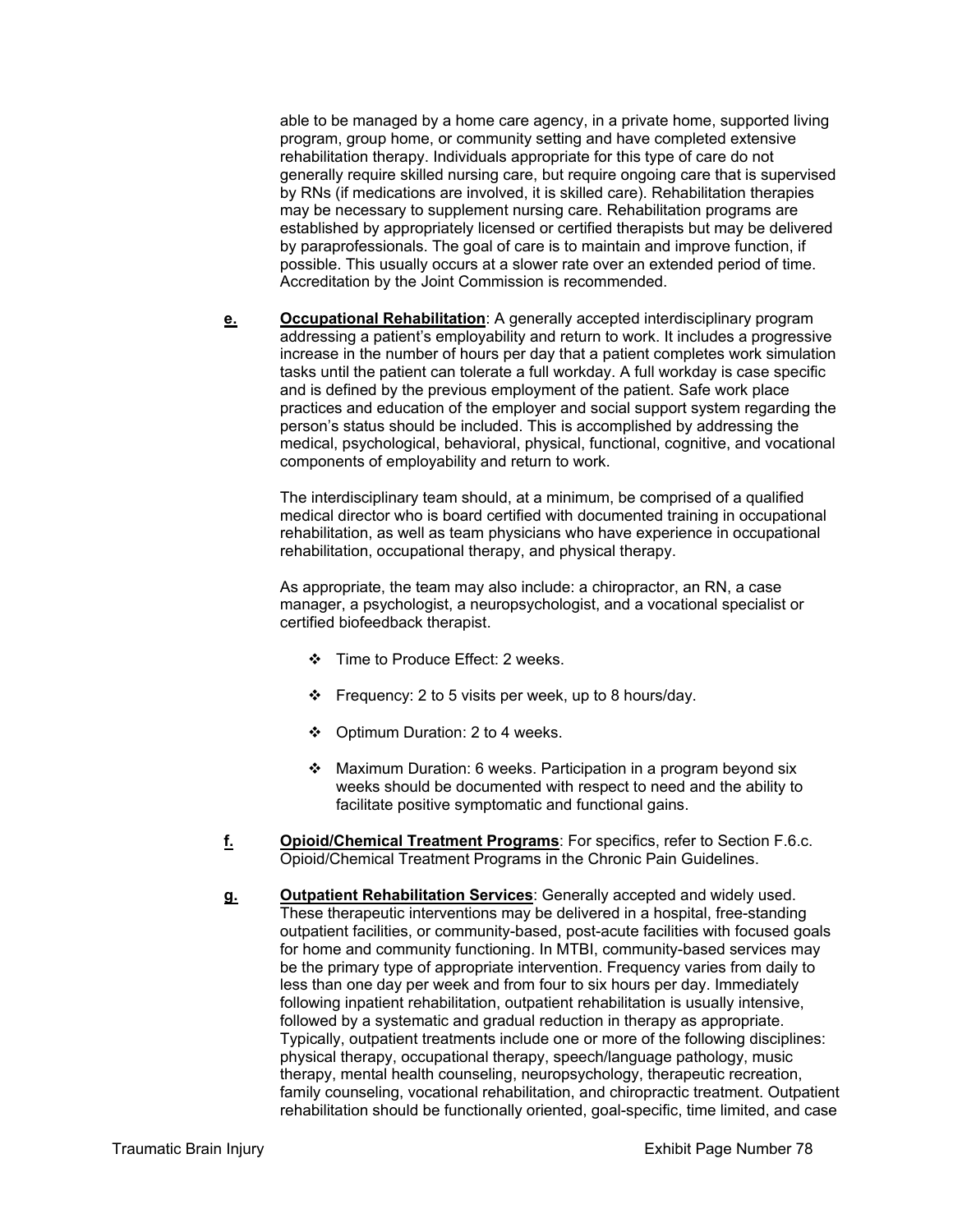managed. There is good evidence that this type of multi-disciplinary rehabilitation for TBI patients who require hospital admission is likely to provide functional and symptomatic benefit once the patient is able to meaningfully participate.

Formal outpatient rehabilitation programs should be accredited by the Joint Commission and have components consistent with certification by CARF. CARF eligibility or certification implies that programs meet specific care standards of design and efficacy.

- Frequency: 2 to 7 hours per day, 1 to 5 days per week more intensive treatment initially; moderate/severe TBI usually require extended sessions FM.
- Optimum Duration: For moderate/severe TBI, up to 24 months, or beyond with monthly re-evaluations.
- **h. Residential Rehabilitation**: Also called residential or transitional living, is clinically appropriate and generally accepted for individuals who have completed initial inpatient rehabilitation. This treatment is indicated for individuals who continue to have significant deficits, who are deemed unsafe to be discharged home, who require continued behavioral treatment, or who are deemed to be more effectively treated in a residential setting. Residential rehabilitation typically includes treatment and management by an interdisciplinary treatment team, with an emphasis on safety, independent living skills and functional community reintegration. Residential rehabilitation is also appropriate for those whose condition has changed, such as in caregiver death, disability, or unavailability, as well as for those who may not have had access to appropriate or adequate inpatient or sub-acute rehabilitation treatment, or for those in whom cognitive, communicative, physical, or behavioral status has deteriorated.

The length of residential rehabilitation treatment depends on the severity of deficits, complications, progress and available discharge options. Residential rehabilitation is a generally adopted and widely used practice, ranging typically from 30 to 120 days, depending on the individual's condition and discharge needs, with re-evaluations every 30 days.

Residential programs should be accredited by the Joint Commission and have components consistent with CARF certification. CARF eligibility or certification implies that programs meet specific care standards of design and efficacy.

**i. Supported Living Programs (SLP) or Long-Term Care Residential Services**: Include licensed personal care boarding homes (group homes), supported apartment living programs, or supported inpatient programs designed for longterm living at the completion of the rehabilitation continuum. SLPs are designed for those who, due to their TBI, are not able to care for themselves safely and independently in the community and for whom home placement is unavailable or inappropriate. Such programs are appropriate for individuals who are at risk for medical, cognitive, physical, and psychological complications, but who do not require a secured setting. Housing, food, supervision, activity programs, sheltered employment, transportation, and case management are typical components of supported living programs. These programs are becoming more available and are generally accepted services for individuals with chronic brain injury who are moderately to severely disabled, and who require care, supervision, and support services. Specialty supported living programs are available for behaviorally challenged individuals. Long-term residential services should be accredited by the Joint Commission.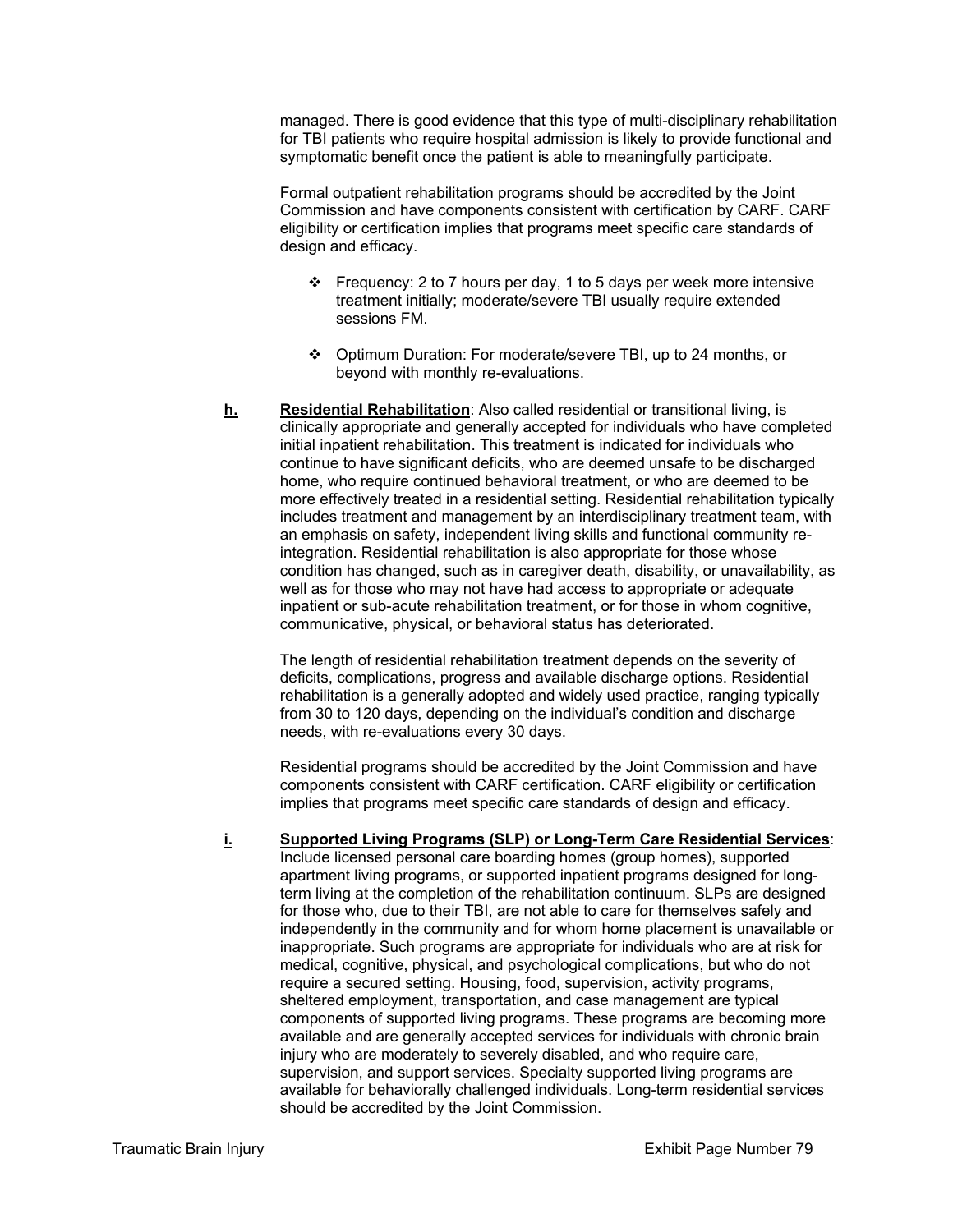**2. ACTIVITES OF DAILY LIVING (ADLs)**: (also called daily living skills, life skills or living skills) Tasks necessary for an individual's day-to-day functioning, including both basic and instrumental level tasks. ADL functional limitations and disabilities in ADLs are common following TBI and are often due to changes in physical, cognitive, and emotional/behavioral impairments. Functional limitations and disability in these areas may range from mild to severe, as well as from short-term to life-long.

Therapeutic intervention for ADLs is generally accepted and widely used. The goal of treatment is to improve one's ability to perform such tasks, in order to increase functional levels of independence. There is good evidence in the stroke population that occupational therapy provides a modest reduction in disability and risk of death. By including ADLs in treatment, cognitive improvements may occur by applying cognitive rehabilitation principles to the task performance. Likewise, physical deficits may be improved by applying neuromuscular rehabilitation principles to the task performance.

- **a. Basic ADLs**: Include daily activities that tend to be repetitive, routine, and that may more readily be gained through procedural learning, such as grooming, personal hygiene, bathing/showering, toileting, dressing, feeding/eating, and basic social skills.
- **b.** Instrumental ADLs (IADLs): Include a wide range of activities that require higher level cognitive skills, including the ability to plan, execute, and monitor performance, as well as the ability to evaluate information and make sound judgments. These abilities are essential to safe, independent functioning. They may include functional communication (e.g., writing, keyboarding, appropriate use of phone), home management, childcare, time management, financial management, food management, management of interpersonal relationships and social skills, avocation, driving, and higher level mobility skills (including navigation and public transportation).

Therapeutic intervention is generally accepted to improve performance of ADLs. Procedures and techniques may include, but are not limited to: (1) task analysis to develop strategies to improve task performance; (2) guided practice and repetition to develop consistent and safe performance; (3) training in safe use of adaptive equipment; and (4) training of caregiver(s).

All treatment should be interdisciplinary. Treatment in sub-acute and acute rehabilitation is provided by one or more therapeutic disciplines, including occupational therapy, physical therapy, speech-language pathology, social work, family counseling, psychology, nursing, and/or vocational rehabilitation as tolerated. In post-acute settings (which may include residential or outpatient), treatment sessions may be provided by more than one discipline. For in-home and community-based treatment, interdisciplinary treatment continues until: (1) functional goals/outcomes are achieved; (2) plateau in progress is reached; (3) the individual is unable to participate in treatment due to medical, psychological, or social factors; or (4) skilled services are no longer needed.

- $\div$  Time to Produce Effect: While rate of progress will depend on the severity and complexity of the injury, effect of treatment should be noted within one month, with ongoing progress noted over a longer period, which may last up to two years or more. Treatment may be provided on an episodic basis to accommodate plateaus in the individual's progress, with suspension of treatment for periods of time to allow for practice.
- $\div$  Frequency: Daily, depending on the individual's progress, sessions may vary from one to several hours depending upon individual's ability to respond to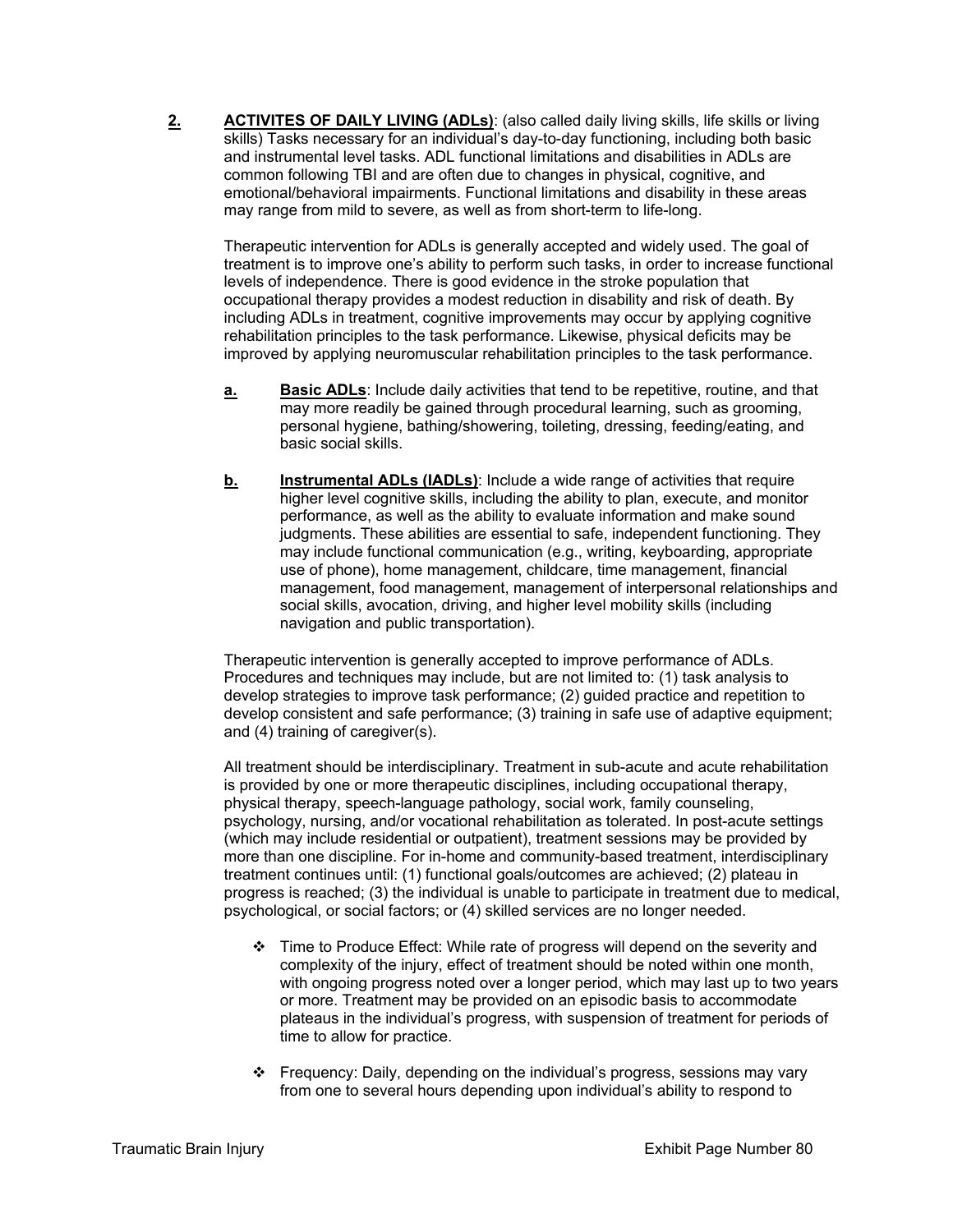treatment. Periodic upgrading or consultation may be necessary throughout the individual's lifetime following TBI.

- Optimum Duration: 1 to 12 months.
- Maximum Duration: 24 months or beyond, requires documentation of progress or the need for maintenance to retain ADLs.

Therapy may be re-initiated for time limited, goal-specific treatment as new goals are developed.

Impaired cognition significantly affects the rate, degree, and manner of progress toward independence in ADLs. In addition, skills learned in one setting or circumstance may facilitate transfer of skills. All treatment to improve performance in this area should include techniques to improve cognition as well.

Standard equipment to alleviate the effects of the injury on the performance of ADLs may vary from simple to complex adaptive devices to enhance independence and safety. Certain equipment related to cognitive impairments may also be required. Equipment needs should be reassessed periodically.

The results of treatment intervention provided throughout the continuum of progress beginning with acute care may be realized in the final stages of integration back into the individual's community setting. As noted above, treatment is often indicated at this stage to ensure that the individual is able to reintegrate as successfully as possible, given the parameters of the injury.

## **3. MOBILITY**:

**a. Therapy**: Individuals who have sustained a moderate/severe TBI may experience changes in their mobility control and may require medical, surgical, physical, and functional therapeutic management to improve their movement and function. Impairments may affect functional skills, including a propensity for falls, and may be seen in the following areas: bed mobility, wheelchair mobility, seating and positioning, transfers, and ambulation.

Therapeutic intervention supervised by a physical or occupational therapist is generally accepted and widely used to improve performance of mobility impairments. Treatment may include, but is not limited to, the areas of bed and mat mobility skills, sensory integration, endurance, balance, coordination, strengthening, stretching, gait training, neuromuscular re-education and postural control. Training is also indicated for individuals and their family and/or support system in the areas of wheelchair mobility, seating and positioning, ROM, functional mobility (bed mobility, and transfers, ambulation), and therapeutic exercise. The use of modalities (functional electrical stimulation, TENS, ultrasound, phonophoresis, biofeedback) may be indicated to improve function. Passive modalities should not be utilized in isolation without a comprehensive therapeutic intervention program. Other indicated therapies may include pool therapy, casting/splinting programs, and facility-based exercise programs. Orthopedic and/or neuromuscular problems may develop along with mobility impairments. These may include, but are not limited to, heterotopic ossification, limb contractures, and abnormal tone, which may interfere with the advancement of independence with mobility skills.

Therapy to improve gait after moderate/severe TBI or stroke with foot drop or other gait difficulties, is variable and includes treadmill training with body weight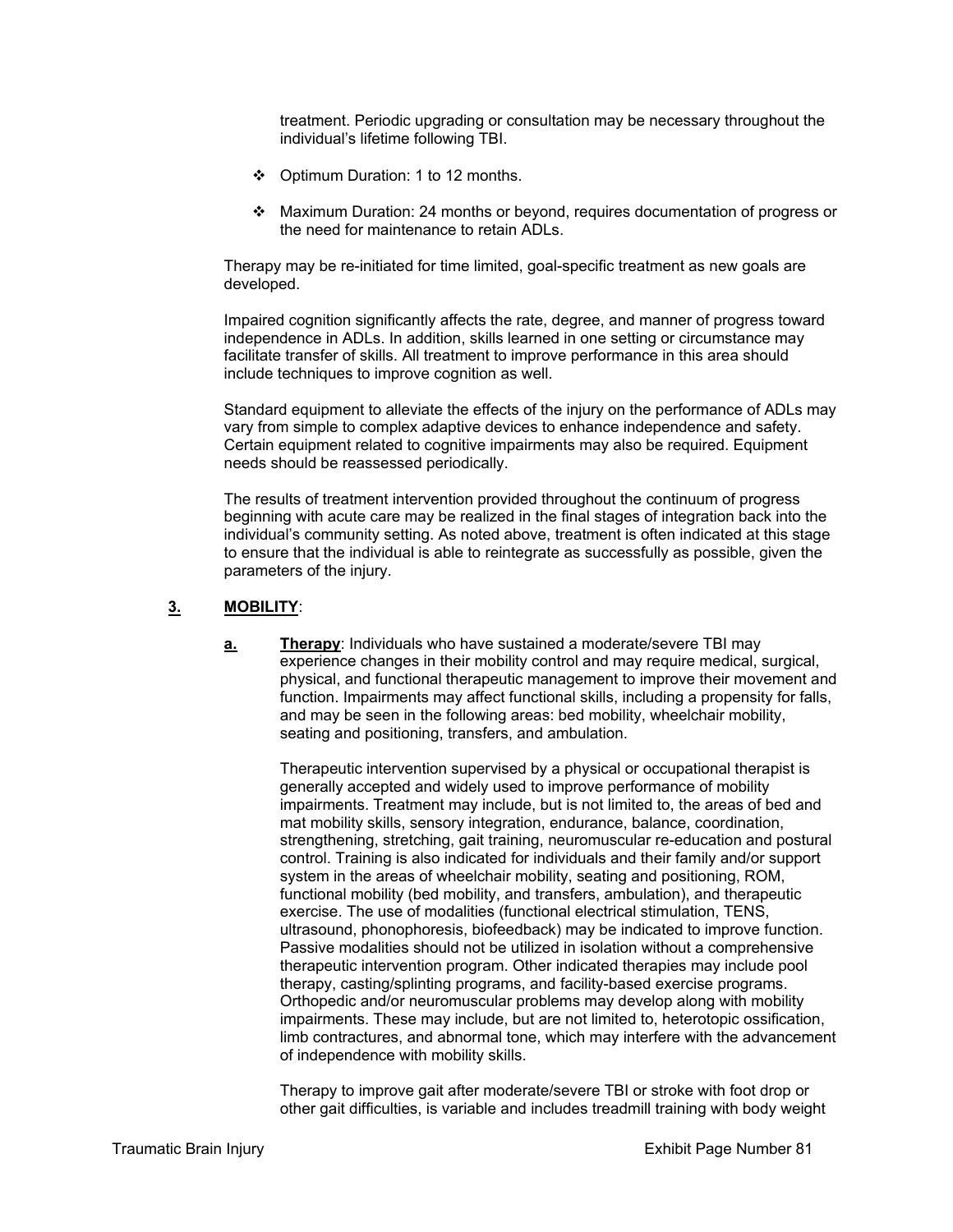support, unsupported treadmill walking, electromyographic biofeedback with therapy, use of gait assistive devices such as a stick or frames and other therapist facilitated therapy. None of these therapies is clearly superior to another.

Music therapy is commonly employed for moderate/severe TBI patients. There is good evidence for improving gait speed in acquired TBI patients with music therapy and some evidence that music therapy may improve gait symmetry, cadence, and stride length, although changes in gait endurance are less clear.

- Time to Produce Effect: While rate of progress will depend on the severity and complexity of the injury, effect of treatment should be noted within one month, with ongoing progress noted over a longer period, which may last up to two years or more. Treatment may be provided on an episodic basis to accommodate plateaus in the individual's progress, with suspension of treatment for periods of time to allow for practice.
- Frequency: Daily for moderate/severe TBI and less frequently for MTBI requiring treatment, usually 1–3 times per week. Depending on the individual's progress, sessions may vary from one to several hours, based on the individual's ability to respond to treatment and the setting.
- Optimum Duration: 1 to 12 months.
- Maximum Duration: 24 months or beyond, requires documentation of progress or the need for maintenance to retain mobility. Periodic upgrading or consultation may be necessary throughout the individual's lifetime following TBI.

Short-term, goal-directed mobility interventions may be periodically indicated on an ongoing basis as new changes occur in an individual's functional mobility. Impaired cognition significantly affects mobility as noted by problems with attention, judgment, organization or auditory and/or visual instructions, memory, concentration, problem solving, behavior, and initiation. (Refer to discussion at the beginning of Section G. Therapeutic Procedures – Nonoperative).

**b. Adaptive Devices**: Individuals with moderate/severe TBI may be compromised in their mobility and accessibility to their home, work, and community environments. In order to relieve the effects of the injury, certain equipment, adaptive devices, and home modifications may be reasonable and necessary. These items may be necessary to reduce impairment and disability and to enhance functional independence and safety.

Technology is advancing rapidly in this area, and each year more, adaptive equipment is available. Each case should be considered individually to determine the medical need for the equipment. Possible equipment and devices may include, but are not limited to:

- Hospital bed.
- Transfer devices and lift equipment.
- Standing frames.
- Manual wheelchair (standard or lightweight).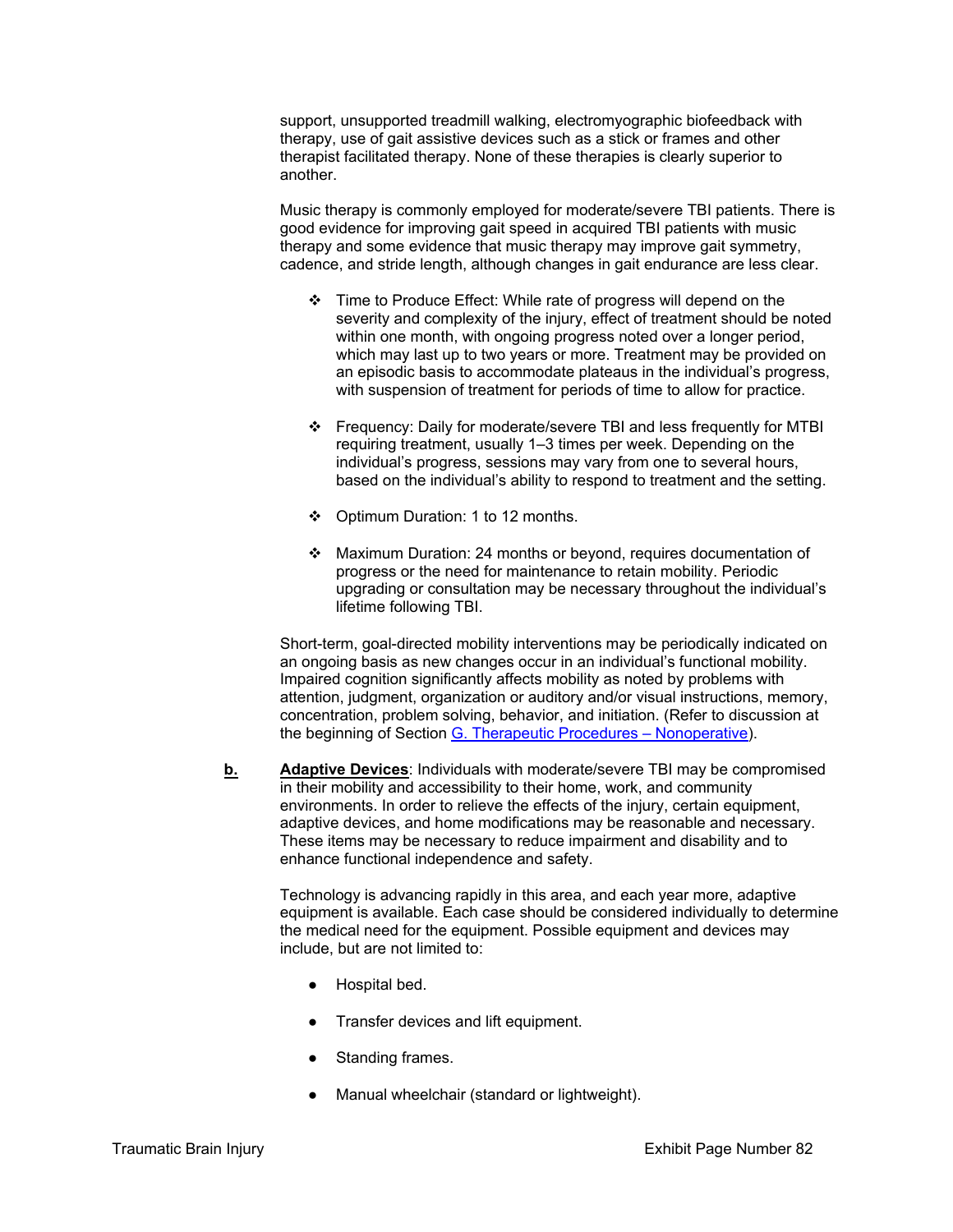- Manual reclining and tilt wheelchair.
- Power wheelchairs with tilt and/or reclining mechanisms.
- Wheelchair positioning aids (laterals, headrests, seating systems, backs, lapboards).
- Wheelchair cushions.
- Lower extremity bracing.
- Ambulation aids (walkers, crutches, canes).
- Bathroom equipment, accessibility, and safety aids (shower/commode chair, bath seats and benches, tub and wall grab bars, hand held shower attachment, elevated and/or padded toilet seats, etc.).
- Orthotics/prosthetics.
- Vehicle modifications.
- Communication aids and devices including computers.
- Visual adaptive aids.
- Other adaptive equipment for independent ADLs, such as specialized eating utensils.

Environmental modifications may include, but are not limited to: ramping; modifications of the living environment to achieve reasonable levels of independence; and adaptive equipment for mobility and safety. Typically, these evaluations are done by a licensed contractor and occupational or physical therapist with experience in ADA standards. Modifications must be medically necessary. Periodic upgrading of equipment and devices or consultation may be necessary throughout a person's lifetime following TBI.

Therapy related to equipment and devices may be re-initiated for time limited, goal-specific treatment as new goals are developed.

- **4. ATAXIA**: A common impairment in coordination resulting from the inability to control muscle timing and the sequencing of agonist and antagonist contraction. This will affect fine motor and gross motor skills of the extremities as well as general mobility, balance, gait, conditioning, endurance, and ADLs. Therapeutic management/intervention includes medication and neuromuscular re-education as well as functional activities, which facilitate normal or inhibit abnormal muscle activity. Specific exercises and activities increase motor learning and control and force production (strength) and endurance. Biofeedback and functional electrical stimulation may assist in treatment. Cognitive impairment may interfere with and prolong the course of therapy. Reasonable and necessary equipment may include splints and braces.
- **5. NEUROMUSCULAR RE-EDUCATION**: Neurologically-based musculoskeletal impairment may include changes in reflexes, sensory integration, ROM, muscle tone, strength, endurance, postural control, postural alignment, and soft tissue integrity. Functional abilities that are affected may include, but are not limited to, problems in gross and fine motor coordination, motor strength and control, sensory-motor bilateral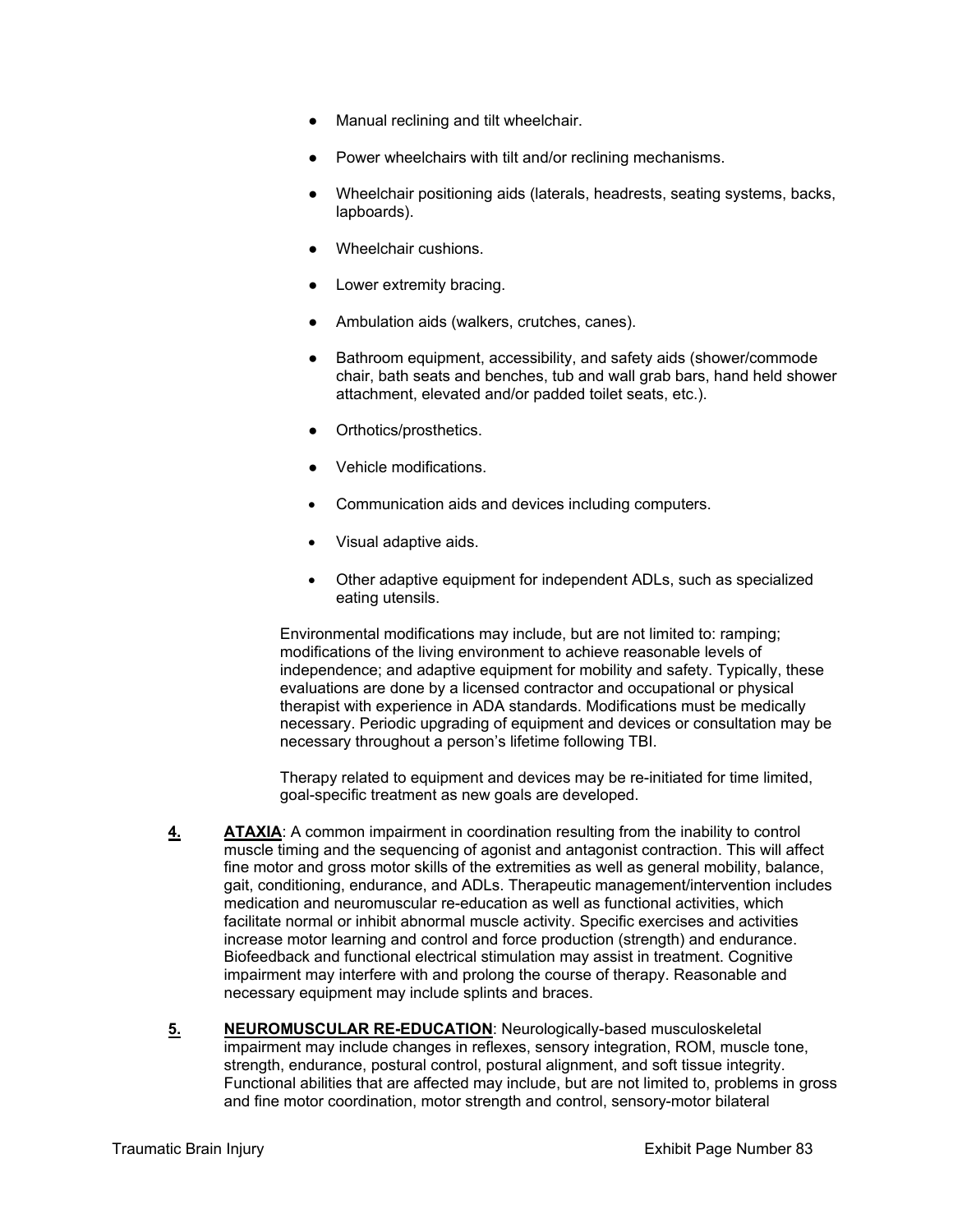integration, and praxis. Individuals with neuromuscular impairments may require physical, therapeutic, and medical and/or surgical management to improve their movement and mobility.

There is good evidence that constraint induced motor therapy (CIMT) provides a favorable effect immediately post treatment for stroke victims with paresis of one arm and good cognition. There is some evidence that the motor function associated with CIMT is maintained at 24 months after treatment. Therefore, CIMT is a recommended therapy for similarly affected TBI patients.

Medical treatment may be divided into two major areas:

- **a.** Motor Control: Stabilizing the body in space as it applies to postural and balance control, and moving the body in space through motor control as it applies to movement.
- **b. Motor Learning**: A set of processes leading to relatively permanent changes in the capability for producing skilled action. Motor performance of a skill, task or activity requires learning. Functional motor change requires skilled intervention to insure proper practice schedules, variable type of practice, repetition, and type of timing of feedback. Active problem solving should be part of a rehabilitation program to learn motor skills more appropriately. Continuous, accurate feedback is important in the early stages. Therapists need to provide feedback about muscle contraction and movement that is accurate and immediate.
	- Time to Produce Effect: While rate of progress will depend on the severity and complexity of the injury, effect of treatment should be noted within one month, with ongoing progress noted over a longer period, which may last up to two years or more. Treatment may be provided on an episodic basis to accommodate plateaus in the individual's progress, with suspension of treatment for periods of time to allow for practice.
	- Frequency: Daily for moderate/severe TBI and less frequently for MTBI requiring treatment, usually 1–3 times per week. Depending on the individual's progress, sessions may vary from one to several hours, based on the individual's ability to respond to treatment and the setting.
	- Optimum Duration: 1 to 12 months.
	- Maximum Duration: 24 months or beyond, requires documentation of progress or the need for maintenance to retain motor skills. Periodic upgrading or consultation may be necessary throughout the individual's lifetime following TBI.

As the individual progresses, treatment frequency should be decreased. Continued treatment is based on attainment of functional goals as outlined in the treatment plan, which is established during initial interaction with all members of the treatment team.

**6. WORK CONDITIONING**: These well-accepted programs are work related, outcome focused, individualized treatment programs. Objectives of the program include, but are not limited to, improvement of cardiopulmonary and neuromusculoskeletal functions (strength, endurance, movement, flexibility, stability, and motor control functions), patient education, and symptom relief. The goal is for patients to gain full or optimal function and return to work. The service may include the time limited use of modalities, both active and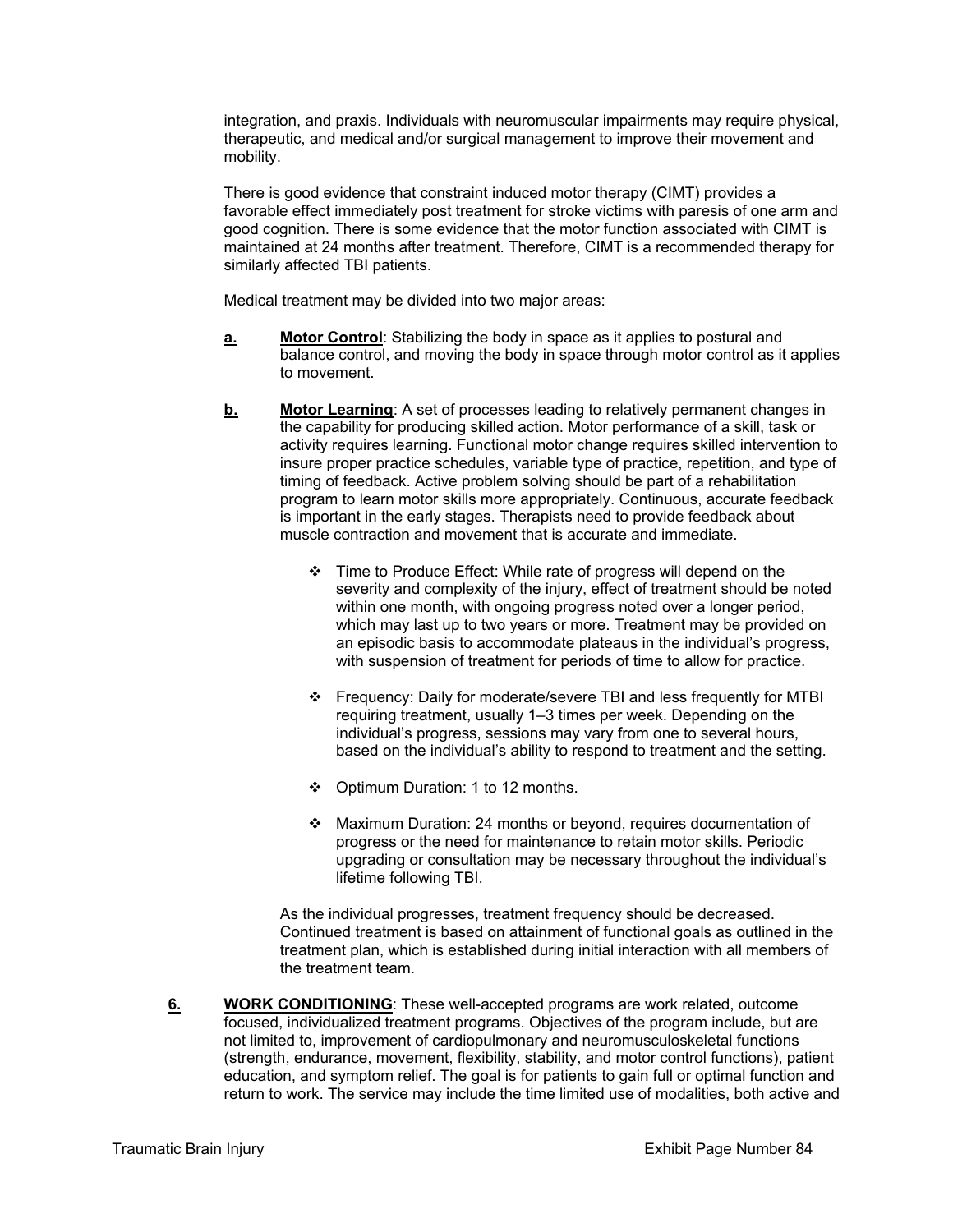passive, in conjunction with therapeutic exercise, functional activities, general conditioning body mechanics, and re-training of lifting techniques. The patient should be assisted in learning to pace activities to avoid exacerbations.

These programs are usually initiated once re-conditioning has been completed but may be offered at any time throughout the recovery phase. It should be initiated when imminent return of a patient to modified or full duty is not an option, but the prognosis for returning the patient to work at completion of the program is at least fair to good.

- Length of Visit: 1 to 2 hours per day.
- $\div$  Frequency: 2 to 5 visits per week.
- $\div$  Optimum Duration: 2 to 4 weeks.
- Maximum Duration: 6 weeks. Participation in a program beyond 6 weeks should be documented with respect to need and the ability to facilitate positive symptomatic and functional gains.
- **7. WORK SIMULATION**: A generally accepted program where an individual completes specific work related tasks for a particular job and return to work. Use of this program is appropriate when modified duty can only be partially accommodated in the work place, when modified duty in the work place is unavailable, or when the patient requires more structured supervision. The need for work place simulation should be based on the results of a functional capacity evaluation and/or jobsite analysis.
	- $\div$  Length of Visit: 2 to 6 hours per day.
	- $\div$  Frequency: 2 to 5 visits per week.
	- $\div$  Optimum Duration: 2 to 4 weeks.
	- Maximum Duration: 6 weeks. Participation in a program beyond 6 weeks should be documented with respect to need and the ability to facilitate positive symptomatic and functional gains.

#### **8. MUSCLE TONE AND JOINT RESTRICTION MANAGEMENT, INCLUDING**

**SPASTICITY:** Defined as velocity dependent hyperactivity of stretch reflexes secondary to the upper motor neuron syndrome. It is characterized by exaggerated deep tendon reflexes, increased muscle tone that results in a range of abnormal reflexes and motor patterns. The Modified Ashworth Scale is a clinical tool for measuring resistance to passive limb movement. If spasticity is interfering with the individual's general functioning (which may include ROM limitations, limitations in care and/or ADLs, and limitations in mobility), then treatment is often warranted. Individuals with moderate/severe TBI may demonstrate changes in muscle activation based on emotional factors, positional changes, and functional demands. Treatment approaches involve the disciplines of rehabilitation nursing, physical therapy, speech pathology, and occupational therapy. Therapeutic intervention should concentrate on active control, force production, and functional muscle use rather than just tone or spasticity reduction. Specific treatments may include, but are not limited to:

**a. Orthotics and Casting**: Serial casting may also be effective to increase ROM by inhibiting tone and increasing passive muscle length. Serial casting should be reapplied every two weeks as appropriate with increasing stretch and may require an overall treatment period of two to three months. An orthosis may be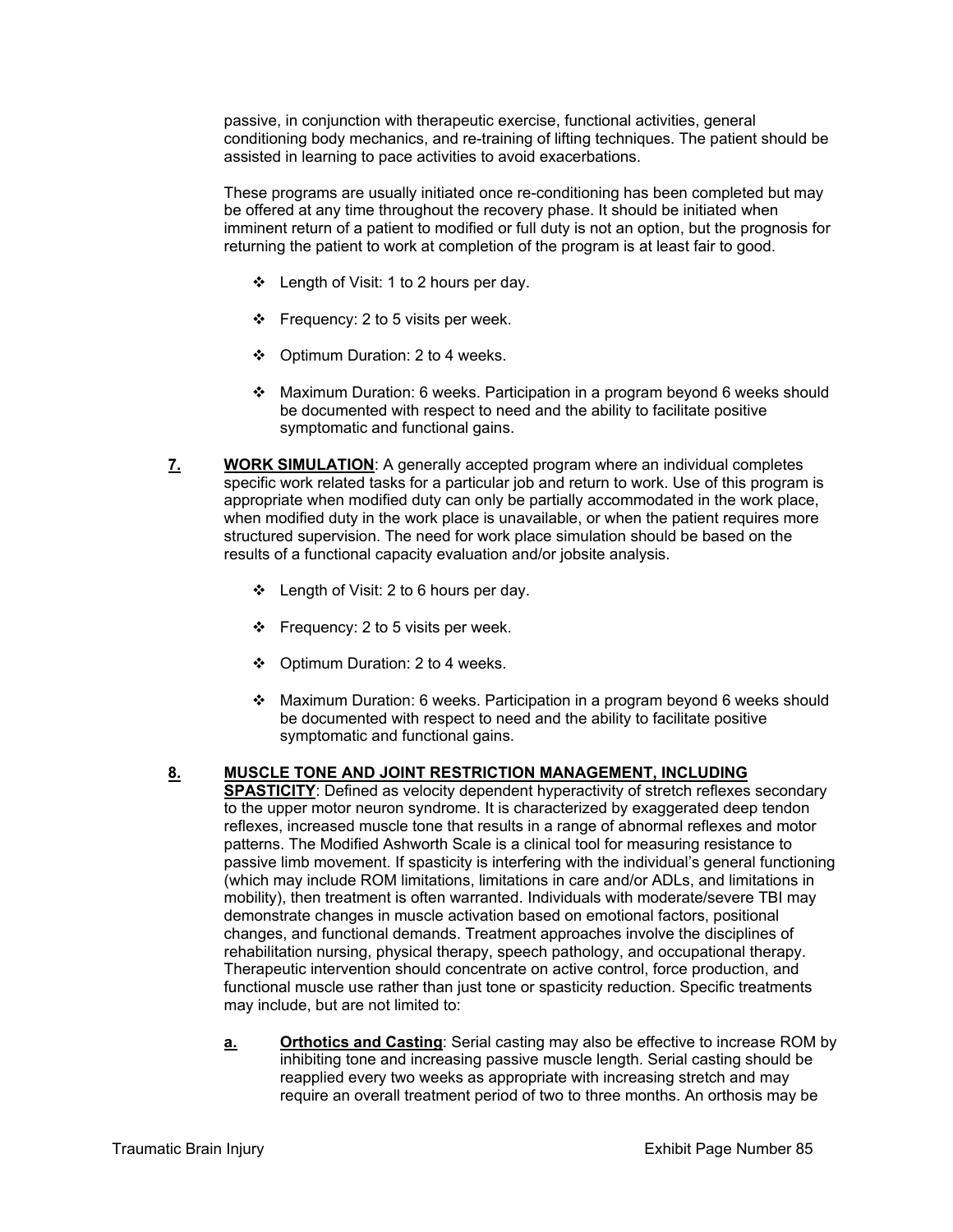applied across the joint involved as well as at the joints above and below to maintain tone inhibition and muscle length. These orthoses may be removed to allow therapeutic activity, hygiene and modification based on progress in ROM and movement. Functional activity, such as reaching, grasp with the upper extremity, and gait involving the lower extremity, should be performed with the orthosis in place. Functional electrical stimulation may be used as a functional orthosis, and both devices may be required to be long-term, if not permanent. Orthotics are often prescribed to protect affected joints and to prevent contracture. Additionally, special seating positioning devices and techniques may be required above and beyond a standard positioning method.

- **b.** Postural Control: Trunk control is essential for the body to remain upright and to adjust and control movements against gravity. Postural control, mobility, tone, and stability are evaluated by assessing the basic movement components of the upper and lower body, the coordinated trunk, extremity patterns, and the power production involved in equilibrium and protective reactions. Basic movement components of the trunk are then progressed to the linking of trunk and extremity movements in supine, sitting, and standing positions. The last level involves strength and stability for power production for activities such as walking, stair climbing, jumping, running, and throwing.
- **c. Functional and Therapeutic Activities**: Provided with instruction for the individual and family and/or support system in the proper positions, sequences, timing, and level of assistance. There is good evidence for the use of mirror therapy to improve motor function of upper or lower limbs after a stroke.

Periodic functional upgrading or consultation may be necessary throughout an individual's lifetime following moderate/severe TBI. Therapy may be re-initiated for time limited, goal-specific treatment as new goals are developed and as new abilities in physical and cognitive function are observed or attained (refer to Section G.8. Therapeutic Exercise, for further details).

- **d. Therapeutic Nerve and Motor Point Blocks**: Useful in targeting specific muscles or muscle groups for diagnostic and therapeutic purposes. The purpose of the nerve or motor point block is to reduce force produced by contracting spastic muscle or muscle group. This reduction in spasticity may lead to improved ROM and enhanced functioning. Therapeutic nerve and motor point blocks are primarily performed with aqueous solutions of phenol. When injected in or near a nerve bundle, phenol denatures protein in the myelin sheath or cell membrane of axons with which it makes contact. Either percutaneous or open neurolytic procedures are considered useful in a variety of spastic disorders related to TBI and are generally accepted procedures. Refer to the appropriate guideline.
- **e. Botulinum Toxin (Botox) Injections**: Used to temporarily weaken or paralyze muscles. May reduce muscle pain in conditions associated with spasticity, dystonia, or other types of painful muscle spasm. Neutralizing antibodies develop in at least 4% of patients treated with botulinum toxin type A, rendering it ineffective. Several antigenic types of botulinum toxin have been described. Botulinum toxin type B, first approved by the Food and Drug Administration (FDA) in 2001, is similar pharmacologically to botulinum toxin type A. It appears to be effective in patients who have become resistant to the type A toxin. The immune responses to botulinum toxins type A and B are not cross-reactive, allowing type B toxin to be used when type A action is blocked by antibodies. Experimental work with healthy human volunteers suggests that muscle paralysis from type B toxin is not as complete or as long lasting as that resulting from type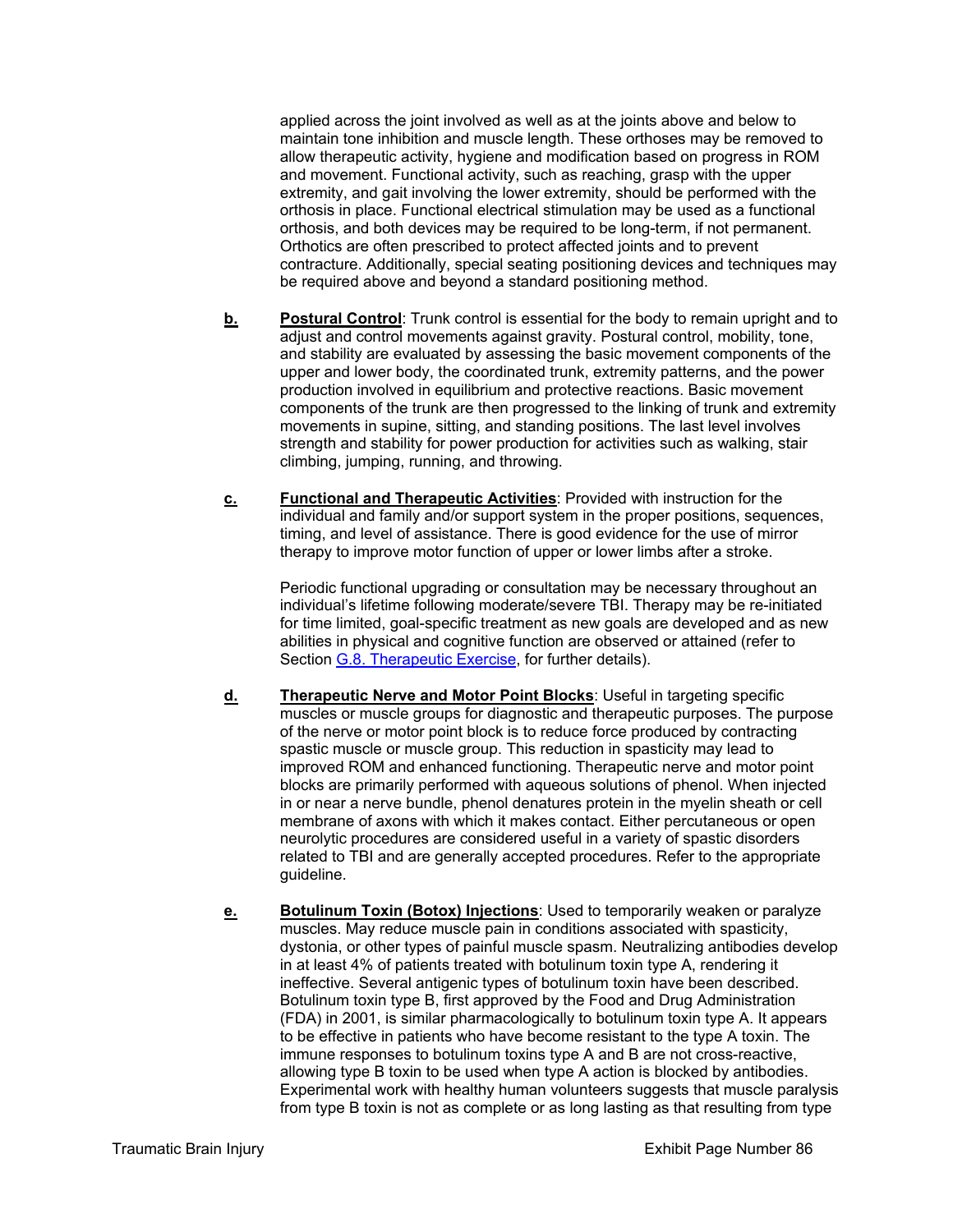A. There is strong evidence that botulinum toxin A has objective and symptomatic benefits over placebo for cervical dystonia. The duration of treatment effect of botulinum toxin type B for cervical dystonia has been estimated to be 12 to 16 weeks. EMG needle guidance may permit more precise delivery of botulinum toxin to the target area.

i. Indications: Used to improve ROM and reduce painful muscle spasm, as a temporizing measure when spasticity is evolving, and during the chronic phases to support increased function. Botulinum toxin injections may be useful in musculoskeletal conditions associated with muscle spasm, and in central neurologic conditions that produce spasticity or dystonia (e.g., brain injury, spinal cord injury or stroke). There should be evidence of limited ROM prior to the injection.

> Botulinum injections are no longer generally recommended for cervicogenic or other headaches based on good evidence of lack of effect. For more detailed information regarding headaches, refer to Section G.7. Headache. Botulinum injections are not routinely recommended, but they may be used in unusual cases.

- ii. Complications: Over-weakening of injected muscles, migraine, and allergic reaction to medications. Rare systemic effects include flu-like syndrome and weakening of distant muscles. There is an increased risk of systemic effects in individuals with motor neuropathy or disorders of neuromuscular junction.
	- Time to Produce Effect: 24 to 72 hours post-injection with peak effect by 4 to 6 weeks.
	- Frequency: No less than 3 months between re-administration.
	- ❖ Optimum Duration: 3 to 4 months.
	- Maximum Duration: Unknown at the time of this guideline. Repeat injections should be based on functional improvement and therefore used sparingly in order to avoid development of antibodies that might render future injections ineffective
- **f. Pharmaceutical Agents**: A variety of oral and transdermal antispasticity medication may also be used.

## **g. Intrathecal Baclofen Drug Delivery**:

 $i.$  Description: The intrathecal administration of baclofen is indicated for use in the management of severe spasticity. Individuals with moderate/severe TBI should first have a positive response to a diagnostic injection of intrathecal baclofen prior to a consideration of long-term infusion via an implantable pump. An implantable pump should be reserved for those individuals unresponsive to oral baclofen therapy, or those who experience intolerable CNS side effects at effective doses. Individuals with functionally limiting disabling spasticity due to TBI ideally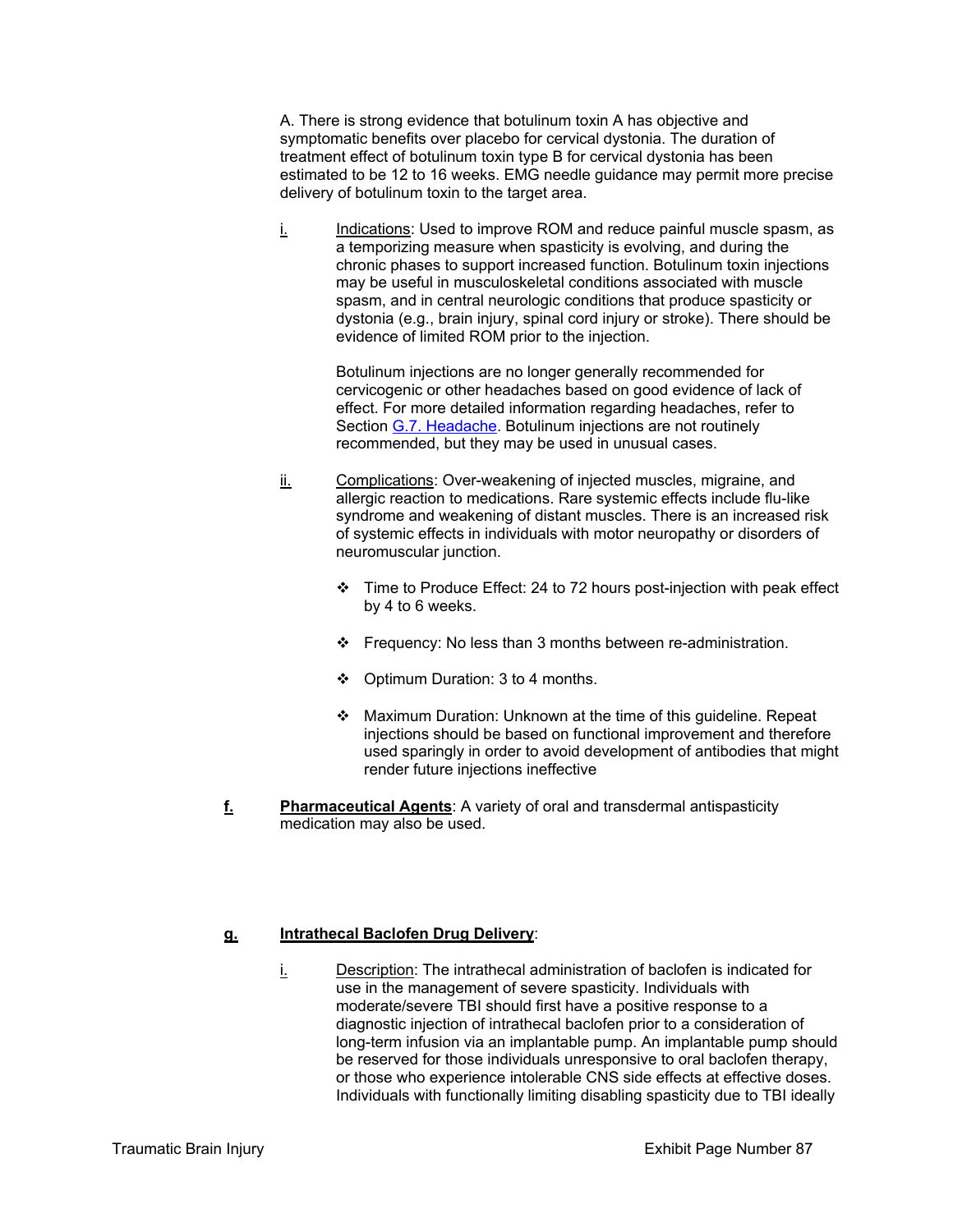should wait at least one year post-injury, unless there is clear documentation as to plateaued neurological functioning prior to the oneyear post-injury mark. Furthermore, there should be clear-cut documentation as to the deleterious effects of their persistent spasticity if not treated effectively, as well as to the specific goals of this invasive therapy. Intrathecal baclofen is intended for use via spinal catheter or lumbar puncture and for chronic use only in implantable pumps approved by the FDA, specifically for the administration of intrathecal baclofen via the intrathecal space.

### ii. Diagnostic Injection:

- A) Special Requirements for Diagnostic Injections: Fluoroscopic and/or CT guidance may be used to document technique and needle placement. An experienced physician should perform the procedure. The subspecialty disciplines of the physicians may be varied, including, but not limited to, anesthesiology, radiology, surgery, neurology or physiatry.
- B) Complications: General complications of diagnostic injections may include, but are not limited to, transient neurapraxia, nerve injury, infection, headache, urinary retention, and vasovagal effects, as well as epidural hematoma, permanent neurological damage, dural perforation, CSF leakage, and spinal meningeal abscess. Permanent paresis, anaphylaxis, and arachnoiditis have been rarely reported.
- C) Contraindications: Absolute contraindications to diagnostic injections include, but are not limited to: (a) bacterial infectionsystemic or localized to the region of injection, (b) bleeding diathesis, (c) hematological conditions and (d) possible pregnancy. Relative contraindications of diagnostic injections may include: (a) allergy to contrast, (b) aspirin/antiplatelet therapy (drug may be held three days or more prior to injection), and (c) shellfish allergy if contrast is to be used.

## iii. Surgical Pump Implantation:

- A) Surgical Indications: Individuals who meet the following criteria should be considered candidates for intraspinal baclofen infusions:
	- The individual should have quantifiable relief from the diagnostic baclofen intrathecal injection and have demonstrated clear functional improvement. Functional gains may be evaluated by an occupational therapist and/or physical therapist prior to and before discontinuation of the trial.
	- Failure of conservative therapy, including active and/or passive therapy, medication management, or other therapeutic injections.
	- The individual and family and/or support system should be motivated for the procedure and should understand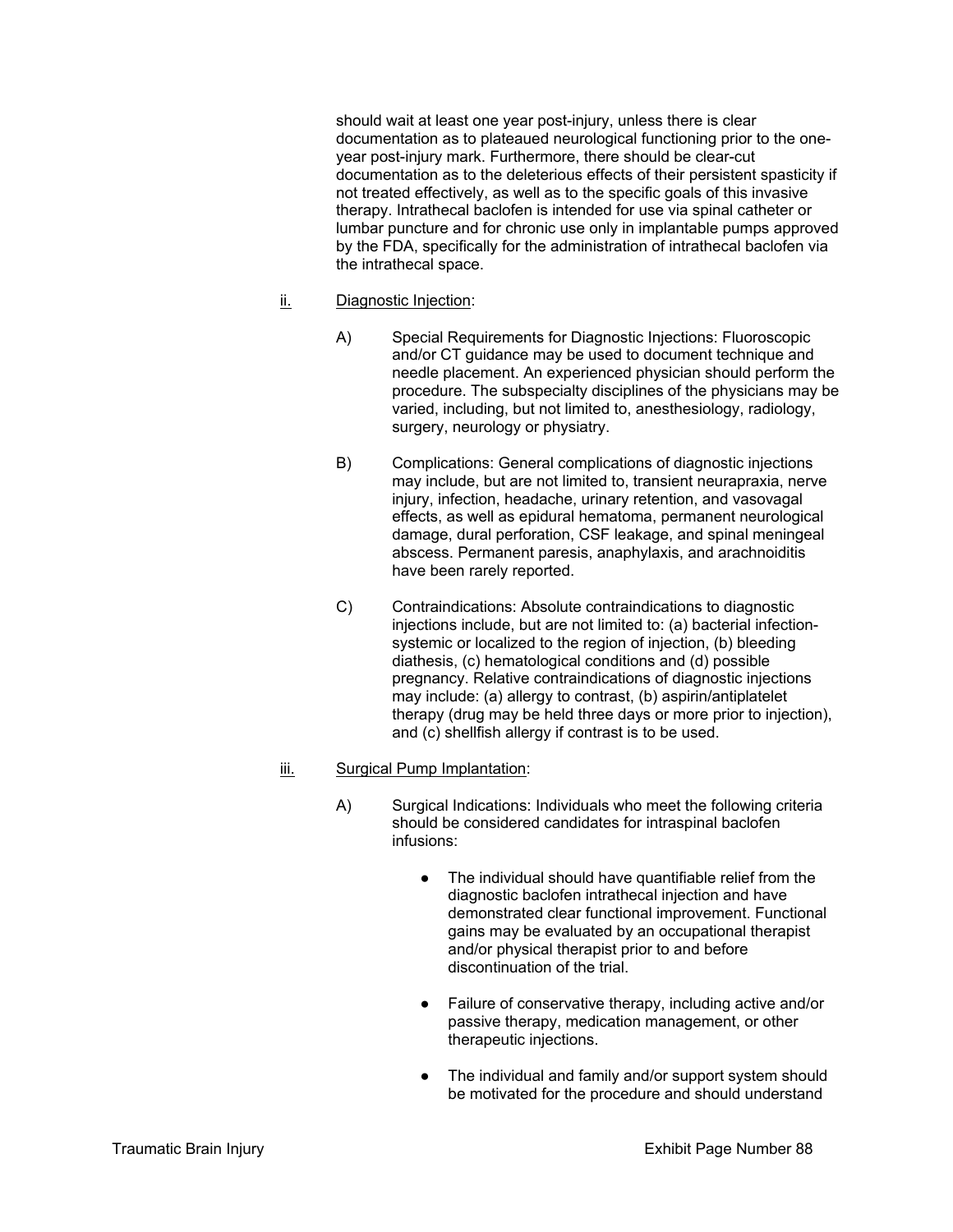the potential for complications and the requirements of treatment maintenance.

- B) Complications: Intrathecal delivery may be associated with significant complications such as infection, catheter disconnects, CSF leak, arachnoiditis, pump failure, nerve injury and paralysis.
- C) Contraindications: Infection or body size insufficient to support the size and weight of the implanted device. Individuals with other implanted programmable devices should not be given these pumps, since interference between devices may cause unintended changes in infusion rates.
- D) Continuing Use: As with other routes of drug administration, escalation of dose may be required and routine clinical monitoring is warranted. Typically, pump refills are needed every two to three months.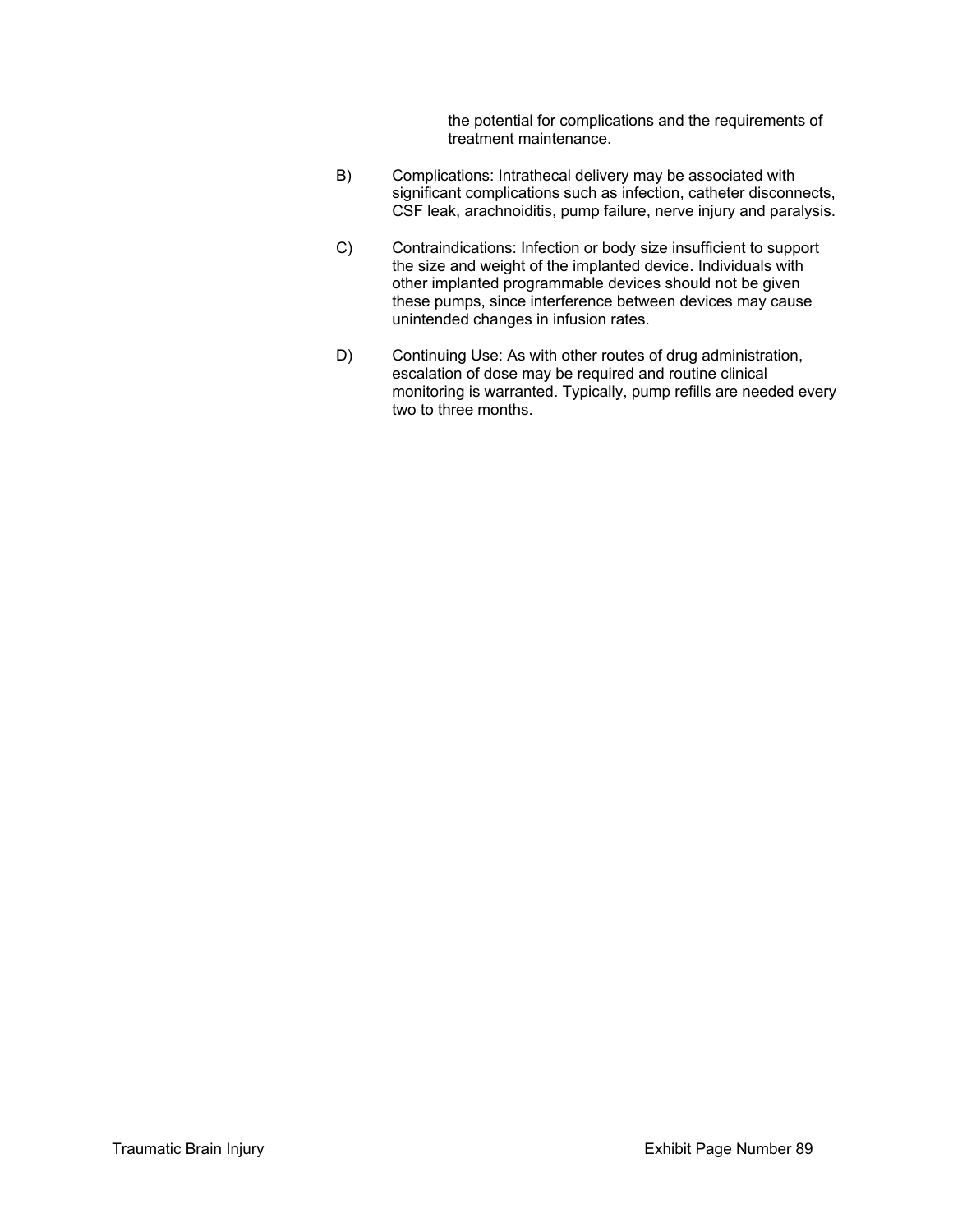# **J. NONOPERATIVE THERAPEUTIC PROCEDURES – VISION, SPEECH, SWALLOWING, BALANCE, & HEARING**

- **1. VISUAL TREATMENT**: Visual impairments may occur secondary to TBI. Treatment of visual impairments should be based on a comprehensive evaluation and diagnosis. Treatment should be functionally-based and goal-directed. Individuals should be evaluated at intervals depending on their impairment, and progress should be clearly documented. An ophthalmologist, neuro-ophthalmologist, neurologist, occupational therapist, or optometrist may treat visual impairment resulting from TBI. Treatment should be coordinated with the other interdisciplinary team members with the purpose of achieving the functional goals. Visual impairments may occur in one or more of the following categories:
	- Visual acuity and visual field function.
	- Ocular motor control and ocular alignment.
	- Visual perception.

Note: Visual therapy is also performed for dizziness (refer to Section J.2.f. Vestibular Rehabilitation for details).

**a. Visual Acuity and Visual Field Function**: Determined by the eye, optic nerve, optic chiasm, optic tracts, optic radiations, and visual cortex. If visual acuity deficits are caused by optic nerve trauma, treatment with high dose intravenous corticosteroids may be useful. Surgery may be indicated if the trauma results in entrapment, compression of the nerve, or if a hematoma is present within the optic nerve sheath. If visual acuity or visual field deficits are caused by intracranial visual pathway damage, acute treatment should be directed toward the specific injury.

Low vision aids may be prescribed for those individuals with documented visual acuity or visual field loss after the acute injury. Lenses may be used to improve visual acuity. Tinted lenses may be useful to treat photophobia and glare sensitivity.

The use of prisms may benefit some individuals with documented visual field loss from visual pathway disorders that affect the visual fields in both eyes.

Depending on the level of adaptation to the visual field loss, some individuals may need training and education in strategies to improve compensation. Efforts to use visuospatial interventions to improve visual field loss directly without developing compensatory visual scanning are not recommended. The use of computers as a primary and independent form of visual treatment has limited application because of: (1) limitations in the rationale and specific application of software programs to address the needs of the individual with TBI; and (2) difficulty with generalization of learned computer skills into functional environments. Integrated computer-based treatment (i.e., both individualized cognitive and interpersonal therapies) may improve functioning within the context of an interdisciplinary, neuropsychological rehabilitation program. Sole reliance on repeated exposure and practice on computer-based tasks without extensive involvement and intervention by a therapist is not recommended. Virtual reality tools may prove useful for ADL assessment and training; however, they are experimental at the time of these guidelines, as there are no strong studies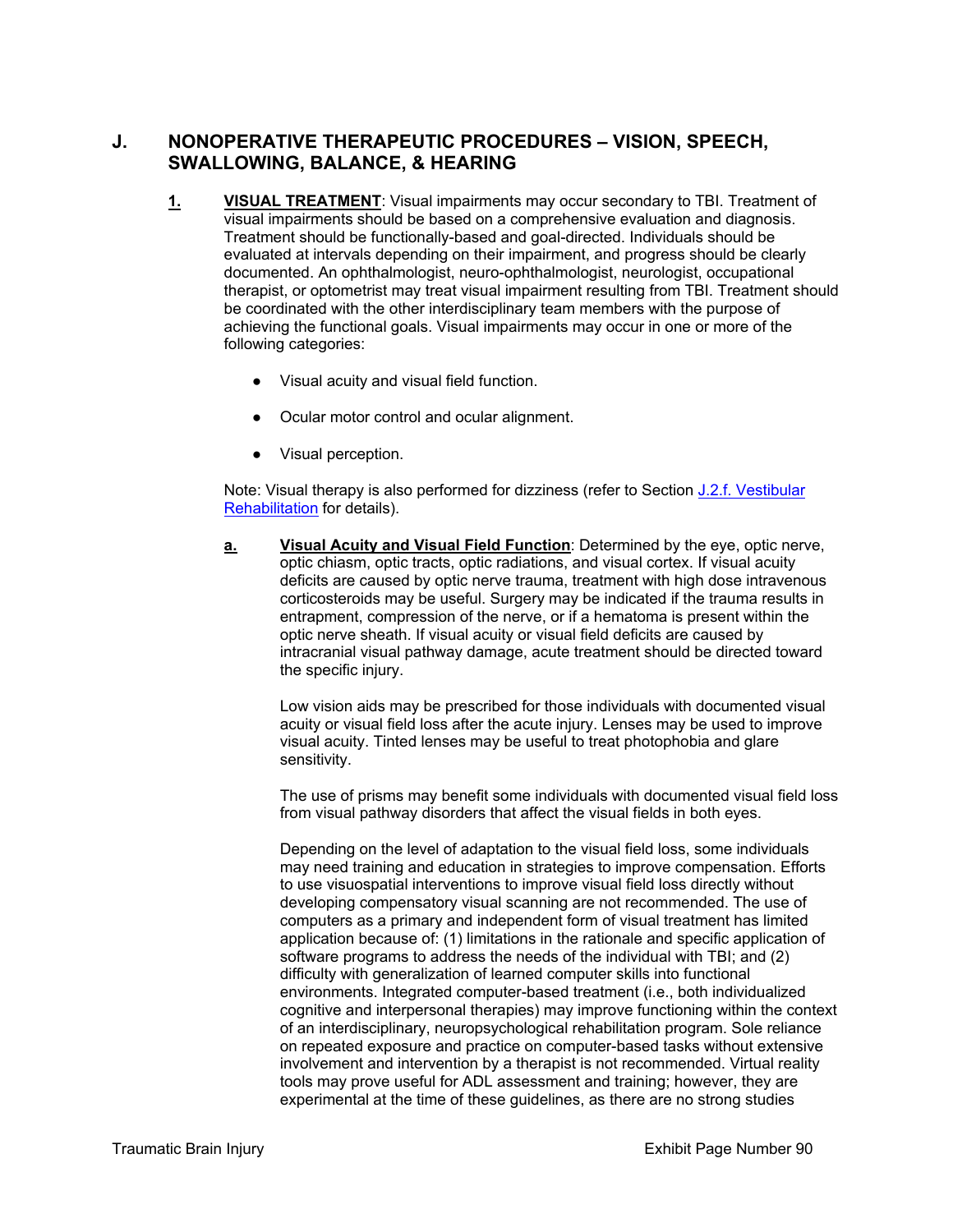supporting its success. Computerized visual restoration therapy programs or other computerized visual treatment programs, such as virtual reality, are not recommended due to lack of proven clinically meaningful efficacy and cost.

**b. Disorders Involving Ocular Motor Control and Ocular Alignment**: Treated according to the underlying diagnosis. Ocular motor control includes accommodation, versions, vergences, ductions, ability to fixate, pursuits, saccades, vestibulo-ocular responses (VOR), and optokinetic nystagmus (OKN). Multiple deficits may occur together.

Treatment may include the use of lenses, prisms, rehabilitation vision therapy techniques, and/or surgery. For individuals with disorders of ocular motor and ocular alignment that result in diplopia, monocular eye patching, occlusion of central or peripheral vision, prisms lenses, or strabismus, surgery may be used.

Lenses may be used to help accommodation. Because of the interaction between accommodation and vergence, lenses may also at times be used to assist in the treatment of a vergence disorder.

Prisms may be prescribed to provide an immediate improvement in diplopia and other disorders with symptoms. If diplopia is not stable, then appropriate patching (partial selective occlusion) may be more prudent. If deficits are permanent, prisms may be worn indefinitely.

Individuals may be instructed in orthoptic techniques to address problems related to ocular motility disorders, particularly in cases with cranial nerve palsy or encephalopathy with a correlated shearing injury.

Strabismus surgery may be useful in certain circumstances if the deficit is stable for six to nine months. An immediate response is usually noted after the first surgery, but additional surgeries may be necessary.

**c. Visual Perception**: Problems should be treated with a goal to improve visual processing skills and promote adaptation and compensation to the relevant problem.

Visual perceptual therapy may be required for some individuals as part of their overall cognitive rehabilitation treatment. The therapy may be provided by specialists with experience in visual perceptual disorders. They may be from various disciplines, including, but not limited to, occupational therapy, speech therapy, neuropsychology, optometry and ophthalmology, neurology, and neuroophthalmology. The visual perceptual therapy should be integrated into the complete cognitive rehabilitation program and coordinated with a neuropsychologist or physician experienced in TBI (refer to Section G.3 Cognition).

**d. Visual Inattention**: Inattention of a visual spatial region. Treatment may include the use of prisms and scanning techniques. Visuospatial rehabilitation with scanning is recommended for individuals with visuospatial perceptual deficits associated with visual neglect following TBI and after right parietal stroke. There is some evidence that visuospatial rehabilitation with scanning is effective in those with right hemispheric stroke; therefore, it is recommended in TBI individuals with similar findings. Scanning training is recommended as an important, even critical, intervention element for individuals with severe visual perceptual impairment that includes visual neglect after right hemispheric stroke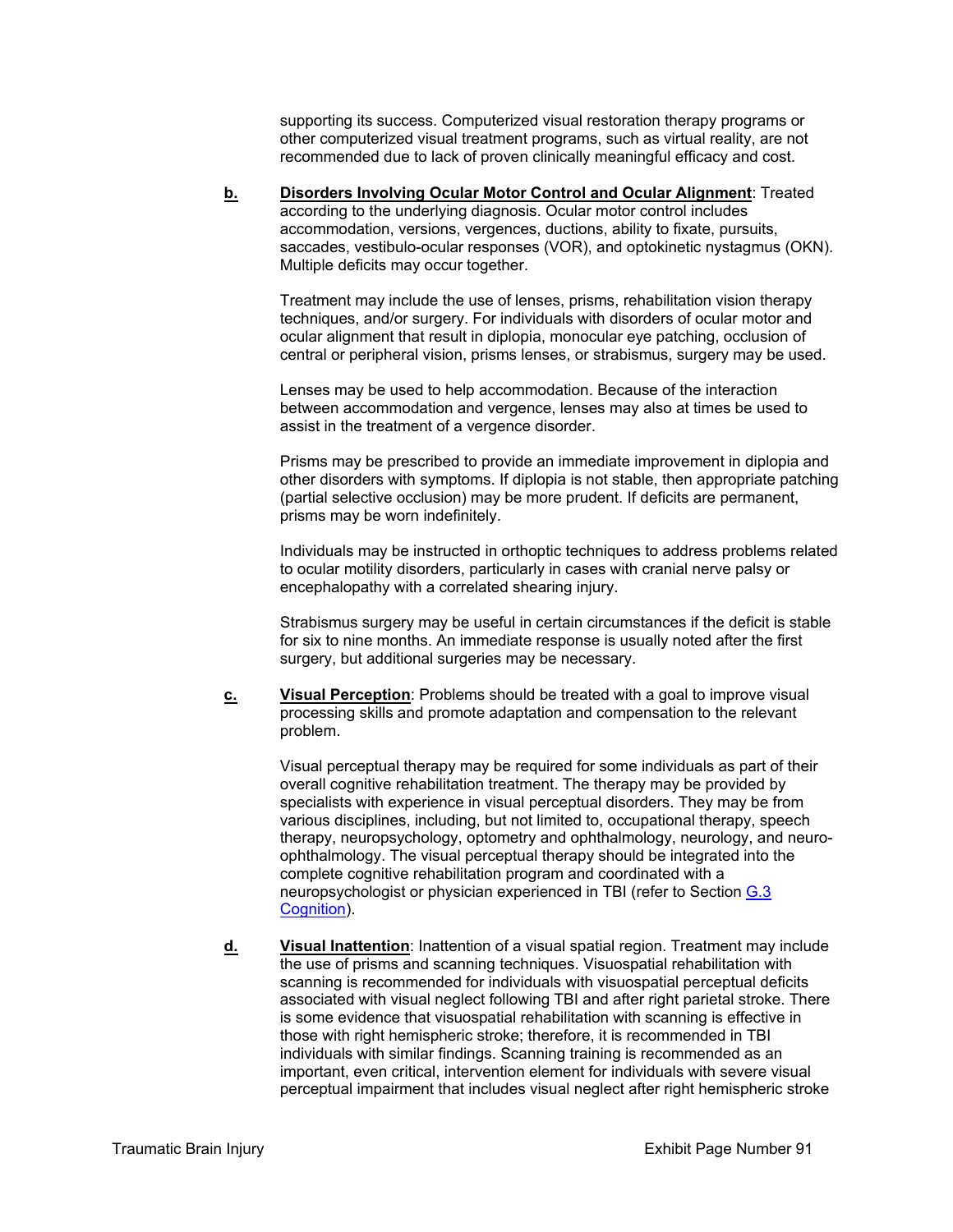and TBI. Efforts to use visuospatial interventions to improve visual field loss directly without developing compensatory visual scanning are not recommended.

- **e. Total Time Frames for all Vision Therapy (Orthoptic Therapy)**: Time frames are not meant to be applied to each section separately. The time frames are to be applied to all vision therapy regardless of the type or combination of therapies being provided.
	- Time to Produce Effect: 4 hours of treatment should result in a measurable functional improvement.
	- Frequency: 1 to 2 times per week with daily exercise at home. Frequency of treatment is dependent on in-patient versus outpatient, and the medical condition of the individual.
	- Optimum Duration: 12 hours.
	- \* Maximum Duration: 20 hours. Throughout the treatment progress, exams are performed to evaluate status. When progress is no longer occurring, then therapy should be stopped, unless there are mitigating circumstances. If after 20 hours of treatment, there is documented progress, but the individual is not at maximum therapeutic gain, then additional therapy may be indicated. Additional therapy should take into consideration the overall rehabilitation plan for the individual.
- 2. NEURO-OTOLOGIC TREATMENTS: For patients with dizziness causing nausea or affecting balance, treatment of these conditions may be necessary before other rehabilitative therapy can be accomplished.

# **a. Treatment of Fixed Lesions**:

- i. Post-Traumatic Tinnitus: Individuals with TBI may suffer from debilitating tinnitus (ringing in the ears). They may benefit from anti-depressants, anti-seizure medicines, and anxiolytics. In many situations, devices are recommended and may include hearing aids, maskers, and tinnitus trainers. Tinnitus trainers require a 30 day trial to determine masking. More sophisticated devices that use music as opposed to masking are not recommended due to no proof of their superiority.
- ii. Hyperacusis/Sonophobia: Individuals with TBI may suffer from significant sensitivity to sound. These individuals may benefit from devices such as tinnitus trainers, musician's plugs, and simple noise plugs.
- iii. Sensorineural Hearing Loss: Individuals with TBI may suffer from nerve hearing loss that may be treated with amplification (hearing aids). A full audiometric evaluation may determine if the individual could benefit from such devices.
- iv. Vestibular Loss: Individuals with TBI may suffer from loss of inner ear balance function resulting in dizziness and imbalance. This can result from labyrinthine concussion, penetrating injuries, injury to the 8th nerve, and explosive pressure changes. Vestibular rehabilitation is of benefit in speeding compensation for these losses.

# **b. Treatment of Recurrent, Non-Progressive Otologic Disorders**: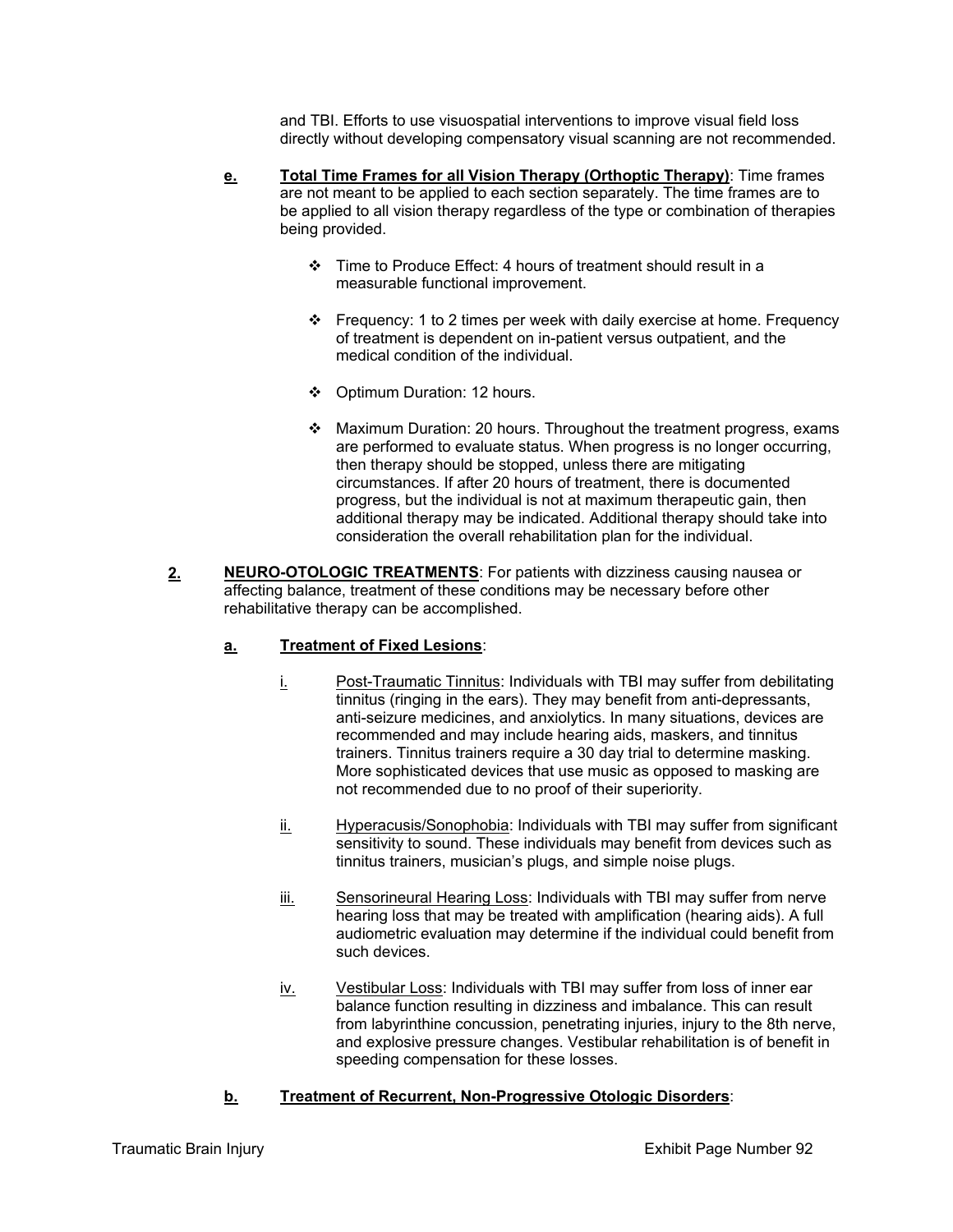- i. Benign Positional Vertigo (BPV): The most common cause of posttraumatic vertigo (refer to Section J.2.f.iv. Benign Positional Vertigo (BPV) for a description). It is an otologic disorder in which particles normally adherent to the gravity sensors of the ear become displaced into the semicircular canals, which cause the sensation of spinning. It is characterized by recurrent, brief spells of vertigo triggered by head movements such as getting in and out of bed, rolling over in bed, tipping the head upward, or bending over. It is diagnosed by the Dix Hallpike maneuver and treated with canalith repositioning maneuvers (CRM) specific to the affected semicircular canals. Patients treated by CRM should be re-evaluated within the first month to ensure resolution of symptoms. Recurrences are common after trauma. These may be treated by repeating the CRM, home exercises, or referral to physical therapy.
- ii. Semicircular Canal Dehiscence: An abnormal communication between the CSF space in the skull and perilymph surrounding the inner ear. It can result from blunt head trauma with fracture of the bone separating these spaces. Symptoms include vertigo brought on by loud sounds or straining and autophony, which is the magnification of internal bodily sounds (chewing, eye movement, joint movement, heartbeat) in the affected ear. Vestibular suppressants and avoidance of provoking sounds can be used; surgery is required in severe cases.
- iii. Vestibular Migraine: Individuals experiencing an exacerbation of migraine after TBI frequently have an associated dizziness. Treatment includes trigger avoidance, vestibular suppressants, and migraine prophylactic medications such as calcium channel blockers, anti-seizure medication, beta blockers, and SSRI's (refer to Section G.7. Headache).
- iv. Impaired Compensation due to Multisensory Imbalance: A form of persistent dizziness following a fixed vestibular injury characterized by a constant feeling of dysequilibrium that is worsened when walking or making rapid head turns and improved when seated or using a grocery store cart or walker. Compensation to vestibular injury requires normal binocular vision and visual tracking, normal head/neck mobility, normal somatosensation, and strength and mobility in the legs and feet. Injuries to any of these areas can significantly delay recovery from concurrent vestibular injuries. Treatment requires physical therapy directed at these deficits. A rolling walker with handbrakes or other assistive devices may be provided when balance is significantly impaired.

#### **c. Treatment of Progressive Otologic Disorders**:

i. Progressive Vestibulopathy with or without Hearing Loss: Ears with acute auditory or vestibular injuries occasionally convert to a progressively damaging disorder with recurrent vertigo spells and gradual loss of hearing and/or balance function over time. Cases with discrete vertigo spells of hours in duration associated with tinnitus and fluctuating hearing are called post-traumatic endolymphatic hydrops or Ménière's disease. Hydrops refers to dilation of the endolymph space of the inner ear at the expense of the surrounding perilymph space, and is highly associated with Ménière's disease, although the mechanism of the ear dysfunction is not yet known. Treatments include diuretics, calcium channel blockers, steroids, gentamicin perfusion, and surgery.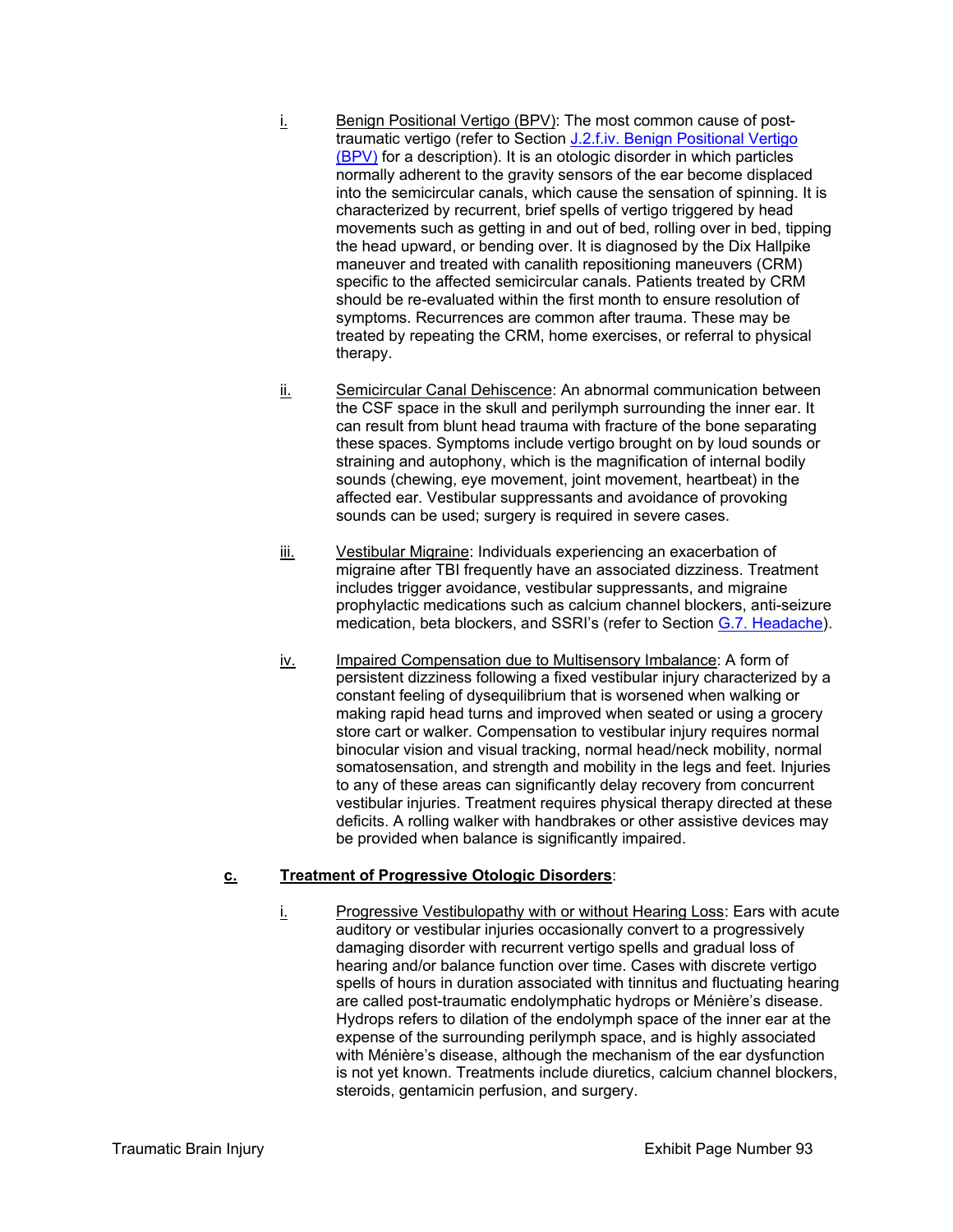$i$  Perilymphatic Fistula: Ruptures of the round or oval windows of the inner ear or fractures through the ear can result in leakage of perilymph. This can cause progressive hearing loss and recurrent dizziness that is often triggered by straining. Treatment is bed rest with the head elevated and avoidance of straining for mild cases. Surgery is required for severe cases and those not responding to a week of bed rest.

## **d. In-Office Treatment Procedures**:

- i. Steroid Perfusion: During this procedure, steroids are injected into the middle ear space, allowing absorption into the inner ear via the round window membrane. It can provide a temporary reduction in the frequency of vertigo spells in progressive vestibulopathy and may improve hearing after sudden losses.
- $i$  Gentamicin Perfusion: This is an in office procedure where gentamicin is injected into the middle ear space. From there it is absorbed into the inner ear via the round window membrane. This procedure may have to be repeated several times to control dizzy spells. The gentamicin is toxic to the cells of the inner ear and therefore destroys the inner ear balance function. There is also a significant risk to the hearing function. This procedure has a 95% success rate, but because of its destructive nature, cannot be used in bilateral disease. Use should be reserved for cases in which a unilateral progressive hearing loss and/or loss of vestibular function has been documented.
- iii. The Meniett Device: This is a portable, alternating pressure generator which transmits low-pressure pulses to the middle ear. There is good evidence of short-term symptomatic and functional daily use benefit in individuals with established Ménière's disease, reduced vestibular function, and severe vertigo, which persist despite adequate medical therapy. The mechanism of benefit is not yet understood. Individuals must be able to tolerate tympanostomy tubes and practice water precautions and aural hygiene to maintain tube patency. Effectiveness beyond four months of treatment has not been established. \*\*Use of the Meniett device requires a surgical procedure (refer to Section L.7.b) Tympanostomy).\*\*
- **e.** Tympanostomy: Tube placement may be needed for use of a Meniett device.
- **f. Vestibular Rehabilitation**: Performed by qualified practitioners, e.g., audiologists, otologists, trained nurses, physical therapists (preferably neurology certified) or occupational therapists. Symptoms of vestibular system dysfunction following TBI may be due to damage of central or peripheral structures and may include vertigo, eye-head dyscoordination affecting the ability to stabilize gaze during head movements, and imbalance affecting stability in standing or walking. Dizziness is commonly associated with TBI. Dizziness and balance disorders may or may not co-exist in the same individual with TBI.
	- i. Balance Disorders: Balance disorders occur frequently following TBI. One study of MTBI patients four years after the incident found 30% continuing complaints of balance problems. Balance is a complex motor control task, requiring integration of sensory information, neural processing, and biomechanical factors. It is the ability to control the center of gravity (COG) over the base of support in a given sensory environment. This may be due to a peripheral vestibular lesion or central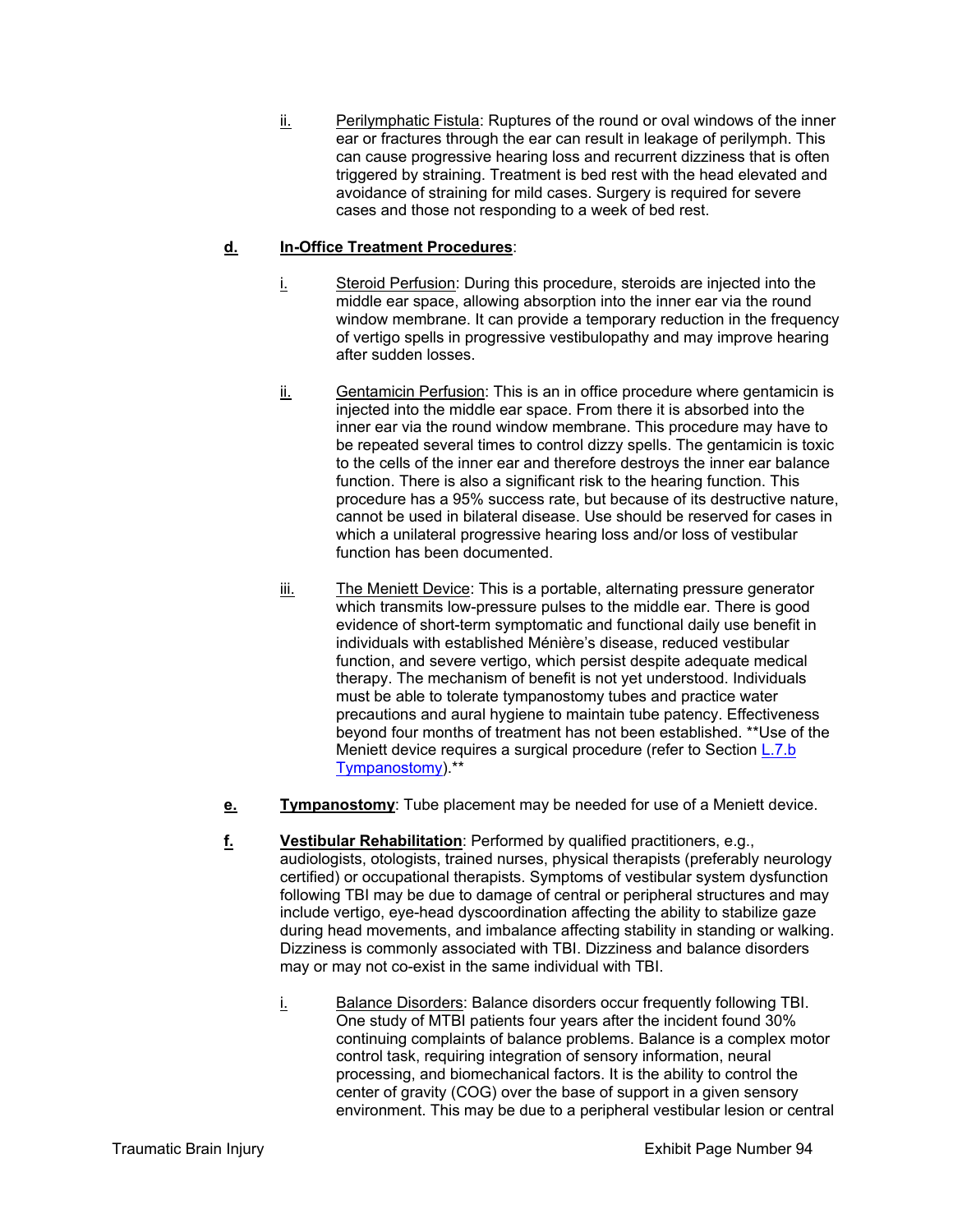vestibular lesion secondary to trauma, fracture, hemorrhage or intracranial pressure changes.

Assessment includes evaluation of the motor system, ROM, and sensory systems that affect the person's ability to maintain equilibrium. Movement strategies to maintain balance require functional ROM and adequate strength. Sensory information from the vestibular, visual and somatosensory systems are key areas associated with maintenance of balance or posture and are integrated at the central level between the two sides of the body and three sensory systems. Central motor planning is essential for proper strategies that are then transmitted to the peripheral motor system for execution. Deficits at the central level, peripheral motor level, or peripheral sensory level will affect balance and equilibrium.

The dynamic systems model recognizes that balance and dynamic equilibrium is the result of the interaction between the individual, the functional task, and the environment. Emphasis of treatments performed by a qualified physical or occupational therapist in vestibular and balance dysfunction are head exercises for habituation of vertigo, eye-head coordination exercises for improvement of gaze stabilization, and sensorimotor retraining to remediate postural dyscontrol in all functional movement positions. There is good evidence that vestibular rehabilitation incorporating visual motion performed by the patient alone with brief instruction from a health care provider reduces dizziness and improves function.

- ❖ Time to Produce Effect: 6 to 12 weeks.
- Frequency: Initially for training with 2–4 follow-up visits to reinforce treatment; individuals are expected to perform selfdirected exercises twice daily at home, but they may require supervision for guidance and safety.
- Optimum Duration: 2 to 6 months with re-evaluation.
- Maximum Duration: Therapy will be more intense and requires more frequent therapy for patients with moderate to severe dysfunction. If reports document treatment progress, but the individual is not at maximum therapeutic gain, then additional therapy may be indicated.
- ii. Postural Control: Treatment involves remediation of stability within the constraints following TBI in the musculoskeletal, neuromuscular, sensory/perceptual, and cognitive areas. Biochemical limitations may limit the individual's ability to move in ways necessary for compensation. Treatment in this area may include physical modalities to increase ROM, joint mobility, and flexibility. Treatment for muscular incoordination may include therapeutic exercise, electrical stimulation, biofeedback, reeducation, and other therapies. A vestibular rehabilitation program needs to be individualized considering cognitive impairments and involves:
	- A) Increased need for physical assistance because of movement problems.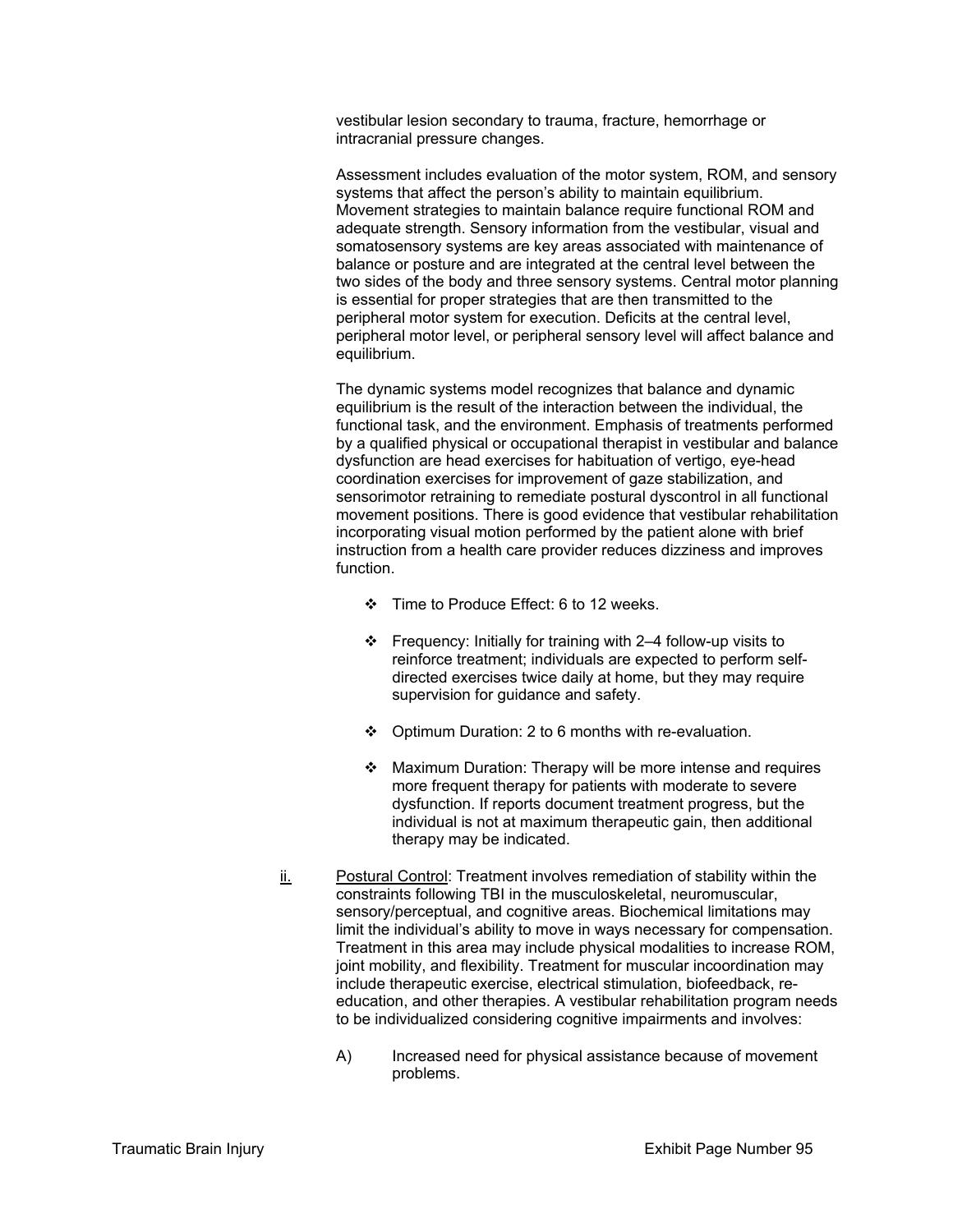- B) Increased need for supervision because of cognitive and behavioral problems.
- C) Slower progression of program..
- iii. Dizziness: An abnormal sensation of motion ranging from poorly characterized light-headedness, disequilibrium, rocking and elevator sensations to vertigo. It may be due to vestibular hypofunction, reduced head mobility, and poor gaze stabilization. Physical therapy exercise treatment approaches are based on principles of adaptation, substitution, and habituation, and they require the development of specific individual exercises aimed at the person's specific area of deficit. Because exercise usually increases dizziness temporarily, the progression, speed and intensity of the exercise program should be tailored to the individual in order to avoid increasing the symptoms and hindering compliance. Programs are developed based on integrating sensory input from the somatosensory, visual, and vestibular systems based on the individual's function.

If it is found that the dizziness problem is from a visual disturbance, referral to an ophthalmologist, neuro-ophthalmologist, or optometrist (knowledgeable in TBI) may be necessary, although treatment can be performed by most therapists or trained nurses. The dynamic systems model recognizes that balance and dynamic equilibrium is the result of the interaction between the individual, the functional task, and the environment. Emphasis of treatments performed by a qualified physical or occupational therapist in vestibular and balance dysfunction are head exercises for habituation of vertigo, eye-head coordination exercises for improvement of gaze stabilization, and sensorimotor retraining to remediate postural dyscontrol in all functional movement positions. There is good evidence that vestibular rehabilitation incorporating visual motion performed by the patient alone with brief instruction from a health care provider reduces dizziness and improves function.

Special equipment for vestibular treatment may include dynamic platform posturography or a foam/dome apparatus for sensory integration and balance, as well as tilt or rocker boards in the clinic. Other virtual reality devices are not suggested for use with this treatment because therapist intervention and supervisions are important for success. No special equipment is needed at home unless identified by the treating professional and documented as medically necessary.

Individuals with central traumatic vestibular lesions take longer to improve than those with dizziness from other causes. Studies indicate that at six months, only one-third of individuals with unilateral loss from trauma were symptom-free, as compared with other causes. At 18 months, many individuals continued to show symptoms. Of those with central vestibular loss, 60–70% had persisting symptoms at five years, and half were unable to return to work.

- Frequency: One session per week initially, decreasing to once every 3 weeks; individuals are expected to perform self-directed exercises twice daily at home, but they may require supervision for guidance and safety.
- ❖ Optimum Duration: 6 months with re-evaluation.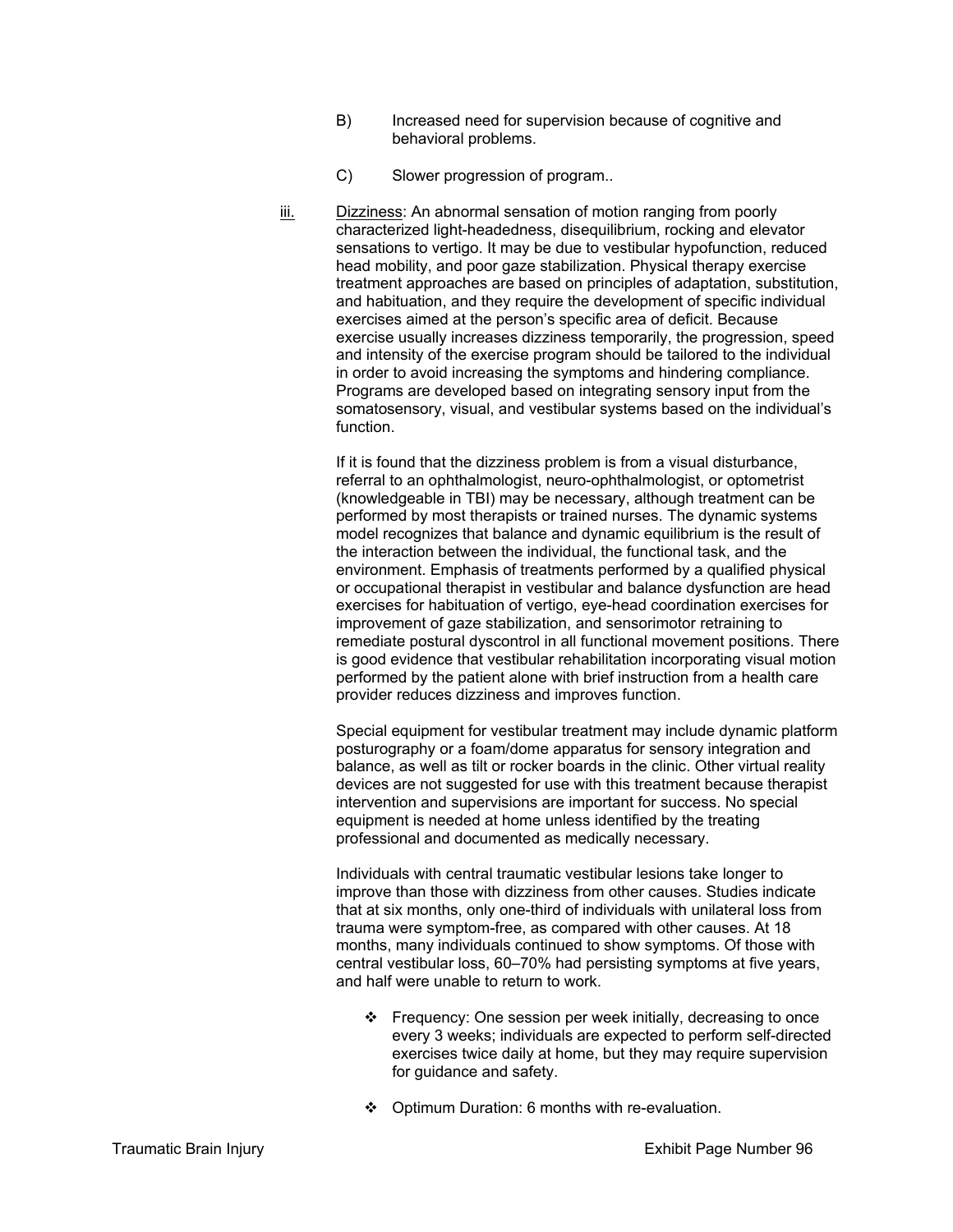- Maximum Duration: May require follow-up for up to 2 years.
- iv. Benign Positional Vertigo (BPV): The most common cause of vertigo due to a peripheral vestibular disorder. The most common form is caused by canalithiasis, which is the displacement of microscopic calcium bicarbonate crystals from their normal position in the inner ear. A Dix Hallpike and roll test should be used to determine which canals are involved in this disorder. These tests trigger a nystagmus that is less than 60 seconds in duration and has a paroxysmal quality. A burst of dizziness without nystagmus may also indicate mild BPV. CRM should be applied to the affected semicircular canals based on these tests. The commonly used effective CRM are the Epley and Semont maneuvers for the posterior canal; Gufoni and barbecue roll for the horizontal canal; and deep head hanging maneuvers for the anterior canal. CRM has a success rate exceeding 90%; failure to respond or the presence of a nystagmus beyond 60 seconds suggests that the diagnosis of BPV may be incorrect.

Some individuals may require an exercise-based approach following, or instead of, the CRM. Home exercises are safe and effective in this disorder.

- $\div$  Frequency: 1 to 3 sessions with repeated CRM at each session and follow-up at 1 month.
- Optimum Duration: 1 month with re-evaluation.
- Maximum Duration: Reoccurrence can occur randomly for many years following trauma. Home exercises are necessary for those with frequent recurrences. Some patients are unable to perform home exercises, so repeated visits for CRM may be required.
- **3. SWALLOWING IMPAIRMENTS (DYSPHAGIA)**: The incidence of swallowing disorders in the TBI population is high with presenting dysphagia usually characterized by a combination of oral and pharyngeal stage deficits. Co-existing cognitive and behavioral deficits compromise swallowing safety. Physical damage to the oral, pharyngeal, laryngeal, and esophageal structures complicates neurogenic dysphagia. Prolonged ventilation, endotracheal intubation, and the presence of tracheostomy may also have a negative impact on swallow function.

The initial goal in oral-pharyngeal dysphagia intervention involves lessening the impact of the dysphagia through prevention of medical complications, such as aspiration pneumonia or malnutrition, and the establishment of alternative nutrition if necessary for the maintenance of adequate nutrition. A stimulation program without presentation of food may be provided early in the course of therapy in preparation for later feeding. In subsequent therapy, there is gradual introduction of oral nutrition using an array of treatment techniques designed to target the physiological impairments underlying the dysphagia while the individual continues to receive alternate nutrition. There is an eventual progression towards total oral nutrition without need for supplementation and independence with any safety precautions or therapy techniques.

Therapeutic strategies may be divided into two categories:

**a. Compensatory Treatment**: Techniques do not involve direct treatment of the swallowing disorder and may not affect the physiological function of the swallow, but they may reduce or eliminate the dysphagic symptoms and risk of aspiration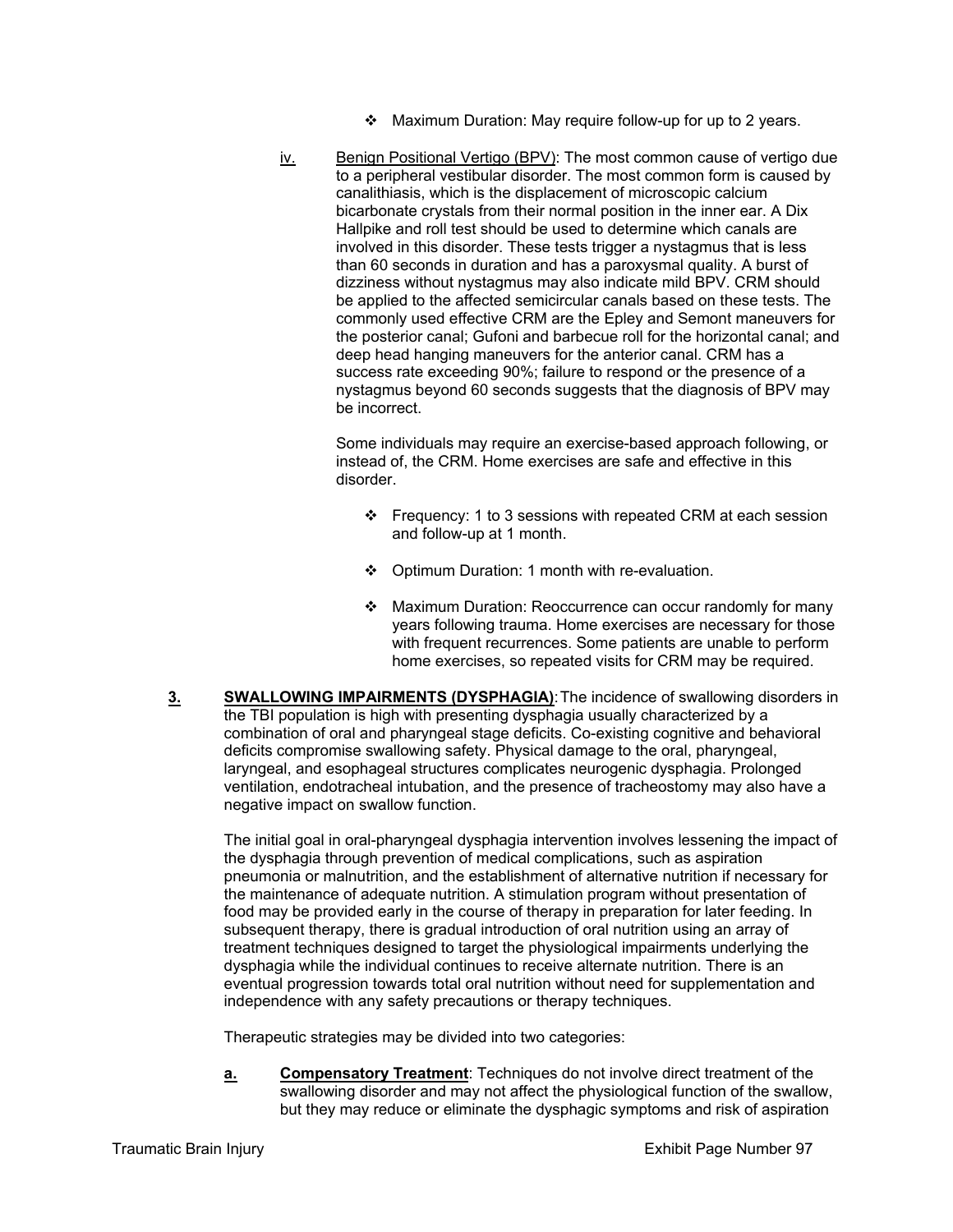by altering the movement of the bolus through the mouth and pharynx. These include, strategies such as postural adjustments of the head, neck and body to alter the dimensions of the pharynx, the flow of the bolus, altering consistency and viscosity of foods, and varying the volume and rate of presentation of the food or drink.

**b. Therapy Techniques**: Designed to change the swallowing physiology. These include, but are not limited to, strategies such as, ROM and bolus control tasks to improve neuromuscular control, swallowing maneuvers which target specific aspects of the pharyngeal phase of the swallow, and swallowing maneuvers to facilitate laryngeal closure during the pharyngeal phase of the swallow. Neuromuscular electrical stimulation has also been used in conjunction with swallowing therapy; however, at the time of this guideline, the evaluation studies available do not meet evidence standards. Thus, it is not routinely recommended but may be used.

Medical consultation may be necessary to assist with clinical improvement in swallowing function. Medical interventions may include, but are not limited to: medications to reduce production of saliva; elimination of medications associated with reduced saliva production; and vocal fold injection (Teflon, absorbable gelatin sponge) for unilateral vocal fold weakness.

It is generally accepted that the speech-language pathologist in consultation with the physician establishes the dysphagia treatment plan. Self-feeding and the use of adaptive equipment for this may be coordinated by the occupational therapist. Additional disciplines participate in a team approach to the treatment of dysphagia. These may include, but are not limited to, professionals such as physicians (including otolaryngologist, gastroenterologists, or others), registered dietitians, nurses, and physical therapists.

Ongoing reassessment and modification of therapy techniques and treatment goals to optimize effectiveness are integral components of therapy. Initial treatment plan and goals should be updated whenever needed, but at least with each re-evaluation. During the earlier phases of recovery, change may occur rapidly, and formal re-evaluation (including instrumental evaluation) may be completed frequently.

- Frequency: (1) Acute Care 1 to 2 times daily; (2) Post-Acute Once per day; (3) Subacute outpatient/community settings – 1 to 5 sessions weekly.
- Optimum Duration: 6 to 8 weeks with 4-week re-evaluations.
- Maximum Duration: Beyond 8 weeks, documentation of progress is required.

Therapy is discontinued when goals are met or when it is apparent that the individual is no longer making progress. In the latter case, re-evaluation and further therapy may be appropriate if/when the individual shows new or renewed potential.

**4. COMMUNICATION**: Basic to all daily activity and is necessary for the maintenance of positive quality of life and psychological well-being. Even the most subtle communication impairment may seriously interfere with an individual's ability to achieve occupational, personal, and interpersonal goals. Speech-language therapy and occupational therapy are well-accepted and widely used. Music therapy may be appropriate for some patients.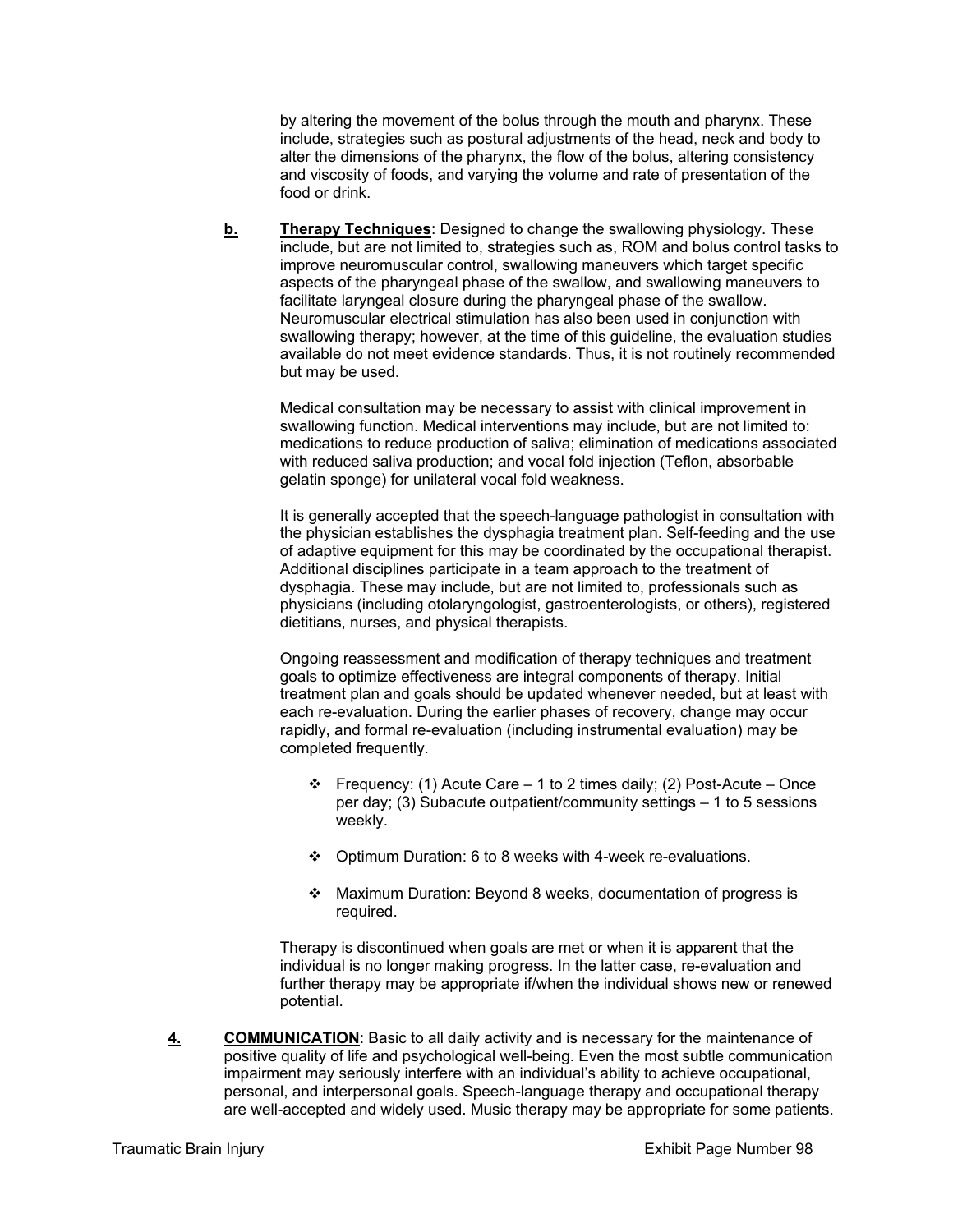There is insufficient evidence to recommend specific types of therapy.

Communication (speech-language) impairments are a common result of TBI and may be classified into the following groups: (1) motor speech disorders, which may take the form of dysarthria and/or apraxia of speech; (2) voice disorders; (3) language disorders; (4) communicative/cognitive disorders; and (5) fluency disorders. These may occur together in varying combinations in TBI.

## **a. Motor Speech Disorders**:

- i. Dysarthria: A reduction in speech intelligibility due to weakness and/or incoordination of the speech musculature secondary to central or peripheral nervous system injury that involves the processes of articulation, resonance, phonation, and respiration. It accounts for approximately one-third of communication impairments following TBI. Any type or level of severity of dysarthria may occur subsequent to TBI, from very minimal slurring or hypernasality in connected speech to the absence of intelligible speech (anarthria).
- ii. Apraxia of Speech: A motor impairment that disrupts central motor planning and interferes with voluntary positioning and sequencing of the movements of the speech musculature in the absence of paralysis or muscular weakness. Symptoms may range from very mild articulation errors to inability to produce any functional speech volitionally.
- **b.** Voice Disorders: Any compromise to airway structures (nasal-pharyngeal cavities, larynx, trachea, lungs, the muscle of respiration) or their function may cause voice disorders. These involve impairment in respiration, phonation, and/or resonance. A present voice symptom may have one or several causes and may range in severity from mild vocal fatigue to the absence of voicing (aphonia).
- **c. Language Disorders**: Language impairment is often present in the early stages of TBI. In some cases, specific language impairment (aphasia) persists as a result of a focal lesion. Language impairments include those of receptive and expressive language in both spoken and written form, as well as gestural expression and reception. These may be impaired to varying degrees, ranging from very mild difficulty with word finding (anomia) to global impairment involving severe impairment in all language areas. In TBI, language deficits tend to occur against a backdrop of cognitive impairment.
- **d. Cognitive-Communicative Disorders**: Cognition and language are intrinsically and reciprocally related. An impairment of language may disrupt one or more cognitive processes, and an impairment of one or more cognitive processes may disrupt language. The ability to consciously, efficiently access and manipulate the semantic system requires the complex interplay of language, cognitive, and executive processes. Impairments in linguistic and metalinguistic skill as well as impairments in non-linguistic cognitive functions such as perception, attention, discrimination, organization, reasoning, memory, and self-regulation interfere with communication of basic needs and with communication in wider social contexts.

Social communication skills, also known as pragmatic language skills, encompass the meaning and use of language in social situations. They include the interpretation of contextual clues, non-verbal communications, and other interpersonal skills. Social communication skills training is also appropriate for these cases. There is some evidence that group instruction, 90 minutes weekly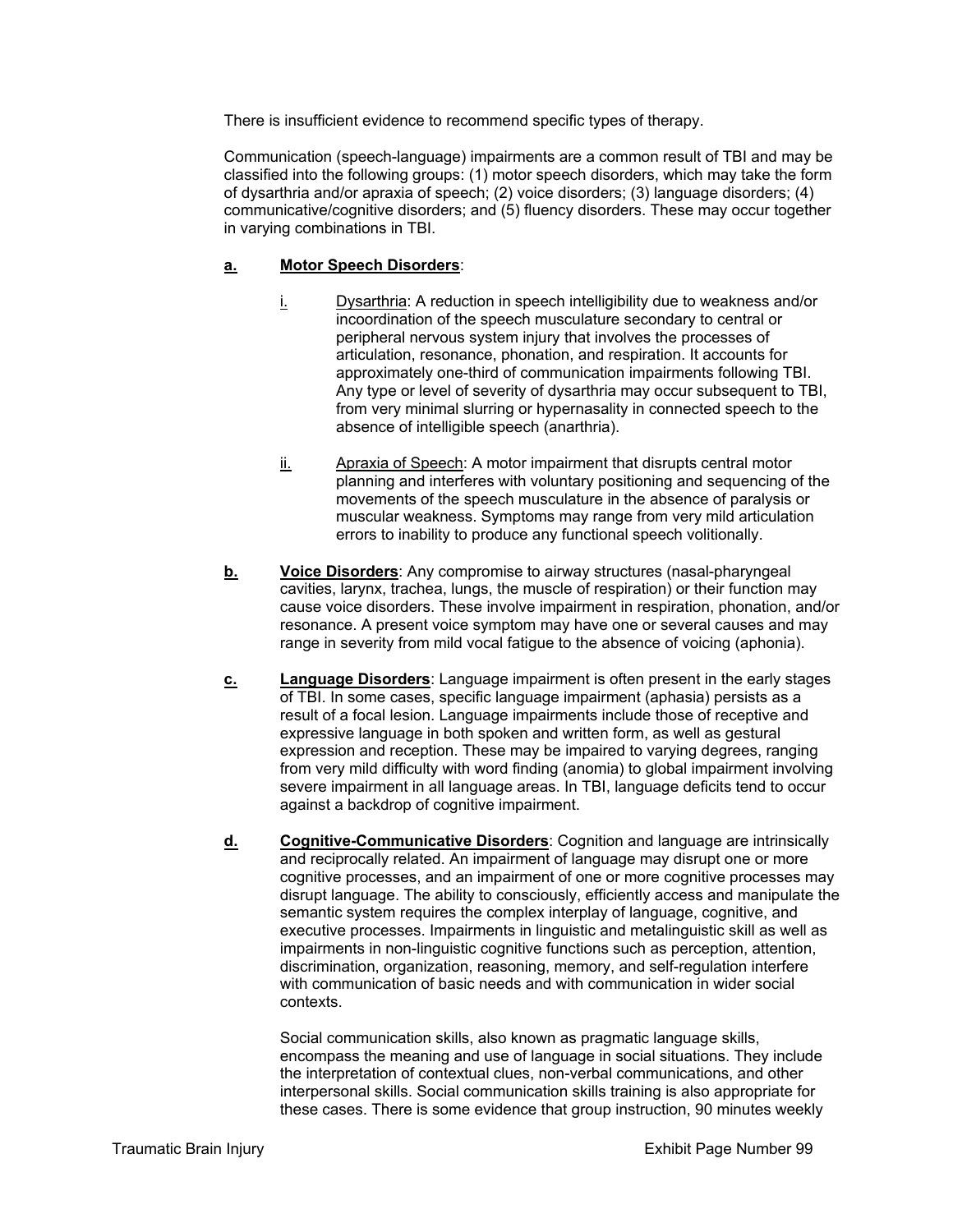over 12 weeks, by a skilled leader, results in improved skills.

Certified speech-language pathologists and occupational therapists are qualified to identify, evaluate, and determine the appropriateness of treatment for individuals with speech, language, and cognitive-communicative disorders. When treatment is indicated, speech-language pathologists develop, supervise, and/or implement a plan of treatment. Treatment of cognitive-communicative disorders has come to be included under labels such as cognitive retraining, cognitive rehabilitation, cognitive therapy, cognitive remediation, and neurotraining. Speech/language pathologists should be integral members of interdisciplinary teams engaged in the identification, diagnosis, and treatment of individuals with cognitive-communicative disorders. According to the American Speech-Language and Hearing Association (ASHA), certified Speech-Language Pathologists are qualified to identify, diagnose, and determine the appropriateness of treatment for individuals with speech, language, and cognitive-communicative disorders.

Interaction and consultation between the speech-language pathologist, medical specialists, and other members of the interdisciplinary treatment team is an essential part of the treatment of TBI-related communication disorders. There is extensive overlap in professional domains, making it important that team members from different clinical fields collaborate in their approach to assessment and intervention.

Speech-language evaluation is recommended when there is evidence to support the presence of communicative symptoms. The evaluation includes:

- A thorough review of relevant medical and social history.
- A comprehensive assessment of communication skills including standard and non-standard measures.
- Evidence of consultation with family members and/or support system.
- Diagnosis of communication disorder.
- Indication of the severity of the disorder, the individual's candidacy for intervention, and the prognosis for improvement.
- An intervention plan that is coordinated and integrated with other services being received.
- Realistic functional goals and recommendations that reflect consideration of the pre-morbid level of function and input from the individual and family and/or support system to assure social and ecological validity.
- Estimate need of therapy frequency and duration with attention to the anticipated ultimate outcome.
- A plan for providing education and training to the individual's family members and/or support system.

Constellations of communication-related deficits in TBI are extremely varied, depending on the characteristics of the individual who is injured, the nature, location, and severity of injury, and the post-trauma support systems. Coinciding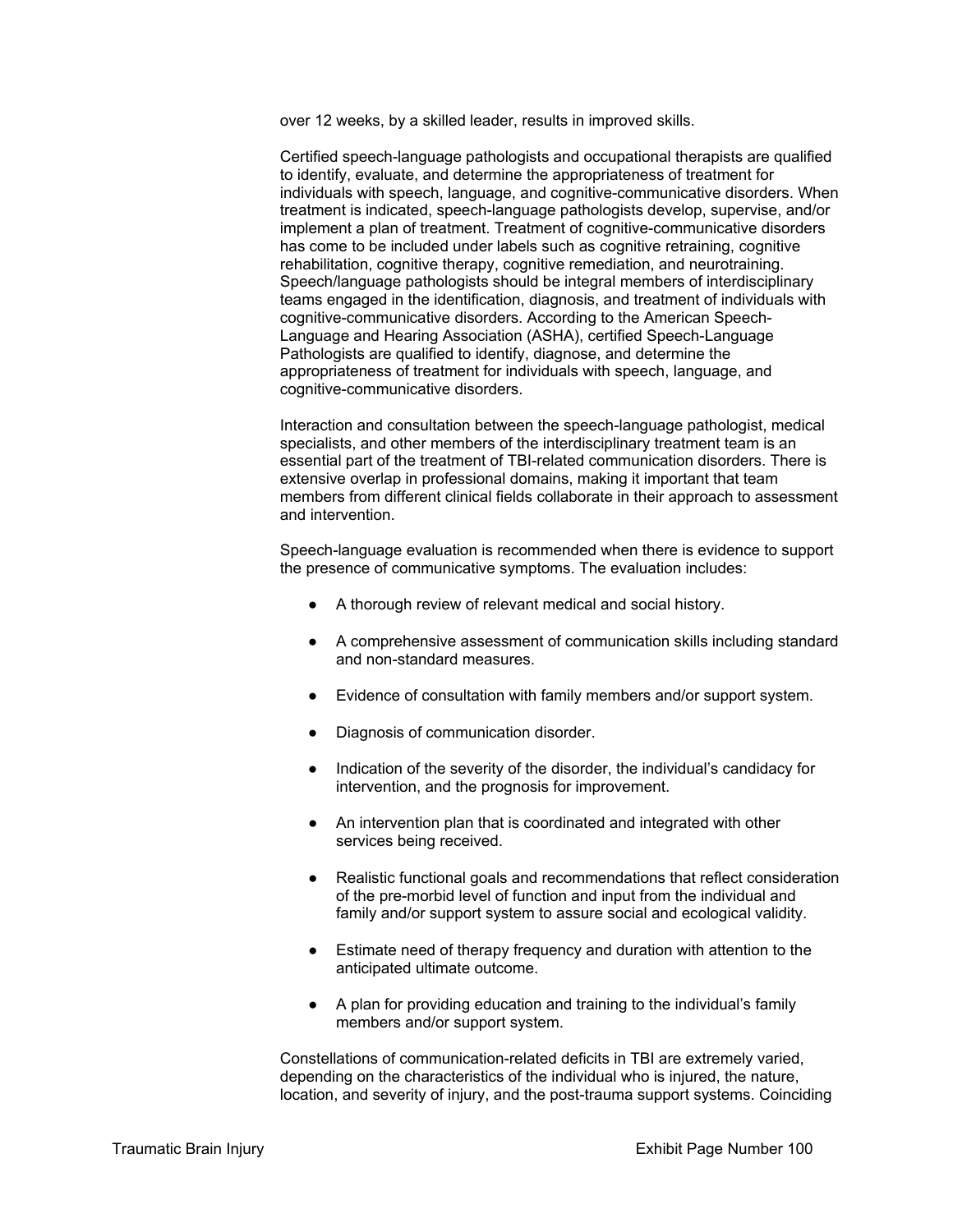with the great diversity within this group, there is a similar level of diversity in treatment approaches. These have been divided into various categories, such as "conventional" and "functional," or those who seek to improve communicative functioning through a restorative, compensatory, or behavioral approach. Experienced therapists commonly use a combination of such approaches, depending on the needs of each individual.

For certain individuals, prosthetic or alternative augmentative communication (AAC) devices may be necessary to optimize communicative success. These include, but are not limited to: (1) palatial lift prostheses for velopharyngeal dysfunction resulting in severe impairment in speech intelligibility; and (2) augmentative or alternative communication devices which may be indicated when speech is inadequate for functional communication. AAC may involve the use of simple gesture systems, alphabet boards, pictures, word books, or sophisticated use of computer technology (speech generation devices). AAC strategies may enhance communicative participation by replacing, supplementing or scaffolding residual natural speech and providing a means of repairing disrupted communication.

Melodic Intonation Therapy is a structured therapy that trains verbal reproduction with melodically intoned phrases while tapping the patient's hand. A number of case series have supported its use in cases with non-fluent aphasia and/or auditory communication deficits when there is minimal or no damage to the right hemisphere. The therapy can take place as late as six months or longer after injury. It is often done 3–5 hours per week for six weeks. Non-speech oral motor exercises on speech are another widely accepted therapy.

The process of deciding on these techniques or devices and the training in their use is integrated into the individual's ongoing evaluation and therapy plan.

For moderate/severe TBI, the following are recommended guidance:

- Frequency: (1) Acute setting once to twice daily sessions; (2) Subacute or outpatient and home/community setting – 1 to 5 sessions per week.
- Optimum Duration: 12 weeks with re-evaluations at 4-week intervals. A minimum of 24 sessions for moderate/severe TBI.
- Maximum Duration: Intervention beyond 8 weeks requires documentation of continued functional progress towards established goals. Post-acute therapy could extend for 6 to 12 months, or more, if the individual with TBI has significant speech impairment and is making gradual documented improvement.

For MTBI, treatment may be focused on attention, memory, and speed of processing with use of compensatory aids. Treatment usually parallels the guidelines set forth under cognitive therapy (refer to Section G.3. Cognition).

Ongoing reassessment and modification of therapy approaches is a part of skilled therapy and is especially necessary with the dynamic nature of communication impairment that occurs with TBI. Goal setting is an evolving and dynamic process that is pivotal to each therapy session. Because of wide variability in type, nature, and severity of communication impairments common to TBI, and the lack of unanimity in the literature with respect to the nature and temporal course of post-TBI communicative dysfunction, there should be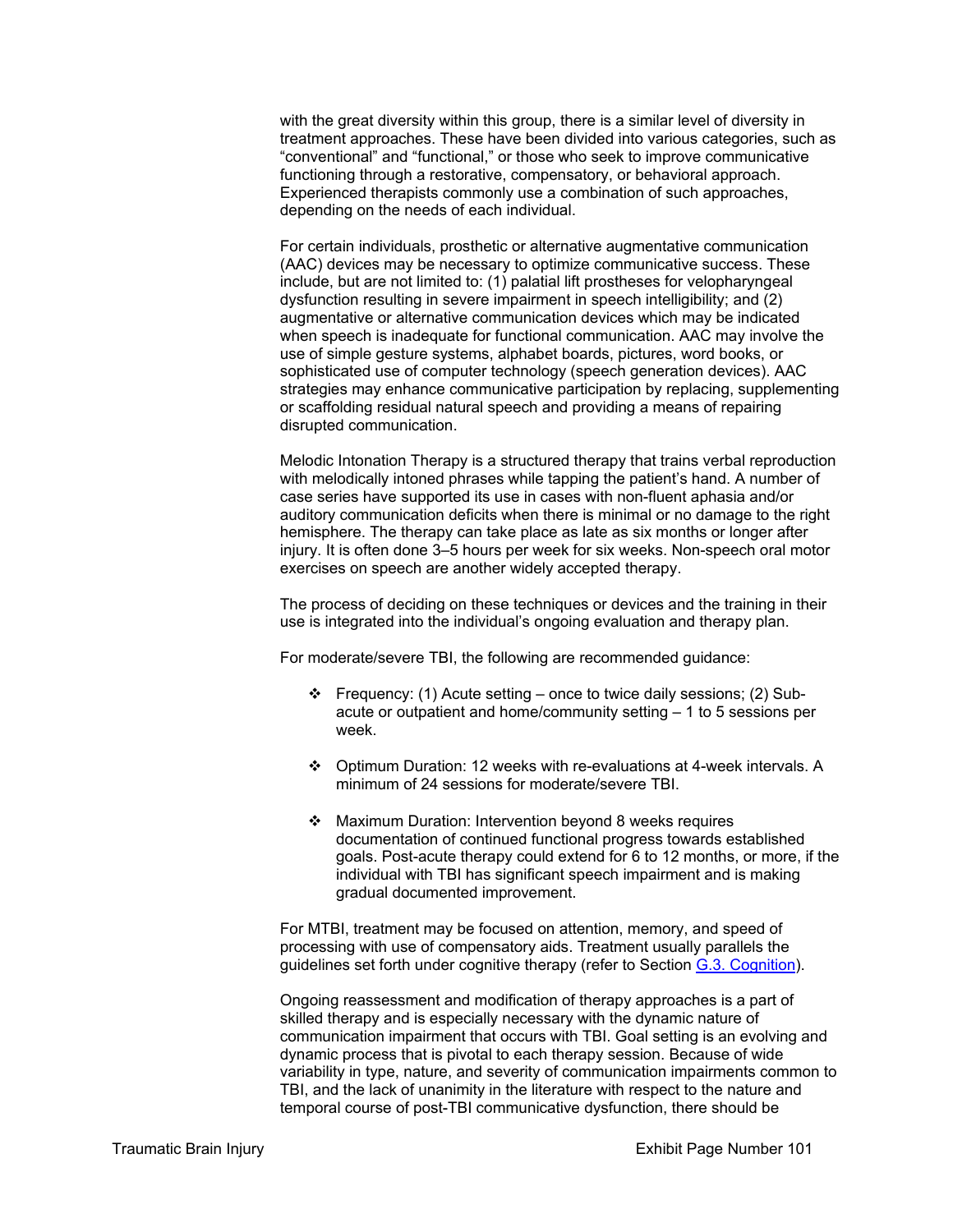flexibility in frequency, intensity and duration of treatment. Many cases require follow-up visits at various points to assist individuals with changes in their life, such as increasing job demands.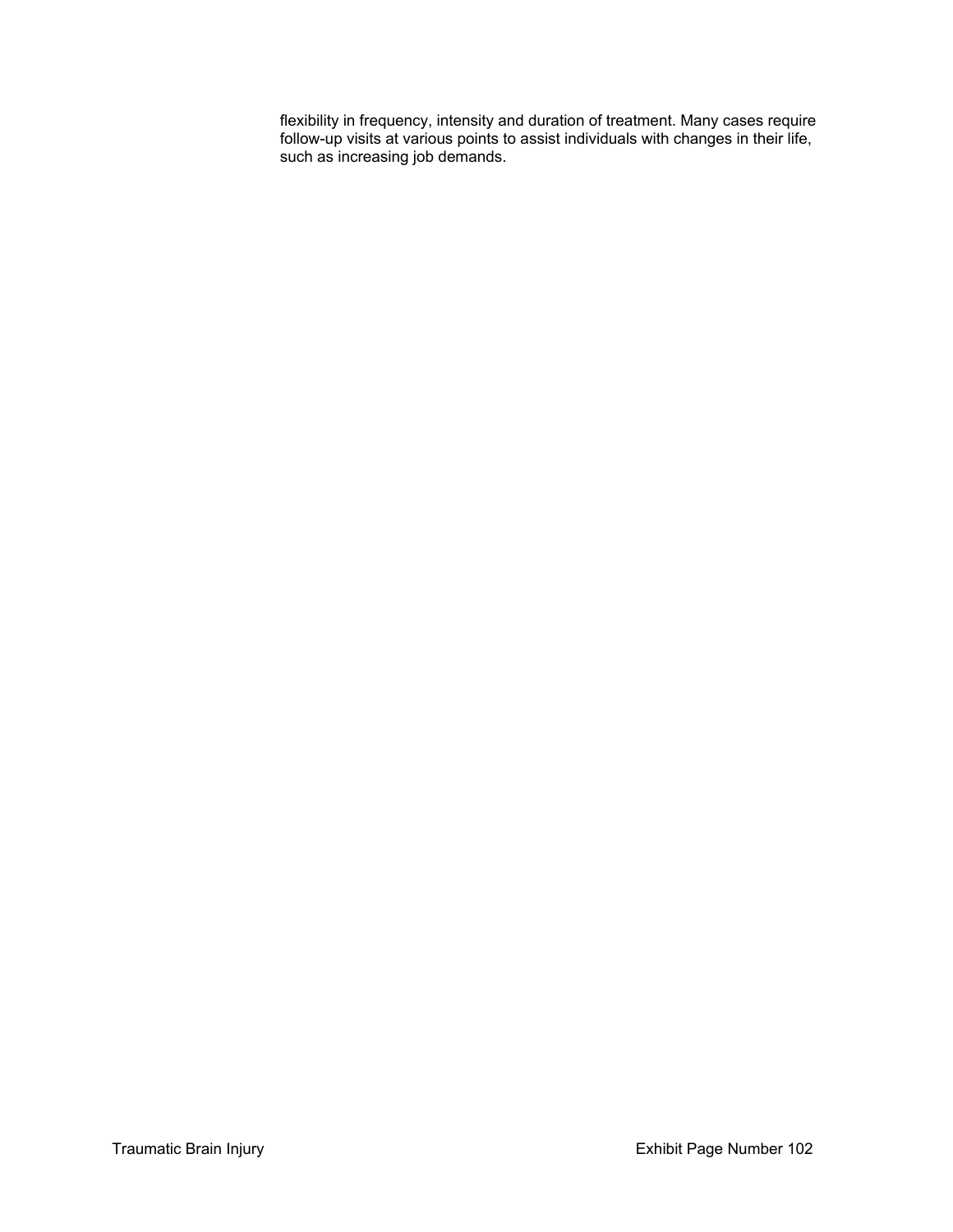# **K. NONOPERATIVE THERAPEUTIC PROCEDURES – RETURN TO WORK, DRIVING, & OTHER**

**1. DRIVING**: Independent driving is considered a complex activity of daily living. An individual's potential for safe driving is influenced by an intricate interaction of physical, cognitive, visual, and behavioral impairments.

Self report of feeling confident with driving ability may not be reliable. Some studies of demential patients have demonstrated this. An individual's ability to drive is typically evaluated and treated under physician orders by a certified driver rehabilitation specialist. Physicians, neuropsychologists, or rehabilitation therapists can perform an initial screening to determine driving ability by assessing visual acuity, visual fields, memory, visual perception, visual processing, visual spatial skills, selective and divided attention, executive skills, motor and sensory function coordination, pain, and fatigue. The AMA suggests confrontational field testing, Snellen E acuity testing, Trail Making Test part B, clock drawing test, and rapid pace test (IO feet walk back and forth in nine seconds) as an initial screening, along with ROM and motor strength testing.

A thorough history should be taken which includes: (1) a review of all medication that might affect cognition or coordination; (2) screening for sleep apnea (BMI >35, neck size > 15.5 in, for female or 17 in. for males, daytime sleepiness, Eppworth Sleepiness Scale score of 10 or greater, two or more hypertension medications); (3) history of accidents and/or tickets; and (4) consultation with family and/or support system members or others regarding driving ability. Reluctance of others to ride with the patient may be an indication of problems. Patients may also fill out surveys that have some predictive abilities. Unfortunately, at the time of this guideline, there is no evidence for the use of one system of assessment over another to predict driving skills.

In addition, the treatment and evaluation process may require the services of a:

- Commercial driver trainer for driving practice.
- Ophthalmologist or optometrist for visual evaluation.
- Commercial vendor and rehab engineer for adaptive equipment.
- Neuropsychologist for cognitive evaluation.
- Speech-language pathologist for communication evaluation and compensatory strategies.
- Occupational or physical therapist with expertise in acquired brain injury.

Public and personal safety and compliance with state department of motor vehicles procedures ultimately determine individual driving privileges. Evaluation and treatment typically occur during the post-acute phase of rehabilitation. Usually, successful driving results are obtained within the first two years post-injury, but this is not always the case.

- Frequency and Time to Produce Effect: Evaluation time of a minimum of 1 to 2 sessions to evaluate physical, perceptual, cognitive, and behavioral skills and for collaboration with other interdisciplinary team members.
- Optimum Duration: Between 2 to 6 sessions of behind-the-wheel driving evaluation and training on the road.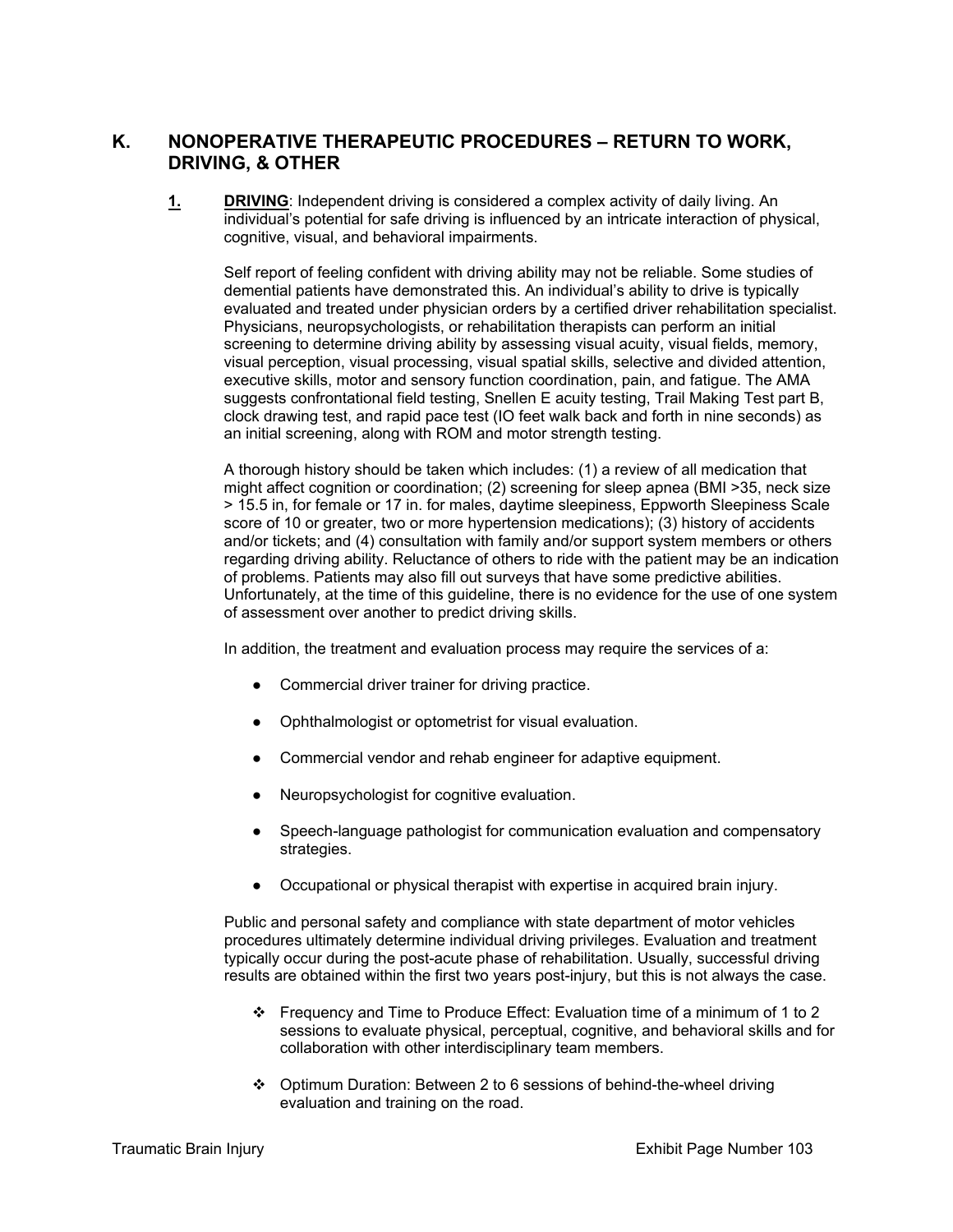If the individual fails the evaluation, he or she may be required to participate in additional driving practice and repeat the behind-the-wheel test, or to wait three months or longer to repeat the evaluation. The evaluation may be repeated at 3- to 12-month intervals as determined by the evaluator and physician. Several repeat assessments may be necessary to determine safe driving readiness.

Recommendations and physician prescriptions for necessary adaptive equipment and vehicle modification for safe driving or for dependent passenger transport in vehicles may be necessary. Van lifts and other adaptive equipment and vehicle modifications may be required for dependent individuals in order to provide access to community services and activities. Therapeutic assistance is necessary to help the individual and physician comply with state department of motor vehicles standards for practices and procedures for driver's licensure.

Significant and multiple cognitive impairments, as well as motor and visual impairment, may decrease, delay, or prevent an individual from achieving functional driving independence. Important cognitive factors include ability to make complex judgments, organize information, anticipate and/or react quickly, maintain self-control, and other factors. Individuals with moderate/severe TBI may or may not be able to successfully compensate for these impairments.

- **2. RETURN TO WORK**: In addition to the treatment strategies described below, practitioners should be familiar with how various state and federal statutes and regulations may impact return-to-work planning. These may include, but are not limited to, Family and Medical Leave Act (FMLA), Americans with Disabilities Act (ADA), Occupational Health and Safety Administration (OSHA), Federal Motor Carrier Safety Administration (FMCSA), and the Department of Transportation (DOT). One study found a relationship between perceived self-efficacy in cognitive areas and life satisfaction. The same study found a relationship with employed or voluntary work and satisfaction. In places where the employer is unable to accommodate, other options include sheltered work shops.
	- **a. Return to Work MTBI**: During the first five days post-injury, symptoms can be severe and significantly disrupt normal daily function. Initial considerations should include lightening task load and allowing extra time to complete normal tasks. Thus, shortening the work day or adding breaks, along with decreased responsibility for the first several weeks are generally suggested. Driving, heavy lifting, working with dangerous machinery, use of ladders, and heights may be restricted because of possible safety risk. For individuals with MTBI who have persistent deficits, or who have difficulty once back at work, a return to work program requires a carefully designed and managed plan involving the person with TBI, his/her employer, and the treatment team. Physicians should consider evaluation and treatment for co-morbid conditions such as chronic pain, stress level, pre-existing personality disorders, depression, anxiety, and/or substance abuse. Communication among all involved parties and the avoidance of fragmentation among treatment professionals is critical to successful outcome. Case management may be indicated to facilitate communication. Following return to work, maintenance support services are appropriate to best insure the durability of the outcome.

Following MTBI, many individuals are able to resume normal work duties with secondary prevention precautions and education requiring little or no additional therapeutic intervention. A smaller percentage of individuals with MTBI at the upper end of the definition, such as age greater than 40, prior TBI, loss of consciousness close to 30 minutes, or mental status changes lasting up to 24 hours, may require more assistance in return to work and accommodations.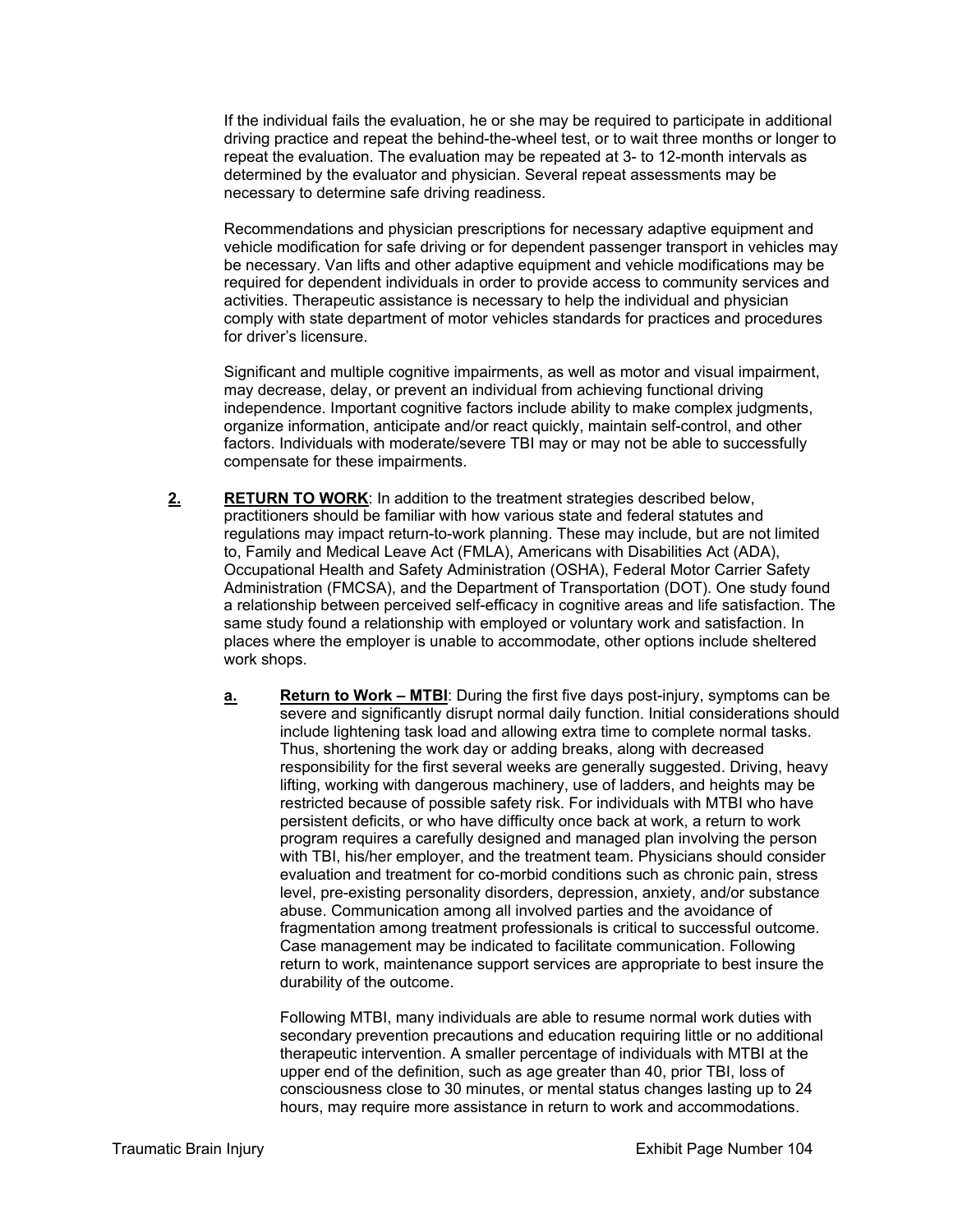Individuals with MTBI should be instructed to temporarily reduce the amount, type, and/or intensity of their work duties or temporarily remain out of work entirely for the first three days and gradually increase complex cognitive and physical duties based on symptomology.

If workers with MTBI have any loss of consciousness or prolonged disorientation, providers should consider restricting higher risk job duties, such as working at heights, working with power tools and operating heavy machinery, until they have been free from the symptoms, including dizziness, and imbalance for two weeks. Second impact syndrome (refer to Section C.10.b Secondary Prevention) has been seen in younger age groups who suffer severe life threatening effects after a second brain injury within a short time after the first TBI. Physicians should take this into account when writing work restrictions.

Return to full duty depends on the rate of decrease of symptoms. Generally, if symptoms recur during increasing job duties or exertion, duties should be decreased slightly. For cases with symptoms lasting longer than 15 minutes at the time of the injury, unconsciousness lasting minutes or prolonged amnesia, very gradual return to activity over weeks may be necessary.

Post-concussion symptoms in workers with MTBI may include cognitive deficits in memory, attention, and executive function. Physicians should be aware of this, even if the worker has no complaints/symptoms. Memory, attention, and executive function should be tested by asking specific questions regarding recent events and having the individual perform specified tasks. Physicians should educate the individual with TBI and their supervisor to be aware of possible memory and attention deficits and to accommodate accordingly. Time to return to baseline function will differ according to the individual's pre-accident condition, age, and medication, as well as other pre-injury, injury, and post-injury factors. The individual should be competent in most basic ADLs before return to work is considered.

Physicians should attempt to be clear and specific in documenting vocational restrictions and have a plan for re-entry to work and communication with the employer (e.g., supervisor, safety officer, employee health nurse). Having a significant physical disability, psychosocial impairment, cognitive impairment, or a history of alcohol and other substance abuse are factors that impede return to work. Other factors impeding return to work include difficulties regarding transportation, coordination, and vision. An interdisciplinary team approach may be recommended, which may include a neuropsychological assessment, vocational evaluation, job site analysis, early contact with employer, assessment of vocational feasibility, supervisor education, transferable skills analysis, skillful increased titration of job duties and demands, job coaching, physical therapy, occupational therapy, speech-language therapy, and psychological services.

For individuals with MTBI who have persistent deficits, or who have difficulty once back at work, a return-to-work program should occur, which requires a carefully designed and managed plan involving the person with TBI, his/her employer, and the treatment team. Physicians should consider evaluation and treatment for co-morbidities, such as chronic pain, stress level, pre-existing personality disorders, depression, anxiety, or substance abuse. Communication among all involved parties and the avoidance of fragmentation among treatment professionals is critical to successful outcome. Case management may be indicated to facilitate communication. Following return to work, maintenance support services are appropriate to best insure the durability of the outcome.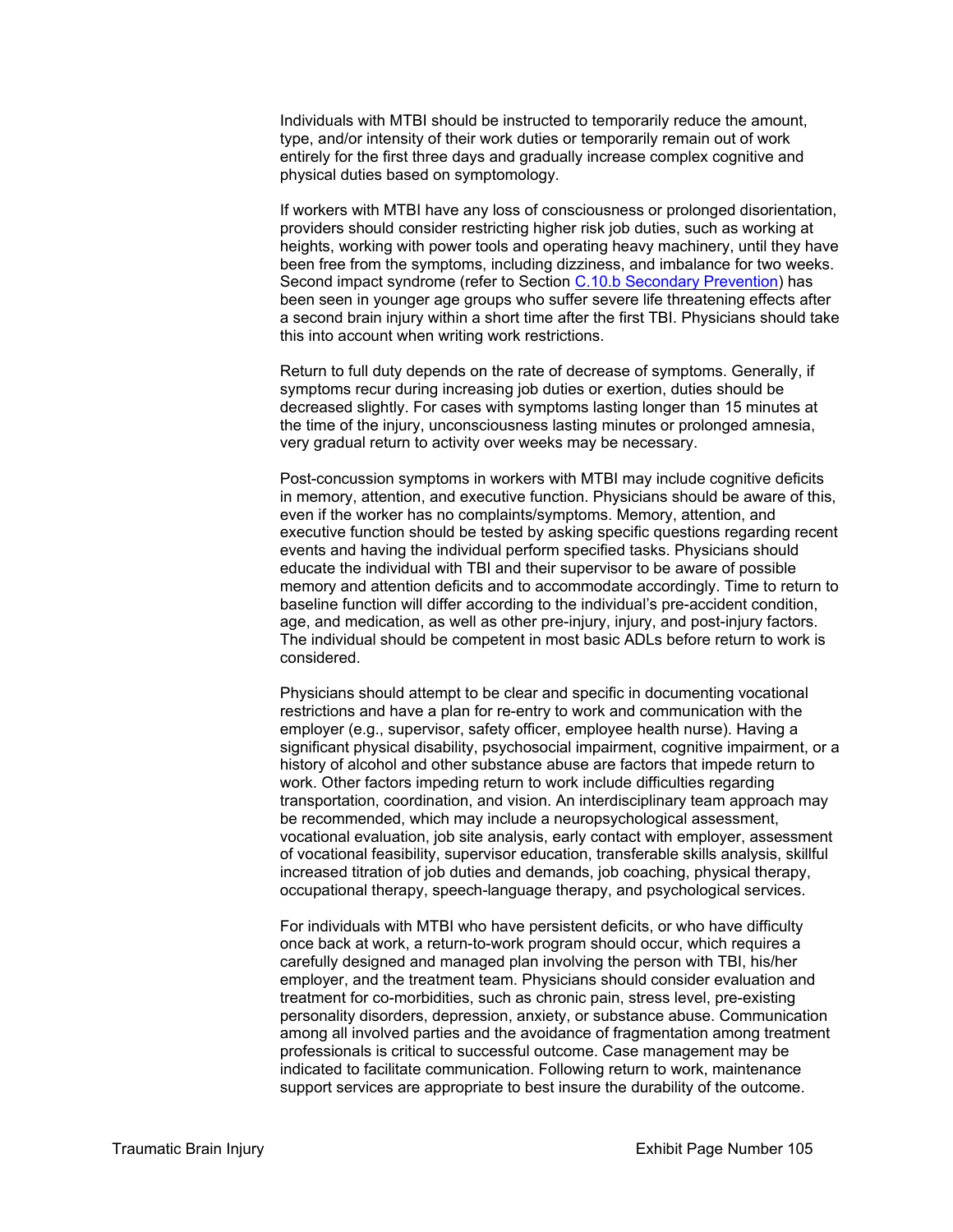**b.** Return to Work – Moderate/Severe TBI: Following moderate/severe TBI, some individuals are unable to return to work. Successful return to work among individuals with moderate/severe injury may require an interdisciplinary approach including neuropsychological assessment, speech-language assessment, functional capacity evaluation, job site analysis, early contact with employer, assessment of vocational feasibility, transferable skills analysis, supervisor education, job coaching, skillful increased titration of job duties and demands, mental health, family counseling, and follow-up services.

#### **c. The Following Should be Considered when Attempting to Return an Injured Worker with Moderate/Severe TBI to Work**:

- $i.$  Job History Interview: The authorized treating physician should perform a job history interview at the time of the initial evaluation and before any plan of treatment is established. Documentation should include the workers' job demands, stressors, duties of current job, and duties of job at the time of the initial injury. In addition, cognitive and social issues should be identified, and treatment of these issues should be incorporated into the plan of care.
- ii. Coordination of Care: Management of the case is a significant part of return to work and may be the responsibility of the authorized treating physician, occupational health nurse, risk manager, or others. Case management is a method of communication between the primary provider, referral providers, insurer, employer, and employee. Because case management may be coordinated by a variety of professionals, the case manager should be identified in the medical record.
- iii. Communication: Essential between the patient, authorized treating physician, employer, and insurer. Employers should be contacted to verify employment status, job duties and demands, and policies regarding injured workers. In addition, availability and duration of temporary and permanent restrictions, as well as other placement options, should be discussed and documented. All communications in the absence of the patient are required to be documented and made available to the patient.
- iv. Establishment of Return-To-Work Status: Return to work for persons with TBI should be thought of as therapeutic, assuming that work is not likely to aggravate the basic problem or increase discomfort. In most cases of TBI, the worker may not be currently working or even employed. The goal of return to work would be to implement a plan of care to return the worker to any level of employment with the current employer or to return them to any type of new employment.
- v. Establishment of Activity Level Restrictions: A formal job description for the injured/ill employee who is employed is necessary to identify physical and cognitive demands at work and assist in the creation of modified duty. A job site evaluation may be utilized to identify tasks such as pushing, pulling, lifting, reaching above shoulder level, grasping, pinching, sitting, standing, posture, balance, ambulatory distance and terrain, and if applicable, environment for temperature, air flow, noise, tolerance for scanning, scrolling and other computer use, cognitive activities, and the number of hours that may be worked per day. Due to the lack of predictability regarding exacerbation of symptoms affecting function, an extended and occupationally focused functional capacity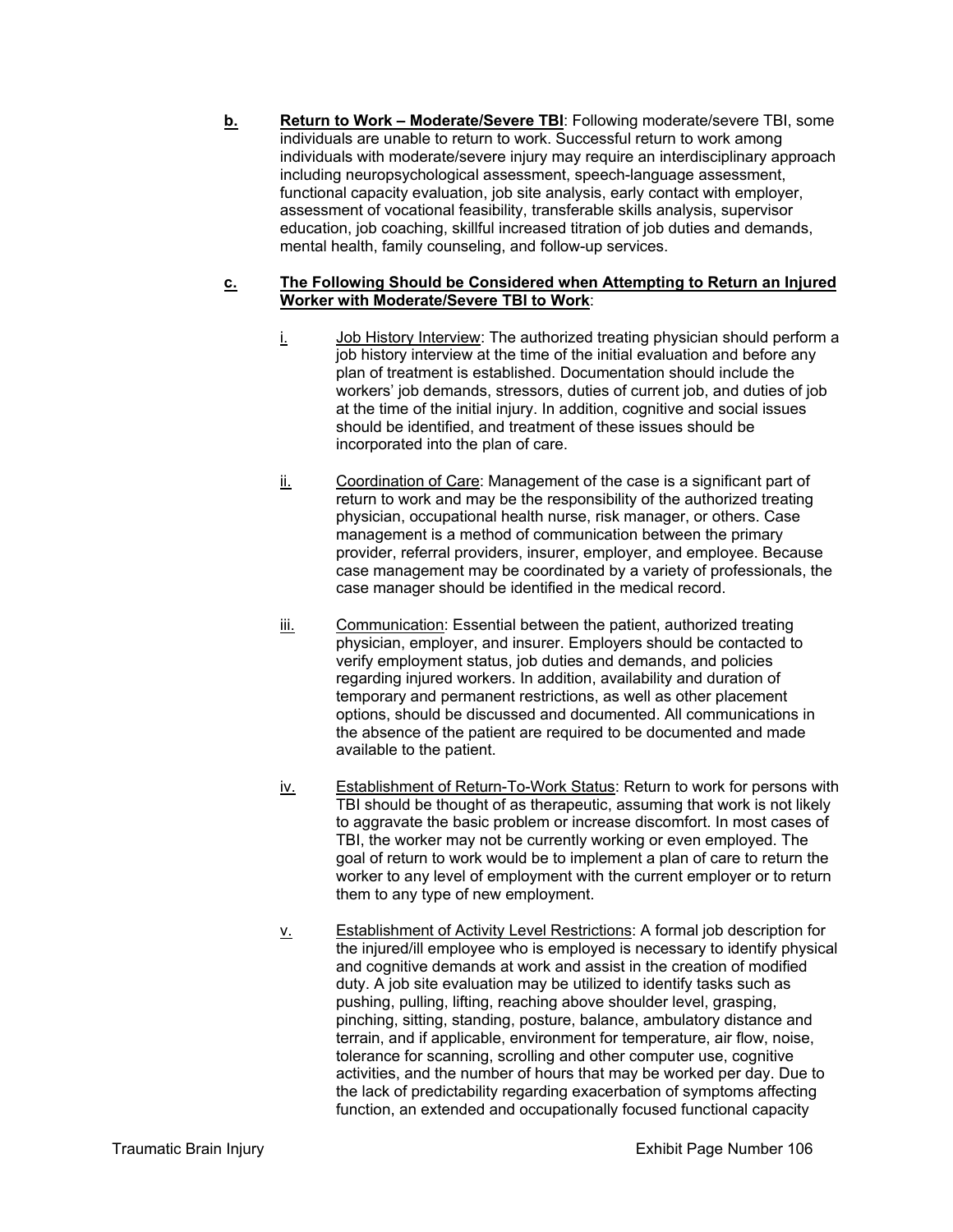evaluation may be necessary to determine the patient's tolerance for job type tasks over a continuing period of time. Work capacity should usually be evaluated with an FCE or through assessment by occupational or physical therapists with experience in acquired brain injury treatment. Work restrictions assigned by the authorized treating physician may be temporary or permanent. The case manager should continue to seek out modified work until restrictions become less cumbersome or as the worker's condition improves or deteriorates.

- vi. Rehabilitation and Return to Work: As part of rehabilitation, every attempt should be made to simulate work activities so that the authorized treating physician may promote adequate job performance. The use of ergonomic or adaptive equipment, therapeutic breaks, assistive devices, and interventional modalities at work may be necessary to maintain employment.
- vii. Vocational Assistance: Formal vocational rehabilitation is a generally accepted intervention and can assist disabled persons to return to viable employment. Assisting patients to identify vocational goals will facilitate medical recovery and aid in the maintenance of MMI by (1) increasing motivation towards treatment and (2) alleviating the patient's emotional distress. TBI patients will benefit most if vocational assistance is provided during the interdisciplinary rehabilitation phase of treatment. To assess the patient's vocational capacity, a vocational assessment utilizing the information from occupational and physical therapy assessments may be utilized to identify rehabilitation program goals, as well as optimize both patient motivation and utilization of rehabilitation resources. This may be extremely helpful in decreasing the patient's fear regarding an inability to earn a living which can add to their anxiety and depression.
- **3. VOCATIONAL REHABILITATION**: A generally accepted intervention, but the Colorado Workers' Compensation statute limits its use. In one study, an acquired brain injury vocational rehabilitation program was successful at returning 41% of clients to competitive employment. The majority of the cases were two years or more from date of injury and had injuries classified as severe (post-traumatic amnesia duration of one or more days). These cases were also without significant behavior or problems and able to function independently for ADLs. The program included cognitive training for those who had not previously received it and job trials with job coach support. Initiation of vocational rehabilitation requires adequate evaluation of individuals with TBI for quantification of highest functional level, motivation and achievement of MMI. Vocational rehabilitation should involve a comprehensive job analysis and a carefully planned return to work strategy. In some instances, retraining may need to occur to access new job markets (refer to Section K.2 Return to Work).
- **4. COMPLEMENTARY AND ALTERNATIVE MEDICINE (CAM)**: (as defined by the National Center for Complementary and Alternative Medicine [NCCAM]) A group of diverse medical and health care systems, practices, and products that are not presently considered to be part of conventional medicine. CAM includes a wide range of interventions, some of which have not been supported by empirical data. These alternative treatments include, but are not limited to: art therapy, craniosacral trauma release, EEG neuro feedback, dance therapy, hippotherapy, hypnosis, and horticulture therapy. CAM uses methods of treatment based on a broad range of knowledge with roots in both eastern and western medicine. Many providers may integrate more than one procedure. Some of these interventions, including the exercise-based procedures, are currently integrated into ongoing rehabilitation programs. In general, most approaches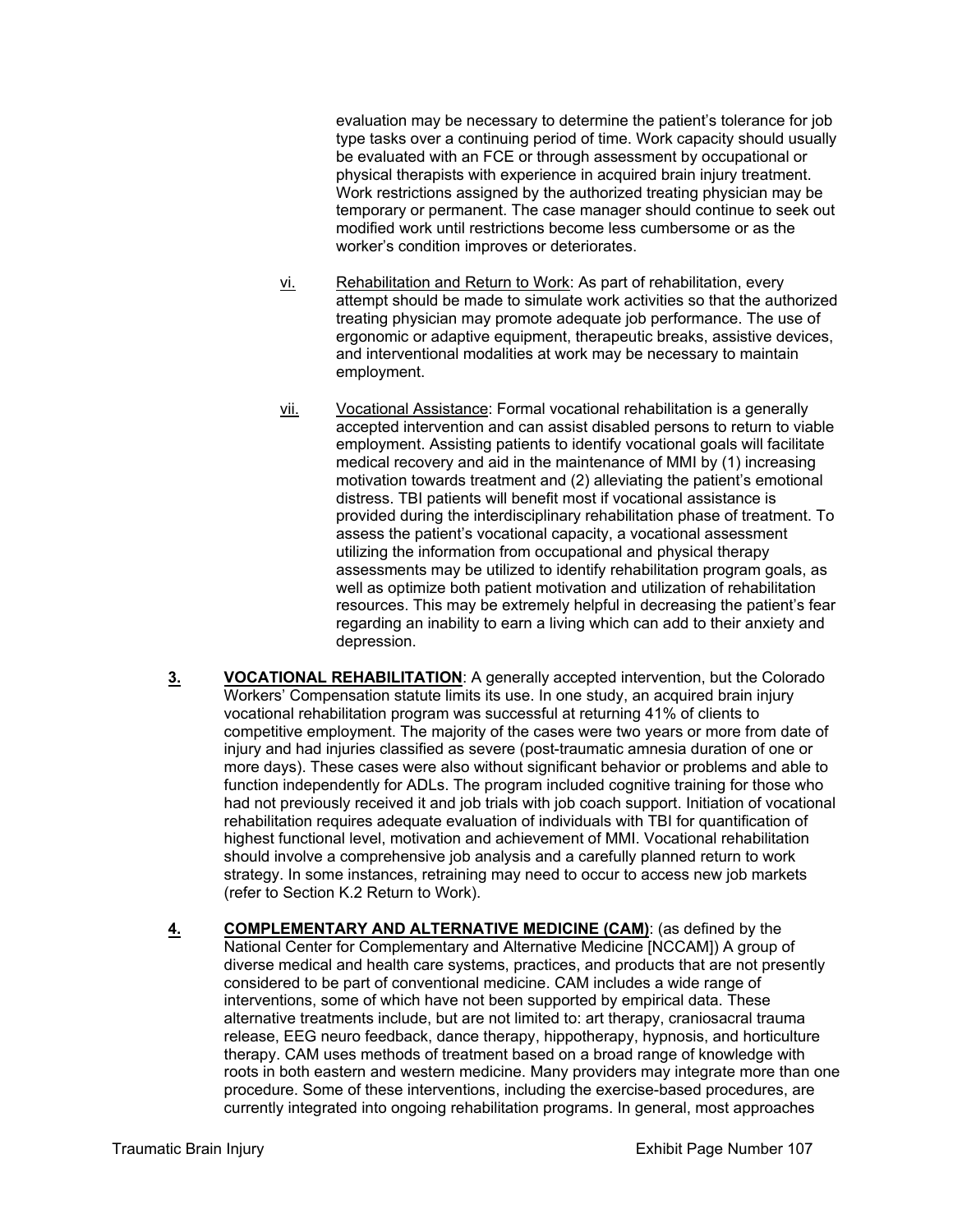place major focus on the important relationship between physical and emotional wellbeing. Alternative therapies should not be employed as the primary treatment modality, but they may be considered for individual cases when other treatments have failed to produce functional gains, when there is a valid clinical rationale for their use, and when treatment goals are directed to documentable, functional improvement. CAM treatment requires prior authorization from the payer and agreement on fees in accordance with criteria in the Division of Workers' Compensation Rules 16 and 18.

- Time to Produce Effect: 3 to 6 treatments.
- ❖ Optimum Duration: 4 to 6 weeks.
- Maximum Duration: Not well-established for CAM and should be based on specific CAM treatment, physician's clinical judgment, and demonstration of positive symptomatic and functional gains.

Acupuncture, biofeedback, and cervical spinal manipulations are widely accepted and may be used for headaches or other painful conditions (refer to Sections F.1. Acupuncture, F.2. Biofeedback and F.14.c Manipulation in the Chronic Pain Guidelines).

# **5. OTHER TREATMENTS**:

- **a.** Hyperbaric Oxygen: Studies in this area demonstrated a possible decrease in morbidity for severely injured patients but no clear overall improvement in outcome. It is also associated with possible long term pulmonary damage. It is considered investigational at this time and not recommended.
- **b. Deep Thalamic Stimulation**: This technique has been used in some cases of stroke with motor and cognition problems. There are no studies reported on patients with TBI. It is considered investigational at this time and generally not recommended. It may be used for patients with severe spasticity or motor problems who have failed other treatments.
- **c. Transcranial Magnetic Stimulation**: This is a noninvasive treatment and exploratory diagnostic tool that is FDA approved for use in major depression resistant to other therapy. Some patients have experienced seizures as a side effect. There is no evidence for its use in TBI, and it is not recommended for TBI or for comatose or vegetative patients. It is considered experimental for these conditions.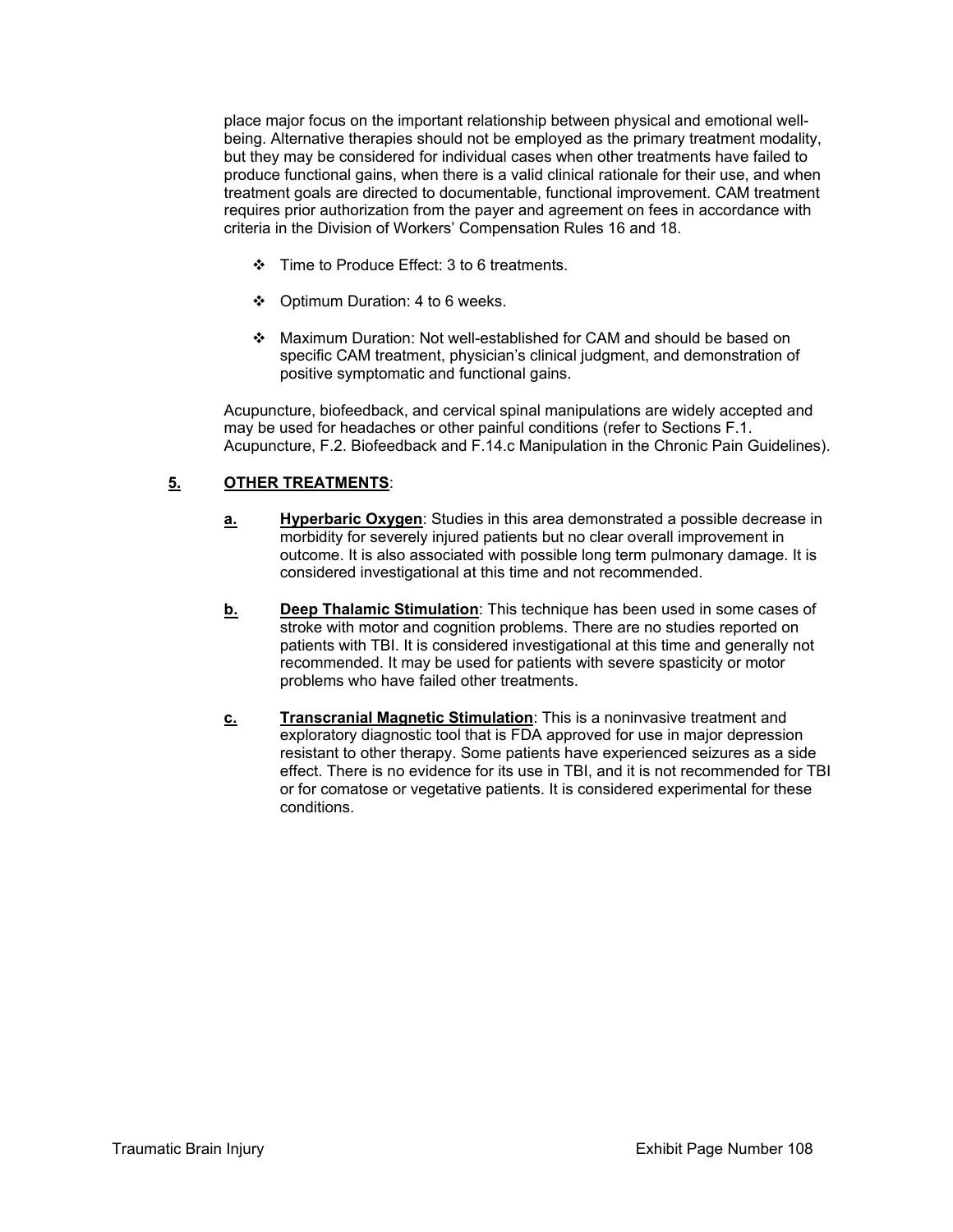# **L. OPERATIVE THERAPEUTIC PROCEDURES**

It is not the intent of medical treatment guidelines to provide an exhaustive list of surgical procedures associated with TBI. Instead, an overview of the general categories is presented to illustrate the wide range of procedures that are widely accepted for treatment of individuals with TBI. Combinations and variations on procedures should be tailored to specific cases; hence, a variety of procedures based on the clinical judgment of the treating physician is to be expected. Common procedures include, but are not limited to:

#### **1. EXTRACRANIAL SOFT TISSUE**:

- **a.** Debridement and closure.
- **b.** Plastic or reconstructive.

## **2. MAXILLOFACIAL**:

- **a.** Repair and stabilization of fracture.
- **b.** Facial nerve decompression.
- **c.** Repair and/or reconstruction.

## **3. SKULL**:

**a.** Debridement, elevation, and/or repair of fracture or defect including cranioplasty.

#### **4. BRAIN**:

- **a.** Debride penetrating injury, gunshot wound, or foreign body.
- **b.** Decompression and evacuation.
	- i. Hematoma: epidural, subdural, intraparenchymal.
	- ii. Contusion.
	- iii. Infections: abscess or empyema.
- **c.** Decompressive Craniectomy:
	- i. Description: Removal of a large portion of the skull and dural opening to manage cerebral edema causing increased intracranial pressure (ICP). The bone flap is then stored. Cranioplasty is later required to correct the skull defect deficit. When the autologous graft cannot be replaced, an alternative method allograft may be used.

The most recent randomized controlled trial comparing medical management for diffuse TBI with a bifrontotemporoparietal craniectomy showed similar rates of death and worse outcomes . However the surgery was done early, and a number of the patients randomized to craniectomy had bilateral fixed dilated pupils. The study was also criticized for use of a 20mmHg ICP trigger and early surgery. . A Cochrane evidence-based review in 2006 reached no conclusions about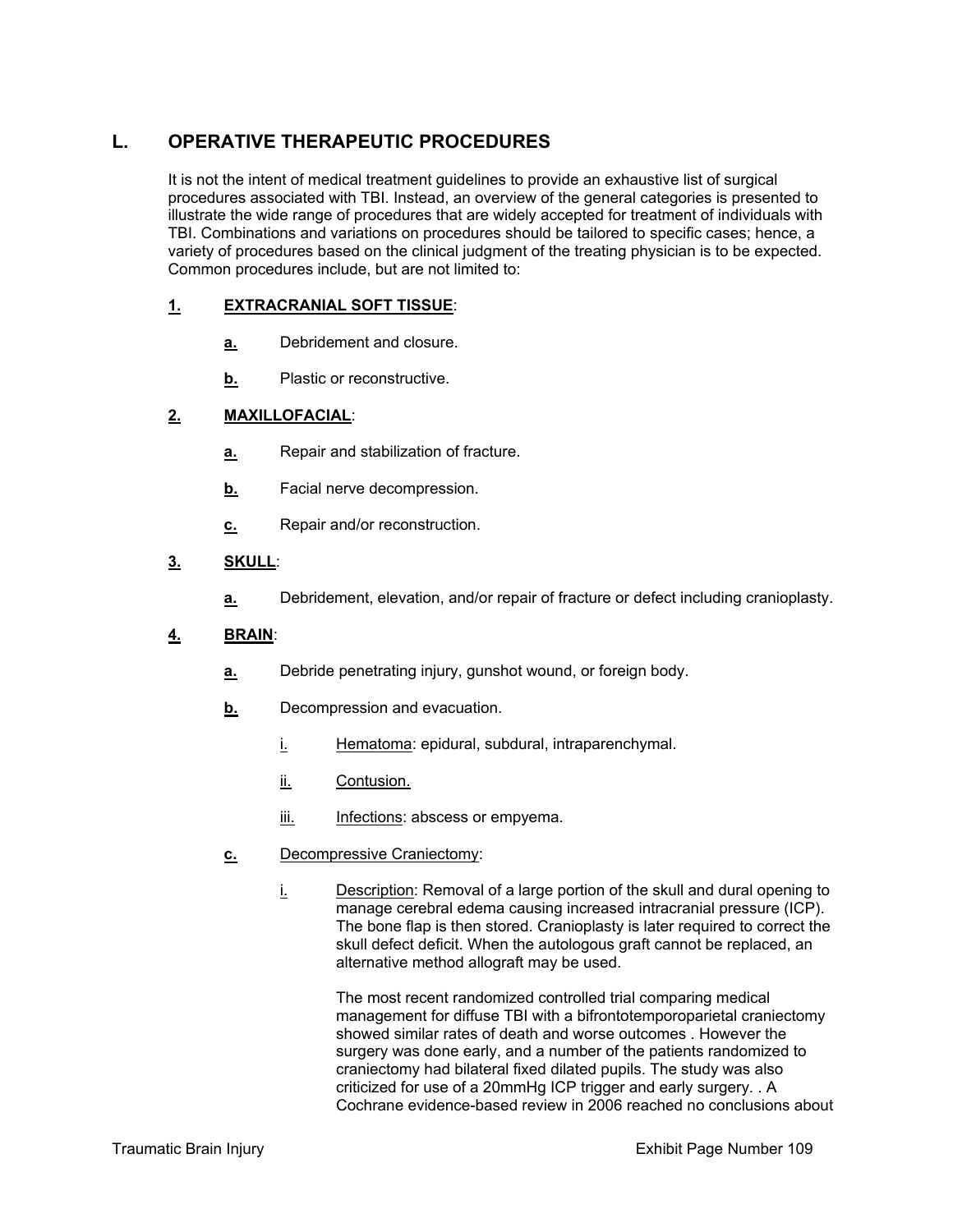the efficacy of the procedure for diffuse TBI. In a systematic review of the literature, the average 6 month mortality was 28%, and the mean quality of life outcome was independently functioning but debilitated.

ii. Indications:

May be performed in conjunction with evacuation of mass lesions or may be performed for intracranial hypertension.

- iii. Complications:
	- A) Craniectomy Subdural hygroma or hemorrhage, contra-lateral contusions, outcome of a vegetative state, cerebral herniation.
	- B) Cranioplasty Infection, wound break down, bone resorption, increased rate of complication for patients with bilateral craniectomies.

## **5. CEREBRAL SPINAL FLUID (CSF)**:

- **a. CSF Leak or Fistula**: Lumbar spinal drain or serial lumbar puncture may be used as option to promote spontaneous resolution of CSF leak, or as adjunct to surgical repair. Repair of the leak or fistula may require surgical exploration of the anterior cranial fossa, the temporal bone, and/or sinuses to identify the CSF leak and seal it.
- **b.** Ventricular Shunting: The treatment of hydrocephalus may require ventricular shunting. Even though ventricular shunting is frequently regarded as a routine procedure, clinicians should recognize the possibilities of mechanical, biological or technical complications. The complications of ventricular shunting for hydrocephalus may include, but are not limited to, shunt failure, hemorrhage, delayed wound closure, infection, and seizures. Favorable outcome from CSF ventricular shunting in appropriately selected individuals will depend on the timing of intervention, the type of shunt valve used, seizure prophylaxis, and methods of long-term follow up management. A recent advancement in this type of intervention includes the use of programmable shunt valves. This may require periodic reprogramming of the shunt valve and is a generally accepted procedure.

#### **c. Ventriculostomy**:

- i. Control of ICP.
- ii. Acute hydrocephalus.
	- A) Obstructive.
	- B) Communicating (usually with sub-arachnoid hemorrhage).

#### **6. OPHTHALMOLOGIC**:

- **a.** Direct trauma to globe and/or orbital contents.
- **b.** Repair orbital fractures, decompression of orbital contents.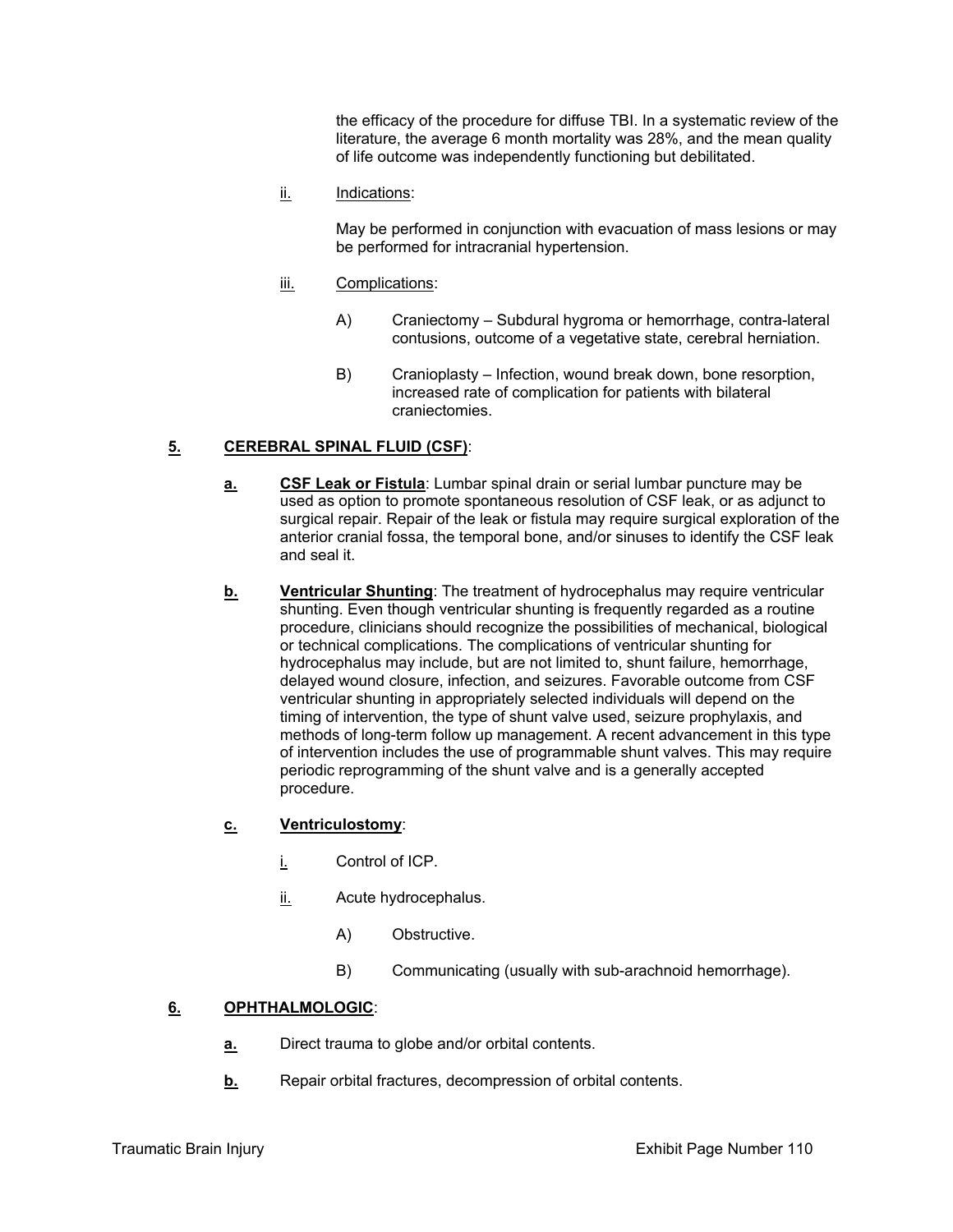- **c.** Optic nerve decompression: immediate surgery may be indicated if the trauma results in entrapment or compression of the nerve, or if a hematoma is present in the optic nerve sheath.
- **d.** Strabismus: surgery may be required to eliminate or decrease diplopia. Individuals may require several revision operations to achieve maximal results.
- **e.** Vitrectomy may be indicated in cases of vitreous hemorrhage.
- **f.** Surgery may be indicated in cases of eye-lid abnormalities, lacrimal disorders, and other traumas to the external ocular structures.

# **7. OTOLOGIC**:

## **a. Direct Trauma Or Barotrauma**:

- i. Ossicular Discontinuity: The mechanism of head trauma causing TBI may result in dislocation of the hearing bones, creating a conductive hearing loss. This would require an exploratory tympanostomy with ossicular replacement to correct.
- ii. Tympanic Membrane Perforation: This would cause a conductive hearing loss. Tympanoplasty is indicated for correction.
- **b.** Tympanostomy: Tube placement alters pressure relationships in the middle and inner ear and can reduce dizziness in some patients with progressive vestibulopathy. It can be used to allow access to the middle ear for dizziness treatment devices and gentamicin perfusion. Individuals must be able to tolerate tympanostomy tubes and practice water precautions and aural hygiene to maintain tube patency.

#### **c. Middle Ear Exploration**:

- i. Perilymphatic Fistula Repair: This presents as a sensorineural hearing loss and dizziness that usually worsens with exertion, straining or altitude changes. Exploratory tympanotomy with patching or round and oval window niches is indicated in these individuals. The operation itself is as much a diagnostic tool as a therapeutic one. The success rate for treating dizziness due to fistula is 80%.
- ii. Endolymphatic Sac Surgery: This is a non-destructive procedure performed in the operating room under general anesthesia. The surgeon removes the mastoid bone and uncovers the endolymphatic sac. A drain may or may not be placed in the sac at the time of surgery. This operation has a 65% success rate at controlling dizzy spells in patients with Ménière's disease/endolymphatic hydrops.
- iii. Labyrinthectomy: This is a destructive procedure performed in the operating room under general anesthesia. The surgeon removes the semicircular canals using the operating drill. This procedure not only obliterates balance function on the operated side, but it also renders the individual deaf in that ear. Because of its destructive nature, it is not indicated in bilateral disease. This procedure has been largely supplanted by gentamicin perfusion for first-line ablation. It can be utilized when other ablative procedures fail to control symptoms. Use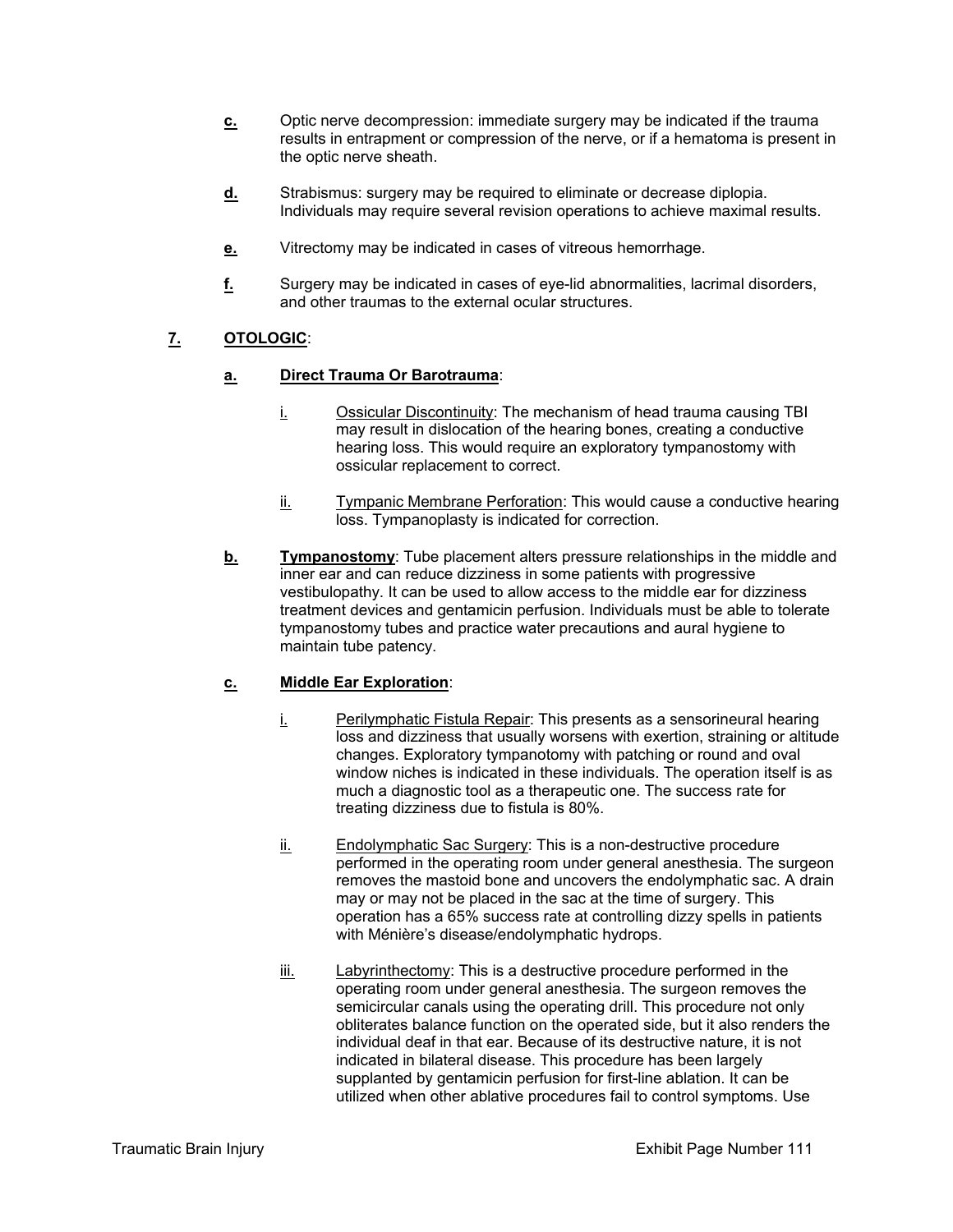should be reserved for cases with documented progressive hearing loss and/or progressive vestibular damage.

- **d. Vestibular Nerve Section**: This is a destructive procedure performed in the operating room under general anesthesia. It is usually performed by a team including a neurootologist and a neurosurgeon. There are several approaches, but the final step is that of sectioning the vestibular nerve as it exits the brainstem. Being destructive in nature, it is not indicated in bilateral disease. This procedure has been largely supplanted by gentamicin perfusion for first-line ablation. It can be utilized when other ablative procedures fail to control symptoms. Use should be reserved for cases with documented progressive vestibular damage.
- **8. DECOMPRESSION OF FACIAL NERVE**: If there is immediate onset of total facial paralysis, or if the electroneuronography (EnoG) shows greater than 90% degeneration of the facial nerve, then exploration of the path of the facial nerve is indicated. This usually involves a middle fossa craniotomy and mastoidectomy in order to completely decompress the facial nerve.
- **9. OTHER CRANIAL NERVE REPAIR OR DECOMPRESSION**: May be required for functionally disabling conditions such as diplopia.

#### **10. VASCULAR INJURY**:

- **a.** Endovascular procedures (i.e., stent, embolism).
- **b.** Direct repair.
- **c.** Occlusion, trapping, aneurysm repair.

#### **11. PERIPHERAL NERVE INJURY**:

**a.** May include decompression and repair and/or fracture management.

#### **12. ORTHOPEDIC**:

- **a.** Fracture management.
- **b.** Adjunctive tenotomies and myotomies.
	- $i$  Common upper extremity procedures may require pre-surgical evaluation inclusive of occupational therapy, ROM, function, diagnostic nerve blocks, and dynamic EMG. Definitive procedures include, but are not limited to:
		- A) Shoulder muscle release.
		- B) Functional elbow release: brachial radialis myotomy, biceps and brachialis lengthening.
		- C) Fractional lengthening of wrist and/or finger flexors.
		- D) Flexor digitorum superficialis (FDS) to flexor digitorum profundus (FDP) transfer.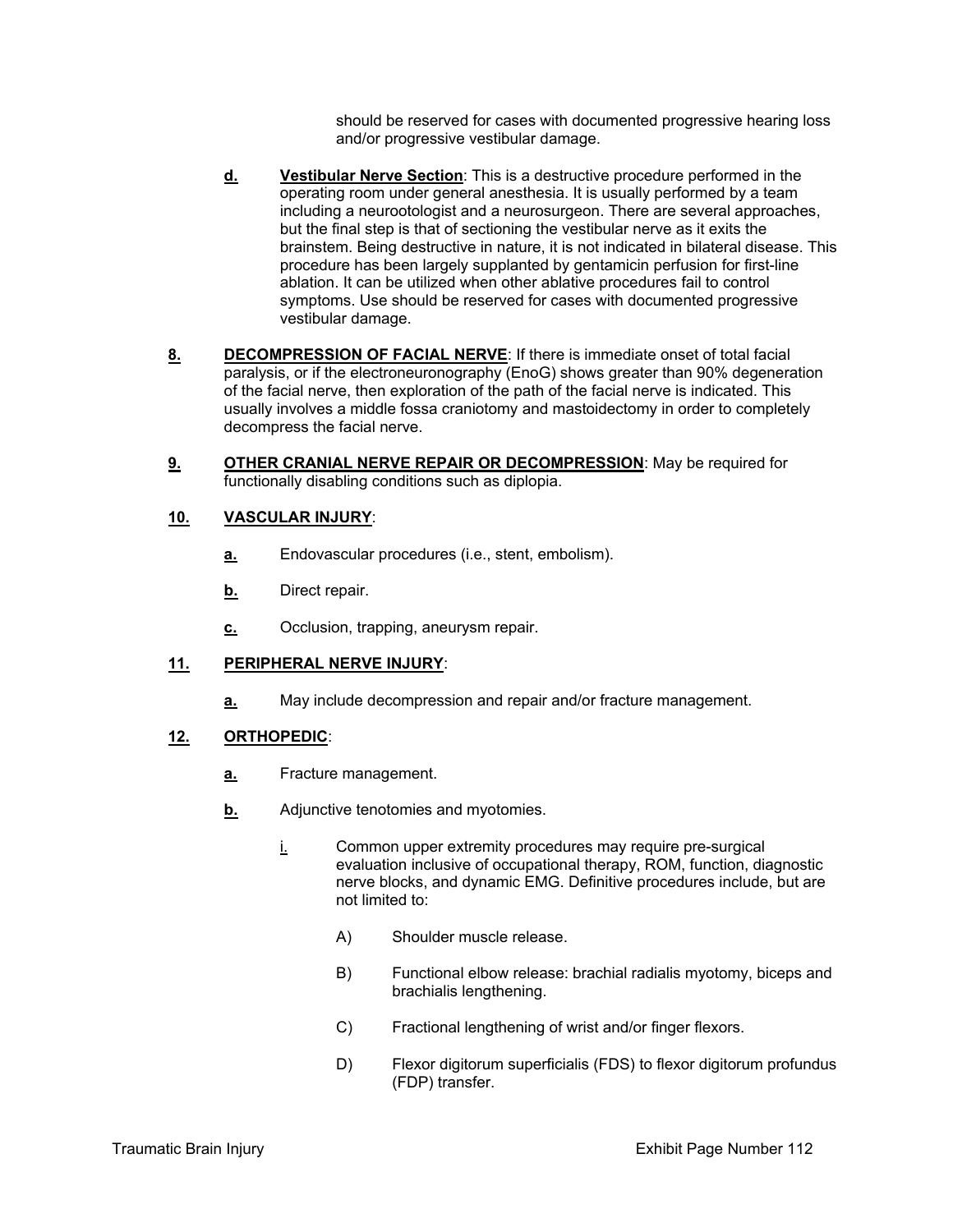- E) Intrinsic muscle contracture release.
- F) Surgical release of thenar muscles for thumb in palm deformity.
- G) Individualized and customized procedures for spastic upper extremity deformities with adjunctive selective musculotendinous transfers, neurotomy and neurectomies.
- ii. Common lower extremity procedures include, but are not limited to:
	- A) Fractional muscle lengthening of knee flexors/hamstrings.
	- B) Hip flexor releases/myotomies.
	- C) Percutaneous vs. open release of the hip adductors.
	- D) Percutaneous tendon Achilles lengthening.
	- E) Ankle/foot motor balancing surgery adjunctive to tendon-Achilles lengthening (TAL procedure) includes: (1) toe flexor release, (2) split anterior tibial tendon transfer (SPLATT procedure), (3) interphalangeal joint fusions, and (4) ankle fusions.
	- F) Individualized and customized procedures for spastic lower extremity deformities with adjunctive selective musculotendinous transfers, neurotomy and neurectomies.
- iii. Resection heterotopic ossification.

#### **13. SPASTICITY**:

- **a.** Spinal cord procedures, including percutaneous and open selective dorsal rhizotomy (SDR).
- **b.** Intrathecal Baclofen (ITB) pump: The pump is surgically implanted in the abdomen (refer to Section I.6.g. Intrathecal Baclofen Drug).
- **c.** Other "tone management" procedures.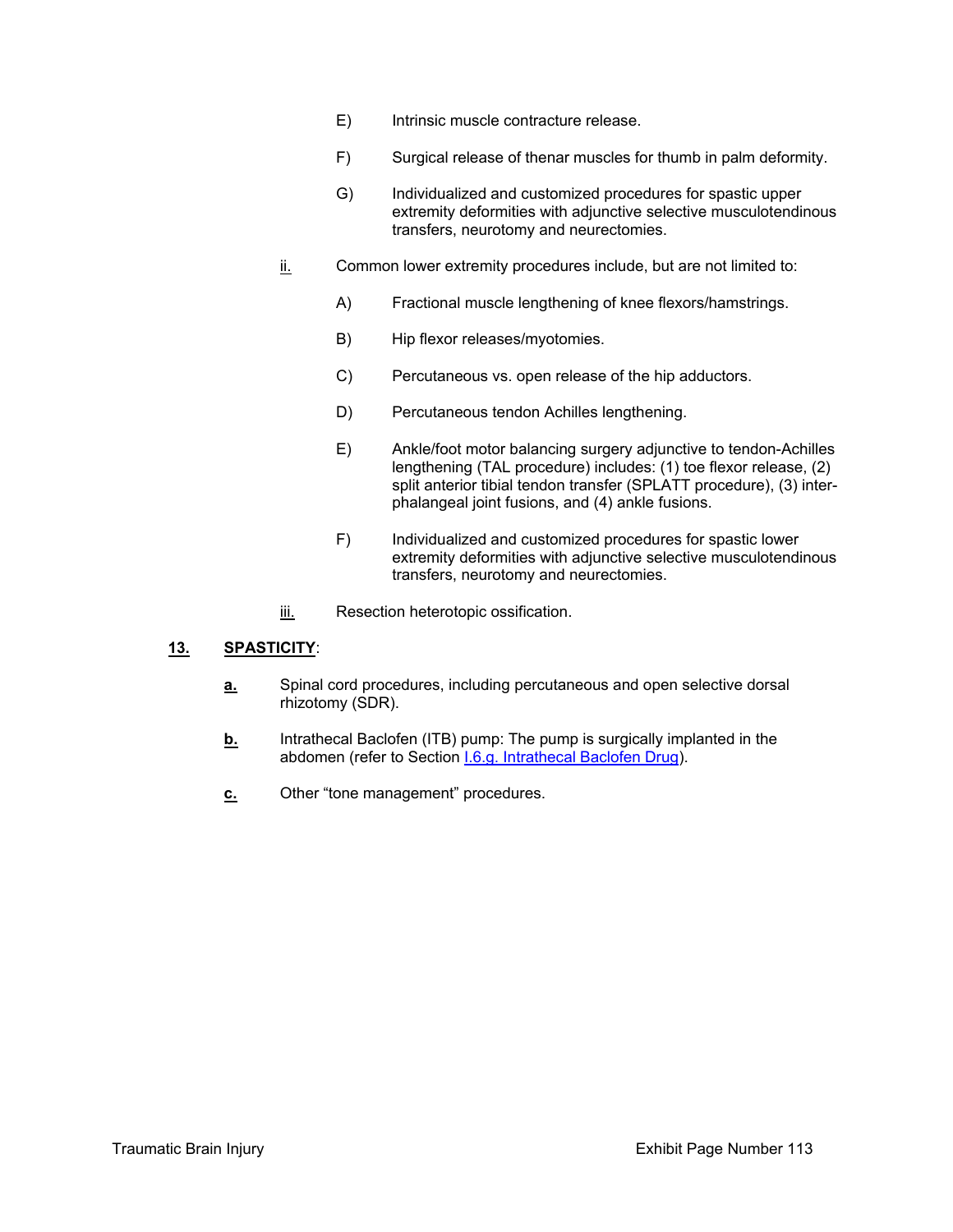# **M. MAINTENANCE MANAGEMENT**

**1. GENERAL PRINCIPLES**: Most individuals following MTBI make a good neurological and functional recovery with minimal or no intervention, although the possibility of subtle residual impairments or functional limitations exists. Some individuals with MTBI experience impairments, functional limitations, and disabilities. Individuals with MTBI who have co-morbid conditions and/or have suffered a longer period of confusion or loss of consciousness are more likely to have a poorer outcome and require longer or maintenance care.

Individuals with moderate/severe TBI may experience lifetime impairment, functional limitations, and disabilities and are at risk the remainder of their lives for long term medical, psychiatric, physical, and cognitive complications. Subsequent brain injuries, the onset of seizures, endocrine or other medical conditions, maladaptive social skills, aggressive behaviors, substance abuse, and psychiatric disorders are common examples of some negative long-term consequences of TBI. Injured workers are entitled to lifetime medical benefits which are reasonable, necessary, and related to maintaining them at MMI. Therefore, individuals with moderate/severe TBI generally require long-term support to prevent secondary disability and to maintain an optimal level of medical and psychological health and functional independence achieved through rehabilitation. Health professionals with experience in life care plans are frequently involved in making assessments for long-term care. Providers and carriers should adopt a long-term case management model for these individuals. Common lifetime supports that are reasonable and necessary include, but are not limited to, physician oversight, nursing services, various periodic rehabilitation therapies, life skills training, supported living programs, attendant care, supported employment, productive activity recreation, transportation, medication, psychological services, and individual/family/support system education. Supported employment may assist in return to work outside a sheltered work setting. The specific type and amount of support necessary will vary in each individual case and may change over time. Practitioners are encouraged to analyze risk factors and to establish viable long-term maintenance plans. Long-term maintenance programs should be managed by an experienced certified case manager who may intervene quickly when necessary. Case management should not be discontinued when a person completes acute rehabilitation, but it should continue at a frequency necessary for successful longterm management.

Medical and rehabilitation providers are encouraged to educate individuals and their family and/or support systems regarding anticipated ongoing medical and rehabilitation needs. Because the long-term medical needs of individuals with moderate/severe TBI are uncertain, each individual, his/her family and/or support system and providers should plan for unforeseen medical, psychiatric, social, physical, and cognitive complications as individuals with TBI age. Failure to address long-term management as part of the overall treatment program may lead to higher costs and greater dependence on the health care system. Management of moderate/severe TBI continues after the individual has met the definition of MMI. MMI is reached when an individual's condition has plateaued and the authorized treating physician believes no further medical intervention is likely to result in improved function. For moderate to severe patients, this is not likely to occur for at least two years. When the individual has reached MMI, a physician must describe in detail the plan for maintenance treatment, including the level and type of care and support services. (refer to Section C.6. Course of Recovery).

Maintenance care of individuals with moderate/severe TBI requires a close working relationship among the insurance carrier, the clinical providers, the family and/or support system, and the individual with TBI. Clinical providers have an obligation to design a costeffective, medically appropriate program that is predictable and allows the carrier to set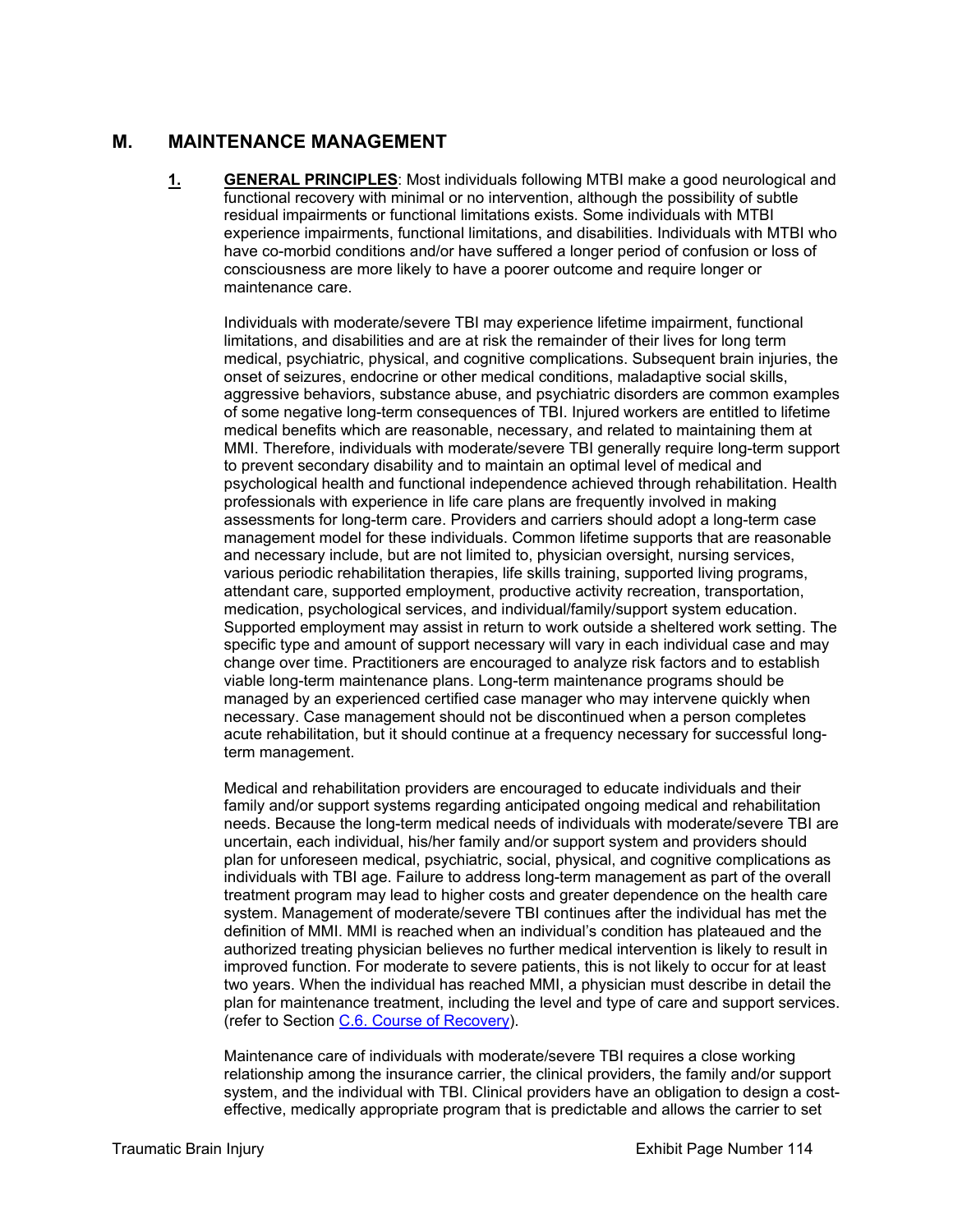aside appropriate reserves. Insurers and adjusters have an obligation to assure that medically appropriate, cost effective programs are authorized in a timely manner. A designated primary physician for maintenance team management is recommended.

When developing a maintenance plan of care, the individual, his/her physician, and the insurer should attempt to meet the following goals:

- Maximum independence will be achieved through the use of home and community-based programs and services.
- Individuals with TBI shall maximally participate in decision-making, selfmanagement and self-applied treatment.

Treatment involving more than one provider shall be coordinated through an authorized treating physician and case manager.

The authorized treating physician should reassess treatment at least every six months.

Treatment by all practitioners should focus on establishing the highest possible level of self-sufficiency. Most passive modalities are oriented toward pain management. They should be limited and emphasize self-management and self-applied treatment with a demonstrated goal of increasing activity and function.

Patients and families and/or support systems should understand that failure to comply with the elements of the self-management program or therapeutic plan of care may affect consideration of other interventions.

Periodic reassessment of the individual's condition will occur as appropriate. Overall maintenance plan should be reassessed at least annually by the authorized treating physician.

Post-MMI treatment is alphabetically ordered. Programs should be individualized to specific needs.

**2. COGNITIVE/BEHAVIORAL/PSYCHOLOGICAL MANAGEMENT**: The maintenance program for individuals with moderate/severe TBIs should be oriented toward maintaining the highest level of independent function that he/she has been able to achieve. Developmental issues, changes in the individual's support system, and development of or exacerbation of a mood or other psychiatric disorder may require psychological treatment to return the individual to the highest level of functioning possible. Individuals with or without TBI frontal involvement may need periodic reassessments, and psychiatric and/or psychological interventions. Some individuals with persistent behavioral problems (i.e. with impulsivity or other behavioral dyscontrol) may require regular psychological maintenance therapy to help the individual to function maximally in the community.

Where possible, the person with moderate/severe injury should be involved in social skills training, support groups, and/or other community-based activities to promote socialization. Some individuals with severe injuries will require periodic consultation to correct problems that have developed to allow them to continue to function in the community. Health care providers who provide services to maintain the functioning of individuals with TBI in the community are obligated to identify the specific diagnosis and symptoms on which treatment is focused and to document the ongoing results of such treatment. The number of sessions will depend on the individual and the situation. Aging or significant life change is likely to have an effect on cognitive, psychological and behavioral function and may require further treatment. Periodic assessment by the treating physician and/or an occupational, physical, or speech-language therapist may be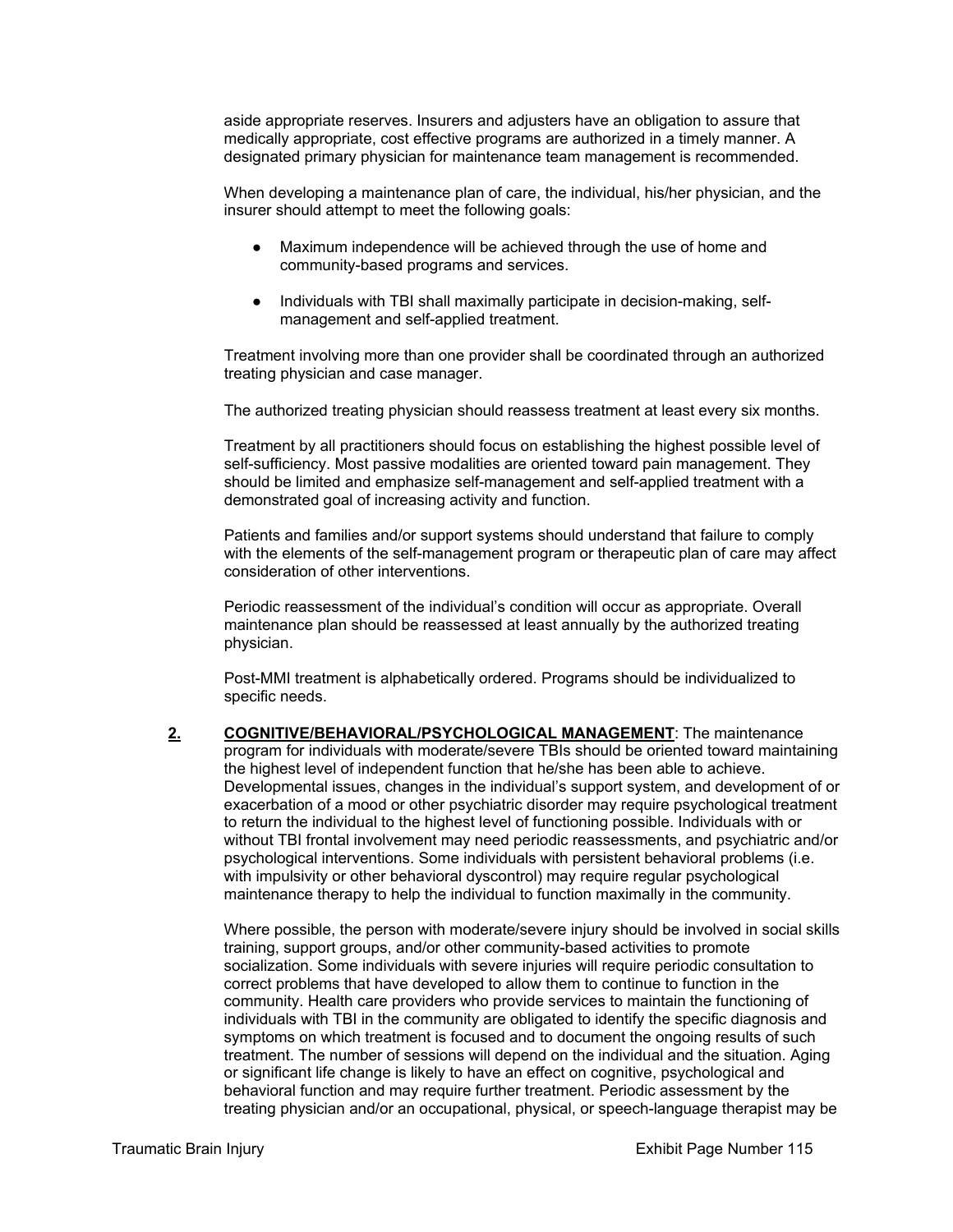necessary to maintain and/or upgrade the patient's program and provide additional strategies if needed.

In the area of psychological function, researchers are learning more about long-term mood disorders, such as depression and anxiety, as well as executive dyscontrol, emotional dis-regulation, and all other disorders for which medication may be beneficial. Regaining insight or self-awareness into the changes caused by TBI is often accompanied by an increase in symptoms of depression. Depression is common following TBI. Increased suicidal ideation has also been reported to occur for many years following TBI. Psychosis is an uncommon but serious sequela of TBI that also requires psychotropic medication and close monitoring. Substance abuse, particularly alcohol abuse, can occur or recur after TBI, can worsen psychiatric and psychological comorbidities, and should be screened for and treated if present.

- **3. EXERCISE PROGRAMS REQUIRING SPECIAL FACILITIES**: Some individuals with TBI may have higher compliance with an independent exercise program at a health club or a community activity-based wellness program versus participation in a home program, although individuals with TBI may require supervision or guidance. All exercise programs completed through a health club facility should be approved by the treating therapist and/or physician and focus on the same parameters of an age-adjusted and diagnosisspecific program for aerobic conditioning, flexibility, balance, stabilization, and strength. Prior to purchasing a membership, a therapist and/or exercise specialist who has treated the individual should visit the facility with the individual to assure proper use of the equipment. Periodic program evaluation and upgrading may be necessary by the therapist. The use of a personal trainer may be necessary.
	- Frequency: Approximately 2 times per week. Regular attendance is necessary for continuation, with an exception for a medical or sufficient intervening cause.
	- Maximum Maintenance Duration: Continuation beyond 3 months after MMI should be based on functional benefit and compliance. At MMI, health club membership should not extend beyond 3 months if attendance drops below 2 times per week on a regular basis without a medical cause.
- **4. HOME EXERCISE PROGRAMS AND EXERCISE EQUIPMENT**: Most patients have the ability to participate in a home exercise program after completion of a supervised exercise rehabilitation program. Programs should incorporate an exercise prescription including the continuation of an age-adjusted and diagnosis-specific program for aerobic conditioning, flexibility, stabilization, balance, and strength. Some moderate/severe patients may benefit from the purchase or rental of equipment to maintain a home exercise program. Determination for the need of home equipment should be based on medical necessity to maintain MMI, compliance with an independent exercise program, and reasonable cost. Before the purchase or long-term rental of equipment, the patient should be able to demonstrate the proper use and effectiveness of the equipment. Effectiveness of equipment should be evaluated on its ability to improve or maintain functional areas related to ADLs or work activity. Home exercise programs are most effective when done three to five times a week. Prior to purchasing the equipment, a therapist and/or exercise specialist who has treated the patient should visit a facility with the patient to assure proper use of the equipment. Follow up evaluations in the home should occur to assure compliance and to upgrade the home program. Occasionally, compliance evaluations may be made through a four-week membership at a facility offering similar equipment. For chronic pain, refer to the Chronic Pain Guidelines.
- **5. LONG-TERM RESIDENTIAL CARE**: Some individuals with moderate/severe TBI may require long-term residential care due to the aging process, loss of a caregiver, becoming unsafe in their environment, or other similar changes. Such facilities or programs may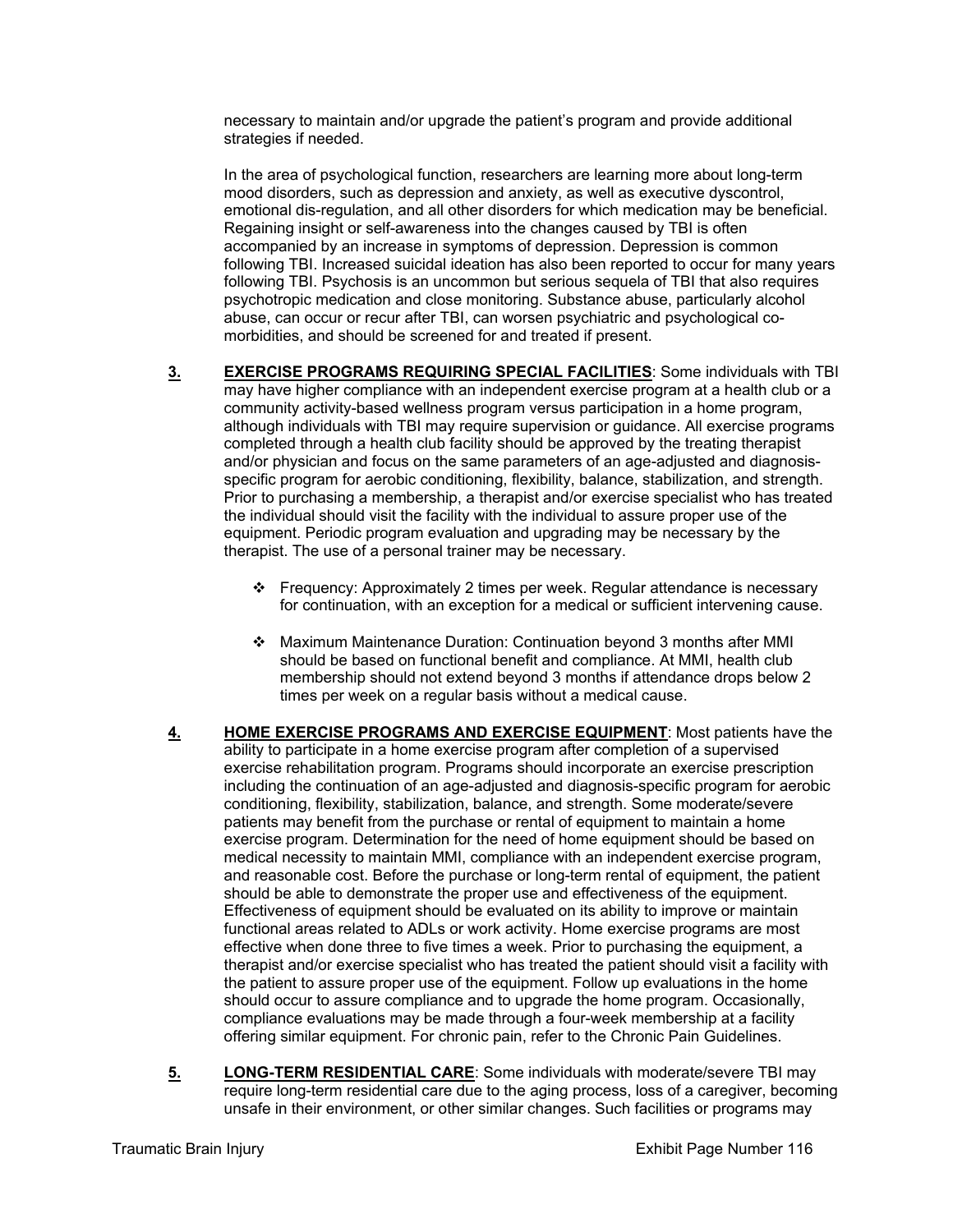provide the individual with TBI the necessary supervisory support so that he/she may safely maintain his/her maximum level of function in as least restrictive an environment as possible. In most cases, these individuals may be referred to Nursing Care Facilities (refer to Section I.1.d. Nursing Care Facilities, or Section i. Supported Living Programs (SLP) or Long-Term Care Residential Services).

**6. MAINTENANCE HOME CARE**: Individuals with moderate/severe TBI may require ongoing home care to assist with a variety of services necessary to maintain their MMI. The type and frequency of the services required will be dependent on the nature and severity of residual deficits. Services may include skilled nursing, certified nursing assistants, life skills trainer, homemaker, and/or companion care or a combination of these services. Transportation services may also be required. Care may be necessary for limited periods of time, or in some cases may be required for the course of the individual's lifetime.

It is essential for providers to be very specific as to the level and type of care necessary for each individual to maintain optimum health and safety. Long-term home health care is one of the most costly services of a maintenance program, and availability of professional resources may be limited. Physicians should prescribe only that care which is reasonably necessary to maintain the individual's functional status or to cure and relieve the effects of the injury.

Over time, the individual's status or family and/or support system's status may change, resulting in the need to either increase or decrease the frequency, type, or level of care. Therefore, with each evaluation, or at least annually, providers shall assess any possible need for a change in home care.

**7. MEDICATION MANAGEMENT**: Medications may be necessary for life long management of individuals with TBI. Medications may be used for medical, physical, perceptual, cognitive, neuroendocrine, and psychological reasons, and they should be prescribed by physicians experienced in TBI medication management. Reasons for possible medications and the types and names of medication are numerous, are individualized for each person, and are beyond the scope of these guidelines.

As with all prescriptive regimens, physicians periodically reassess the efficacy and side effects of each medication. This is particularly true for individuals who are on long-term medication use. Physicians must follow patients who are on any chronic medication or prescription regimen for compliance, efficacy, and side effects. Individuals with TBI are particularly susceptible to certain medication side effects, including compromised cognitive function, decreased seizure threshold, and other neurological effects. Follow-up visits should document the individual's ability to perform routine functions. Laboratory or other testing is usually required on a regular basis to monitor medication effects on organ function. For some, medications and drug levels should be closely monitored. In situations where there are multiple providers for multiple clinical issues, coordination of the total medication regimen is essential. It is strongly recommended that changes in medication be discussed with the physician who is primarily managing the case. Individuals with TBI may forget to take medications and/or have difficulty with complicated medication regimens. They may need assistance with medication management, such as reminders, medication boxes, assistance with filling medication boxes, or medication administration supervision. Some medications may need to be prescribed in small amounts or locked due to safety in patients who are impulsive, forgetful, inconsistent, or otherwise unsafe in independent medication management.

 Maintenance Duration: Medication and medical management reviews may need to be monthly or more frequently if necessary for changes in medication. Frequency depends on the medications prescribed, with laboratory and other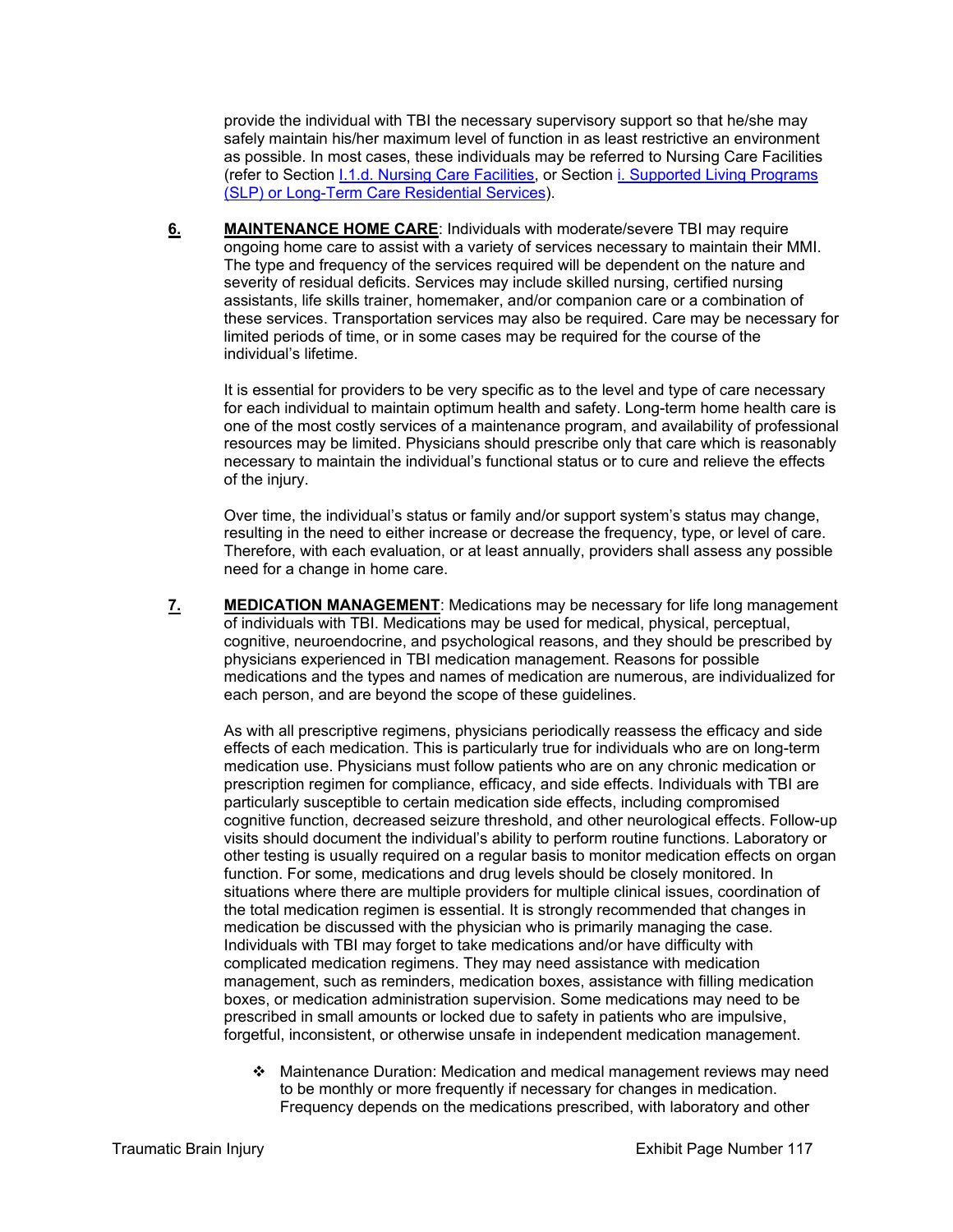monitoring done as appropriate. As new medications become available and side effects of other medications are established, there may need to be changes in medical management

- **8. NEUROMEDICAL MANAGEMENT**: Moderate/severe TBI patients and some MTBI patients will have ongoing medical issues requiring treatment on a regular basis. The frequency of follow up will vary according to the severity of the medical problem. Examples of related medical diagnoses include, but are not limited to: neuro-endocrine dysfunction, urinary incontinence, heterotrophic ossification, seizures, and other conditions described in the treatment sections of this guideline.
	- Maintenance Duration: Medical management visit frequency will depend on the severity of the medical condition but may occur monthly or more frequently. Visits should occur at least at six-month intervals for extremely stable conditions.
- **9. PATIENT EDUCATION MANAGEMENT**: Educational classes, sessions, or programs may be necessary to reinforce self-management techniques and social skills training and help the individual adjust to life changes. This may be performed as formal or informal programs, either group or individual.
	- Maintenance Duration: 2 to 6 educational sessions during one 12-month period. Changes in life circumstances or the individual's condition may require greater frequency of educational sessions.
- **10. PHYSICAL, OCCUPATIONAL, AND SPEECH-LANGUAGE THERAPY**: Aggravation of the physical components of the injury may require short-term intensive treatment to return the individual to the post-MMI baseline. Therapy with the individual actively involved and/or passive therapy may be indicated on a continued basis if the therapy maintains objective physical function, decreases pain, or decreases medication use. There is good evidence that physical, occupational, or multi-disciplinary outpatient therapy reduces deterioration of ADLs and independence for stroke patients living in the community. Additionally, issues of aging that result in decreased function in mobility, balance, and overall physical function may require active or passive intervention. In those situations, frequency and duration parameters as defined (in Sections G. Nonoperative Therapeutic Procedures – Initial Treatment Considerations, H. Non-operative Therapeutic Procedures – Neuromedical Conditions in Moderate/Severe Brain Injury, I. Non-operative Therapeutic Procedures – Rehabilitation, J. Nonoperative Therapeutic Procedures – Vision, Speech, Swallowing, Balance & Hearing, and K. Nonoperative Therapeutic Procedures – Return to Work, Driving, & Other) apply. Over time, speech, language and/or cognitive functioning may deteriorate due to changes in the individual's living situation, role and responsibilities at home or work, support systems, and/or life's stressors. Short-term speech-language therapy emphasizing patient education, compensatory strategies, and functional goals measured objectively may be indicated. Aging issues of the individual or the caregiver may also result in a decline of speech, language and/or cognitive functioning requiring speech-language treatment.
- **11. PURCHASE, RENTAL, AND MAINTENANCE OF DURABLE MEDICAL EQUIPMENT**: It is recognized that some patients with TBI may require ongoing use of equipment for the purpose of maintaining MMI in the areas of strength, ROM, balance, tone control, functional mobility, ADLs, and/or analgesic effect. This may include, but is not limited to: exercise equipment; bathroom ADL equipment; assistive devices, such as shower/bath seats, assistive mobility devices, splints and/or braces, and assistive technology for memory and medication support; functional electrical muscle stimulators; TENS units and Continuous Positive Airway Pressure (C-PAP). Purchase or rental of this equipment should be done only if the assessment by the physician and/or therapist has determined the effectiveness, compliance, and improved or maintained function by its application.